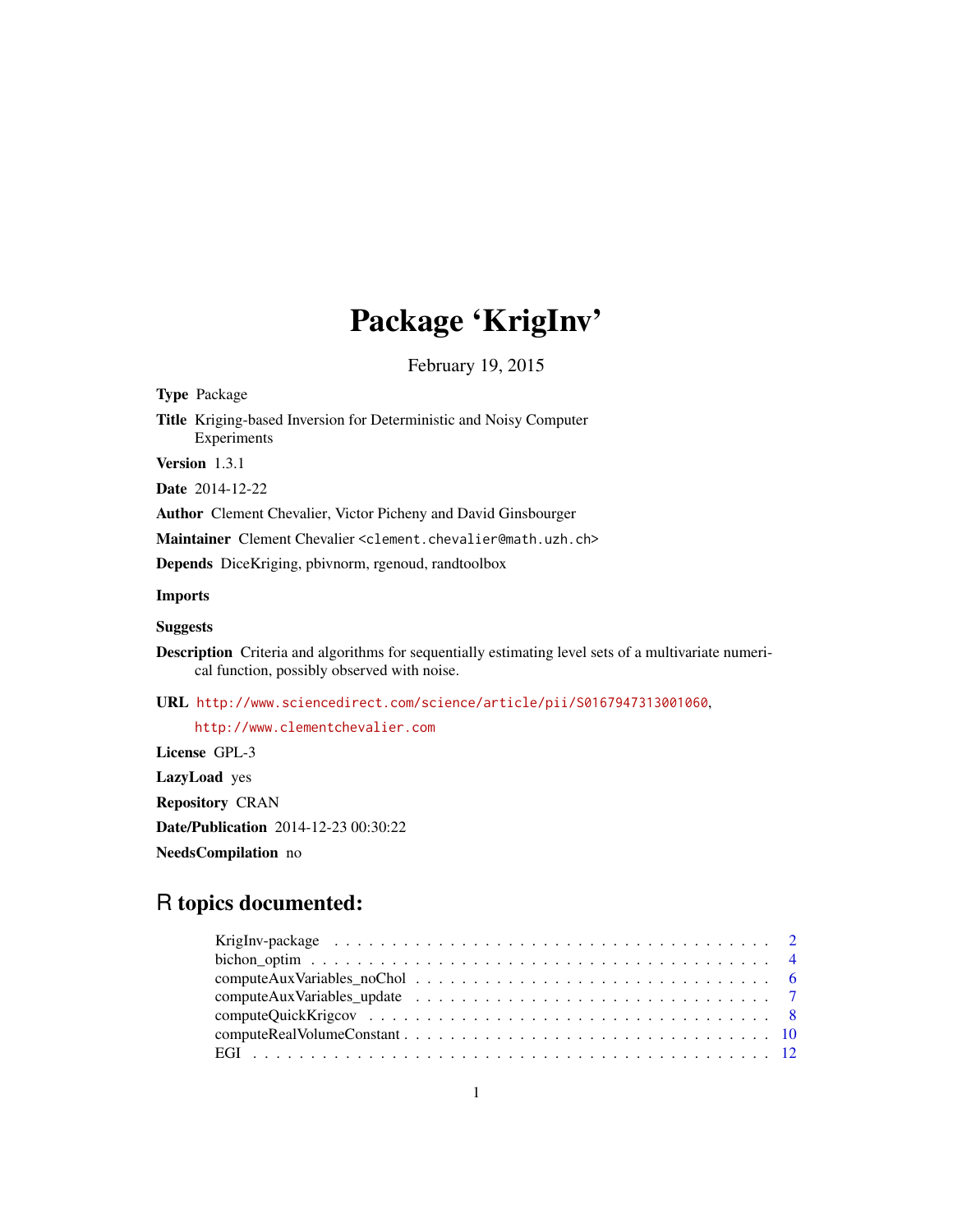<span id="page-1-0"></span>

| Index |                                                                                                                   | 88       |
|-------|-------------------------------------------------------------------------------------------------------------------|----------|
|       |                                                                                                                   | 86       |
|       |                                                                                                                   | 83       |
|       |                                                                                                                   | 80       |
|       |                                                                                                                   | 79       |
|       |                                                                                                                   | 77       |
|       |                                                                                                                   | 75       |
|       |                                                                                                                   | 72       |
|       |                                                                                                                   | 70       |
|       |                                                                                                                   | 67       |
|       | sur optim parallel $\dots \dots \dots \dots \dots \dots \dots \dots \dots \dots \dots \dots \dots \dots \dots$    | 62<br>64 |
|       |                                                                                                                   | 59       |
|       |                                                                                                                   | 58       |
|       |                                                                                                                   | 56       |
|       | $print\_uncertainty_2d \dots \dots \dots \dots \dots \dots \dots \dots \dots \dots \dots \dots \dots \dots \dots$ | 53       |
|       | $print\_uncertainty\_1d \dots \dots \dots \dots \dots \dots \dots \dots \dots \dots \dots \dots \dots \dots$      | 50       |
|       |                                                                                                                   | 49       |
|       |                                                                                                                   | 47       |
|       | $predict\_update\_km \dots \dots \dots \dots \dots \dots \dots \dots \dots \dots \dots \dots \dots \dots$         | 44       |
|       |                                                                                                                   | 42       |
|       | $precomputeUpdateData \dots \dots \dots \dots \dots \dots \dots \dots \dots \dots \dots \dots \dots$              | 40       |
|       |                                                                                                                   | 37       |
|       |                                                                                                                   | 35       |
|       |                                                                                                                   | 32       |
|       |                                                                                                                   | 30       |
|       |                                                                                                                   | 27       |
|       |                                                                                                                   | 25       |
|       |                                                                                                                   | 23       |
|       |                                                                                                                   | 20       |
|       |                                                                                                                   |          |

KrigInv-package *Kriging-based inversion of deterministic and stochastic computer codes*

## Description

Sequential algorithms based on Kriging for computer experiments, meant to explore the subset of input parameters corresponding to a prescribed level of the output.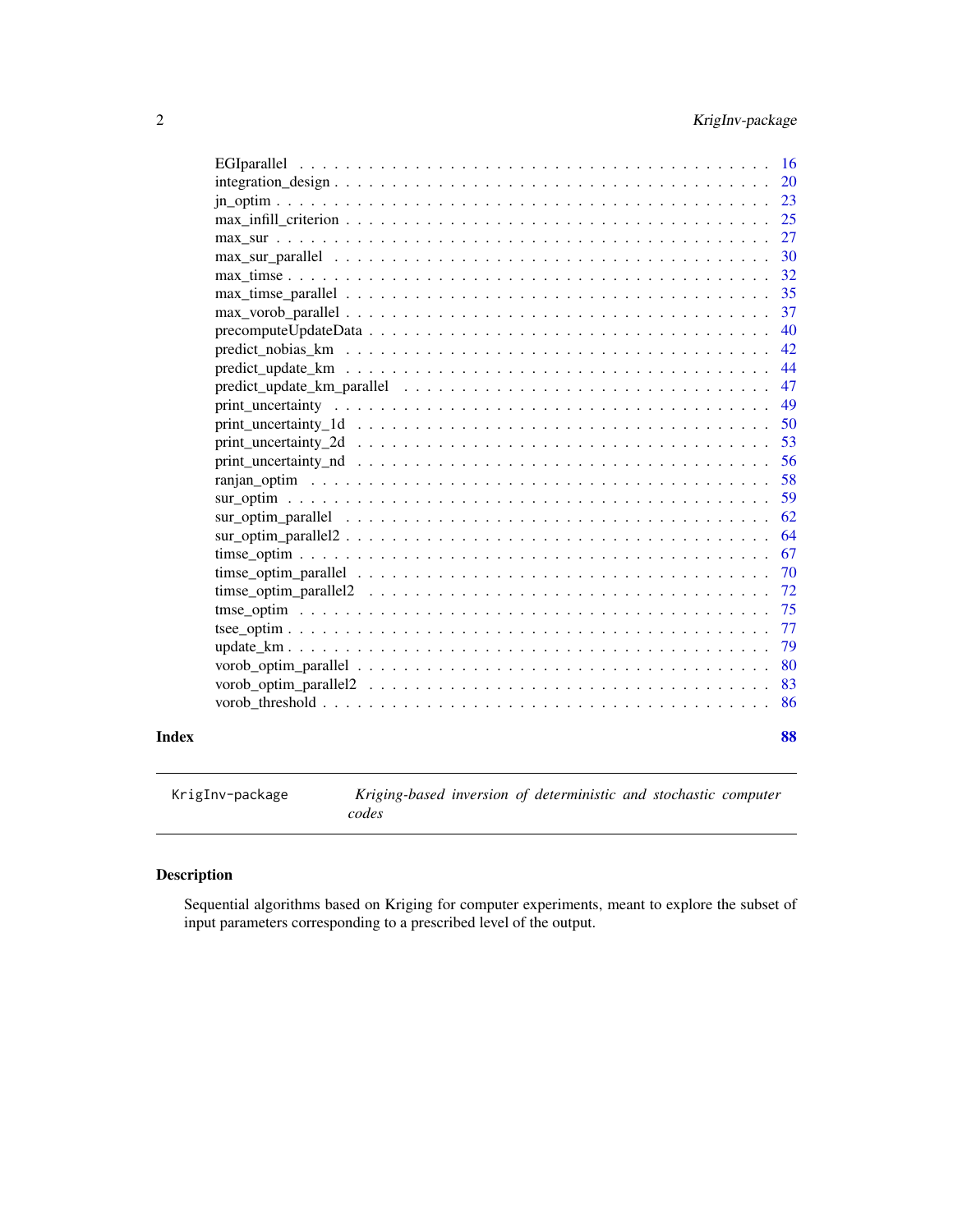### **Details**

| Package:  | KrigInv       |
|-----------|---------------|
| Type:     | Package       |
| Version:  | 1.3           |
| Date:     | 2012-08-01    |
| License:  | GPL version 3 |
| LazyLoad: | yes           |

#### Note

A first prototype of this package was originally developed by D. Ginsbourger in the frame of a collaboration with IRSN (Institut de Radioprotection et de Surete Nucleaire), acting through Yann Richet.

The three main authors thank IRSN for sponsoring open source research, and allowing them to spread the present package and publish it on CRAN.

They also would like to warmly thank Yann Richet for numerous discussions concerning this package, and more!

Package rgenoud >=5.3.3. is recommended.

Important function (key to all proposed methods):

EGI Sequential Kriging-based inversion

### Author(s)

C. Chevalier (IMSV, University of Bern, Switzerland and IRSN)

V. Picheny (Ecole Centrale Paris)

D. Ginsbourger (IMSV, University of Bern, Switzerland)

with contributions from Yann Richet (IRSN)

Maintainer: C. Chevalier (clement.chevalier@stat.unibe.ch)

### References

Chevalier C., Picheny V., Ginsbourger D. (2012), *The KrigInv package: An efficient and userfriendly R implementation of Kriging-based inversion algorithms* , <http://hal.archives-ouvertes.fr/hal-00713537/>

Bect J., Ginsbourger D., Li L., Picheny V., Vazquez E. (2010), *Sequential design of computer experiments for the estimation of a probability of failure*, Statistics and Computing, pp.1-21, 2011, <http://arxiv.org/abs/1009.5177>

Chevalier C., Bect J., Ginsbourger D., Vazquez E., Picheny V., Richet Y. (2011), *Fast parallel kriging-based stepwise uncertainty reduction with application to the identification of an excursion set* ,<http://hal.archives-ouvertes.fr/hal-00641108/>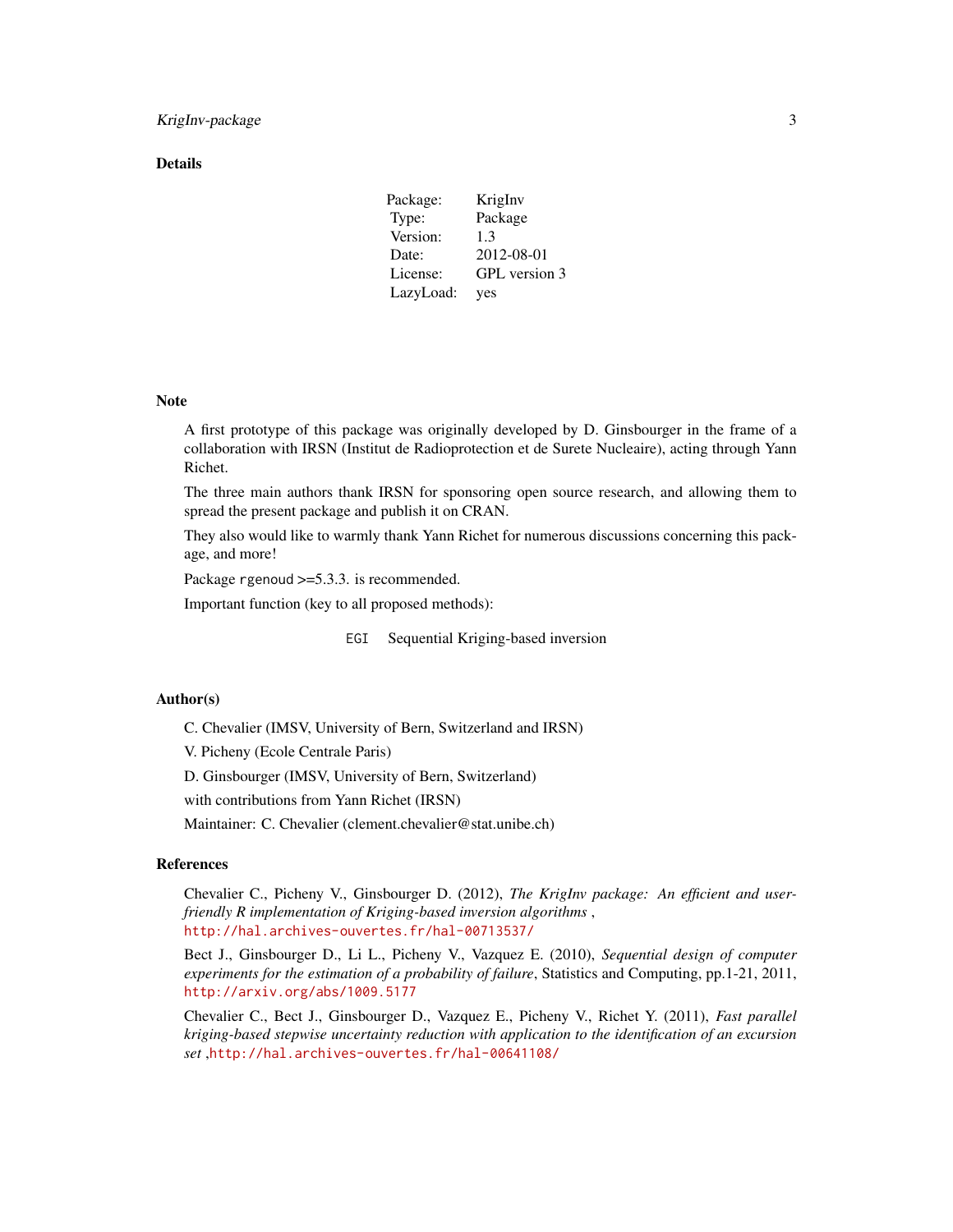Chevalier C., Ginsbourger D. (2012), *Corrected Kriging update formulae for batch-sequential data assimilation* ,<http://arxiv.org/pdf/1203.6452.pdf>

Picheny, V., Ginsbourger, D., Roustant, O., Haftka, R.T., Adaptive designs of experiments for accurate approximation of a target region, J. Mech. Des. - July 2010 - Volume 132, Issue 7, <http://dx.doi.org/10.1115/1.4001873>

Picheny V., Improving accuracy and compensating for uncertainty in surrogate modeling, Ph.D. thesis, University of Florida and Ecole Nationale Superieure des Mines de Saint-Etienne

Vazquez, E., Bect, J.: A sequential Bayesian algorithm to estimate a probability of failure. In: Proceedings of the 15th IFAC Symposium on System Identification, (SYSID 2009), Saint-Malo, France (2009)

Bichon, B.J., Eldred, M.S., Swiler, L.P., Mahadevan, S., McFarland, J.M.: Efficient global reliability analysis for nonlinear implicit performance functions. AIAA Journal 46 (10), 2459-2468 (2008)

Ranjan, P., Bingham, D., Michailidis, G.: Sequential experiment design for contour estimation from complex computer codes. Technometrics 50(4), 527-541 (2008)

Rasmussen C.E., Williams C.K.I. (2006), *Gaussian Processes for Machine Learning*, the MIT Press, <www.GaussianProcess.org/gpml>

<span id="page-3-1"></span>bichon\_optim *Bichon et al.'s Expected Feasibility criterion*

### Description

Evaluation of Bichon's Expected Feasibility criterion. To be used in optimization routines, like in [max\\_infill\\_criterion](#page-24-1).

### Usage

bichon\_optim(x, model, T, method.param = NULL)

### Arguments

| $\mathsf{x}$ | Input vector at which one wants to evaluate the criterion. This argument can be<br>either a vector of size d (for an evaluation at a single point) or a p <sup>*</sup> d matrix (for<br>p simultaneous evaluations of the criterion at p different points). |
|--------------|-------------------------------------------------------------------------------------------------------------------------------------------------------------------------------------------------------------------------------------------------------------|
| model        | An object of class km (Kriging model).                                                                                                                                                                                                                      |
|              | Target value (scalar). The sampling algorithm and the underlying kriging model<br>aim to find the points below (resp. over) T.                                                                                                                              |
| method.param | Scalar tolerance around the target T. If not provided, default value used is 1.                                                                                                                                                                             |

### Value

Bichon EF criterion. When the argument  $x$  is a vector, the function returns a scalar. When the argument x is a p\*d matrix, the function returns a vector of size p.

<span id="page-3-0"></span>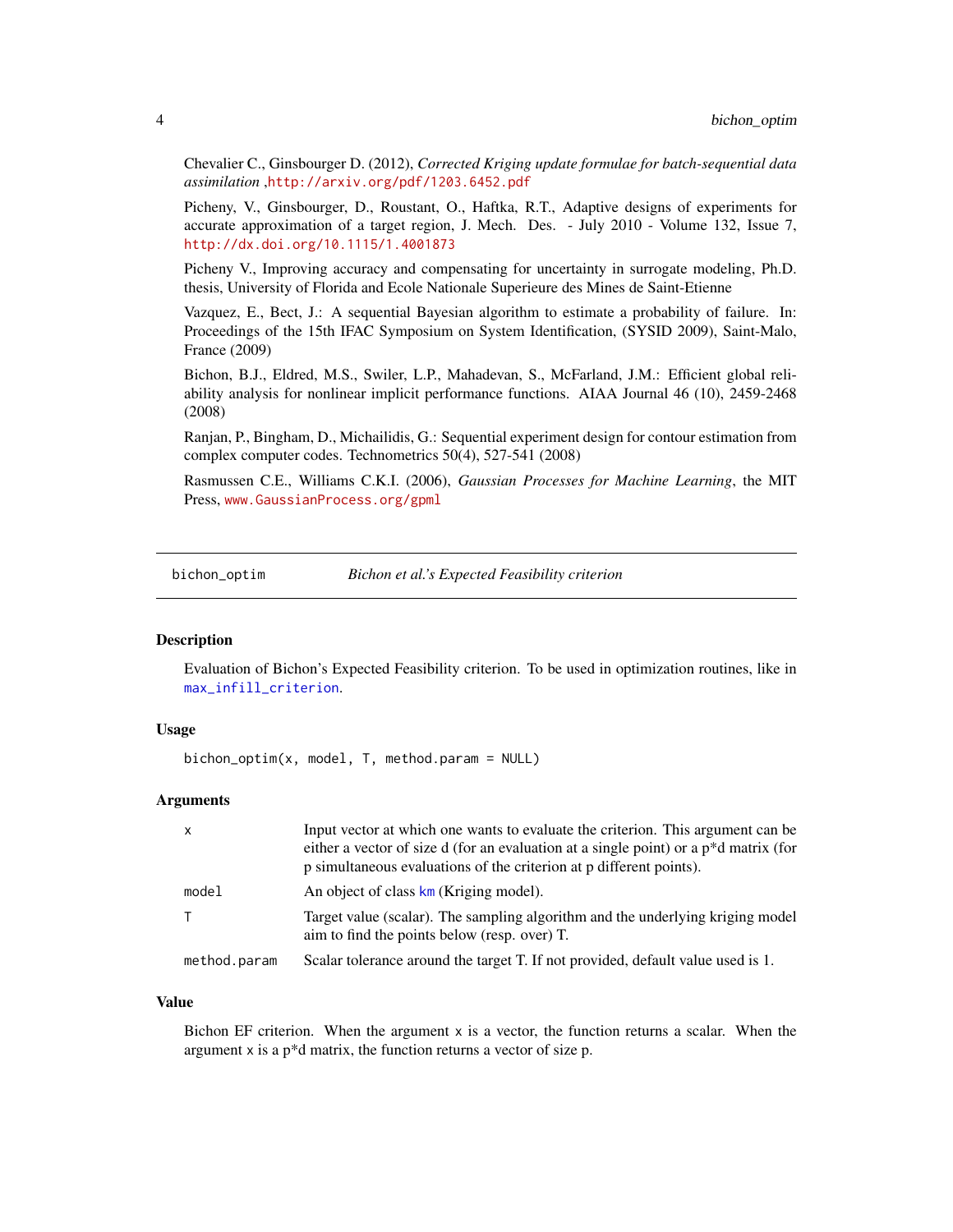### bichon\_optim 5

### Author(s)

V. Picheny (CERFACS, Toulouse, France)

D. Ginsbourger (IMSV, University of Bern, Switzerland)

Clement Chevalier (IMSV, Switzerland, and IRSN, France)

#### References

Bect J., Ginsbourger D., Li L., Picheny V., Vazquez E. (2010), *Sequential design of computer experiments for the estimation of a probability of failure*, Statistics and Computing, pp.1-21, 2011, <http://arxiv.org/abs/1009.5177>

Bichon, B.J., Eldred, M.S., Swiler, L.P., Mahadevan, S., McFarland, J.M.: Efficient global reliability analysis for nonlinear implicit performance functions. AIAA Journal 46 (10), 2459-2468 (2008)

### See Also

[EGI](#page-11-1), [max\\_infill\\_criterion](#page-24-1)

### Examples

```
#bichon_optim
```

```
set.seed(8)
N <- 9 #number of observations
T <- 80 #threshold
testfun <- branin
```

```
#a 9 points initial design
design <- data.frame( matrix(runif(2*N),ncol=2) )
response <- testfun(design)
```

```
#km object with matern3_2 covariance
#params estimated by ML from the observations
model <- km(formula=~., design = design,
response = response,covtype="matern3_2")
```

```
x \leq c(0.5, 0.4)#one evaluation of the bichon criterion
bichon_optim(x=x,T=T,model=model)
```

```
n.grid <- 20 #you can run it with 100
x.grid <- y.grid <- seq(0,1,length=n.grid)
x <- expand.grid(x.grid, y.grid)
bichon.grid <- bichon_optim(x=x,T=T,model=model)
z.grid <- matrix(bichon.grid, n.grid, n.grid)
```

```
#plots: contour of the criterion, doe points and new point
image(x=x.grid,y=y.grid,z=z.grid,col=grey.colors(10))
contour(x=x.grid,y=y.grid,z=z.grid,25,add=TRUE)
points(design, col="black", pch=17, lwd=4,cex=2)
```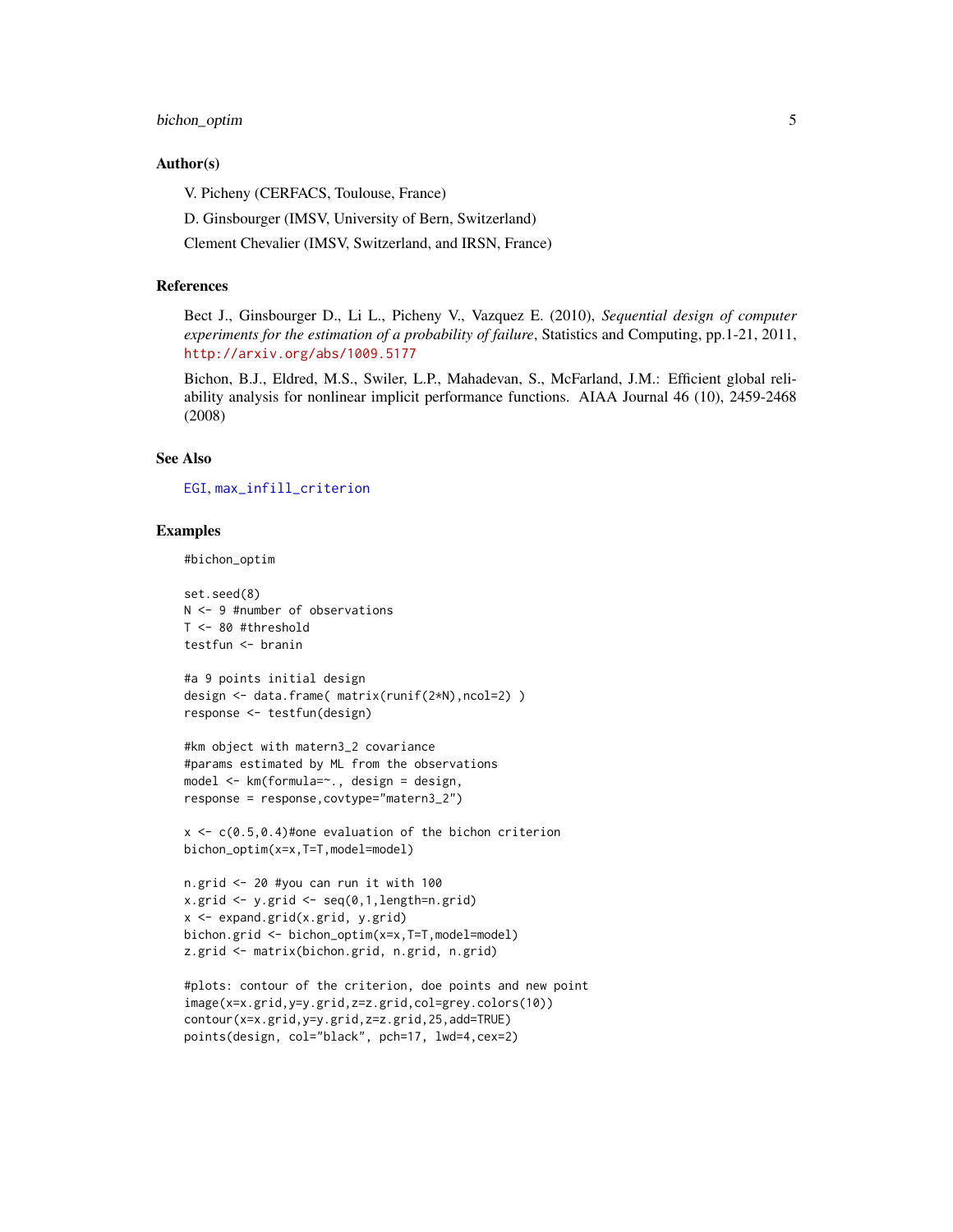```
i.best <- which.max(bichon.grid)
points(x[i.best,], col="blue", pch=17, lwd=4,cex=3)
#plots the real (unknown in practice) curve f(x)=Ttestfun.grid \leq apply(x, 1, \text{testfun})z.grid.2 <- matrix(testfun.grid, n.grid, n.grid)
contour(x.grid,y.grid,z.grid.2,levels=T,col="blue",add=TRUE,lwd=5)
title("Contour lines of Bichon criterion (black) and of f(x)=T (blue)")
```
computeAuxVariables\_noChol

*Auxiliary variables for kriging*

### **Description**

Computes or updates some auxiliary variables used for kriging (see below). This function is a copy of the computeAuxVariables function from the DiceKriging package, except that the calculation of the Cholesky decomposition is not performed, for cpu time savings.

### Usage

computeAuxVariables\_noChol(model)

#### Arguments

model An object of class [km](#page-0-0) with missing or non updated fields.

### Value

An updated [km](#page-0-0) objet, where the changes concern the following field:

z Vector equal to t(T) $\binom{N-1}{y}$  - F\*beta), where y, F and Beta are respectively the vector of response, the experimental matrix and the trend coefficients specified in model.

### Author(s)

O. Roustant, D. Ginsbourger, Ecole des Mines de St-Etienne

### References

J.-S. Park and J. Baek (2001), Efficient computation of maximum likelihood estimators in a spatial linear model with power exponential covariogram, *Computer Geosciences*, 27 no. 1, 1-7.

### See Also

[chol](#page-0-0), [backsolve](#page-0-0).

<span id="page-5-0"></span>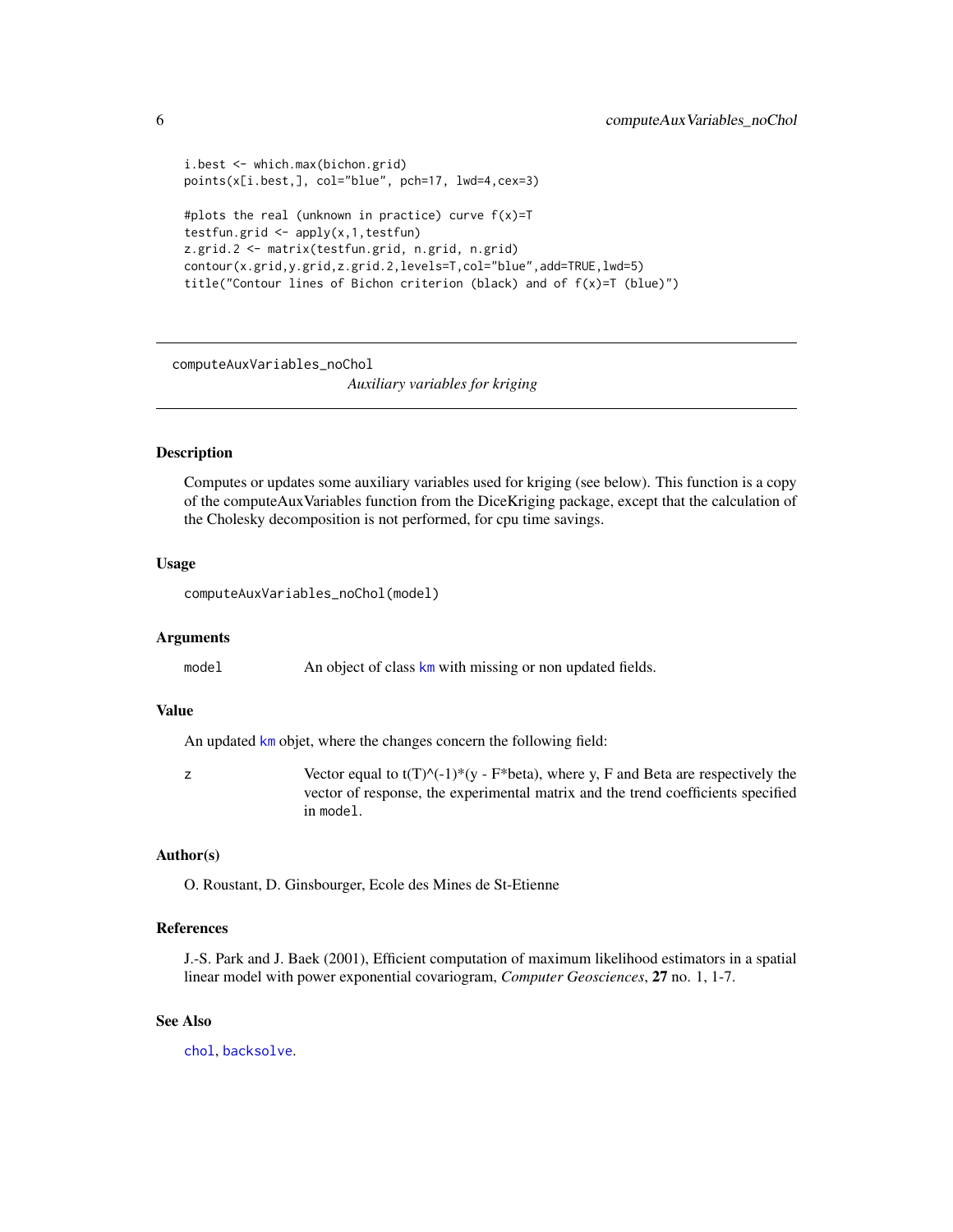### <span id="page-6-0"></span>Examples

```
#computeAuxVariables_noChol
set.seed(8)
N <- 9 #number of observations
testfun <- branin
```

```
#a 9 points initial design
design <- data.frame( matrix(runif(2*N),ncol=2) )
response <- testfun(design)
```

```
#km object with matern3_2 covariance
#params estimated by ML from the observations
model <- km(formula=~., design = design,
response = response,covtype="matern3_2")
```

```
model2 <- computeAuxVariables_noChol(model)
#in this example model2 and model are the same!
```
computeAuxVariables\_update

*Auxiliary variables in an update\_km procedure*

### Description

Function similar to the [computeAuxVariables](#page-0-0) of the DiceKriging package, with a quicker implementation.

#### Usage

```
computeAuxVariables_update(model)
```
#### Arguments

model A Kriging model of [km](#page-0-0) class.

### Details

This function was introduced to optimize the calculation time of some expensive to evaluate integral criteria.

### Value

An updated [km](#page-0-0) model

### Author(s)

Clement Chevalier (IMSV, Switzerland, and IRSN, France)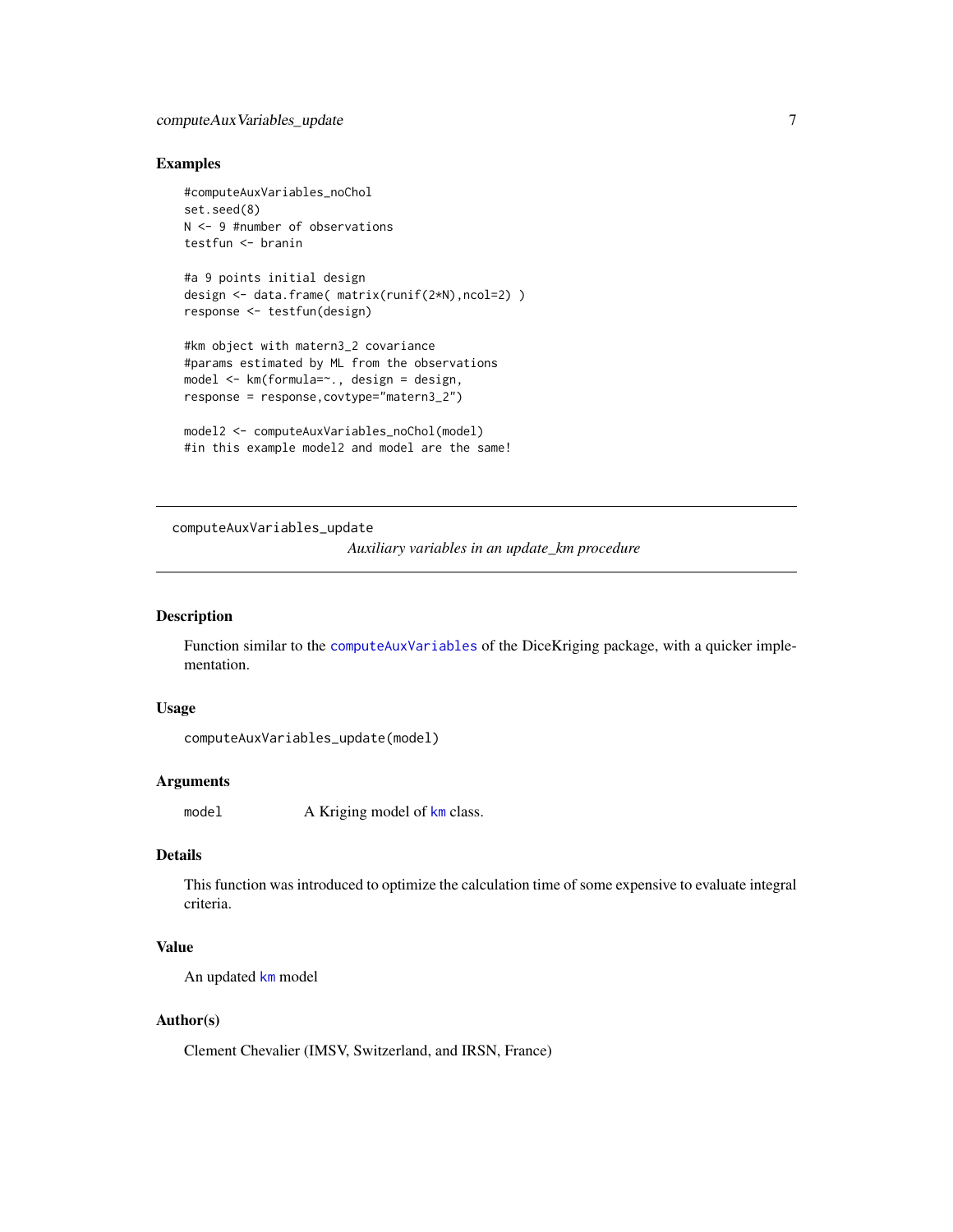### <span id="page-7-0"></span>See Also

[computeAuxVariables](#page-0-0)

### Examples

#computeAuxVariables\_update

set.seed(8) N <- 9 #number of observations testfun <- branin

```
#a 9 points initial design
design <- data.frame( matrix(runif(2*N),ncol=2) )
response <- testfun(design)
```
#km object with matern3\_2 covariance #params estimated by ML from the observations model <- km(formula=~., design = design, response = response,covtype="matern3\_2")

model2 <- computeAuxVariables\_update(model) #in this example model2 and model are the same!

computeQuickKrigcov *Quick computation of kriging covariances*

### Description

Computes kriging covariances between one new point and many integration points, using precomputed data.

### Usage

```
computeQuickKrigcov(model,integration.points,X.new,
precalc.data, F.newdata , c.newdata)
```
### Arguments

| model              | A Kriging model of km class.                                                                                                                                     |
|--------------------|------------------------------------------------------------------------------------------------------------------------------------------------------------------|
| integration.points |                                                                                                                                                                  |
|                    | $p^*d$ matrix of points for numerical integration in the X space.                                                                                                |
| X.new              | The new point where we calculate kriging covariances. The calculated covari-<br>ances are the covariances between this new point and all the integration points. |
| precalc.data       | List containing precalculated data. This list is generated using the function<br>precomputeUpdateData                                                            |
| F.newdata          | The value of the kriging trend basis function at point X, new                                                                                                    |
| c.newdata          | The (unconditional) covariance between X, new and the design points                                                                                              |
|                    |                                                                                                                                                                  |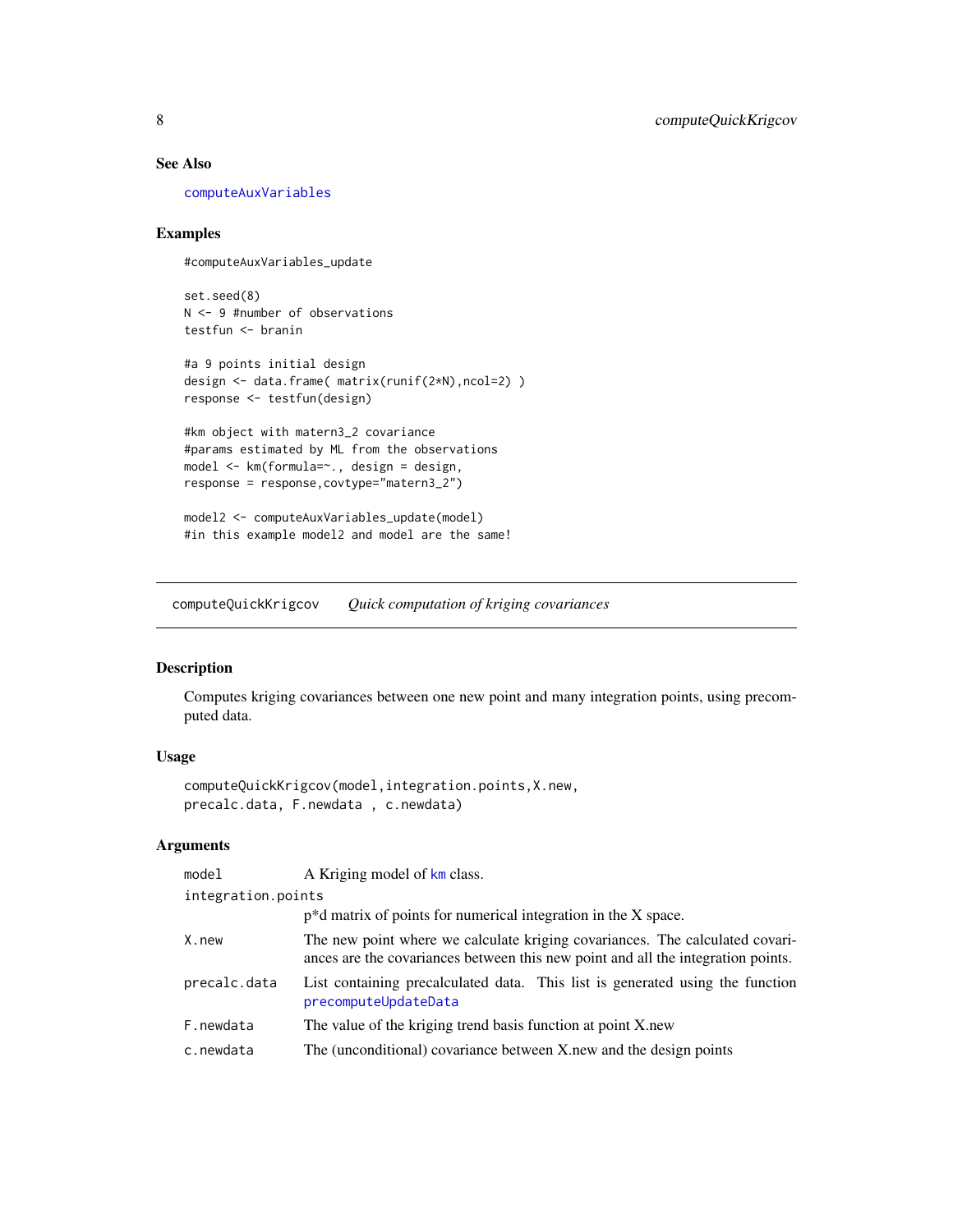### Details

This function requires to use another function in order to generate the proper arguments. The argument precalc.data can be generated using [precomputeUpdateData](#page-39-1). The arguments F.newdata and c.newdata can be obtained using [predict\\_nobias\\_km](#page-41-1), which returns a field F.newdata and a field c.

### Value

A vector containing kriging covariances

#### Author(s)

Clement Chevalier (IMSV, Switzerland, and IRSN, France)

#### References

Chevalier C., Bect J., Ginsbourger D., Vazquez E., Picheny V., Richet Y. (2011), *Fast parallel kriging-based stepwise uncertainty reduction with application to the identification of an excursion set* ,<http://hal.archives-ouvertes.fr/hal-00641108/>

Chevalier C., Ginsbourger D. (2012), *Corrected Kriging update formulae for batch-sequential data assimilation* ,<http://arxiv.org/pdf/1203.6452.pdf>

### See Also

[precomputeUpdateData](#page-39-1), [predict\\_nobias\\_km](#page-41-1), [predict\\_update\\_km](#page-43-1)

### Examples

#computeQuickKrigcov

set.seed(8) N <- 9 #number of observations testfun <- branin

#a 9 points initial design design <- data.frame( matrix(runif(2\*N),ncol=2) ) response <- testfun(design)

#km object with matern3\_2 covariance #params estimated by ML from the observations model <- km(formula=~., design = design, response = response,covtype="matern3\_2")

#the points where we want to compute prediction #if a point new.x is added to the doe n.grid <- 20 #you can run it with 100 x.grid <- y.grid <- seq(0,1,length=n.grid) newdata <- expand.grid(x.grid,y.grid)

#precalculation precalc.data <- precomputeUpdateData(model=model,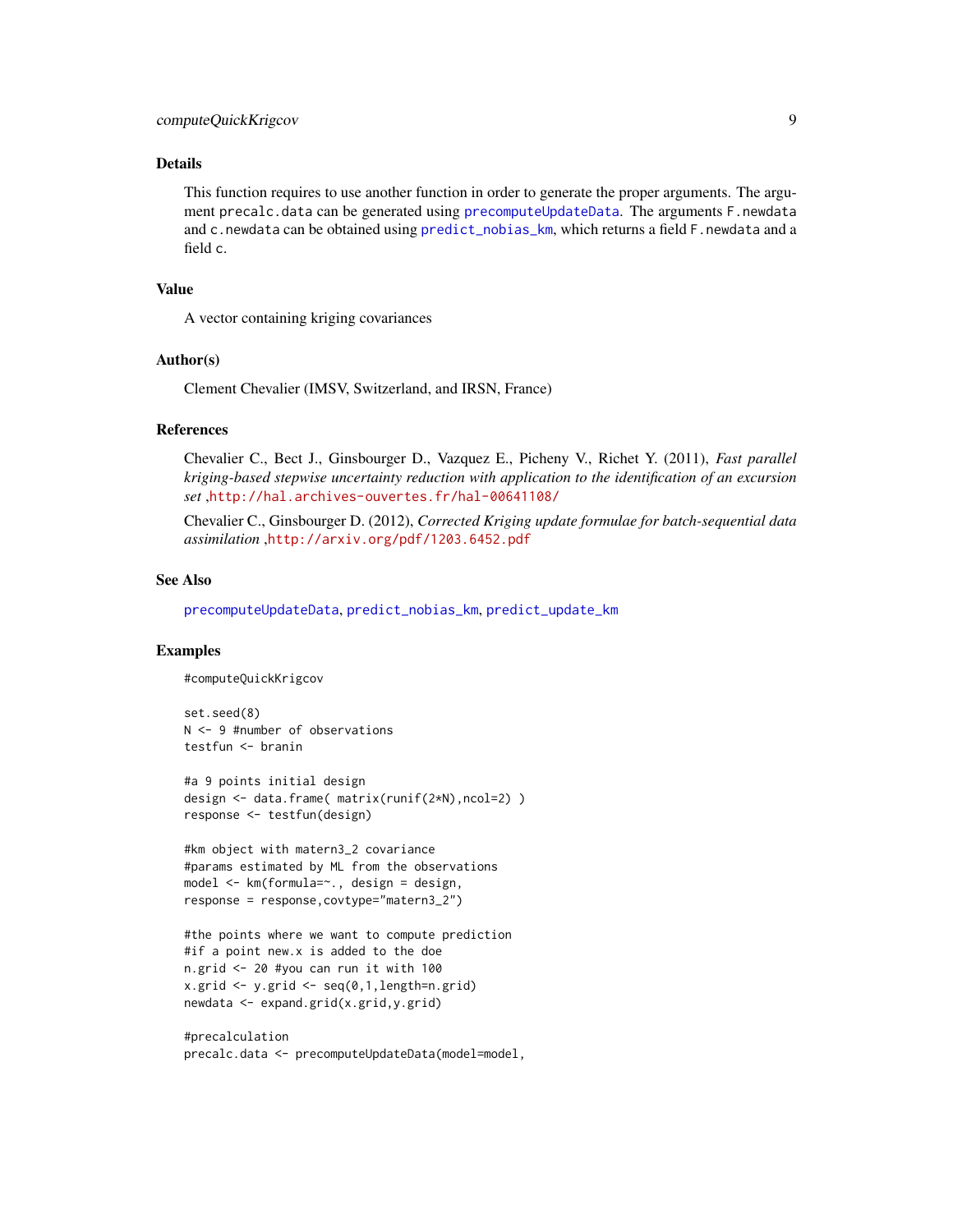```
integration.points=newdata)
#now we can compute very quickly kriging covariances
#between these data and any other points
other.x \leftarrow \text{matrix}(c(0.6, 0.6), ncol=2)pred <- predict_nobias_km(object=model,
newdata=other.x,type="UK",se.compute=TRUE)
kn <- computeQuickKrigcov(model=model,
integration.points=newdata,X.new=other.x,
        precalc.data=precalc.data,
F.newdata=pred$F.newdata,
        c.newdata=pred$c)
z.grid <- matrix(kn, n.grid, n.grid)
#plots: contour of the criterion, doe points and new point
image(x=x.grid,y=y.grid,z=z.grid,col=grey.colors(10))
contour(x=x.grid,y=y.grid,z=z.grid,15,add=TRUE)
contour(x=x.grid,y=y.grid,z=z.grid,levels=0,add=TRUE,col="blue",lwd=5)
points(design, col="black", pch=17, lwd=4,cex=2)
points(other.x, col="red", pch=17, lwd=4,cex=3)
title("Kriging covariances with the point (0.6,0.6), in red")
```
computeRealVolumeConstant

*A constant used to calculate the expected excursion set's volume variance*

### Description

This function computes a constant used to calculate exactly the value of the "jn" criterion at one point. Computing this constant does NOT change the optimum of the "jn" criterion. Therefore, its calculation is indicative only and is only necessary to know exactly (in expectation) the excursion set's volume variance.

### Usage

```
computeRealVolumeConstant(model,integration.points,
integration.weights=NULL,T)
```
### **Arguments**

| model               | A Kriging model of km class.                                                  |
|---------------------|-------------------------------------------------------------------------------|
| integration.points  |                                                                               |
|                     | $p^*d$ matrix of points for numerical integration in the X space.             |
| integration.weights |                                                                               |
|                     | (Optional) Vector of size p corresponding to the weights of these integration |
|                     | points. If not provided, all weights are set to 1.                            |
|                     | the targeted (scalar) output value                                            |

<span id="page-9-0"></span>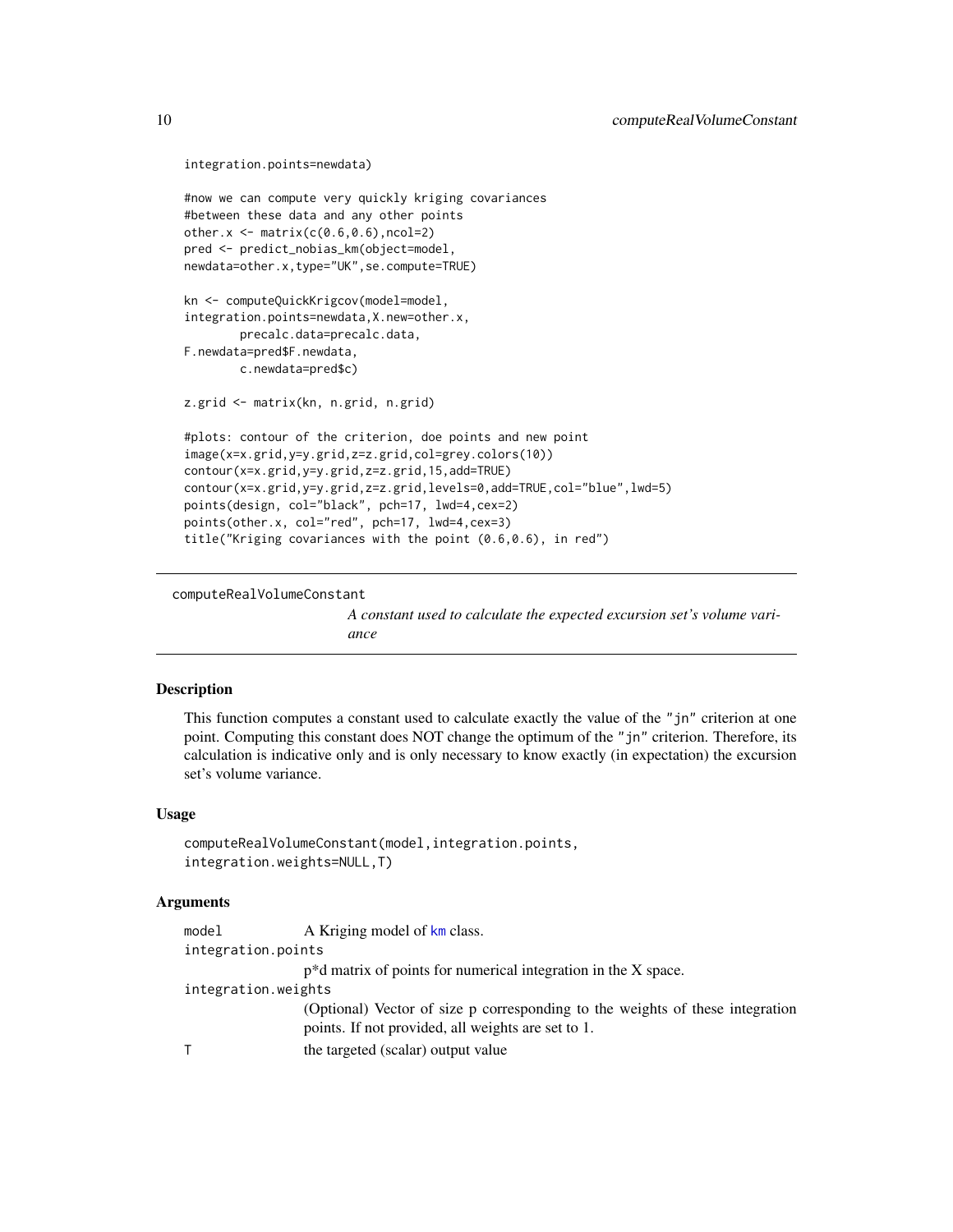### Value

a scalar

### Author(s)

Clement Chevalier (IMSV, Switzerland, and IRSN, France)

### References

Chevalier C., Bect J., Ginsbourger D., Vazquez E., Picheny V., Richet Y. (2011), *Fast parallel kriging-based stepwise uncertainty reduction with application to the identification of an excursion set* ,<http://hal.archives-ouvertes.fr/hal-00641108/>

Chevalier C., Ginsbourger D. (2012), *Corrected Kriging update formulae for batch-sequential data assimilation* ,<http://arxiv.org/pdf/1203.6452.pdf>

### See Also

[precomputeUpdateData](#page-39-1), [predict\\_nobias\\_km](#page-41-1), [predict\\_update\\_km](#page-43-1)

### Examples

#computeRealVolumeConstant

```
set.seed(8)
N <- 9 #number of observations
testfun <- branin
T < - 80#a 9 points initial design
design <- data.frame( matrix(runif(2*N),ncol=2) )
response <- testfun(design)
#km object with matern3_2 covariance
#params estimated by ML from the observations
model <- km(formula=~., design = design,
response = response,covtype="matern3_2")
```

```
integcontrol <- list(n.points=50,distrib="sur",init.distrib="MC")
obj <- integration_design(integcontrol=integcontrol,
lower=c(0,0),upper=c(1,1),
model=model,T=T)
integration.points <- obj$integration.points
integration.weights <- obj$integration.weights
```

```
## Not run:
computeRealVolumeConstant(model=model,
integration.points=integration.points,
        integration.weights=integration.weights,T=T)
```
## End(Not run)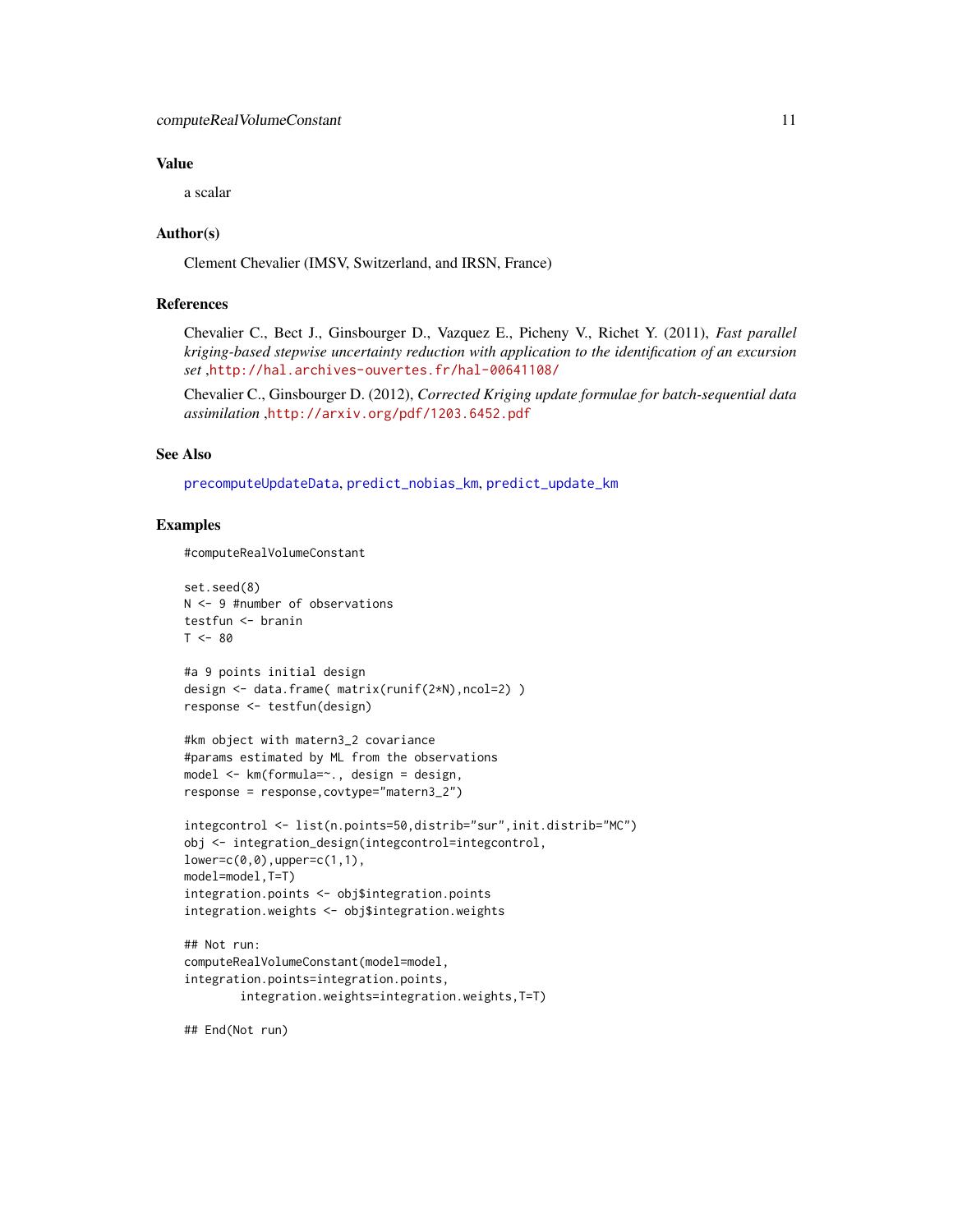<span id="page-11-1"></span><span id="page-11-0"></span>EGI *Efficient Global Inversion: sequential inversion algorithm based on Kriging*

### Description

Sequential sampling based on the optimization of a kriging-based criterion, with model update after each evaluation. Seven criteria are available for selecting experiments, three inexpensive ("bichon", "ranjan", and "tmse") and four expensive ones that require numerical integration ("imse", "timse", "sur" and "jn").

### Usage

EGI(T, model, method = NULL, method.param = NULL, fun, iter, lower, upper, new.noise.var =  $0$ , optimcontrol = NULL, kmcontrol = NULL, integcontrol = NULL, ...)

### Arguments

| T             | Target value (a real number). The sampling algorithm and the underlying kriging<br>model aim at finding the points for which the output is close to T.                                                                                                                                                                                                                                                                                                                                                                                                                                                                                                                                                                                                                                                                                                                |
|---------------|-----------------------------------------------------------------------------------------------------------------------------------------------------------------------------------------------------------------------------------------------------------------------------------------------------------------------------------------------------------------------------------------------------------------------------------------------------------------------------------------------------------------------------------------------------------------------------------------------------------------------------------------------------------------------------------------------------------------------------------------------------------------------------------------------------------------------------------------------------------------------|
| model         | A Kriging model of km class.                                                                                                                                                                                                                                                                                                                                                                                                                                                                                                                                                                                                                                                                                                                                                                                                                                          |
| method        | Criterion used for choosing observations. Available criteria are "ranjan" (de-<br>fault), "bichon", "tmse", "timse", "imse", "sur" and "jn".                                                                                                                                                                                                                                                                                                                                                                                                                                                                                                                                                                                                                                                                                                                          |
| method.param  | Optional tolerance value (scalar) for methods "ranjan", "bichon",<br>"tmse" and "timse". If not provided, default value is used (1 for ranjan and<br>bichon, 0 for tmse and timse).                                                                                                                                                                                                                                                                                                                                                                                                                                                                                                                                                                                                                                                                                   |
| fun           | Objective function.                                                                                                                                                                                                                                                                                                                                                                                                                                                                                                                                                                                                                                                                                                                                                                                                                                                   |
| iter          | Number of iterations (i.e. number of additional sampling points).                                                                                                                                                                                                                                                                                                                                                                                                                                                                                                                                                                                                                                                                                                                                                                                                     |
| lower         | Vector containing the lower bounds of the design space.                                                                                                                                                                                                                                                                                                                                                                                                                                                                                                                                                                                                                                                                                                                                                                                                               |
| upper         | Vector containing the upper bounds of the design space.                                                                                                                                                                                                                                                                                                                                                                                                                                                                                                                                                                                                                                                                                                                                                                                                               |
| new.noise.var | Optional scalar value of the noise variance of the new observations.                                                                                                                                                                                                                                                                                                                                                                                                                                                                                                                                                                                                                                                                                                                                                                                                  |
| optimcontrol  | Optional list of control parameters for the optimization of the sampling crite-<br>rion. The field method defines which optimization method is used: it can be<br>either "genoud" (default) for an optimisation using the genoud algorithm, or<br>"discrete" for an optimisation over a specified discrete set. If the field method<br>is set to "genoud", one can set some parameters of this algorithm: pop.size<br>(default: $50*d$ ), max.generations (default: $10*d$ ),<br>wait.generations $(2)$ , BFGSburnin $(2)$ and the mutations P1, P2, up to P9 (see<br>genoud). Numbers into brackets are the default values. If the field method is set<br>to "discrete", one can set the field optim. points: $p * d$ matrix correspond-<br>ing to the p points where the criterion will be evaluated. If nothing is specified,<br>100*d points are chosen randomly. |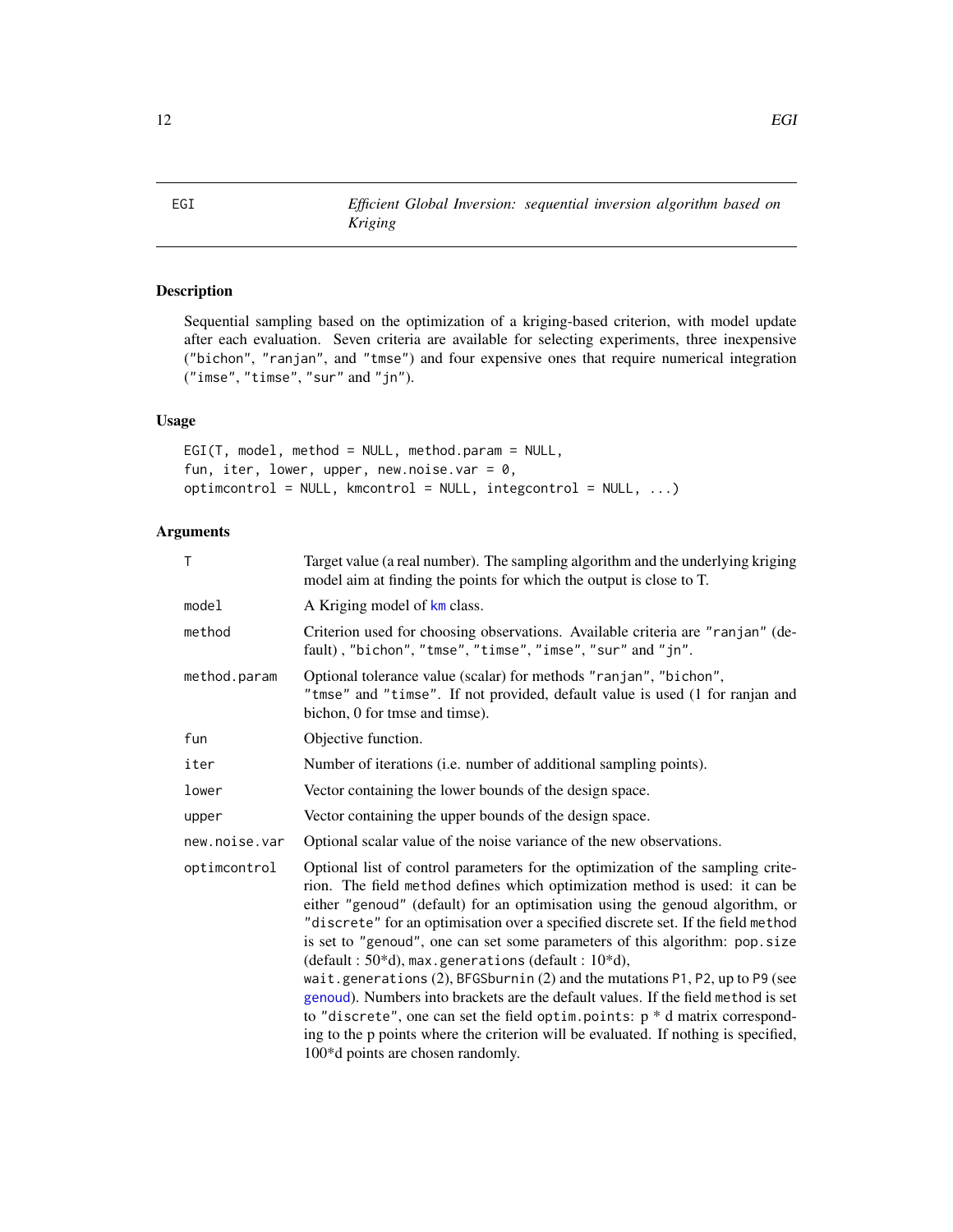kmcontrol Optional list representing the control variables for the re-estimation of the kriging model once new points are sampled. The items are the same as in [km](#page-0-0).

integcontrol Optional list specifying the procedure to build the integration points and weights, relevant only for the sampling criteria based on numerical integration: ("imse", "timse", "sur" or "jn"). Many options are possible. A) If nothing is specified, 100\*d points are chosen using the Sobol sequence. B) One can directly set the field integration.points (a  $p * d$  matrix) for prespecified integration points. In this case these integration points and the corresponding vector integration.weights will be used for all the iterations of the algorithm. C) If the field integration.points is not set then the integration points are renewed at each iteration. In that case one can control the number of integration points n.points (default: 100\*d) and a specific distribution distrib. Possible values for distrib are: "sobol", "MC", "timse", "imse", "sur" and "jn" (default: "sobol"). C.1) The choice "sobol" corresponds to integration points chosen with the Sobol sequence in dimension d (uniform weight). C.2) The choice "MC" corresponds to points chosen randomly, uniformly on the domain. C.3) The choices "timse", "imse", "sur" and "jn" correspond to importance sampling distributions (unequal weights). It is strongly recommended to use the importance sampling distribution corresponding to the chosen sampling criterion. When important sampling procedures are chosen, n.points points are chosen using importance sampling among a discrete set of n.candidates points (default: n.points\*10) which are distributed according to a distribution init.distrib (default: "sobol"). Possible values for init.distrib are the space filling distributions "sobol" and "MC" or an user defined distribution "spec". The "sobol" and "MC" choices correspond to quasi random and random points in the domain. If the "spec" value is chosen the user must fill in manually the field init.distrib.spec to specify himself a n.candidates \* d matrix of points in dimension d.

Other arguments of the target function fun.

### Details

The function used to build the integration points and weights (based on the options specified in integcontrol) is the function [integration\\_design](#page-19-1)

#### Value

A list with components:

| par       | The added observations (ite $*$ d matrix)                                                                                            |
|-----------|--------------------------------------------------------------------------------------------------------------------------------------|
| value     | The value of the function fun at the added observations (vector of size "ite")                                                       |
| nsteps    | The number of added observations (=ite).                                                                                             |
| lastmodel | The current (last) kriging model of km class.                                                                                        |
| lastvalue | The value of the criterion at the last added point.                                                                                  |
| allvalues | If an optimization on a discrete set of points is chosen, the value of the criterion<br>at all these points, for the last iteration. |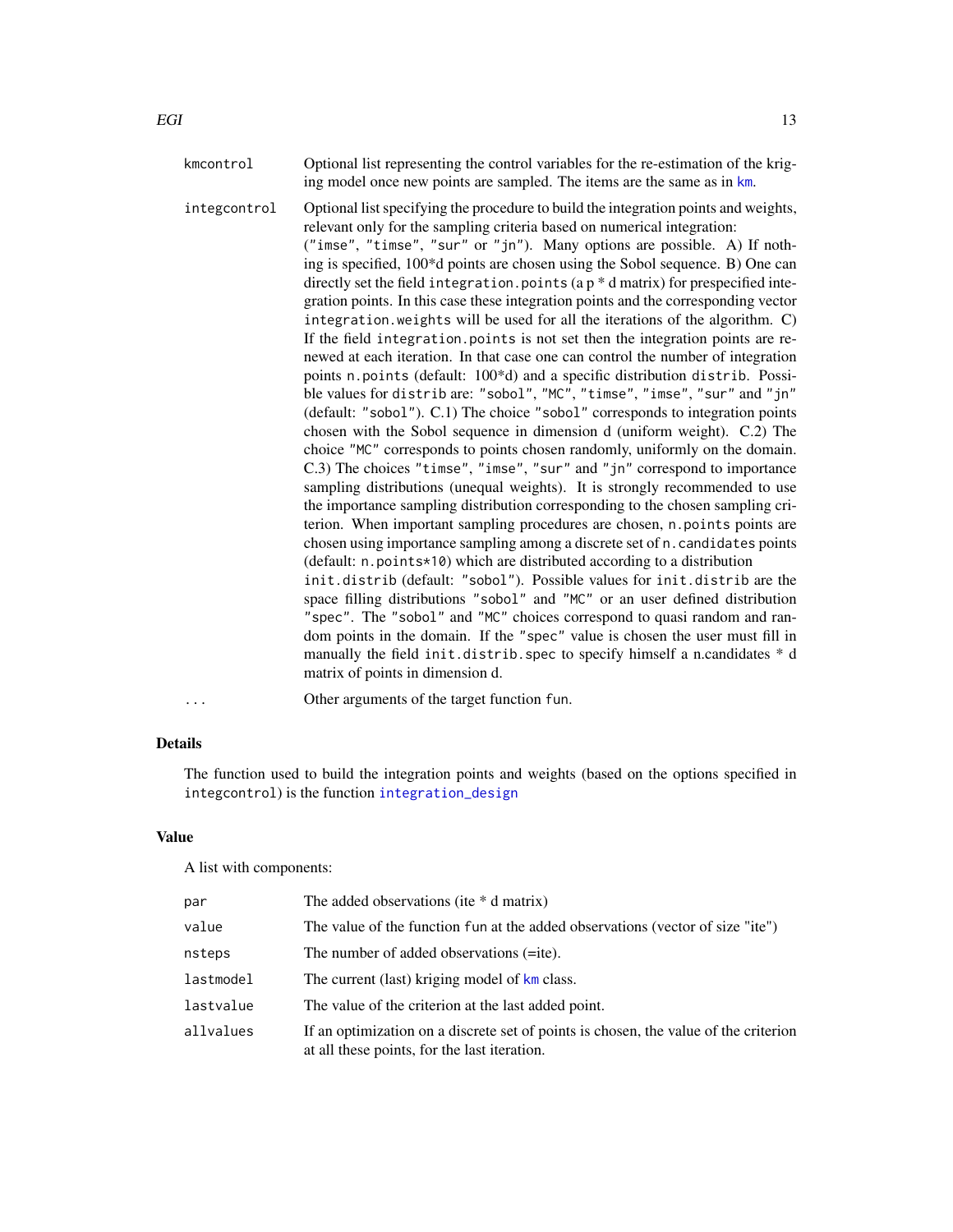### Author(s)

Clement Chevalier (IMSV, Switzerland, and IRSN, France)

Victor Picheny (CERFACS, Toulouse, France)

David Ginsbourger (IMSV, University of Bern, Switzerland)

### References

Chevalier C., Picheny V., Ginsbourger D. (2012), *The KrigInv package: An efficient and userfriendly R implementation of Kriging-based inversion algorithms* , <http://hal.archives-ouvertes.fr/hal-00713537/>

Chevalier C., Bect J., Ginsbourger D., Vazquez E., Picheny V., Richet Y. (2011), *Fast parallel kriging-based stepwise uncertainty reduction with application to the identification of an excursion set* ,<http://hal.archives-ouvertes.fr/hal-00641108/>

Bect J., Ginsbourger D., Li L., Picheny V., Vazquez E. (2010), *Sequential design of computer experiments for the estimation of a probability of failure*, Statistics and Computing, pp.1-21, 2011, <http://arxiv.org/abs/1009.5177>

### See Also

[max\\_sur](#page-26-1), [max\\_timse](#page-31-1), [max\\_infill\\_criterion](#page-24-1)

#### Examples

#EGI

```
set.seed(8)
N <- 9 #number of observations
T <- 80 #threshold
testfun <- branin
lower \leq c(0,0)upper \leq c(1,1)#a 9 points initial design
design <- data.frame( matrix(runif(2*N),ncol=2) )
response <- testfun(design)
#km object with matern3_2 covariance
#params estimated by ML from the observations
model <- km(formula=~., design = design,
response = response,covtype="matern3_2")
optimcontrol <- list(method="genoud",pop.size=50)
integcontrol <- list(distrib="sur",n.points=50)
iter <- 1
## Not run:
obj1 <- EGI(T=T,model=model,method="sur",fun=testfun,iter=iter,
           lower=lower,upper=upper,optimcontrol=optimcontrol,
           integcontrol=integcontrol)
```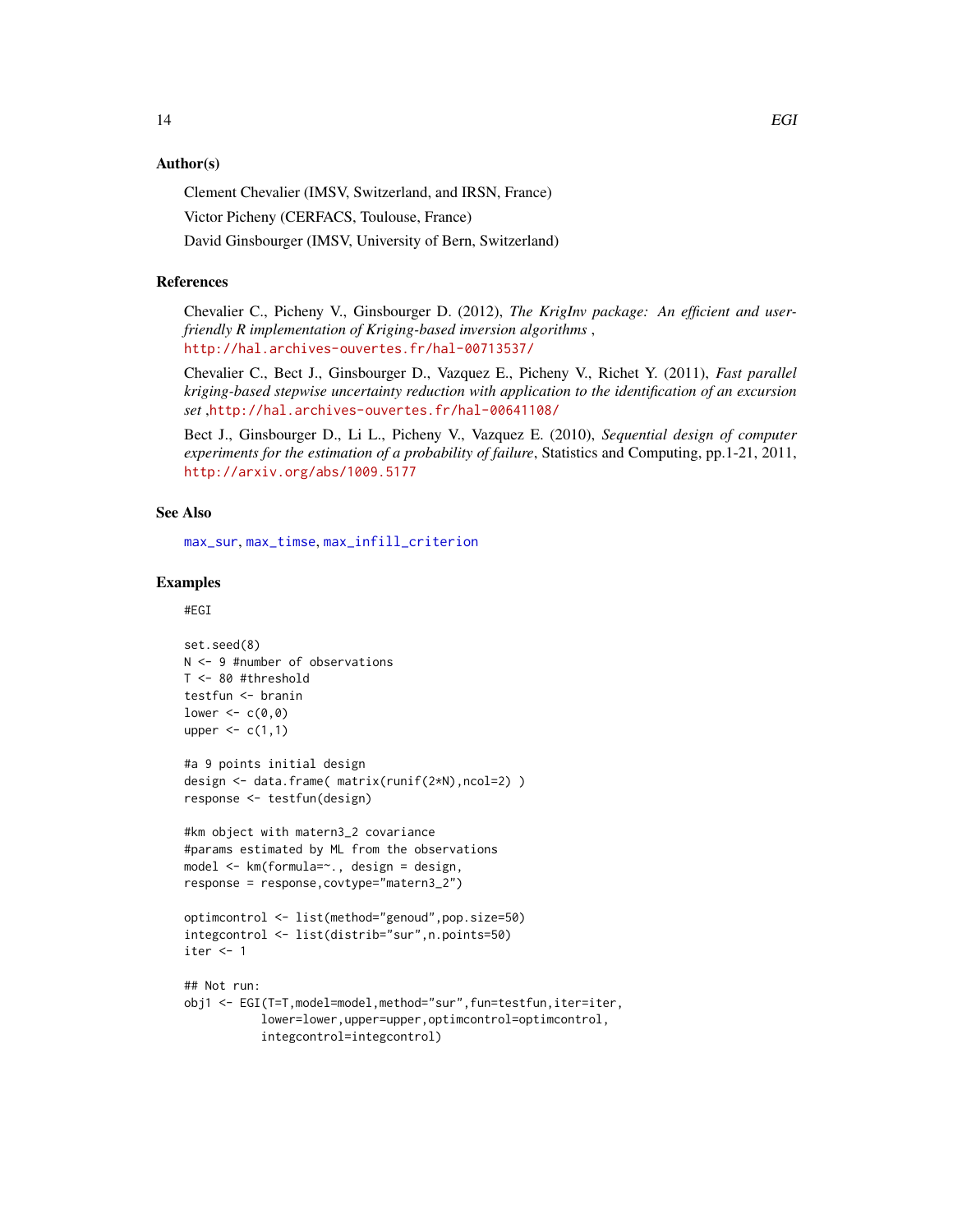```
obj2 <- EGI(T=T,model=model,method="ranjan",fun=testfun,iter=iter,
           lower=lower,upper=upper,optimcontrol=optimcontrol)
par(mfrow=c(1,3))
print_uncertainty_2d(model=model,T=T,main="probability of excursion",
type="pn",new.points=0,cex.points=2)
print_uncertainty_2d(model=obj1$lastmodel,T=T,
main="updated probability of excursion, sur sampling",
type="pn",new.points=iter,col.points.end="red",cex.points=2)
print_uncertainty_2d(model=obj2$lastmodel,T=T,
main="updated probability of excursion, ranjan sampling",
type="pn",new.points=iter,col.points.end="red",cex.points=2)
## End(Not run)
##############
#same example with noisy initial observations and noisy new observations
branin.noise <- function(x) return(branin(x)+rnorm(n=1,sd=30))
set.seed(8)
N < -9; T < -80testfun <- branin.noise
lower <- c(0,0); upper <- c(1,1)design <- data.frame( matrix(runif(2*N),ncol=2) )
response.noise <- apply(design,1,testfun)
response.noise - response
model.noise <- km(formula=~., design = design, response = response.noise,
covtype="matern3_2",noise.var=rep(30*30,times=N))
optimcontrol <- list(method="genoud",pop.size=50)
integcontrol <- list(distrib="sur",n.points=50)
iter \leq -1## Not run:
obj1 <- EGI(T=T,model=model.noise,method="sur",fun=testfun,iter=iter,
           lower=lower,upper=upper,optimcontrol=optimcontrol,
           integcontrol=integcontrol,new.noise.var=30*30)
obj2 <- EGI(T=T,model=model.noise,method="ranjan",fun=testfun,iter=iter,
           lower=lower,upper=upper,optimcontrol=optimcontrol,
            new.noise.var=30*30)
par(mfrow=c(1,3))
print_uncertainty_2d(model=model.noise,T=T,
main="probability of excursion, noisy obs.",
type="pn",new.points=0,cex.points=2)
```

```
print_uncertainty_2d(model=obj1$lastmodel,T=T,
```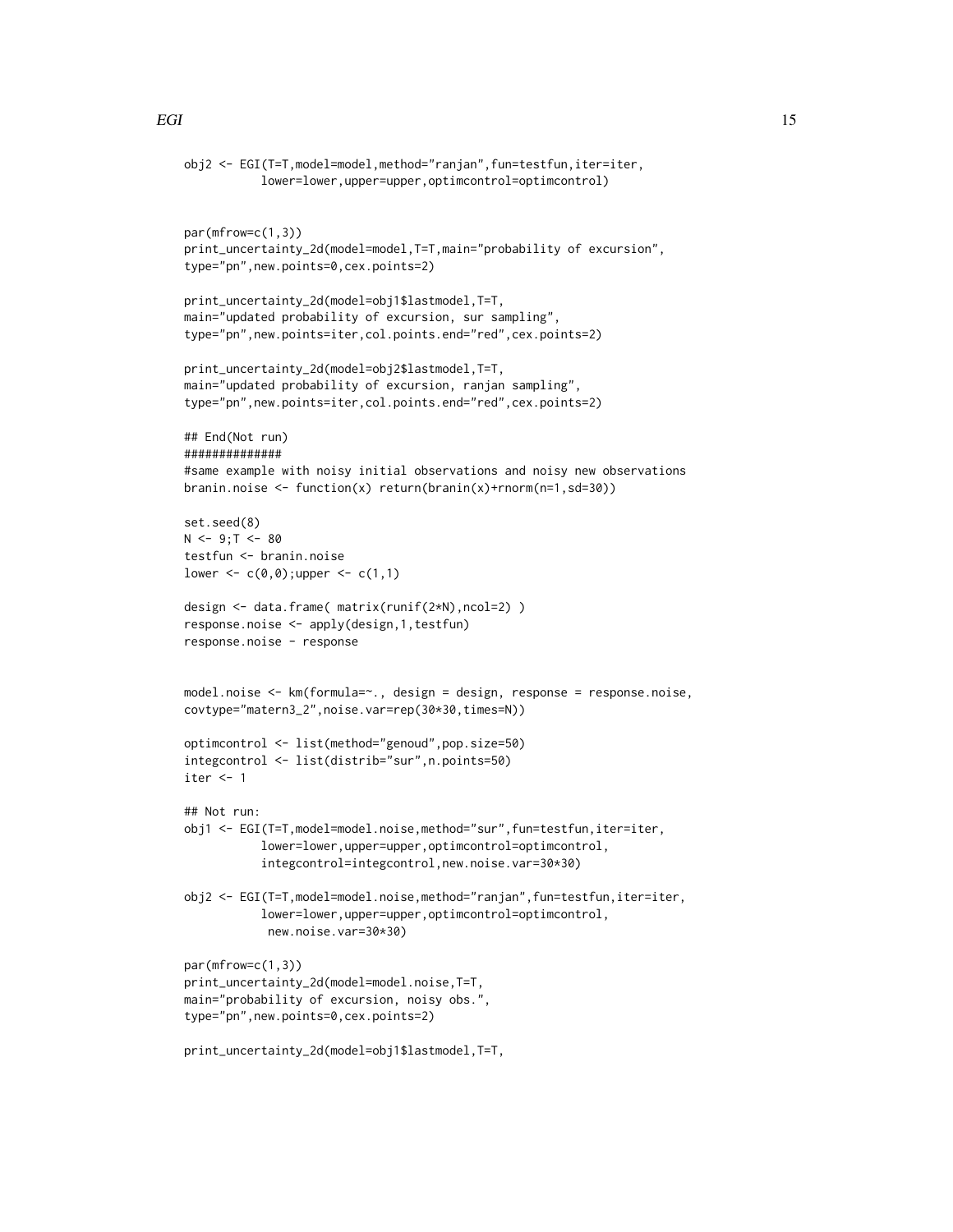```
main="probability of excursion, sur sampling, noisy obs.",
type="pn",new.points=iter,col.points.end="red",cex.points=2)
print_uncertainty_2d(model=obj2$lastmodel,T=T,
main="probability of excursion, ranjan sampling, noisy obs.",
type="pn",new.points=iter,col.points.end="red",cex.points=2)
```
## End(Not run)

<span id="page-15-1"></span>EGIparallel *Efficient Global Inversion: Parallel version.*

#### Description

Sequential sampling based on the optimization of a kriging-based criterion, with model update after each evaluation. Similar to EGI, except that samples can be chosen in batches instead of one at a time. Three criteria are available for now.

#### Usage

```
EGIparallel(T, model, method = NULL, method.param=NULL,
fun, iter, batchsize = 1,
lower, upper, new.noise.var = 0,
optimcontrol = NULL, kmcontrol = NULL, integcontrol = NULL, ...)
```
### Arguments

| T             | Target value (scalar). The sampling algorithm and the underlying kriging model<br>at finding the points for which the output is close to T.                                                                                                                                                                                                                                                                        |
|---------------|--------------------------------------------------------------------------------------------------------------------------------------------------------------------------------------------------------------------------------------------------------------------------------------------------------------------------------------------------------------------------------------------------------------------|
| model         | A Kriging model of km class.                                                                                                                                                                                                                                                                                                                                                                                       |
| method        | Criterion used for choosing observations. The two sampling methods available<br>in parallel version are "sur", "timse" and "vorob".                                                                                                                                                                                                                                                                                |
| method.param  | Optional tolerance value (a real number) for method "timse".                                                                                                                                                                                                                                                                                                                                                       |
| batchsize     | Number of points to sample simultaneously. The sampling criterion will return<br>batchsize points at a time for sampling.                                                                                                                                                                                                                                                                                          |
| new.noise.var | Optional scalar value of the noise variance of the new observations.                                                                                                                                                                                                                                                                                                                                               |
| fun           | Objective function.                                                                                                                                                                                                                                                                                                                                                                                                |
| iter          | Number of iterations.                                                                                                                                                                                                                                                                                                                                                                                              |
| lower         | Vector containing the lower bounds of the variables to be optimized over.                                                                                                                                                                                                                                                                                                                                          |
| upper         | Vector containing the upper bounds of the variables to be optimized over.                                                                                                                                                                                                                                                                                                                                          |
| optimcontrol  | Optional list of control parameters for the optimization of the sampling crite-<br>rion. The field method defines which optimization method is used: it can be<br>either "genoud" (default) for an optimisation using the genoud algorithm, or<br>"discrete" for an optimisation over a specified discrete set. If the field method<br>is set to "genoud", one can set some parameters of this algorithm: pop.size |

<span id="page-15-0"></span>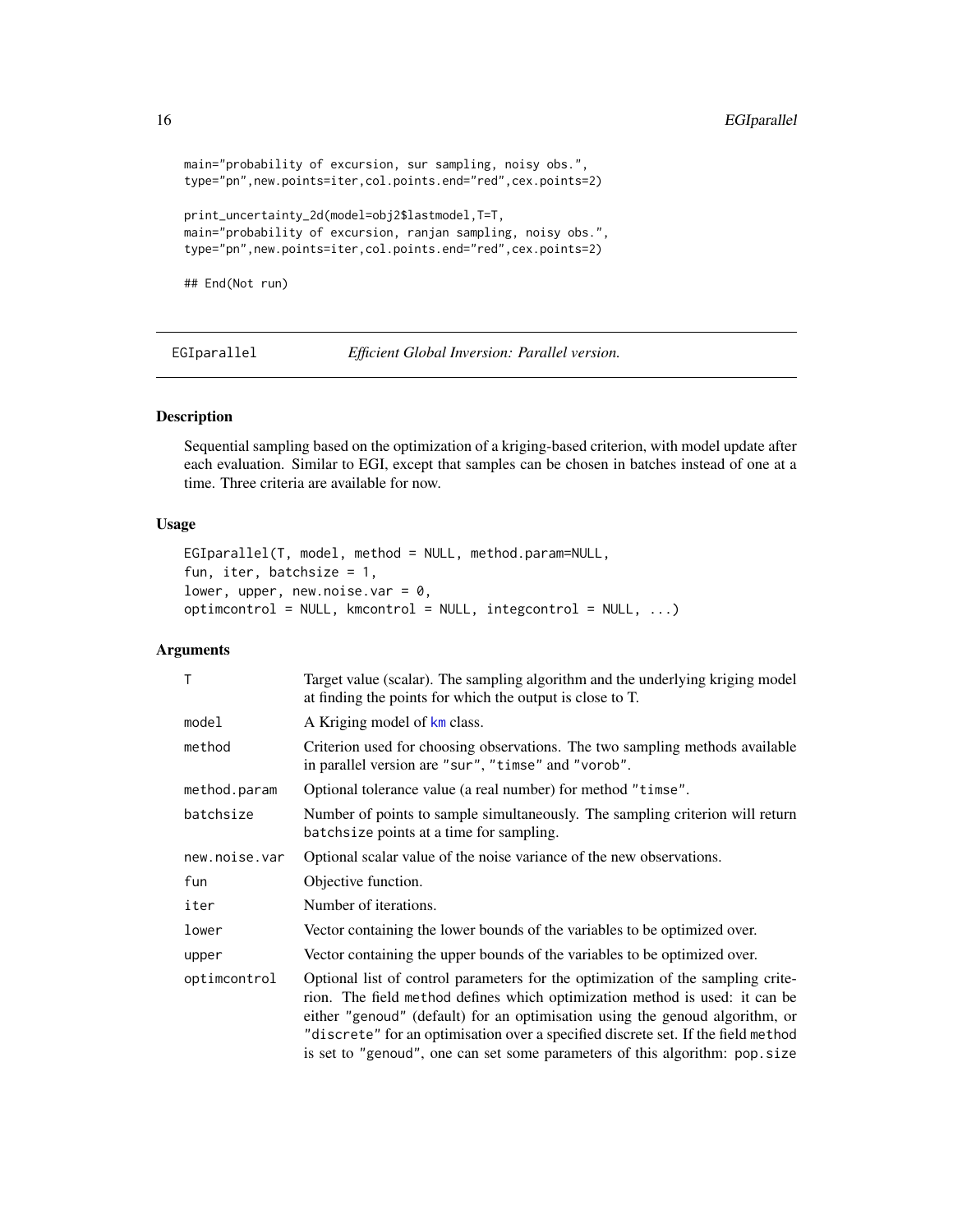(default :  $50*d$ ), max.generations (default :  $10*d$ ),

wait.generations (2), BFGSburnin (2) and the mutations P1, P2, up to P9 (see [genoud](#page-0-0)). Numbers into brackets are the default values. If the field method is set to "discrete", one can set the field optim.points:  $p * d$  matrix corresponding to the p points where the criterion will be evaluated. If nothing is specified, 100\*d points are chosen randomly. Finally, one can control the field optim.option in order to decide how to optimize the sampling criterion. If optim.option is set to 2 (default), batchsize sequential optimizations in dimension d are performed to find the optimum. If optim.option is set to 1, only one optimization in dimension batchsize\*d is performed. This option is only available with "genoud". This option might provide more global and accurate solutions, but is a lot more expensive.

kmcontrol Optional list representing the control variables for the re-estimation of the kriging model once new points are sampled. The items are the same as in [km](#page-0-0).

integcontrol Optional list specifying the procedure to build the integration points and weights. Many options are possible. A) If nothing is specified, 100\*d points are chosen using the Sobol sequence.

B) One can directly set the field integration.points (a  $p * d$  matrix) for prespecified integration points. In this case these integration points and the corresponding vector integration.weights will be used for all the iterations of the algorithm. C) If the field integration.points is not set then the integration points are renewed at each iteration. In that case one can control the number of integration points n.points (default: 100\*d) and a specific distribution distrib. Possible values for distrib are: "sobol", "MC", "timse", "imse", "sur" and "jn" (default: "sobol"). C.1) The choice "sobol" corresponds to integration points chosen with the Sobol sequence in dimension d (uniform weight). C.2) The choice "MC" corresponds to points chosen randomly, uniformly on the domain. C.3) The choices "timse", "imse", "sur" and "jn" correspond to importance sampling distributions (unequal weights). It is strongly recommended to use the importance sampling distribution corresponding to the chosen sampling criterion. When important sampling procedures are chosen, n.points points are chosen using importance sampling among a discrete set of n.candidates points (default: n.points\*10) which are distributed according to a distribution

init.distrib (default: "sobol"). Possible values for init.distrib are the space filling distributions "sobol" and "MC" or an user defined distribution "spec". The "sobol" and "MC" choices correspond to quasi random and random points in the domain. If the "spec" value is chosen the user must fill in manually the field init.distrib.spec to specify himself a n.candidates  $* d$ matrix of points in dimension d.

... Other arguments of the target function fun.

#### Details

The function used to build the integration points and weights (based on the options specified in integcontrol) is the function [integration\\_design](#page-19-1)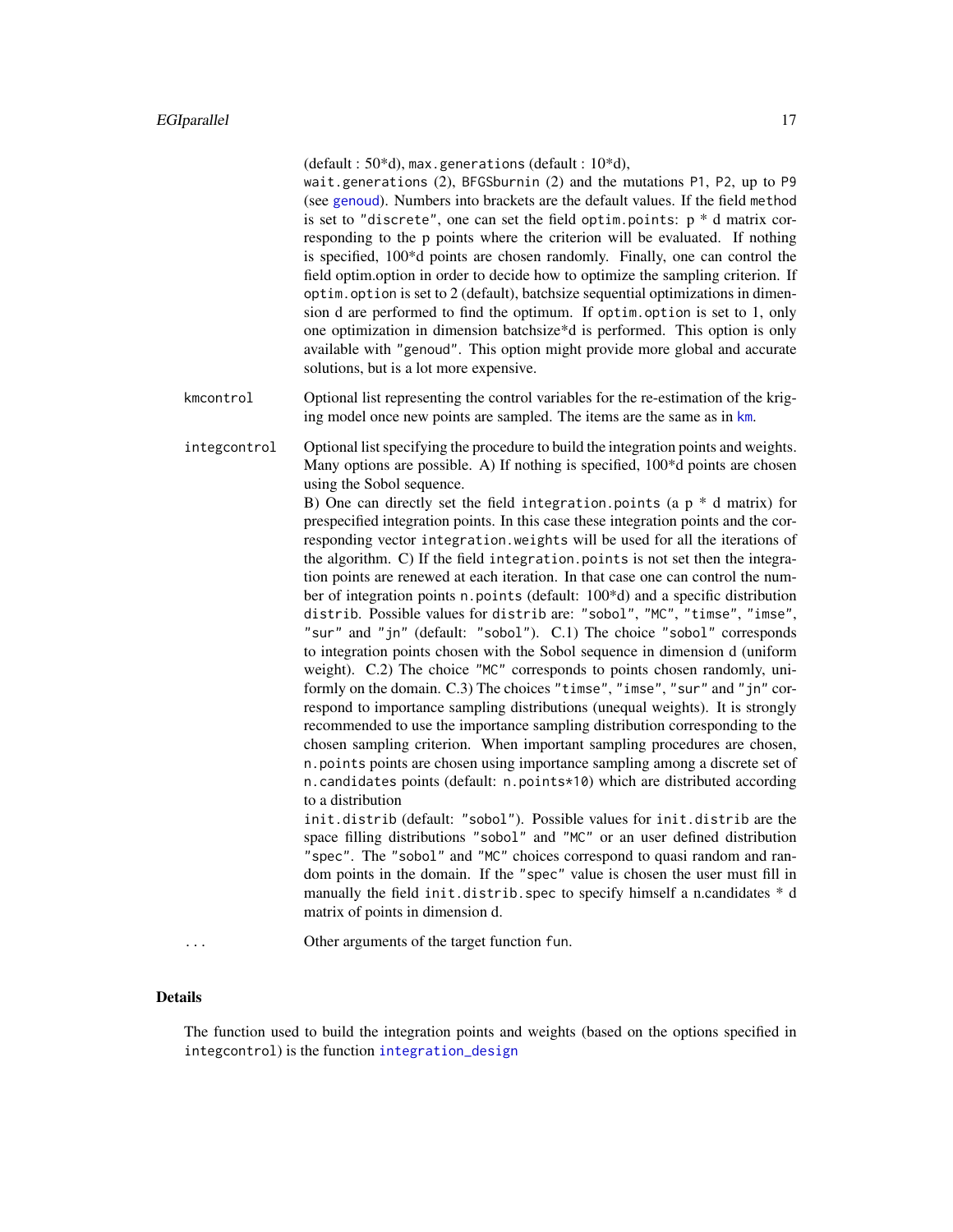### Value

A list with components:

| par       | The added observations ((iter*batchsize) * d matrix)                                                                                                                  |
|-----------|-----------------------------------------------------------------------------------------------------------------------------------------------------------------------|
| value     | The value of fun at the added observations (size: iter*batchsize)                                                                                                     |
| nsteps    | The number of added observations (=iter*batchsize).                                                                                                                   |
| lastmodel | The current (last) kriging model of km class.                                                                                                                         |
| lastvalue | The value of the criterion at the last added batch of points.                                                                                                         |
| allvalues | If an optimization on a discrete set of points is chosen, the value of the criterion<br>at all these points, for the last iteration, for the last point of the batch. |

### Author(s)

Clement Chevalier (IMSV, Switzerland, and IRSN, France) Victor Picheny (CERFACS, Toulouse, France)

### References

Chevalier C., Picheny V., Ginsbourger D. (2012), *The KrigInv package: An efficient and userfriendly R implementation of Kriging-based inversion algorithms* , <http://hal.archives-ouvertes.fr/hal-00713537/>

Chevalier C., Bect J., Ginsbourger D., Vazquez E., Picheny V., Richet Y. (2011), *Fast parallel kriging-based stepwise uncertainty reduction with application to the identification of an excursion set* ,<http://hal.archives-ouvertes.fr/hal-00641108/>

Bect J., Ginsbourger D., Li L., Picheny V., Vazquez E. (2010), *Sequential design of computer experiments for the estimation of a probability of failure*, Statistics and Computing, pp.1-21, 2011, <http://arxiv.org/abs/1009.5177>

### See Also

[EGI](#page-11-1), [max\\_sur\\_parallel](#page-29-1), [sur\\_optim\\_parallel](#page-61-1)

### Examples

```
#EGIparallel
```

```
set.seed(8)
N <- 9 #number of observations
T <- 80 #threshold
testfun <- branin
lower <-c(0,0)upper \leq c(1,1)#a 9 points initial design
design <- data.frame( matrix(runif(2*N),ncol=2) )
response <- testfun(design)
```
#km object with matern3\_2 covariance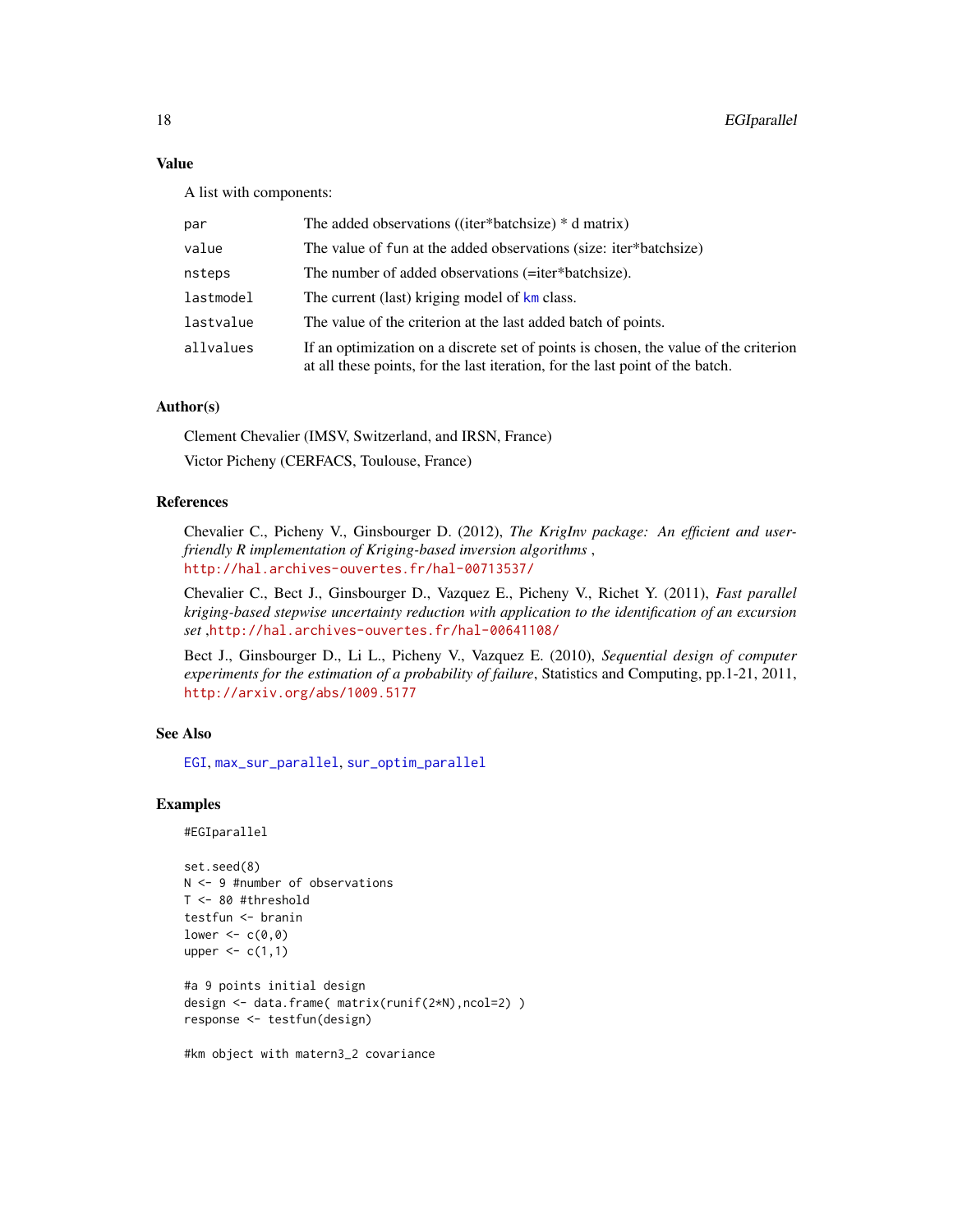### EGIparallel 19

```
#params estimated by ML from the observations
model <- km(formula=~., design = design,
response = response,covtype="matern3_2")
optimcontrol <- list(method="genoud",pop.size=50)
integcontrol <- list(distrib="sur",n.points=50)
iter < -1batchsize <- 6
## Not run:
obj <- EGIparallel(T=T,model=model,method="sur",batchsize=batchsize,
fun=testfun,iter=iter,lower=lower,upper=upper,
optimcontrol=optimcontrol,integcontrol=integcontrol)
par(mfrow=c(1,2))
print_uncertainty_2d(model=model,T=T,main="probability of excursion",
type="pn",new.points=0,cex.points=2)
print_uncertainty_2d(model=obj$lastmodel,T=T,
main="probability of excursion, parallel sur sampling",
type="pn",new.points=iter*batchsize,col.points.end="red",cex.points=2)
## End(Not run)
##############
#same example with noisy initial observations and noisy new observations
branin.noise <- function(x) return(branin(x)+rnorm(n=1,sd=30))
set.seed(8)
N < -9; T < -80testfun <- branin.noise
lower <- c(0,0); upper <- c(1,1)design <- data.frame( matrix(runif(2*N),ncol=2) )
response.noise <- apply(design,1,testfun)
response.noise - response
model.noise <- km(formula=~., design = design, response = response.noise,
covtype="matern3_2",noise.var=rep(30*30,times=N))
optimcontrol <- list(method="genoud",pop.size=50)
integcontrol <- list(distrib="sur",n.points=50)
iter <-1batchsize <- 6
## Not run:
obj <- EGIparallel(T=T,model=model.noise,method="sur",batchsize=batchsize,
                   fun=testfun,iter=iter,lower=lower,upper=upper,
                   optimcontrol=optimcontrol,integcontrol=integcontrol,
                   new.noise.var=30*30)
```
par(mfrow=c(1,2))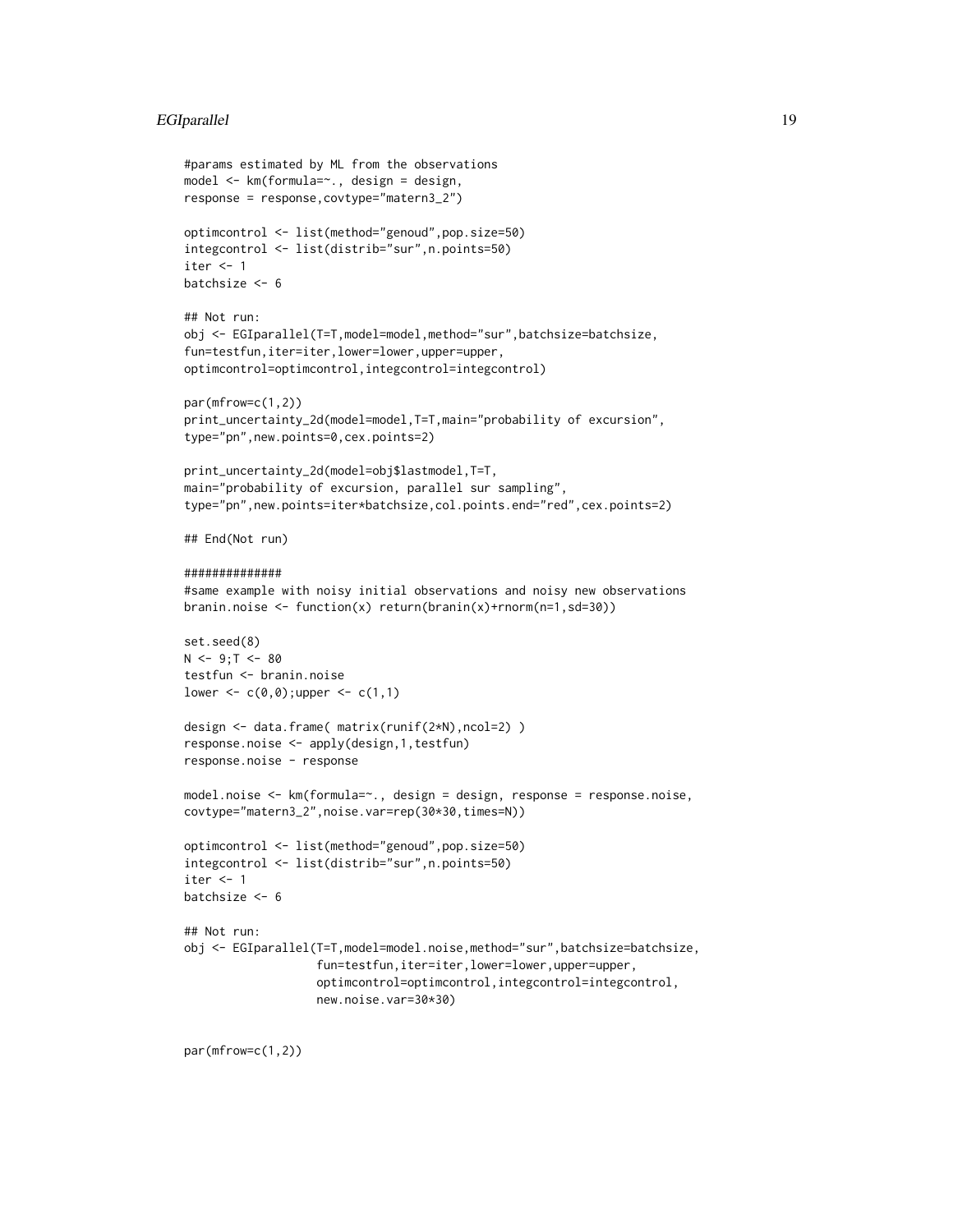```
print_uncertainty_2d(model=model.noise,T=T,
main="probability of excursion, noisy obs.",
type="pn",new.points=0,cex.points=2)
print_uncertainty_2d(model=obj$lastmodel,T=T,
main="probability of excursion, parallel sur sampling, noisy obs.",
type="pn",new.points=iter*batchsize,col.points.end="red",cex.points=2)
```
## End(Not run)

<span id="page-19-1"></span>integration\_design *Construction of a sample of integration points and weights*

### **Description**

Generic function to build integration points for some sampling criterion. Available important sampling schemes are "sur", "jn", "timse", "vorob" and "imse". Each of them corresponds to a sampling criterion.

### Usage

```
integration_design(integcontrol = NULL, d = NULL,
lower, upper, model = NULL, T = NULL, min.prob=0.001)
```
#### Arguments

integcontrol Optional list specifying the procedure to build the integration points and weights, relevant only for the sampling criteria based on numerical integration: ("imse", "timse", "sur" or "jn"). Many options are possible. A) If nothing is specified, 100\*d points are chosen using the Sobol sequence. B) One can directly set the field integration.points (a  $p * d$  matrix) for prespecified integration points. In this case these integration points and the corresponding vector integration.weights will be used for all the iterations of the algorithm. C) If the field integration.points is not set then the integration points are renewed at each iteration. In that case one can control the number of integration points n.points (default: 100\*d) and a specific distribution distrib. Possible values for distrib are: "sobol", "MC", "timse", "imse", "sur" and "jn" (default: "sobol"). C.1) The choice "sobol" corresponds to integration points chosen with the Sobol sequence in dimension d (uniform weight). C.2) The choice "MC" corresponds to points chosen randomly, uniformly on the domain. C.3) The choices "timse", "imse", "sur" and "jn" correspond to importance sampling distributions (unequal weights). It is strongly recommended to use the importance sampling distribution corresponding to the chosen sampling criterion. When important sampling procedures are chosen, n.points points are chosen using importance sampling among a discrete set of n.candidates points (default: n.points\*10) which are distributed according to a distribution init.distrib (default: "sobol"). Possible values for init.distrib are the space filling distributions "sobol" and "MC" or an user defined distribution

<span id="page-19-0"></span>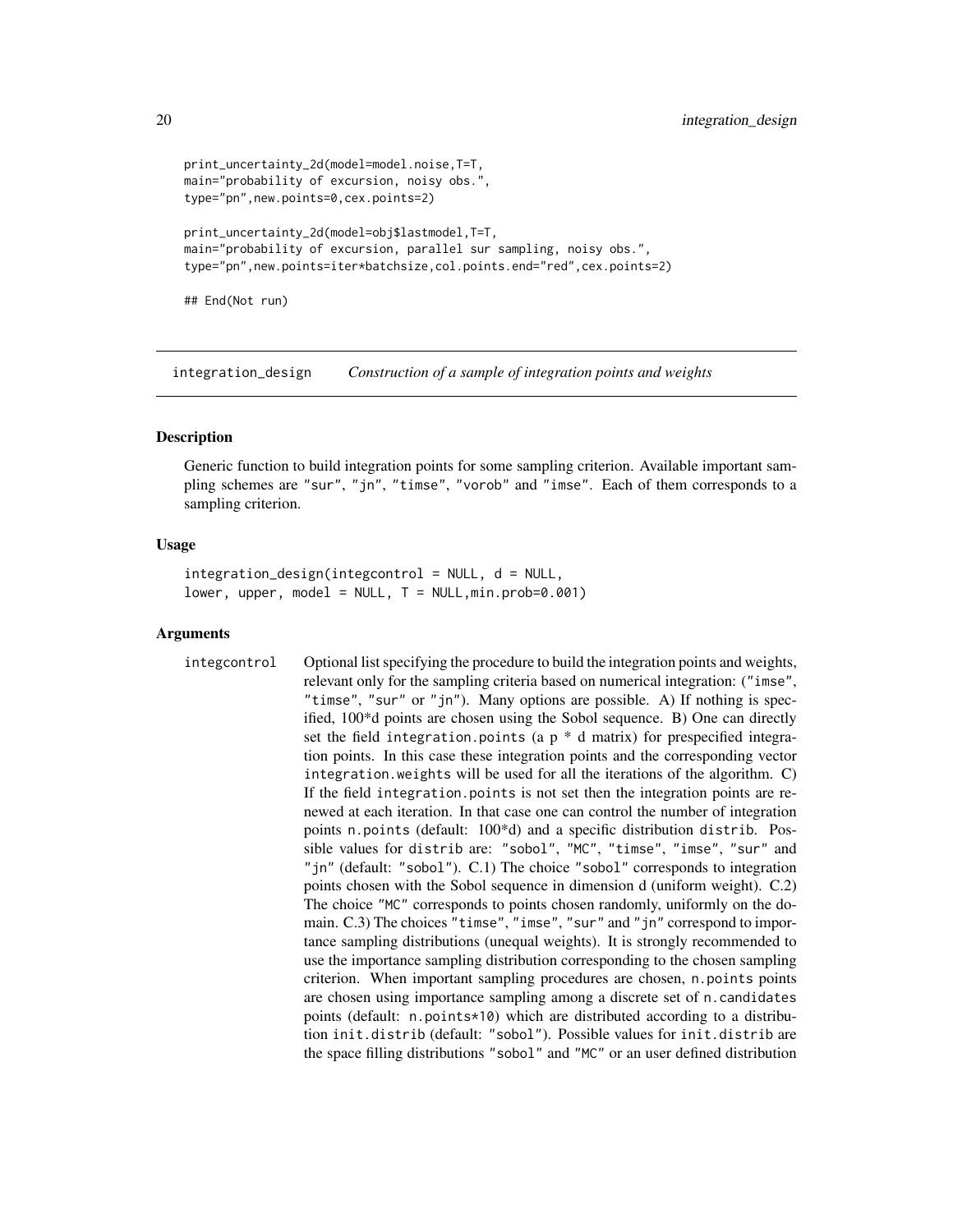|              | "spec". The "sobol" and "MC" choices correspond to quasi random and ran-<br>dom points in the domain. If the "spec" value is chosen the user must fill in<br>manually the field init.distrib.spec to specify himself a n.candidates * d<br>matrix of points in dimension d.                                                                                                                                                                              |
|--------------|----------------------------------------------------------------------------------------------------------------------------------------------------------------------------------------------------------------------------------------------------------------------------------------------------------------------------------------------------------------------------------------------------------------------------------------------------------|
| d            | The dimension of the input set. If not provided d is set equal to the length of<br>lower.                                                                                                                                                                                                                                                                                                                                                                |
| lower        | Vector containing the lower bounds of the design space.                                                                                                                                                                                                                                                                                                                                                                                                  |
| upper        | Vector containing the upper bounds of the design space.                                                                                                                                                                                                                                                                                                                                                                                                  |
| model        | A Kriging model of km class.                                                                                                                                                                                                                                                                                                                                                                                                                             |
| $\mathsf{T}$ | Target value (scalar). The sampling algorithm and the underlying kriging model<br>aim at finding the points for which the output is close to T.                                                                                                                                                                                                                                                                                                          |
| min.prob     | This argument applies only when importance sampling distributions are chosen<br>(to compute integral criteria like "sur" or "timse"). For numerical reasons<br>we give a minimum probability for a point to belong to the importance sample.<br>This avoids probabilities equal to zero and importance sampling weights equal<br>to infinity. In an importance sample of M points, the maximum weight becomes<br>$1/\text{min. prob} \times 1/\text{M.}$ |

### Details

The important sampling aims at improving the accuracy of the calculation of numerical integrals present in these criteria.

#### Value

| A list with components: |                                                                                                                                              |
|-------------------------|----------------------------------------------------------------------------------------------------------------------------------------------|
| integration.points      |                                                                                                                                              |
|                         | p x d matrix of p points used for the numerical calculation of integrals                                                                     |
| integration.weights     |                                                                                                                                              |
|                         | a vector of size p corresponding to the weight of each point. If all the points are<br>equally weighted, integration. weights is set to NULL |
| alpha                   | if the "vorob" important sampling schemes is chosen, the function also returns<br>a scalar, alpha, being the calculated Vorob'ev threshold   |

### Author(s)

Clement Chevalier (IMSV, Switzerland, and IRSN, France)

### References

Chevalier C., Picheny V., Ginsbourger D. (2012), *The KrigInv package: An efficient and userfriendly R implementation of Kriging-based inversion algorithms*, [http://hal.archives-ouverte](http://hal.archives-ouvertes.fr/hal-00713537/)s. [fr/hal-00713537/](http://hal.archives-ouvertes.fr/hal-00713537/)

Chevalier C., Bect J., Ginsbourger D., Vazquez E., Picheny V., Richet Y. (2011), *Fast parallel kriging-based stepwise uncertainty reduction with application to the identification of an excursion set* ,<http://hal.archives-ouvertes.fr/hal-00641108/>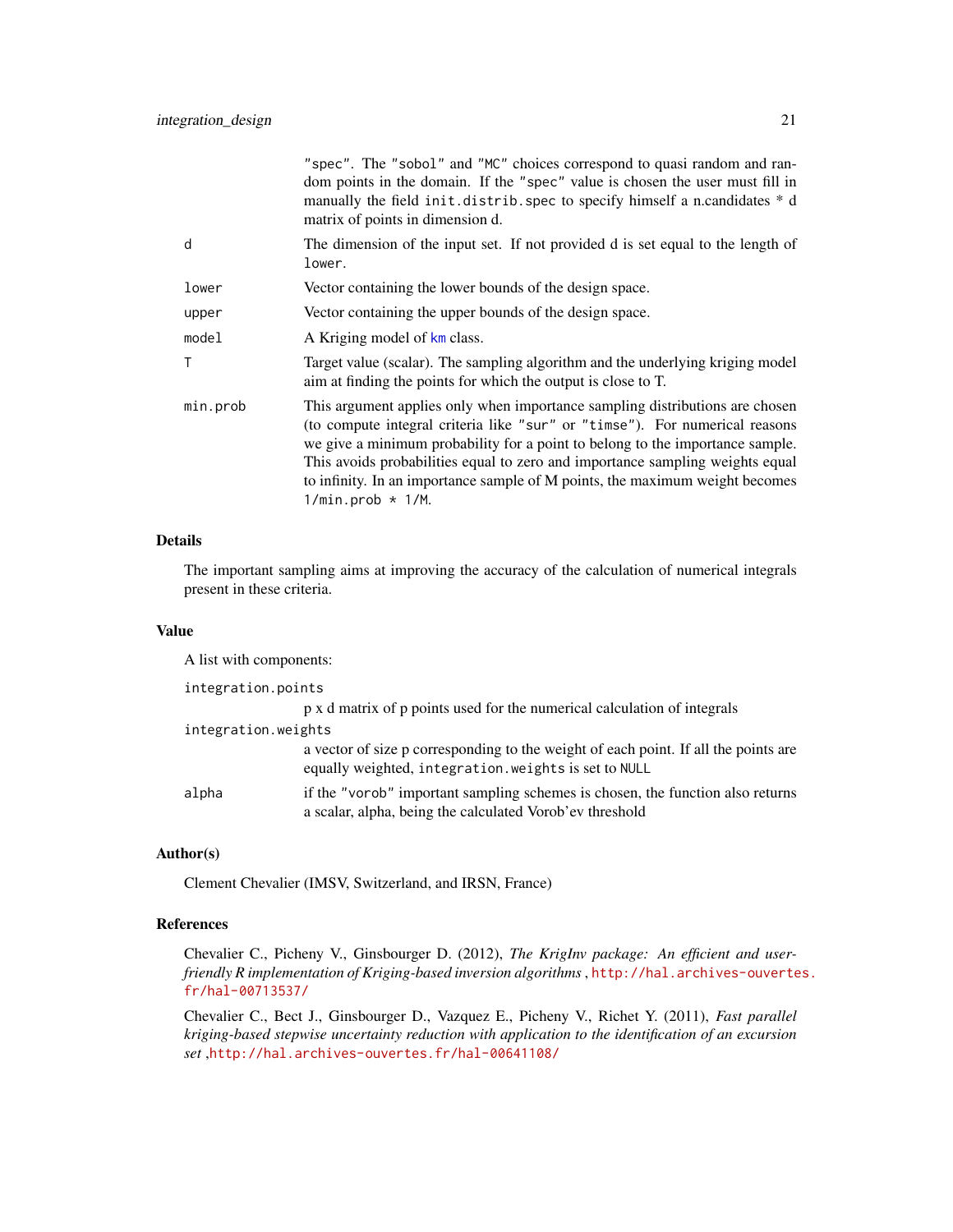Bect J., Ginsbourger D., Li L., Picheny V., Vazquez E. (2010), *Sequential design of computer experiments for the estimation of a probability of failure*, Statistics and Computing, pp.1-21, 2011, <http://arxiv.org/abs/1009.5177>

#### See Also

[EGI](#page-11-1), [max\\_timse](#page-31-1), [max\\_sur](#page-26-1)

#### Examples

#integration\_design

```
## Not run:
set.seed(8)
#when nothing is specified: integration points
#are chosen with the sobol sequence
integ.param <- integration_design(lower=c(0,0),upper=c(1,1))
plot(integ.param$integration.points)
```
## End(Not run)

```
#an example with pure random integration points
integcontrol <- list(distrib="MC",n.points=50)
integ.param <- integration_design(integcontrol=integcontrol,
lower=c(0,0),upper=c(1,1))
plot(integ.param$integration.points)
```

```
#an example with important sampling distributions
#these distributions are used to compute integral criterion like
#"sur","timse" or "imse"
```

```
#for these, we need a kriging model
N < -14; testfun < - branin; T < -80lower \leq c(0,0); upper \leq c(1,1)design <- data.frame( matrix(runif(2*N),ncol=2) )
response <- testfun(design)
model <- km(formula=~., design = design,
response = response,covtype="matern3_2")
```

```
integcontrol <- list(distrib="timse",n.points=200,n.candidates=5000,init.distrib="MC")
integ.param <- integration_design(integcontrol=integcontrol,
lower=c(0,0),upper=c(1,1), model=model,T=T)
```

```
print_uncertainty_2d(model=model,T=T,type="timse",
col.points.init="red",cex.points=2,
main="timse uncertainty and one sample of integration points")
```

```
points(integ.param$integration.points,pch=17,cex=1)
```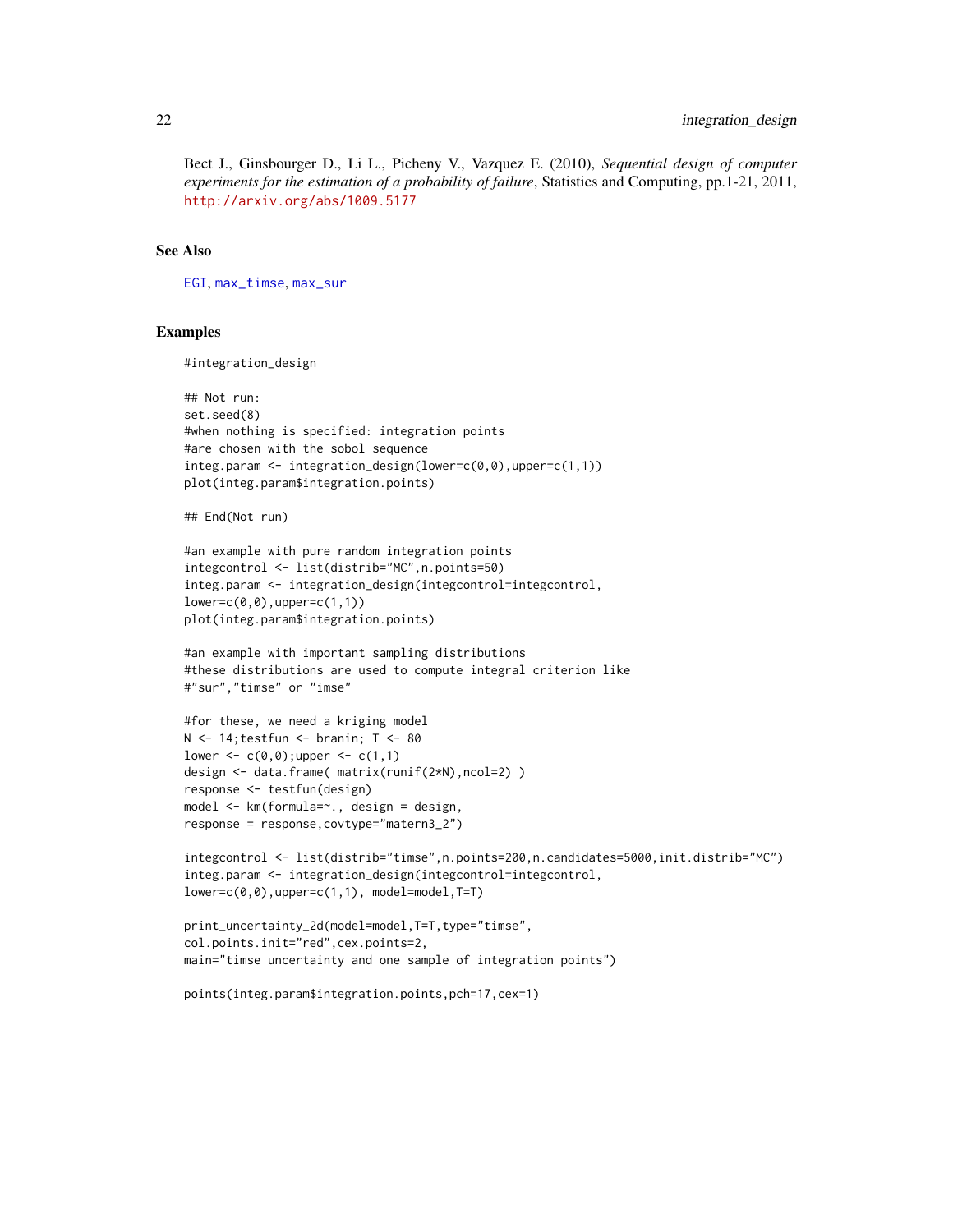<span id="page-22-0"></span>

#### Description

Evaluation of the "jn" criterion for a candidate point. To be used in the optimization routines max\_sur with the argument real.volume.variance=TRUE. To avoid numerical instabilities, a new point is added to the design of experiments only if it is not too close to an existing observation, or if there is some observation noise. The criterion is the integral of the posterior expected jn uncertainty, which is the posterior expected variance of the excursion set's volume.

### Usage

```
jn_optim(x, integration.points, integration.weights = NULL,
  intpoints.oldmean, intpoints.oldsd,
 precalc.data, model, T, new.noise.var = NULL,current.sur=0)
```
### Arguments

| X                                                                                                                                                                                         | Input vector of size d at which the criterion is evaluated.                                                                                         |  |  |  |  |  |
|-------------------------------------------------------------------------------------------------------------------------------------------------------------------------------------------|-----------------------------------------------------------------------------------------------------------------------------------------------------|--|--|--|--|--|
| integration.points                                                                                                                                                                        |                                                                                                                                                     |  |  |  |  |  |
|                                                                                                                                                                                           | $p^*d$ matrix of points for numerical integration in the X space.                                                                                   |  |  |  |  |  |
| integration.weights                                                                                                                                                                       |                                                                                                                                                     |  |  |  |  |  |
|                                                                                                                                                                                           | Vector of size p corresponding to the weights of these integration points. If not<br>provided, uniform weight is used.                              |  |  |  |  |  |
| intpoints.oldmean                                                                                                                                                                         |                                                                                                                                                     |  |  |  |  |  |
|                                                                                                                                                                                           | Vector of size p corresponding to the kriging mean at the integration points be-<br>fore adding x to the design of experiments.                     |  |  |  |  |  |
| intpoints.oldsd                                                                                                                                                                           |                                                                                                                                                     |  |  |  |  |  |
|                                                                                                                                                                                           | Vector of size p corresponding to the kriging standard deviation at the integration<br>points before adding x to the design of experiments.         |  |  |  |  |  |
| precalc.data                                                                                                                                                                              | List containing useful data to compute quickly the updated kriging variance.<br>This list can be generated using the precomputeUpdateData function. |  |  |  |  |  |
| model                                                                                                                                                                                     | Object of class $km$ (Kriging model).                                                                                                               |  |  |  |  |  |
| T                                                                                                                                                                                         | Target value (scalar).                                                                                                                              |  |  |  |  |  |
| new.noise.var                                                                                                                                                                             | Optional scalar value of the noise variance for the new observations.                                                                               |  |  |  |  |  |
| Arbitrary value given to the "jn" criterion for candidate points that are too close<br>current.sur<br>to existing observations. This argument applies only if the noise variance is zero. |                                                                                                                                                     |  |  |  |  |  |

### Value

jn value

### Author(s)

Clement Chevalier (IMSV, Switzerland, and IRSN, France)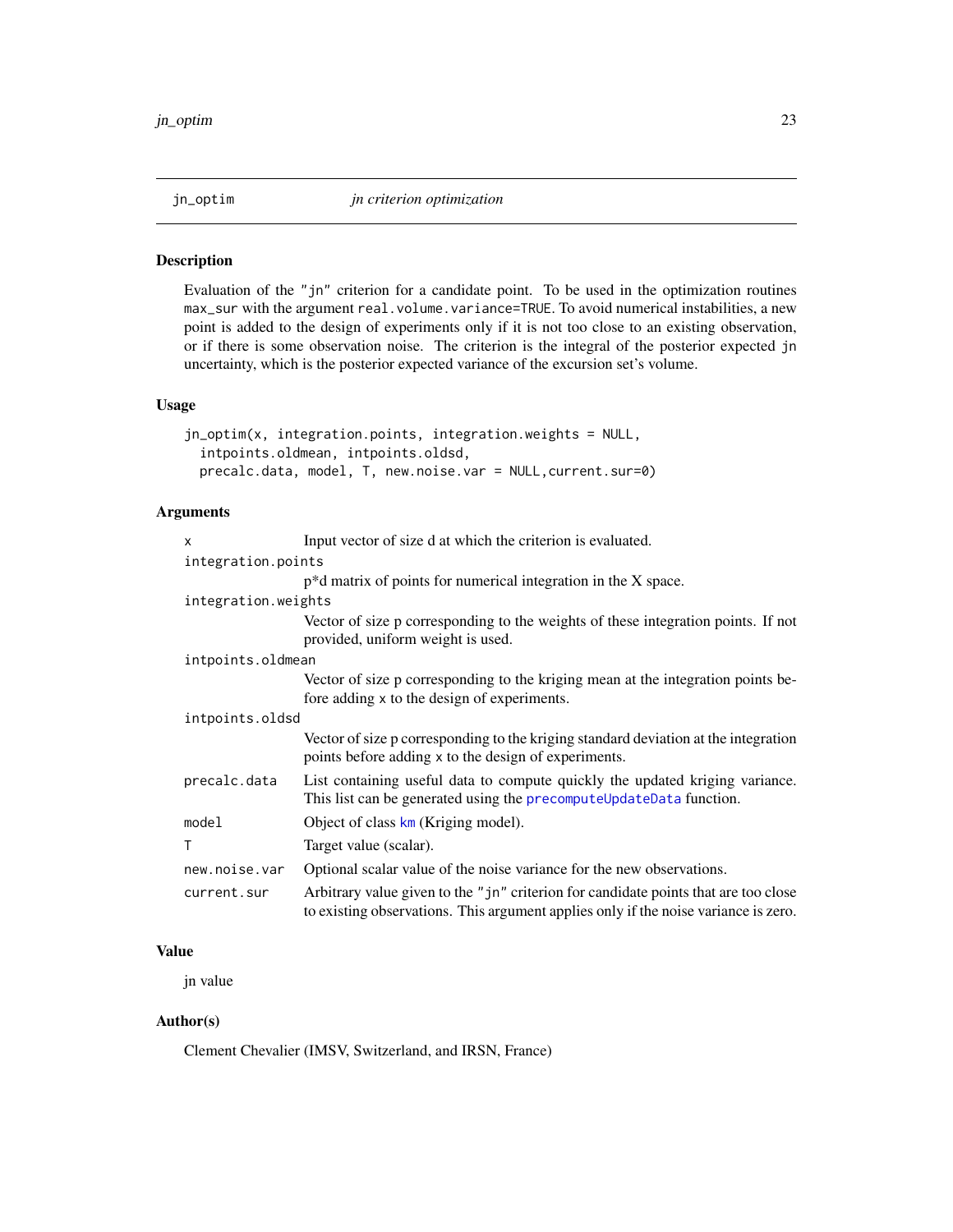#### References

Chevalier C., Bect J., Ginsbourger D., Vazquez E., Picheny V., Richet Y. (2011), *Fast parallel kriging-based stepwise uncertainty reduction with application to the identification of an excursion set* ,<http://hal.archives-ouvertes.fr/hal-00641108/>

Bect J., Ginsbourger D., Li L., Picheny V., Vazquez E. (2010), *Sequential design of computer experiments for the estimation of a probability of failure*, Statistics and Computing, pp.1-21, 2011, <http://arxiv.org/abs/1009.5177>

#### See Also

[EGI](#page-11-1), [max\\_sur](#page-26-1), [sur\\_optim](#page-58-1)

#### Examples

#jn\_optim

```
set.seed(8)
N <- 9 #number of observations
T <- 80 #threshold
testfun <- branin
#a 9 points initial design
design <- data.frame( matrix(runif(2*N),ncol=2) )
response <- testfun(design)
#km object with matern3_2 covariance
#params estimated by ML from the observations
model <- km(formula=~., design = design,
response = response,covtype="matern3_2")
###we need to compute some additional arguments:
#integration points, and current kriging means and variances at these points
integcontrol <- list(n.points=50,distrib="jn",init.distrib="MC")
obj \leq integration_design(integcontrol=integcontrol,lower=c(0,0),upper=c(1,1),
      model=model,T=T)
integration.points <- obj$integration.points
```

```
integration.weights <- obj$integration.weights
pred <- predict_nobias_km(object=model,newdata=integration.points,
                          type="UK",se.compute=TRUE)
intpoints.oldmean <- pred$mean ; intpoints.oldsd<-pred$sd
```

```
#another precomputation
precalc.data <- precomputeUpdateData(model,integration.points)
x \leq c(0.5, 0.4)#one evaluation of the jn criterion
jn_optim(x=x,integration.points=integration.points,
         integration.weights=integration.weights,
         intpoints.oldmean=intpoints.oldmean,intpoints.oldsd=intpoints.oldsd,
        precalc.data=precalc.data,T=T,model=model)
```

```
#returns a negative value
```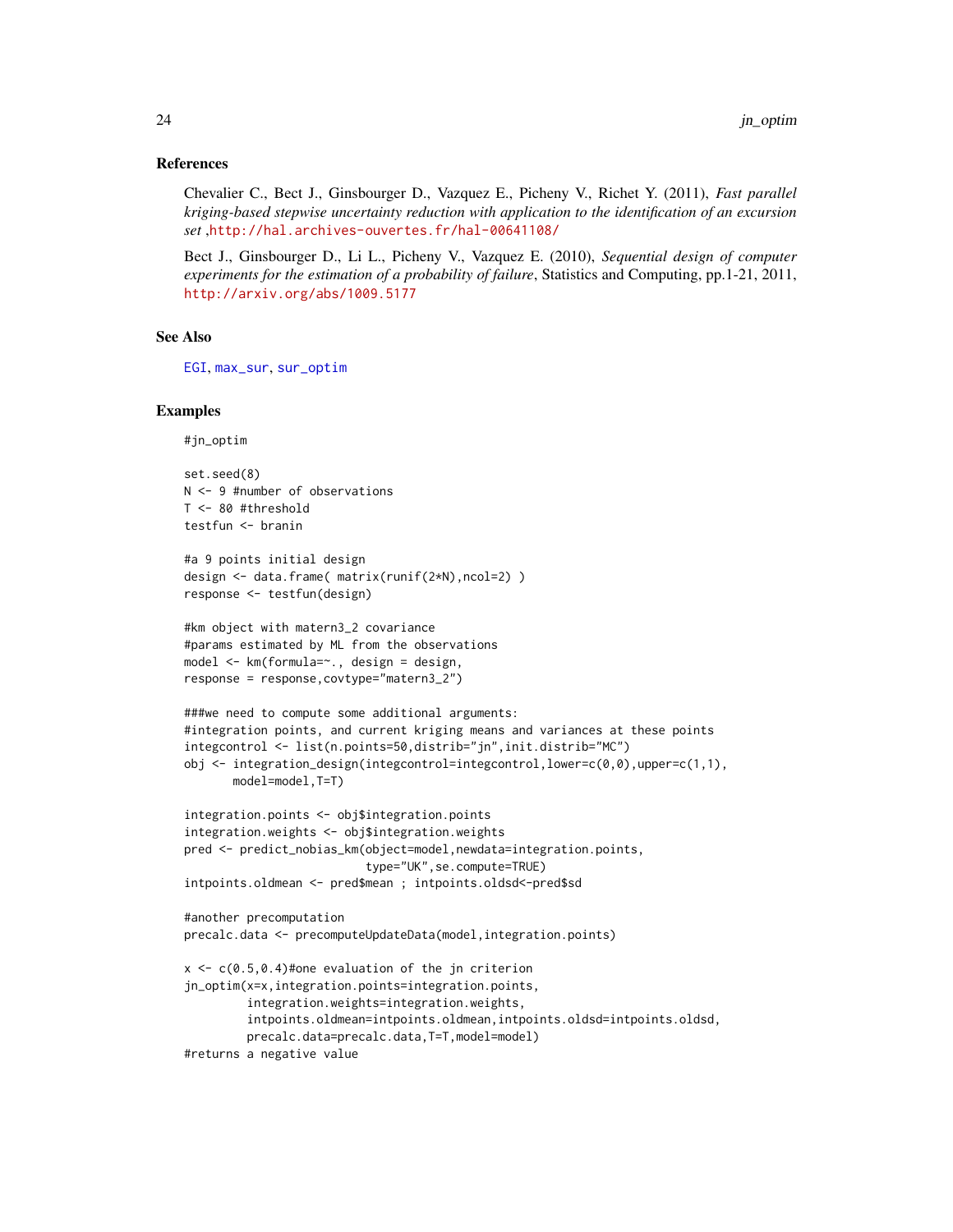```
#this is normal as a positive (constant) part of the criterion is not computed
#this constant part does not depend on x
n.grid <- 20 #you can run it with 100
x.getid \leftarrow y.getid \leftarrow seq(0,1, length=n.grid)x <- expand.grid(x.grid, y.grid)
jn.grid <- apply(X=x,FUN=jn_optim,MARGIN=1,integration.points=integration.points,
         integration.weights=integration.weights,
         intpoints.oldmean=intpoints.oldmean,intpoints.oldsd=intpoints.oldsd,
         precalc.data=precalc.data,T=T,model=model)
z.grid <- matrix(jn.grid, n.grid, n.grid)
#plots: contour of the criterion, doe points and new point
image(x=x.grid,y=y.grid,z=z.grid,col=grey.colors(10))
contour(x=x.grid,y=y.grid,z=z.grid,15,add=TRUE)
points(design, col="black", pch=17, lwd=4,cex=2)
i.best <- which.min(jn.grid)
points(x[i.best,], col="blue", pch=17, lwd=4,cex=3)
#plots the real (unknown in practice) curve f(x)=Ttestfun.grid \leq apply(x, 1, \text{testfun})z.grid.2 <- matrix(testfun.grid, n.grid, n.grid)
contour(x.grid,y.grid,z.grid.2,levels=T,col="blue",add=TRUE,lwd=5)
title("Contour lines of jn criterion (black) and of f(x)=T (blue)")
```
<span id="page-24-1"></span>max\_infill\_criterion *Optimizer for the infill criteria*

#### Description

Global optimization, based on the package rgenoud (or on exhaustive search on a discrete set), of the chosen infill criterion (maximization or minimization, depending on the case)

### Usage

```
max_infill_criterion(lower, upper, optimcontrol = NULL,
method, T, model, method.param = NULL)
```
#### Arguments

| lower        | Vector containing the lower bounds of the design space.                                                                                                                                                                                                                                                                                                                                                   |
|--------------|-----------------------------------------------------------------------------------------------------------------------------------------------------------------------------------------------------------------------------------------------------------------------------------------------------------------------------------------------------------------------------------------------------------|
| upper        | Vector containing the upper bounds of the design space.                                                                                                                                                                                                                                                                                                                                                   |
| optimcontrol | Optional list of control parameters for the optimization of the sampling cri-<br>terion. The field method defines which optimization method is used: it can<br>be either "genoud" (default) for an optimisation using the genoud algorithm,<br>or "discrete" for an optimisation over a specified discrete set. If the field<br>method is set to "genoud", one can set some parameters of this algorithm: |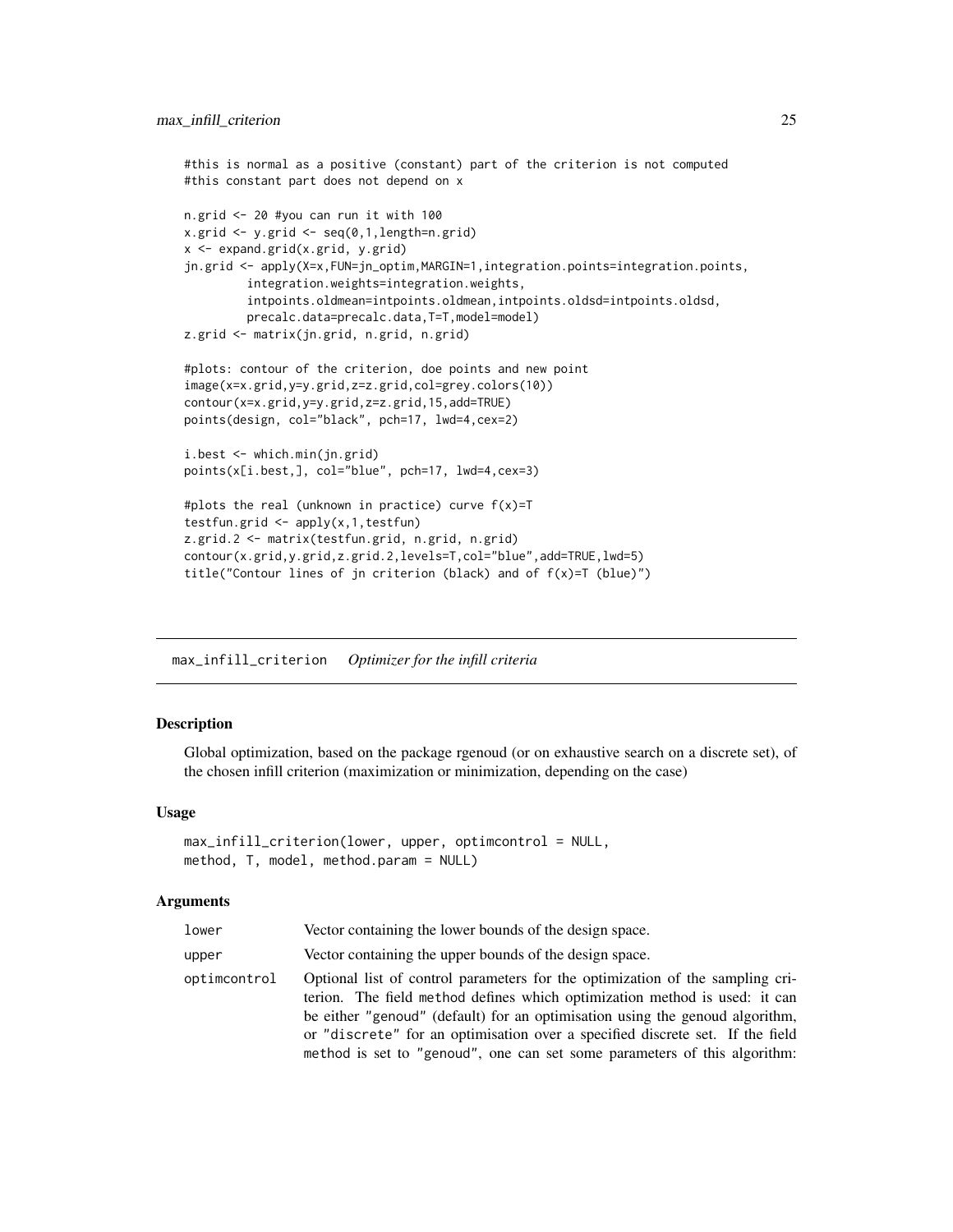|              | pop.size (default: $50*d$ ), max.generations (10*d), wait.generations (2),<br>BFGSburnin (2) and the mutations P1, P2, up to P9 (see genoud). Numbers into<br>brackets are the default values. If the field method is set to "discrete", one can<br>set the field optim. points: $p * d$ matrix corresponding to the p points where<br>the criterion will be evaluated. If nothing is specified, 100 <sup>*</sup> d points are chosen<br>randomly. |
|--------------|----------------------------------------------------------------------------------------------------------------------------------------------------------------------------------------------------------------------------------------------------------------------------------------------------------------------------------------------------------------------------------------------------------------------------------------------------|
| method       | Criterion used for choosing observations: "ranjan" (default), "bichon", or<br>"tmse".                                                                                                                                                                                                                                                                                                                                                              |
|              | Target value (scalar).                                                                                                                                                                                                                                                                                                                                                                                                                             |
| model        | A Kriging model of km class.                                                                                                                                                                                                                                                                                                                                                                                                                       |
| method.param | Optional tolerance value (scalar). Default value is 1 for "ranjan" and "bichon",<br>and $0$ for "tmse".                                                                                                                                                                                                                                                                                                                                            |

### Value

A list with components:

| par       | The best set of parameters found.                                                                            |
|-----------|--------------------------------------------------------------------------------------------------------------|
| value     | The value of the chosen criterion at par.                                                                    |
| allvalues | If an optimization on a discrete set of points is chosen, the value of the criterion<br>at all these points. |

### Author(s)

Victor Picheny (CERFACS, Toulouse, France)

David Ginsbourger (IMSV, University of Bern, Switzerland)

### References

Bect J., Ginsbourger D., Li L., Picheny V., Vazquez E. (2010), *Sequential design of computer experiments for the estimation of a probability of failure*, Statistics and Computing, pp.1-21, 2011, <http://arxiv.org/abs/1009.5177>

Picheny, V., Ginsbourger, D., Roustant, O., Haftka, R.T., Adaptive designs of experiments for accurate approximation of a target region, J. Mech. Des. - July 2010 - Volume 132, Issue 7, <http://dx.doi.org/10.1115/1.4001873>

Bichon, B.J., Eldred, M.S., Swiler, L.P., Mahadevan, S., McFarland, J.M.: Efficient global reliability analysis for nonlinear implicit performance functions. AIAA Journal 46 (10), 2459-2468 (2008)

Ranjan, P., Bingham, D., Michailidis, G.: Sequential experiment design for contour estimation from complex computer codes. Technometrics 50(4), 527-541 (2008)

### See Also

[EGI](#page-11-1),[ranjan\\_optim](#page-57-1),[tmse\\_optim](#page-74-1),[bichon\\_optim](#page-3-1)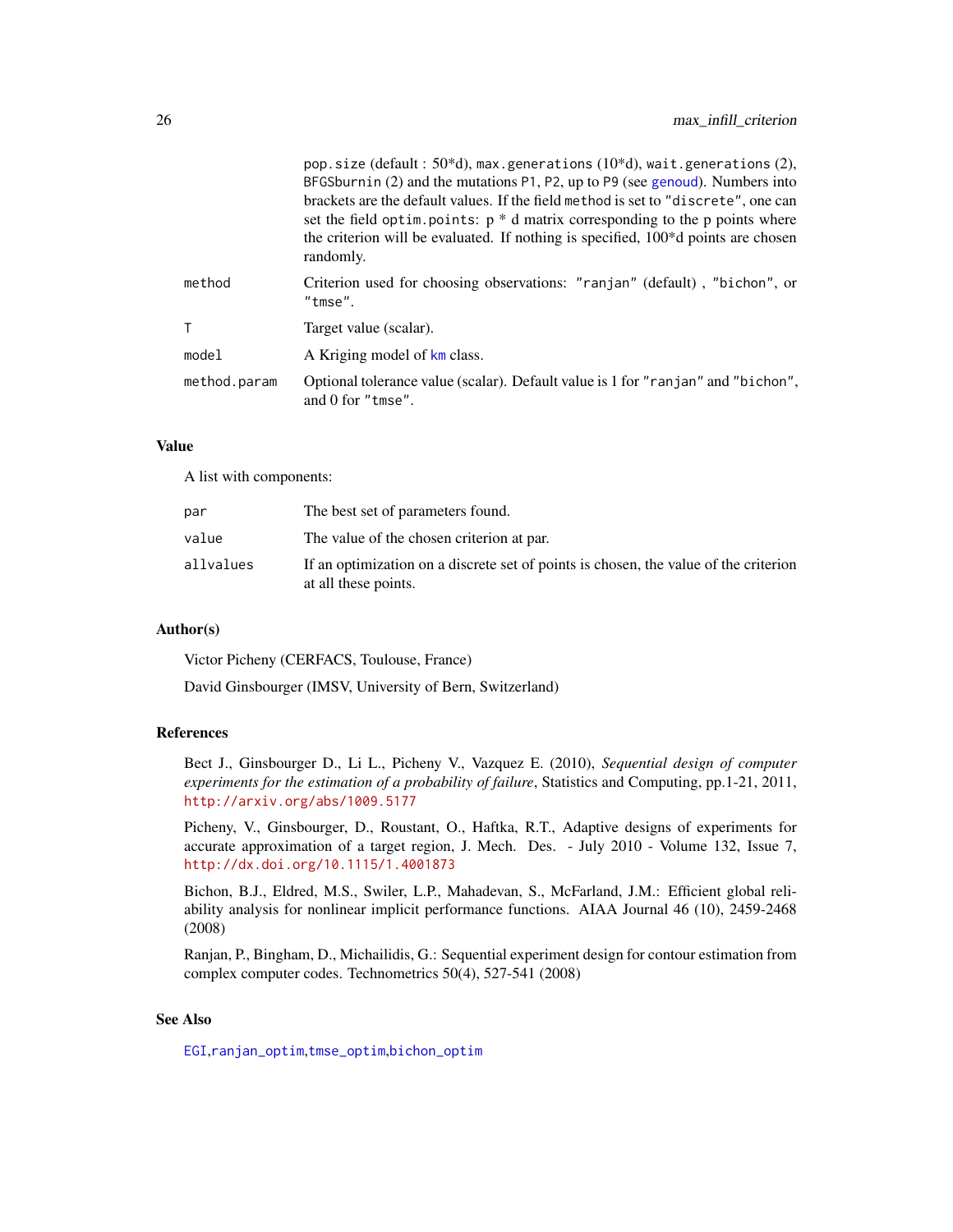#### <span id="page-26-0"></span>max\_sur 27

### Examples

#max\_infill\_criterion

```
set.seed(8)
N <- 9 #number of observations
T <- 80 #threshold
testfun <- branin
lower \leq c(0,0)upper \leq c(1,1)#a 9 points initial design
design <- data.frame( matrix(runif(2*N),ncol=2) )
response <- testfun(design)
#km object with matern3_2 covariance
#params estimated by ML from the observations
model <- km(formula=~., design = design,
response = response,covtype="matern3_2")
optimcontrol <- list(method="genoud",pop.size=50)
obj <- max_infill_criterion(lower=lower,upper=upper,optimcontrol=optimcontrol,
                             method="bichon",T=T,model=model)
obj$par;obj$value
new.model <- update_km(model=model,NewX=obj$par,testfun(obj$par),CovReEstimate=TRUE)
## Not run:
par(mfrow=c(1,2))
print_uncertainty(model=model,T=T,type="pn",lower=lower,upper=upper,
cex.points=2.5,main="probability of excursion")
print_uncertainty(model=new.model,T=T,type="pn",lower=lower,upper=upper,
new.points=1,col.points.end="red",cex.points=2.5,main="updated probability of excursion")
## End(Not run)
```
<span id="page-26-1"></span>max\_sur *Minimizer of the sur criterion*

### Description

Minimization, based on the package rgenoud (or on exhaustive search on a discrete set), of the sur criterion.

#### Usage

```
max\_sur(lower, upper, optimization = NULL,integration.param = NULL, T, model,
new.noise.var = 0, real.volume.variance = FALSE, real.volume.constant = FALSE)
```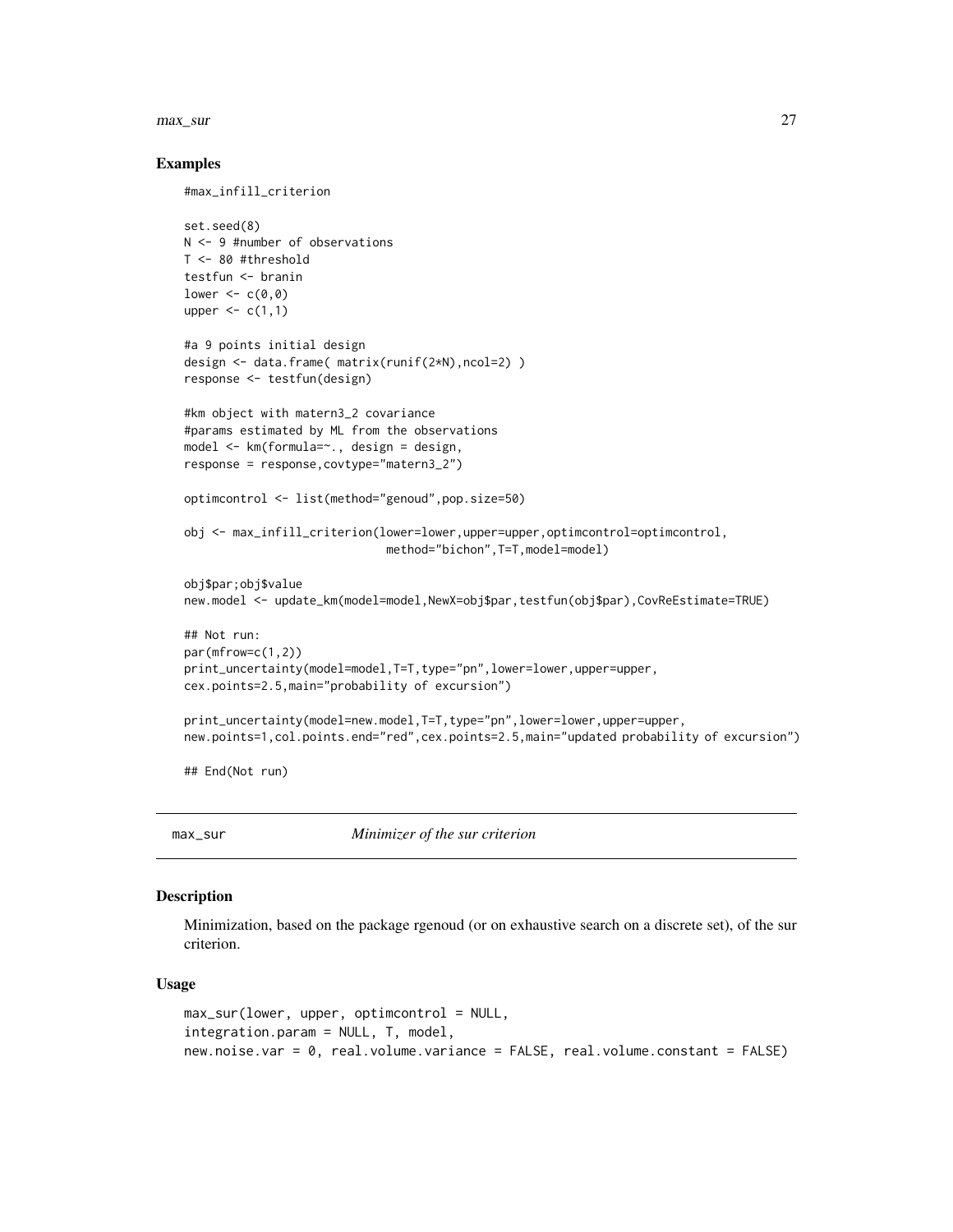#### Arguments

| lower | Vector containing the lower bounds of the design space. |
|-------|---------------------------------------------------------|
| upper | Vector containing the upper bounds of the design space. |

optimcontrol Optional list of control parameters for the optimization of the sampling cri-

terion. The field method defines which optimization method is used: it can be either "genoud" (default) for an optimisation using the genoud algorithm, or "discrete" for an optimisation over a specified discrete set. If the field method is set to "genoud", one can set some parameters of this algorithm: pop.size (default:  $50*d$ ), max.generations  $(10*d)$ , wait.generations  $(2)$ , BFGSburnin (2) and the mutations P1, P2, up to P9 (see [genoud](#page-0-0)). Numbers into brackets are the default values. If the field method is set to "discrete", one can set the field optim.points:  $p * d$  matrix corresponding to the p points where the criterion will be evaluated. If nothing is specified, 100\*d points are chosen randomly.

#### integration.param

Optional list of control parameter for the computation of integrals, containing the fields integration.points: a  $p^*d$  matrix corresponding to  $p$  integrations points and integration.weights: a vector of size p corresponding to the weights of these integration points. If nothing is specified, default values are used (see: function [integration\\_design](#page-19-1) for more details).

- T Target value (scalar).
- model A Kriging model of [km](#page-0-0) class.

new.noise.var Optional scalar value of the noise variance at the new observation.

#### real.volume.variance

Boolean to decide if the "jn" sampling criterion should be used instead of the "sur" criterion. When it is equal to FALSE (default), the "sur" criterion is used (faster computation).

#### real.volume.constant

When the" jn" criterion is chosen, this argument decides whether a constant part of the "jn" criterion should be computed or not. Computing this constant does NOT change the optimum of the "jn" criterion. Default value: FALSE. This argument is ignored if the argument real.volume.variance is set to FALSE.

### Value

A list with components:

| par             | Best set of parameters found.                                                                                                  |
|-----------------|--------------------------------------------------------------------------------------------------------------------------------|
| value           | Value of the criterion at par.                                                                                                 |
| allvalues       | If an optimization on a discrete set of points is chosen, the value of the criterion<br>at all these points                    |
| variance.volume |                                                                                                                                |
|                 | If the arguments real. volume. variance and real. volume. constant are both<br>set to TRUE, the value of the computed constant |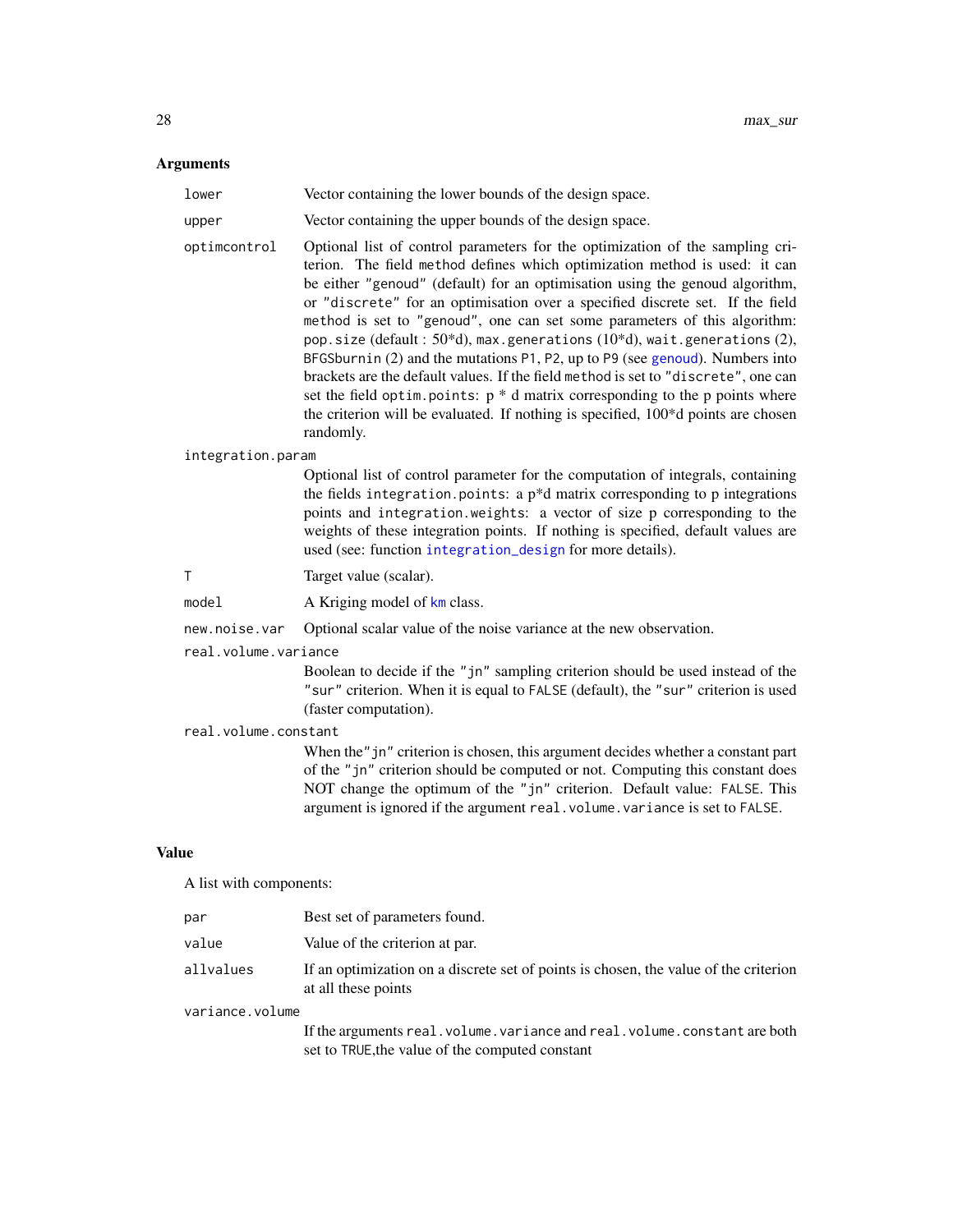max\_sur 29

### Author(s)

Victor Picheny (CERFACS, Toulouse, France)

David Ginsbourger (IMSV, University of Bern, Switzerland)

Clement Chevalier (IMSV, Switzerland, and IRSN, France)

### References

Bect J., Ginsbourger D., Li L., Picheny V., Vazquez E. (2010), *Sequential design of computer experiments for the estimation of a probability of failure*, Statistics and Computing, pp.1-21, 2011, <http://arxiv.org/abs/1009.5177>

Vazquez, E., Bect, J.: A sequential Bayesian algorithm to estimate a probability of failure. In: Proceedings of the 15th IFAC Symposium on System Identification, (SYSID 2009), Saint-Malo, France (2009)

Chevalier C., Bect J., Ginsbourger D., Vazquez E., Picheny V., Richet Y. (2011), *Fast parallel kriging-based stepwise uncertainty reduction with application to the identification of an excursion set* ,<http://hal.archives-ouvertes.fr/hal-00641108/>

### See Also

[EGI](#page-11-1),[sur\\_optim](#page-58-1)

#### Examples

#max\_sur

```
set.seed(8)
N <- 9 #number of observations
T <- 80 #threshold
testfun <- branin
lower \leq c(0,0)upper \leq c(1,1)#a 9 points initial design
design <- data.frame( matrix(runif(2*N),ncol=2) )
response <- testfun(design)
#km object with matern3_2 covariance
#params estimated by ML from the observations
model <- km(formula=~., design = design,
response = response,covtype="matern3_2")
optimcontrol <- list(method="genoud",pop.size=50)
integcontrol <- list(distrib="sur",n.points=50,init.distrib="MC")
integration.param <- integration_design(integcontrol=integcontrol,d=2,
                                        lower=lower,upper=upper,model=model,
                                        T=T)
## Not run:
obj <- max_sur(lower=lower,upper=upper,optimcontrol=optimcontrol,T=T,
```
model=model,integration.param=integration.param)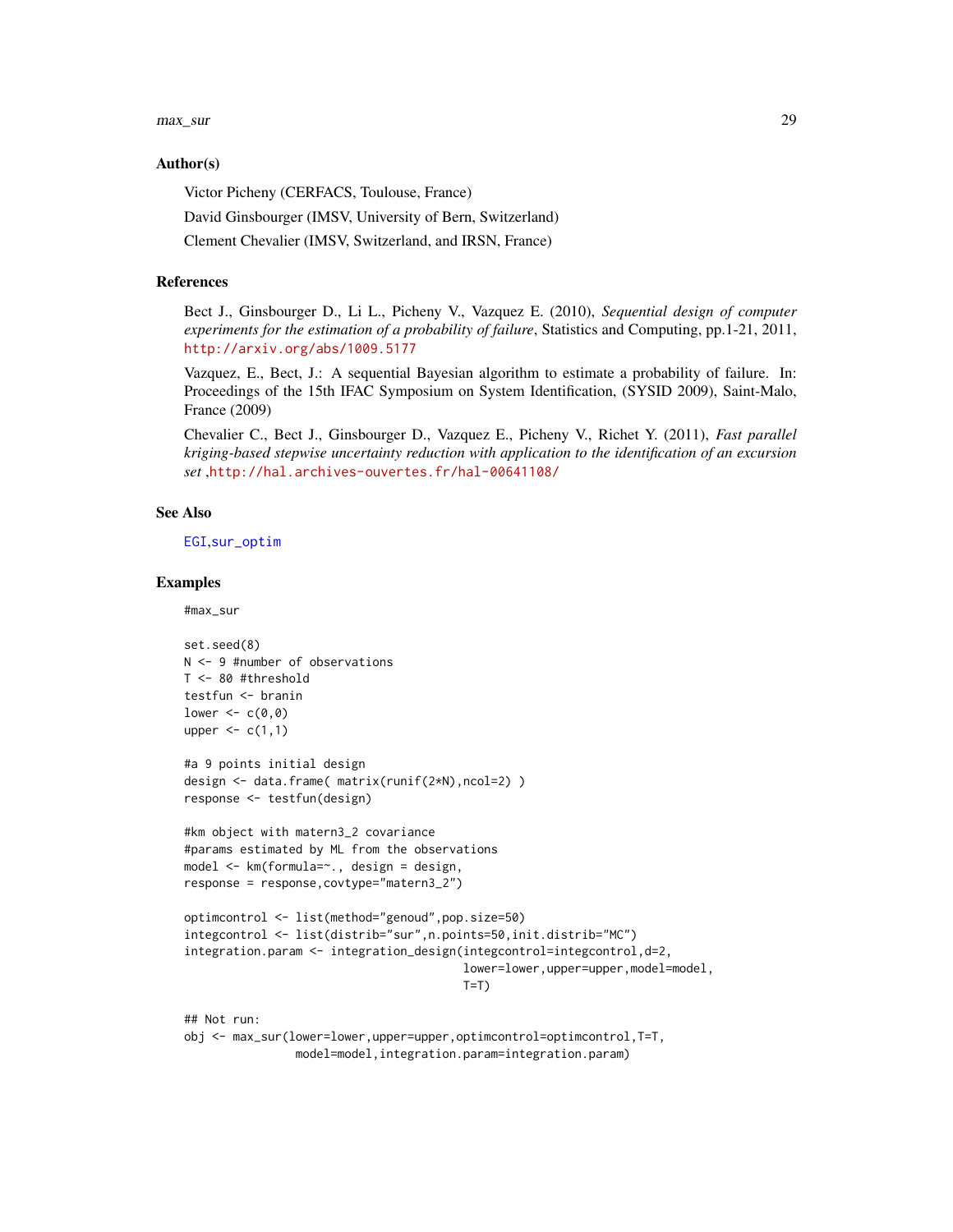```
obj$par;obj$value
new.model <- update_km(model=model,NewX=obj$par,NewY=testfun(obj$par),
                       CovReEstimate=TRUE)
par(mfrow=c(1,2))
print_uncertainty(model=model,T=T,type="pn",lower=lower,upper=upper,
cex.points=2.5,main="probability of excursion")
print_uncertainty(model=new.model,T=T,type="pn",lower=lower,upper=upper,
new.points=1,col.points.end="red",cex.points=2.5,
main="updated probability of excursion")
## End(Not run)
```
<span id="page-29-1"></span>max\_sur\_parallel *Minimizer of the parallel sur criterion*

### Description

Minimization, based on the package rgenoud (or on exhaustive search on a discrete set), of the sur criterion for a batch of candidate sampling points.

#### Usage

```
max_sur_parallel(lower, upper, optimcontrol = NULL,
batchsize, integration.param, T,
model, new.noise.var = 0)
```
### Arguments

| lower | Vector containing the lower bounds of the design space. |
|-------|---------------------------------------------------------|
| upper | Vector containing the upper bounds of the design space. |

```
optimcontrol Optional list of control parameters for the optimization of the sampling cri-
                  terion. The field method defines which optimization method is used: it can
                  be either "genoud" (default) for an optimisation using the genoud algorithm,
                  or "discrete" for an optimisation over a specified discrete set. If the field
                  method is set to "genoud", one can set some parameters of this algorithm:
                  pop.size (default : 50*d), max.generations (10*d), wait.generations (2),
                  BFGSburnin (2) and the mutations P1, P2, up to P9 (see genoud). Numbers into
                  brackets are the default values. If the field method is set to "discrete", one can
                  set the field optim.points: p * d matrix corresponding to the p points where
                  the criterion will be evaluated. If nothing is specified, 100*d points are chosen
                  randomly. Finally, one can control the field optim.option in order to decide how
                  to optimize the sampling criterion. If optim.option is set to 2 (default), batch-
                  size sequential optimizations in dimension d are performed to find the optimum.
                  If optim.option is set to 1, only one optimization in dimension batchsize*d
                  is performed. This option is only available with "genoud". This option might
                  provide more global and accurate solutions, but is a lot more expensive.
```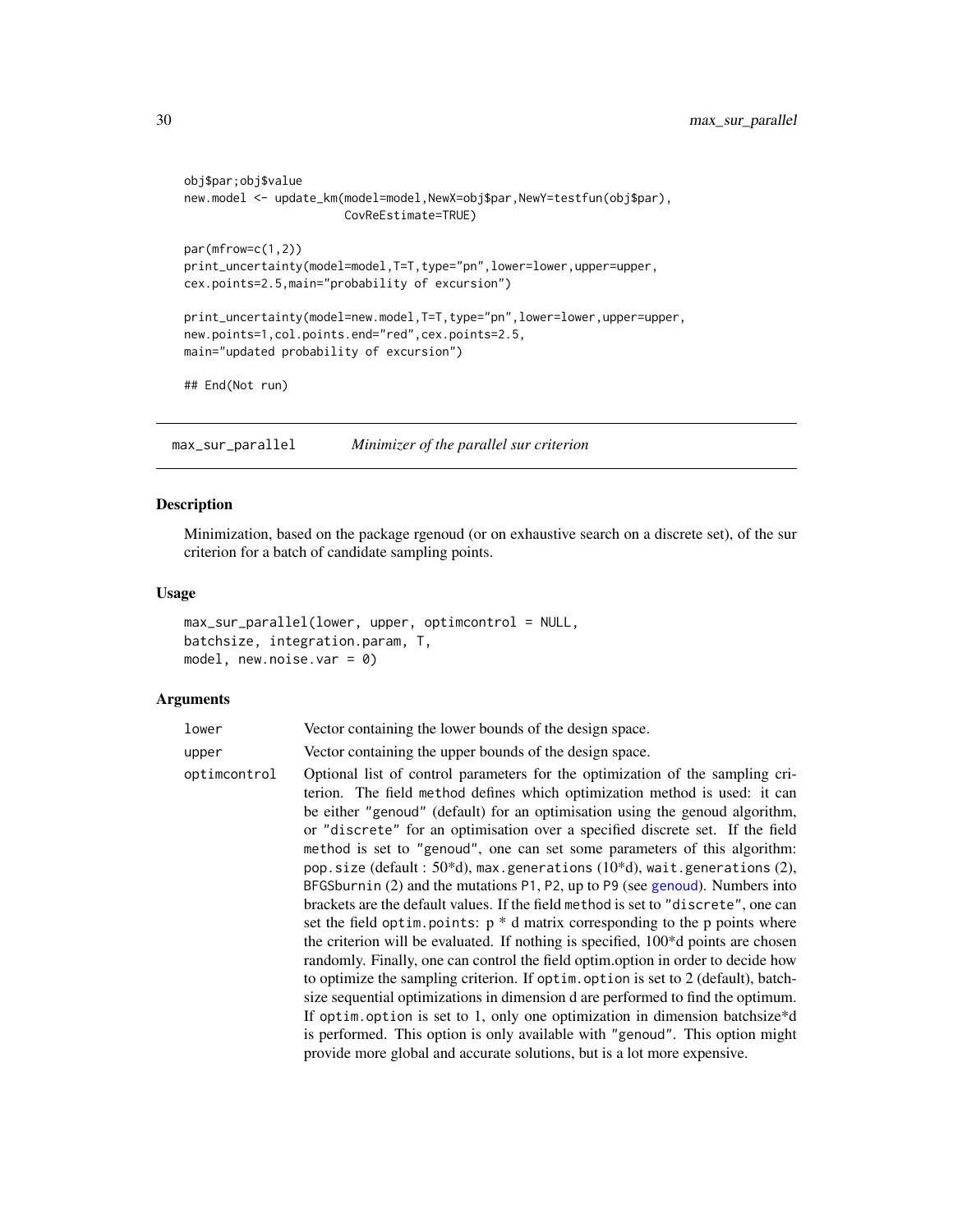| batchsize         | Number of points to sample simultaneously. The sampling criterion will return<br>batchsize points at a time for sampling.                                                                                                                                                                                                                                                                     |  |  |  |  |  |
|-------------------|-----------------------------------------------------------------------------------------------------------------------------------------------------------------------------------------------------------------------------------------------------------------------------------------------------------------------------------------------------------------------------------------------|--|--|--|--|--|
| integration.param |                                                                                                                                                                                                                                                                                                                                                                                               |  |  |  |  |  |
|                   | Optional list of control parameter for the computation of integrals, containing<br>the fields integration points: a $p^*d$ matrix corresponding to p integrations<br>points and integration weights: a vector of size p corresponding to the<br>weights of these integration points. If nothing is specified, default values are<br>used (see: function integration_design for more details). |  |  |  |  |  |
| T                 | Target value (scalar).                                                                                                                                                                                                                                                                                                                                                                        |  |  |  |  |  |
| model             | A Kriging model of km class.                                                                                                                                                                                                                                                                                                                                                                  |  |  |  |  |  |
| new.noise.var     | Optional scalar value of the noise variance of the new observations.                                                                                                                                                                                                                                                                                                                          |  |  |  |  |  |

### Value

A list with components:

| par       | the best set of points found.                                                                                |
|-----------|--------------------------------------------------------------------------------------------------------------|
| value     | the value of the sur criterion at par.                                                                       |
| allvalues | If an optimization on a discrete set of points is chosen, the value of the criterion<br>at all these points. |

### Author(s)

Clement Chevalier (IMSV, Switzerland, and IRSN, France)

### References

Chevalier C., Bect J., Ginsbourger D., Vazquez E., Picheny V., Richet Y. (2011), *Fast parallel kriging-based stepwise uncertainty reduction with application to the identification of an excursion set* ,<http://hal.archives-ouvertes.fr/hal-00641108/>

Chevalier C., Ginsbourger D. (2012), *Corrected Kriging update formulae for batch-sequential data assimilation* ,<http://arxiv.org/pdf/1203.6452.pdf>

### See Also

[EGIparallel](#page-15-1),[sur\\_optim\\_parallel](#page-61-1)

### Examples

#max\_sur\_parallel

```
set.seed(8)
N <- 9 #number of observations
T <- 80 #threshold
testfun <- branin
lower <-c(0,0)upper \leq c(1,1)
```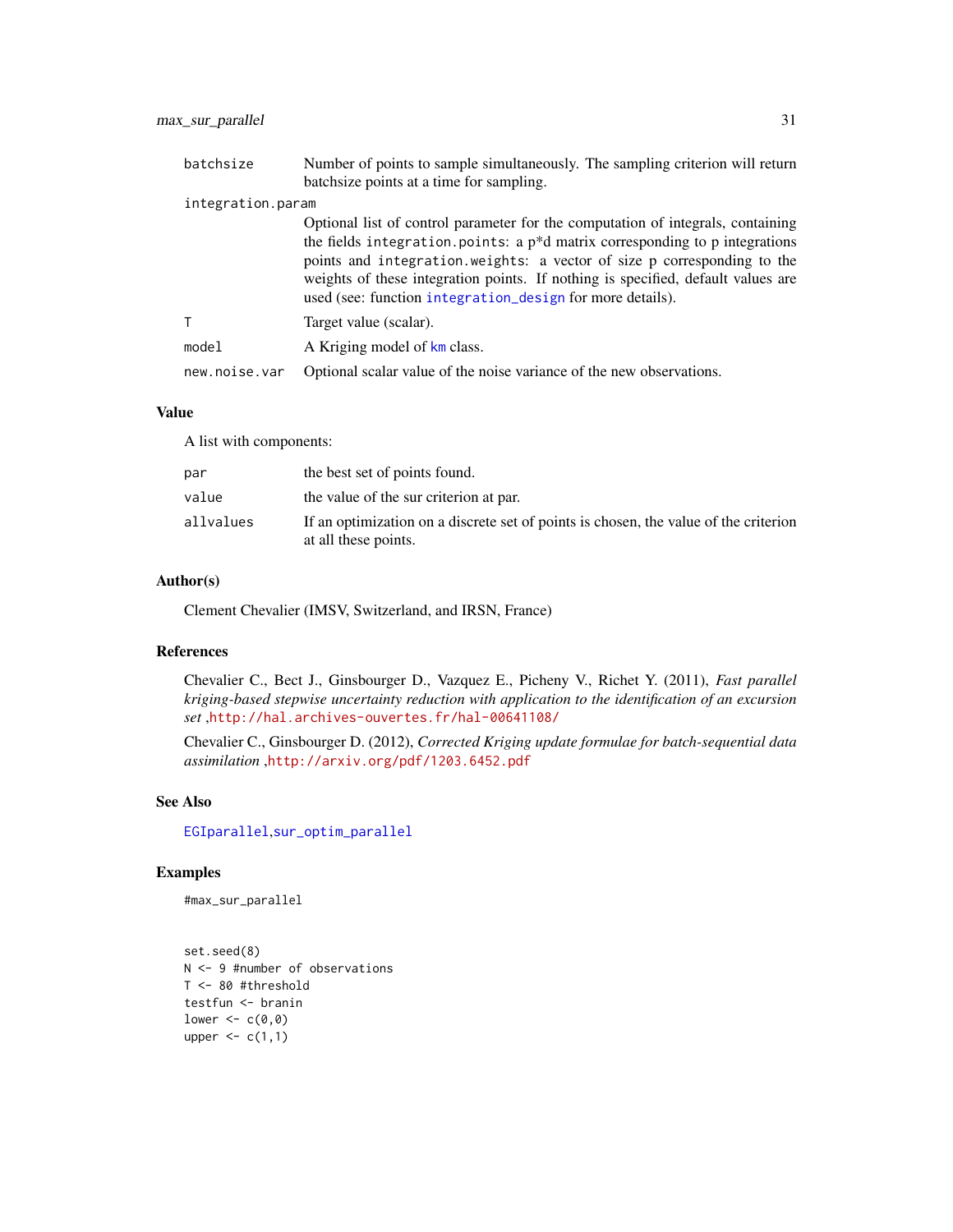```
#a 9 points initial design
design <- data.frame( matrix(runif(2*N),ncol=2) )
response <- testfun(design)
#km object with matern3_2 covariance
#params estimated by ML from the observations
model <- km(formula=~., design = design,
response = response,covtype="matern3_2")
optimcontrol <- list(method="genoud",pop.size=50,optim.option=1)
integcontrol <- list(distrib="sur",n.points=50,init.distrib="MC")
integration.param <- integration_design(integcontrol=integcontrol,d=2,
                                            lower=lower,upper=upper,model=model,
                                            T=Tbatchsize <- 5 #number of new points
## Not run:
obj <- max_sur_parallel(lower=lower,upper=upper,optimcontrol=optimcontrol,
                        batchsize=batchsize,T=T,model=model,
                        integration.param=integration.param)
                        #one optim in dimension 5*2 !
obj$par;obj$value #optimum in 5 new points
new.model <- update_km(model=model,NewX=obj$par,NewY=apply(obj$par,1,testfun),
                       CovReEstimate=TRUE)
par(mfrow=c(1,2))
print_uncertainty(model=model,T=T,type="pn",lower=lower,upper=upper,
cex.points=2.5,main="probability of excursion")
print_uncertainty(model=new.model,T=T,type="pn",lower=lower,upper=upper,
new.points=batchsize,col.points.end="red",cex.points=2.5,
main="updated probability of excursion")
## End(Not run)
```
<span id="page-31-1"></span>max\_timse *Minimizer of the IMSE or targeted IMSE criterion*

### Description

Minimization, based on the package rgenoud (or on exhaustive search on a discrete set), of the targeted imse (or imse) criterion.

### Usage

```
max_time(lower, upper, optimization = NULL,integration.param = NULL, T, model,
new.noise.var = 0, epsilon = 0, imse = FALSE)
```
<span id="page-31-0"></span>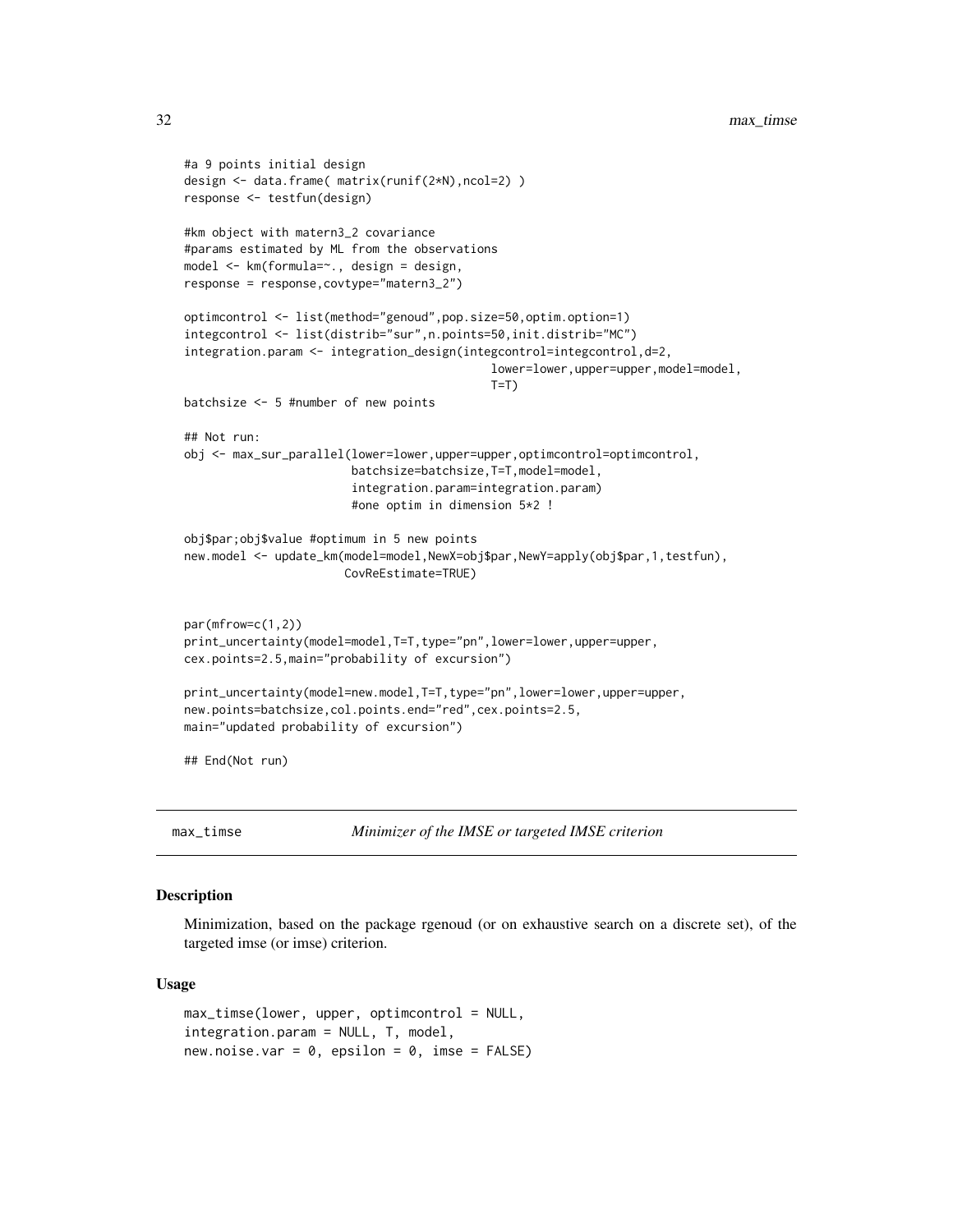#### $max\_times$  33

#### Arguments

lower Vector containing the lower bounds of the design space.

upper Vector containing the upper bounds of the design space.

optimcontrol Optional list of control parameters for the optimization of the sampling criterion. The field method defines which optimization method is used: it can be either "genoud" (default) for an optimisation using the genoud algorithm, or "discrete" for an optimisation over a specified discrete set. If the field method is set to "genoud", one can set some parameters of this algorithm: pop.size (default : 50\*d), max.generations (10\*d), wait.generations (2), BFGSburnin (2) and the mutations P1, P2, up to P9 (see [genoud](#page-0-0)). Numbers into brackets are the default values. If the field method is set to "discrete", one can set the field optim.points:  $p * d$  matrix corresponding to the p points where the criterion will be evaluated. If nothing is specified, 100\*d points are chosen randomly.

#### integration.param

Optional list of control parameter for the computation of integrals, containing the fields integration.points: a  $p * d$  matrix corresponding to p integrations points and integration.weights: a vector of size p corresponding to the weights of these integration points. If nothing is specified, default values are used (see: function [integration\\_design](#page-19-1) for more details).

T Target value (scalar).

model A Kriging model of [km](#page-0-0) class.

- new.noise.var Optional scalar value of the noise variance of the new observation.
- epsilon Optional tolerance value (a real positive number). Default value is 0.
- imse Optional boolean to decide if the "imse" criterion should be used instead of "timse". Default: FALSE.

#### Value

A list with components:

| par       | the best set of parameters found.                                                                           |
|-----------|-------------------------------------------------------------------------------------------------------------|
| value     | the value of the criterion at par.                                                                          |
| allvalues | if an optimization on a discrete set of points is chosen, the value of the criterion<br>at all these points |

### Author(s)

Victor Picheny (CERFACS, Toulouse, France) David Ginsbourger (IMSV, University of Bern, Switzerland) Clement Chevalier (IMSV, Switzerland, and IRSN, France)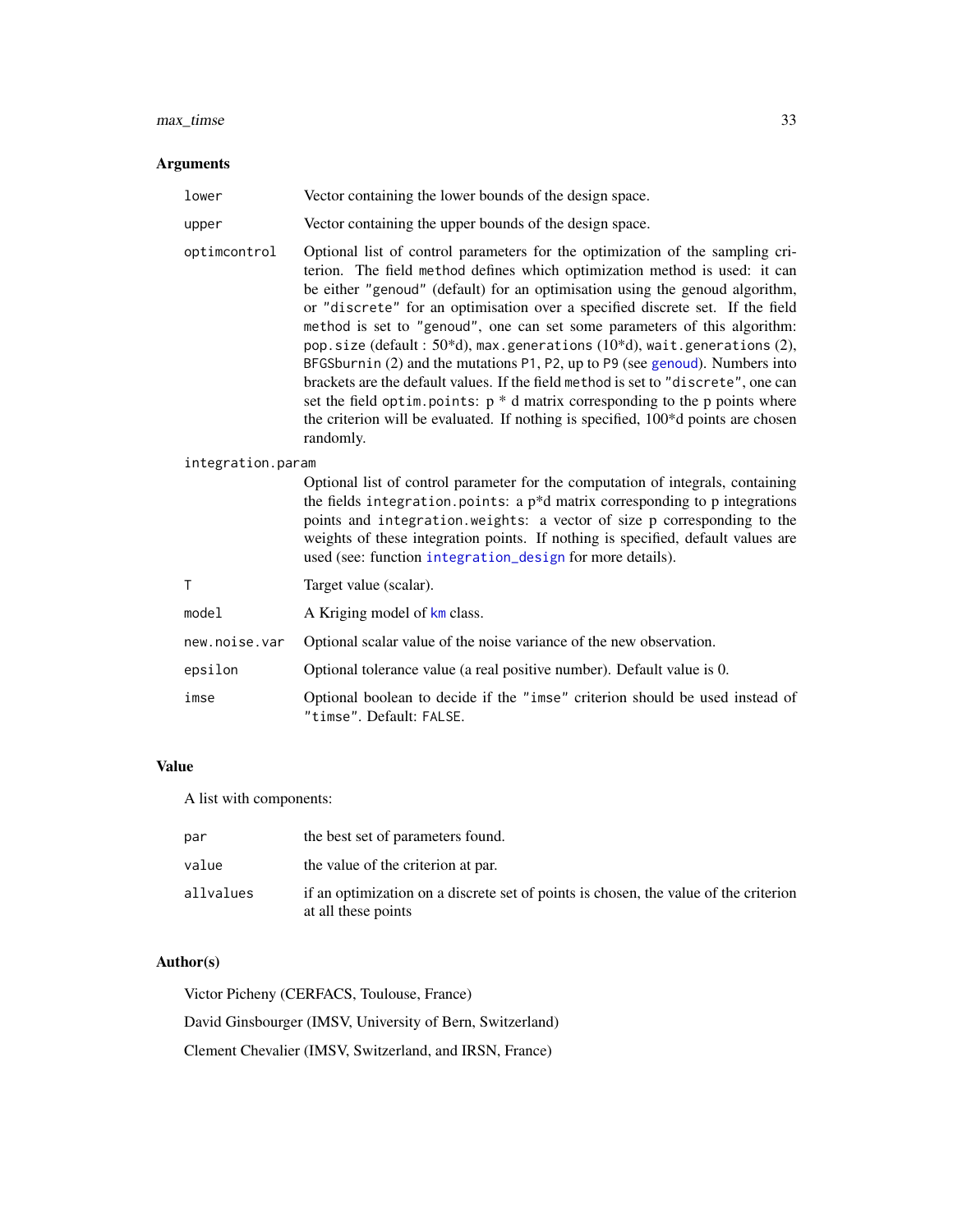### References

Picheny, V., Ginsbourger, D., Roustant, O., Haftka, R.T., Adaptive designs of experiments for accurate approximation of a target region, J. Mech. Des. - July 2010 - Volume 132, Issue 7, <http://dx.doi.org/10.1115/1.4001873>

Picheny V., Improving accuracy and compensating for uncertainty in surrogate modeling, Ph.D. thesis, University of Florida and Ecole Nationale Superieure des Mines de Saint-Etienne

Chevalier C., Bect J., Ginsbourger D., Vazquez E., Picheny V., Richet Y. (2011), *Fast parallel kriging-based stepwise uncertainty reduction with application to the identification of an excursion set* ,<http://hal.archives-ouvertes.fr/hal-00641108/>

### See Also

[EGI](#page-11-1),[timse\\_optim](#page-66-1)

### Examples

```
#max_timse
```

```
set.seed(8)
N <- 9 #number of observations
T <- 80 #threshold
testfun <- branin
lower <-c(0,0)upper \leq c(1,1)
#a 9 points initial design
design <- data.frame( matrix(runif(2*N),ncol=2) )
response <- testfun(design)
#km object with matern3_2 covariance
#params estimated by ML from the observations
model <- km(formula=~., design = design,
response = response,covtype="matern3_2")
optimcontrol <- list(method="genoud",pop.size=50)
integcontrol <- list(distrib="timse",n.points=50,init.distrib="MC")
integration.param <- integration_design(integcontrol=integcontrol,d=2,
                                            lower=lower,upper=upper,model=model,
                                            T=T)
## Not run:
obj <- max_timse(lower=lower,upper=upper,optimcontrol=optimcontrol,T=T,
                model=model,integration.param=integration.param)
obj$par;obj$value
new.model <- update_km(model=model,NewX=obj$par,NewY=testfun(obj$par),
                       CovReEstimate=TRUE)
par(mfrow=c(1,2))
print_uncertainty(model=model,T=T,type="pn",lower=lower,upper=upper,
cex.points=2.5,main="probability of excursion")
```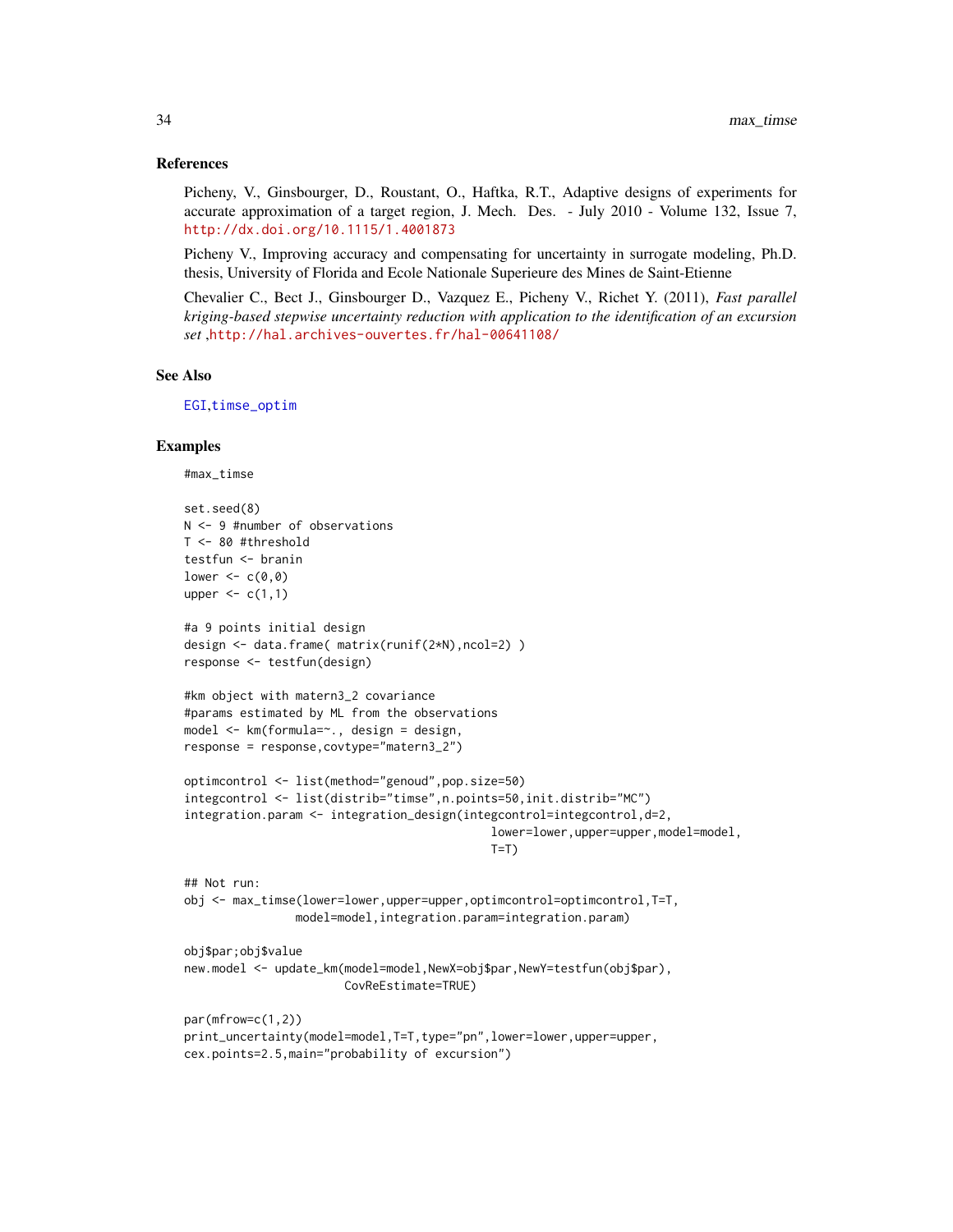```
print_uncertainty(model=new.model,T=T,type="pn",lower=lower,upper=upper,
new.points=1,col.points.end="red",cex.points=2.5,
main="updated probability of excursion")
```
## End(Not run)

max\_timse\_parallel *Minimizer of the parallel timse criterion*

#### Description

Minimization, based on the package rgenoud (or on exhaustive search on a discrete set), of the timse criterion for a batch of candidate sampling points.

#### Usage

```
max_timse_parallel(lower, upper, optimcontrol = NULL,
batchsize, integration.param, T,
model, new.noise.var = 0,
epsilon=0,imse=FALSE)
```
### Arguments

| lower |  | Vector containing the lower bounds of the design space. |  |  |  |  |  |  |  |
|-------|--|---------------------------------------------------------|--|--|--|--|--|--|--|
|-------|--|---------------------------------------------------------|--|--|--|--|--|--|--|

```
upper Vector containing the upper bounds of the design space.
```
optimcontrol Optional list of control parameters for the optimization of the sampling criterion. The field method defines which optimization method is used: it can be either "genoud" (default) for an optimisation using the genoud algorithm, or "discrete" for an optimisation over a specified discrete set. If the field method is set to "genoud", one can set some parameters of this algorithm: pop.size (default : 50\*d), max.generations (10\*d), wait.generations (2), BFGSburnin (2) and the mutations P1, P2, up to P9 (see [genoud](#page-0-0)). Numbers into brackets are the default values. If the field method is set to "discrete", one can set the field optim.points:  $p * d$  matrix corresponding to the p points where the criterion will be evaluated. If nothing is specified, 100\*d points are chosen randomly. Finally, one can control the field optim.option in order to decide how to optimize the sampling criterion. If optim.option is set to 2 (default), batchsize sequential optimizations in dimension d are performed to find the optimum. If optim.option is set to 1, only one optimization in dimension batchsize\*d is performed. This option is only available with "genoud". This option might provide more global and accurate solutions, but is a lot more expensive.

batchsize Number of points to sample simultaneously. The sampling criterion will return batchsize points at a time for sampling.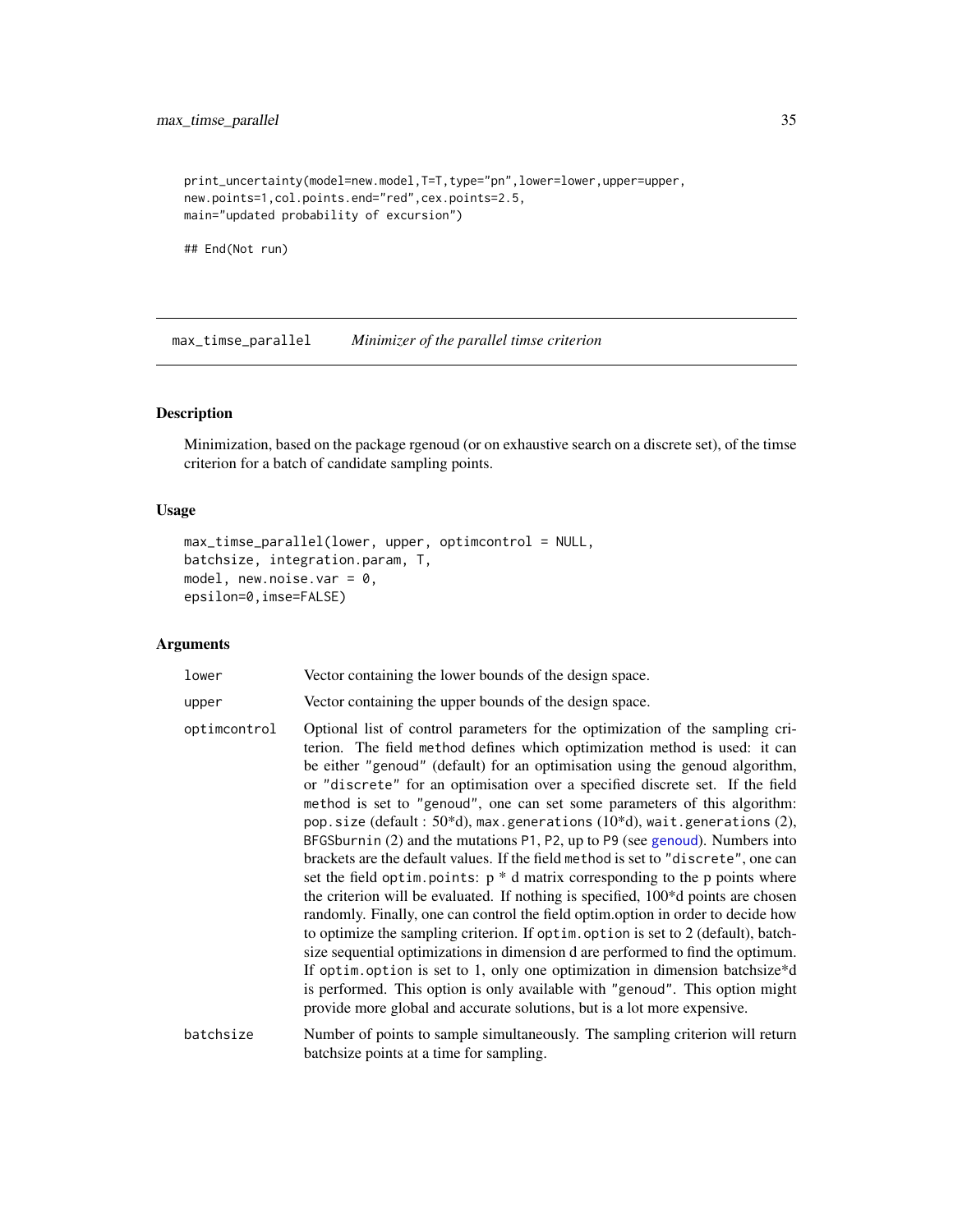#### integration.param

Optional list of control parameter for the computation of integrals, containing the fields integration.points: a  $p * d$  matrix corresponding to p integrations points and integration.weights: a vector of size p corresponding to the weights of these integration points. If nothing is specified, default values are used (see: function [integration\\_design](#page-19-1) for more details).

|               | Target value (scalar).                                                                                  |
|---------------|---------------------------------------------------------------------------------------------------------|
| model         | A Kriging model of km class.                                                                            |
| new.noise.var | Optional scalar value of the noise variance of the new observations.                                    |
| epsilon       | Optional tolerance value (a real positive number). Default value is 0.                                  |
| imse          | Optional boolean to decide if the "imse" criterion should be used instead of<br>"timse".default: FALSE. |

### Value

A list with components:

| par       | the best set of parameters found.                                                                            |
|-----------|--------------------------------------------------------------------------------------------------------------|
| value     | the value of the sur criterion at par.                                                                       |
| allvalues | If an optimization on a discrete set of points is chosen, the value of the criterion<br>at all these points. |

### Author(s)

Victor Picheny (CERFACS, Toulouse, France) Clement Chevalier (IMSV, Switzerland, and IRSN, France)

#### References

Picheny, V., Ginsbourger, D., Roustant, O., Haftka, R.T., Adaptive designs of experiments for accurate approximation of a target region, J. Mech. Des. - July 2010 - Volume 132, Issue 7, <http://dx.doi.org/10.1115/1.4001873>

Picheny V., Improving accuracy and compensating for uncertainty in surrogate modeling, Ph.D. thesis, University of Florida and Ecole Nationale Superieure des Mines de Saint-Etienne

Chevalier C., Bect J., Ginsbourger D., Vazquez E., Picheny V., Richet Y. (2011), *Fast parallel kriging-based stepwise uncertainty reduction with application to the identification of an excursion set* ,<http://hal.archives-ouvertes.fr/hal-00641108/>

### See Also

[EGIparallel](#page-15-1),[max\\_sur\\_parallel](#page-29-1)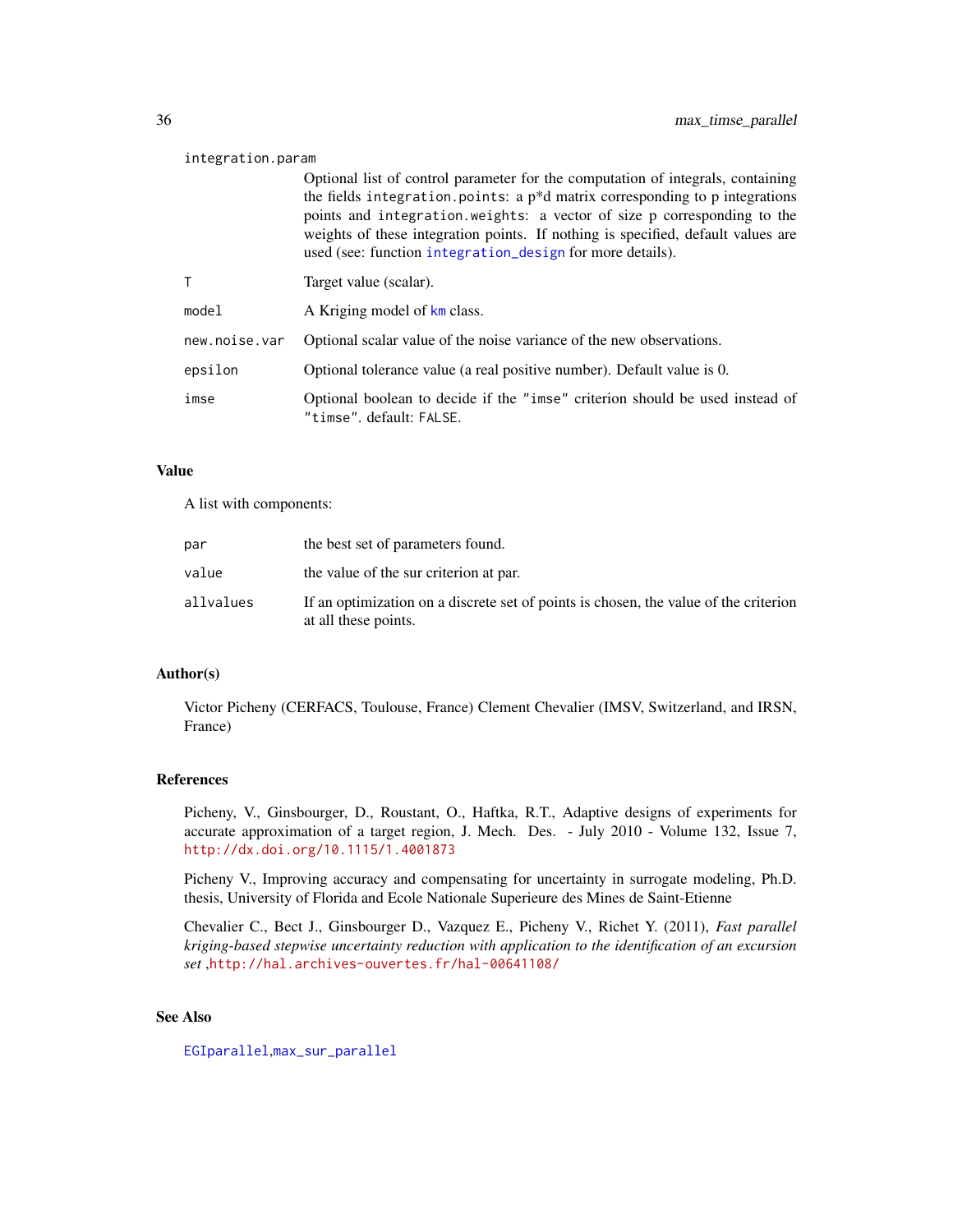max\_vorob\_parallel 37

### Examples

#max\_timse\_parallel

```
set.seed(8)
N <- 9 #number of observations
T <- 80 #threshold
testfun <- branin
lower \leq c(0,0)upper \leq c(1,1)#a 9 points initial design
design <- data.frame( matrix(runif(2*N),ncol=2) )
response <- testfun(design)
#km object with matern3_2 covariance
#params estimated by ML from the observations
model <- km(formula=~., design = design,
response = response,covtype="matern3_2")
optimcontrol <- list(method="genoud",pop.size=200,optim.option=2)
integcontrol <- list(distrib="timse",n.points=400,init.distrib="MC")
integration.param <- integration_design(integcontrol=integcontrol,d=2,
                                             lower=lower,upper=upper,model=model,
                                            T=T)
batchsize <- 5 #number of new points
## Not run:
obj <- max_timse_parallel(lower=lower,upper=upper,optimcontrol=optimcontrol,
                        batchsize=batchsize,T=T,model=model,
                        integration.param=integration.param,epsilon=0,imse=FALSE)
                        #5 optims in dimension 2 !
obj$par;obj$value #optimum in 5 new points
new.model <- update_km(model=model,NewX=obj$par,NewY=apply(obj$par,1,testfun),
                       CovReEstimate=TRUE)
par(mfrow=c(1,2))
print_uncertainty(model=model,T=T,type="pn",lower=lower,upper=upper,
cex.points=2.5,main="probability of excursion")
print_uncertainty(model=new.model,T=T,type="pn",lower=lower,upper=upper,
new.points=batchsize,col.points.end="red",cex.points=2.5,
main="updated probability of excursion")
## End(Not run)
```
max\_vorob\_parallel *Minimizer of the parallel vorob criterion*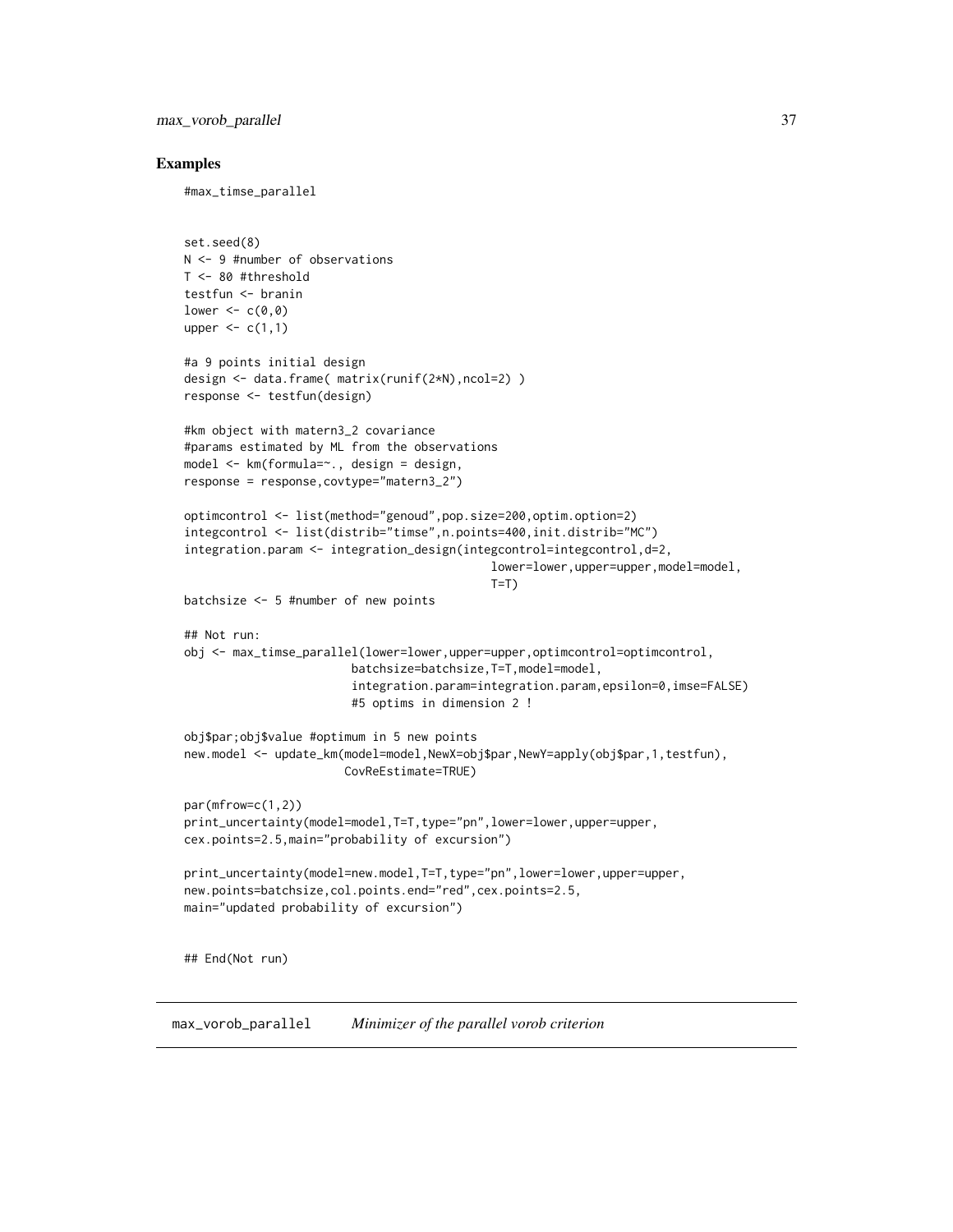# Description

Minimization, based on the package rgenoud (or on exhaustive search on a discrete set), of the Vorob'ev criterion for a batch of candidate sampling points.

# Usage

```
max_vorob_parallel(lower, upper, optimcontrol = NULL,
batchsize, integration.param, T,
model, new.noise.var = 0)
```
# Arguments

| lower             | Vector containing the lower bounds of the design space.                                                                                                                                                                                                                                                                                                                                                                                                                                                                                                                                                                                                                                                                                                                                                                                                                                                                                                                                                                                                                                                                                                                                                                                                                                                                                                     |
|-------------------|-------------------------------------------------------------------------------------------------------------------------------------------------------------------------------------------------------------------------------------------------------------------------------------------------------------------------------------------------------------------------------------------------------------------------------------------------------------------------------------------------------------------------------------------------------------------------------------------------------------------------------------------------------------------------------------------------------------------------------------------------------------------------------------------------------------------------------------------------------------------------------------------------------------------------------------------------------------------------------------------------------------------------------------------------------------------------------------------------------------------------------------------------------------------------------------------------------------------------------------------------------------------------------------------------------------------------------------------------------------|
| upper             | Vector containing the upper bounds of the design space.                                                                                                                                                                                                                                                                                                                                                                                                                                                                                                                                                                                                                                                                                                                                                                                                                                                                                                                                                                                                                                                                                                                                                                                                                                                                                                     |
| optimcontrol      | Optional list of control parameters for the optimization of the sampling cri-<br>terion. The field method defines which optimization method is used: it can<br>be either "genoud" (default) for an optimisation using the genoud algorithm,<br>or "discrete" for an optimisation over a specified discrete set. If the field<br>method is set to "genoud", one can set some parameters of this algorithm:<br>pop.size (default: $50*d$ ), max.generations (10*d), wait.generations (2),<br>BFGSburnin (2) and the mutations P1, P2, up to P9 (see genoud). Numbers into<br>brackets are the default values. If the field method is set to "discrete", one can<br>set the field optim. points: $p * d$ matrix corresponding to the p points where<br>the criterion will be evaluated. If nothing is specified, 100 <sup>*</sup> d points are chosen<br>randomly. Finally, one can control the field optim.option in order to decide how<br>to optimize the sampling criterion. If optim. option is set to 2 (default), batch-<br>size sequential optimizations in dimension d are performed to find the optimum.<br>If optim. option is set to 1, only one optimization in dimension batchsize*d<br>is performed. This option is only available with "genoud". This option might<br>provide more global and accurate solutions, but is a lot more expensive. |
| batchsize         | Number of points to sample simultaneously. The sampling criterion will return<br>batchsize points at a time for sampling.                                                                                                                                                                                                                                                                                                                                                                                                                                                                                                                                                                                                                                                                                                                                                                                                                                                                                                                                                                                                                                                                                                                                                                                                                                   |
| integration.param |                                                                                                                                                                                                                                                                                                                                                                                                                                                                                                                                                                                                                                                                                                                                                                                                                                                                                                                                                                                                                                                                                                                                                                                                                                                                                                                                                             |
|                   | Optional list of control parameter for the computation of integrals, containing<br>the fields integration. points: a $p * d$ matrix corresponding to $p$ integrations<br>points and integration. weights: a vector of size p corresponding to the<br>weights of these integration points. If nothing is specified, default values are<br>used (see: function integration_design for more details).                                                                                                                                                                                                                                                                                                                                                                                                                                                                                                                                                                                                                                                                                                                                                                                                                                                                                                                                                          |
| $\mathsf{T}$      | Target value (scalar).                                                                                                                                                                                                                                                                                                                                                                                                                                                                                                                                                                                                                                                                                                                                                                                                                                                                                                                                                                                                                                                                                                                                                                                                                                                                                                                                      |
| model             | A Kriging model of km class.                                                                                                                                                                                                                                                                                                                                                                                                                                                                                                                                                                                                                                                                                                                                                                                                                                                                                                                                                                                                                                                                                                                                                                                                                                                                                                                                |
| new.noise.var     | Optional scalar value of the noise variance of the new observations.                                                                                                                                                                                                                                                                                                                                                                                                                                                                                                                                                                                                                                                                                                                                                                                                                                                                                                                                                                                                                                                                                                                                                                                                                                                                                        |
|                   |                                                                                                                                                                                                                                                                                                                                                                                                                                                                                                                                                                                                                                                                                                                                                                                                                                                                                                                                                                                                                                                                                                                                                                                                                                                                                                                                                             |

# Value

A list with components:

par the best set of parameters found.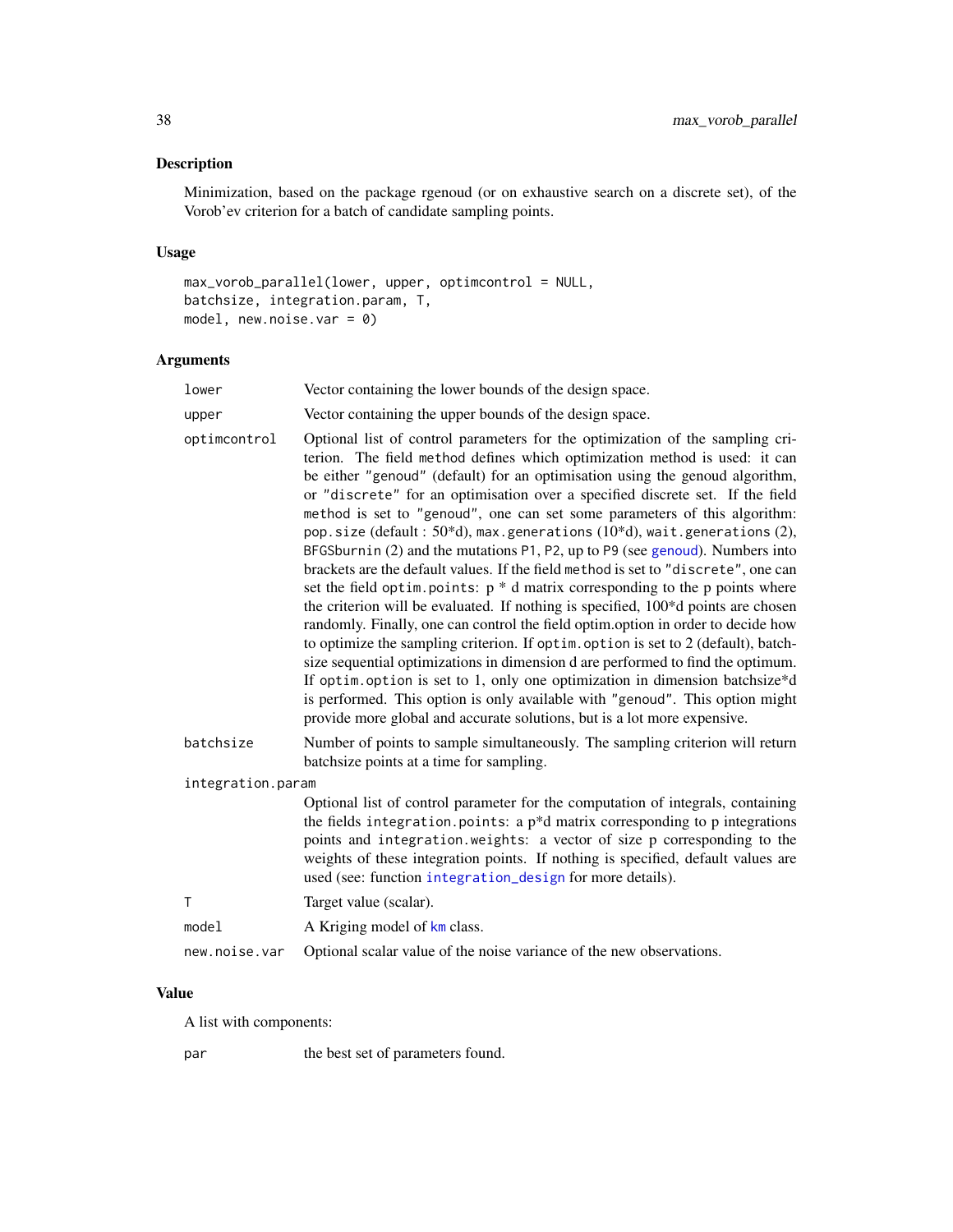| value     | the value of the Vorob'ev criterion at par.                                                                  |
|-----------|--------------------------------------------------------------------------------------------------------------|
| allvalues | If an optimization on a discrete set of points is chosen, the value of the criterion<br>at all these points. |

## Author(s)

Clement Chevalier (IMSV, Switzerland, and IRSN, France)

### References

Chevalier C., Bect J., Ginsbourger D., Vazquez E., Picheny V., Richet Y. (2011), *Fast parallel kriging-based stepwise uncertainty reduction with application to the identification of an excursion set* ,<http://hal.archives-ouvertes.fr/hal-00641108/>

Chevalier C., Ginsbourger D. (2012), *Corrected Kriging update formulae for batch-sequential data assimilation* ,<http://arxiv.org/pdf/1203.6452.pdf>

## See Also

[EGIparallel](#page-15-0),[max\\_sur\\_parallel](#page-29-0)

## Examples

#max\_vorob\_parallel

```
set.seed(8)
N <- 9 #number of observations
T <- 80 #threshold
testfun <- branin
lower <-c(0,0)upper \leq c(1,1)#a 9 points initial design
design <- data.frame( matrix(runif(2*N),ncol=2) )
response <- testfun(design)
#km object with matern3_2 covariance
#params estimated by ML from the observations
model <- km(formula=~., design = design,
response = response,covtype="matern3_2")
optimcontrol <- list(method="genoud",pop.size=200,optim.option=2)
integcontrol <- list(distrib="timse",n.points=400,init.distrib="MC")
integration.param <- integration_design(integcontrol=integcontrol,d=2,
                                            lower=lower,upper=upper,model=model,
                                            T=T)
batchsize <- 5 #number of new points
## Not run:
obj <- max_vorob_parallel(lower=lower,upper=upper,optimcontrol=optimcontrol,
                        batchsize=batchsize,T=T,model=model,
```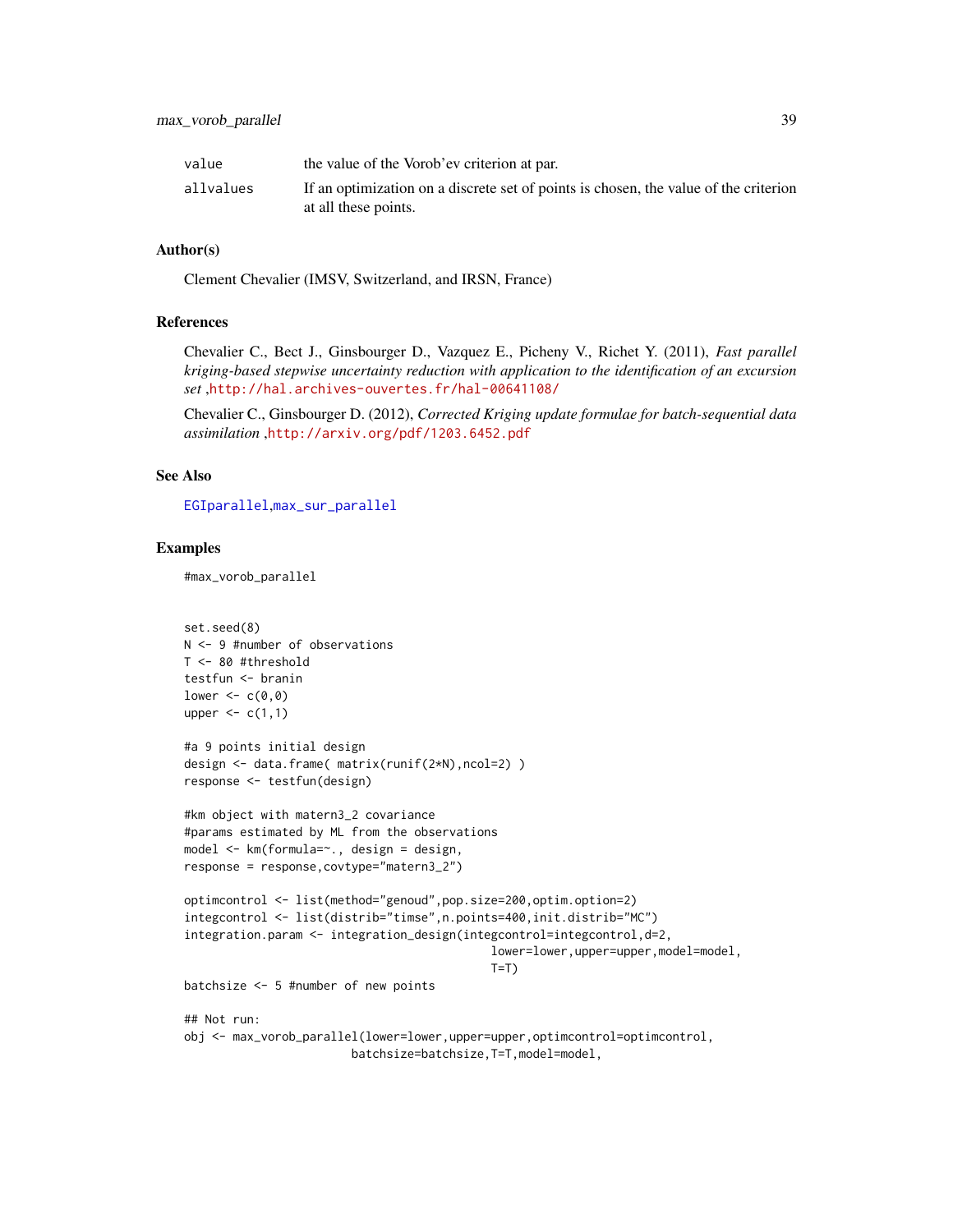```
integration.param=integration.param)
                        #5 optims in dimension 2 !
obj$par;obj$value #optimum in 5 new points
new.model <- update_km(model=model,NewX=obj$par,NewY=apply(obj$par,1,testfun),
                       CovReEstimate=TRUE)
par(mfrow=c(1,2))
print_uncertainty(model=model,T=T,type="pn",lower=lower,upper=upper,vorobmean=TRUE,
cex.points=2.5,main="probability of excursion")
print_uncertainty(model=new.model,T=T,type="pn",lower=lower,upper=upper,vorobmean=TRUE,
new.points=batchsize,col.points.end="red",cex.points=2.5,
main="updated probability of excursion")
## End(Not run)
```
<span id="page-39-0"></span>precomputeUpdateData *Useful data to quickly update kriging mean and variance*

# Description

This function is used in combination with [computeQuickKrigcov](#page-7-0) and computes an output list that serves as input in that function.

## Usage

```
precomputeUpdateData(model, integration.points)
```
# Arguments

model A Kriging model of [km](#page-0-0) class. integration.points p\*d matrix of points for numerical integration in the X space.

## Value

A list with components:

|              | Kinv.c.olddata Matrix equal to $K^{\wedge}(-1)^*$ c where K is the non conditional covariance matrix at                   |
|--------------|---------------------------------------------------------------------------------------------------------------------------|
|              | the design points and c is the non conditional covariances between the design                                             |
|              | points and the integration points.                                                                                        |
| Kinv.F       | Matrix equal to $K^{\wedge}$ (-1)*F where F is a matrix with the values of the trend func-<br>tions at the design points. |
| first.member | Matrix with a complicated expression.                                                                                     |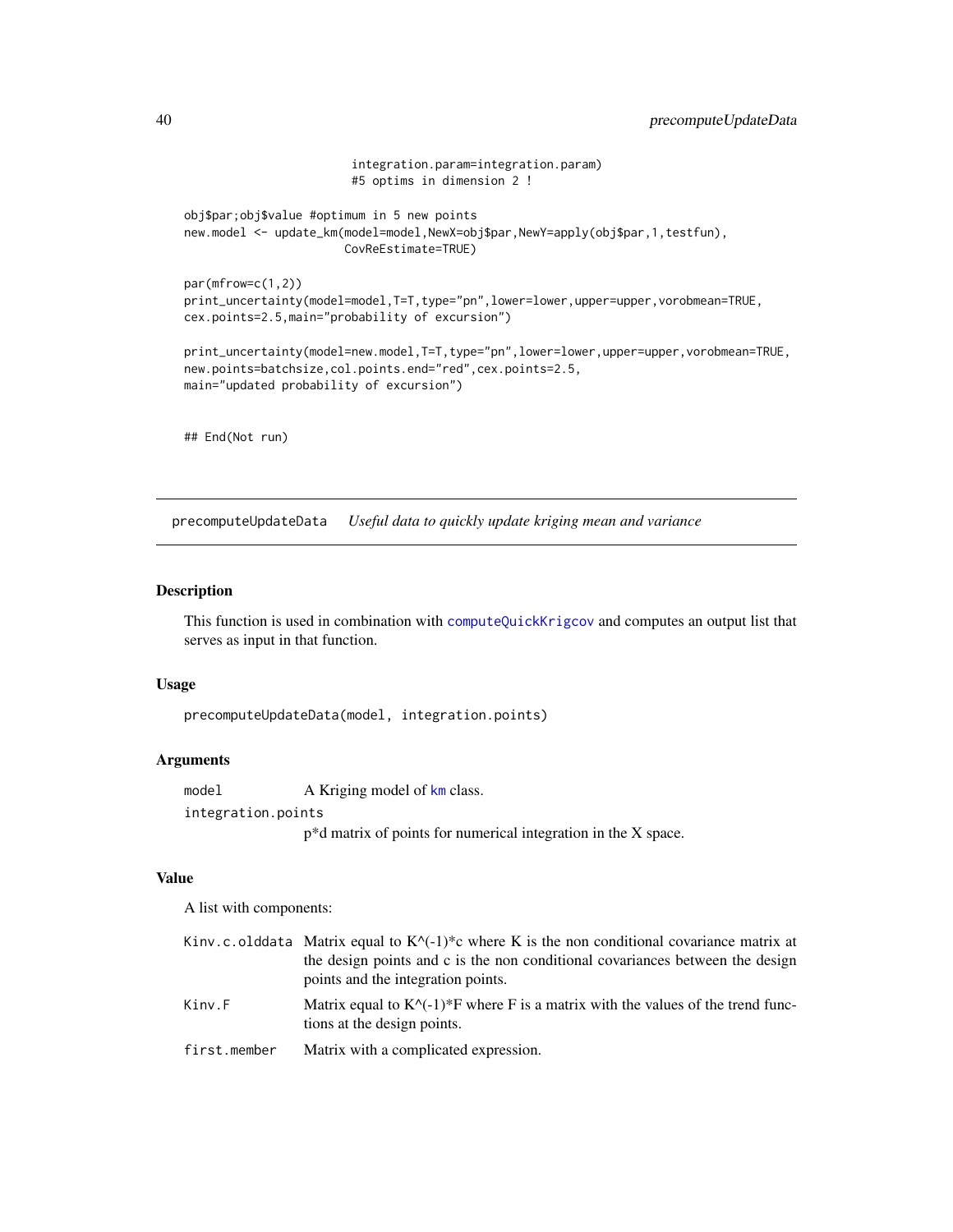### Author(s)

Clement Chevalier (IMSV, Switzerland, and IRSN, France)

## References

Chevalier C., Bect J., Ginsbourger D., Vazquez E., Picheny V., Richet Y. (2011), *Fast parallel kriging-based stepwise uncertainty reduction with application to the identification of an excursion set* ,<http://hal.archives-ouvertes.fr/hal-00641108/>

Chevalier C., Ginsbourger D. (2012), *Corrected Kriging update formulae for batch-sequential data assimilation* ,<http://arxiv.org/pdf/1203.6452.pdf>

### See Also

[computeQuickKrigcov](#page-7-0), [predict\\_nobias\\_km](#page-41-0), [predict\\_update\\_km](#page-43-0)

### Examples

```
#precomputeUpdateData
```

```
set.seed(8)
N <- 9 #number of observations
testfun <- branin
#a 9 points initial design
design <- data.frame( matrix(runif(2*N),ncol=2) )
response <- testfun(design)
#km object with matern3_2 covariance
#params estimated by ML from the observations
model <- km(formula=~., design = design,
response = response,covtype="matern3_2")
#the points where we want to compute prediction (if a point new.x is added to the doe)
n.grid <- 20 #you can run it with 100
x.grid \leftarrow y.grid \leftarrow seq(0,1, length=n.grid)newdata <- expand.grid(x.grid,y.grid)
precalc.data <- precomputeUpdateData(model=model,integration.points=newdata)
#now we can compute very quickly kriging covariances
#between these data and any other points
other.x \leftarrow \text{matrix}(c(0.6, 0.6), ncol=2)pred <- predict_nobias_km(object=model,newdata=other.x,type="UK",se.compute=TRUE)
kn <- computeQuickKrigcov(model=model,integration.points=newdata,X.new=other.x,
                    precalc.data=precalc.data,F.newdata=pred$F.newdata,
                    c.newdata=pred$c)
z.grid <- matrix(kn, n.grid, n.grid)
#plots: contour of the criterion, doe points and new point
image(x=x.grid,y=y.grid,z=z.grid,col=grey.colors(10))
```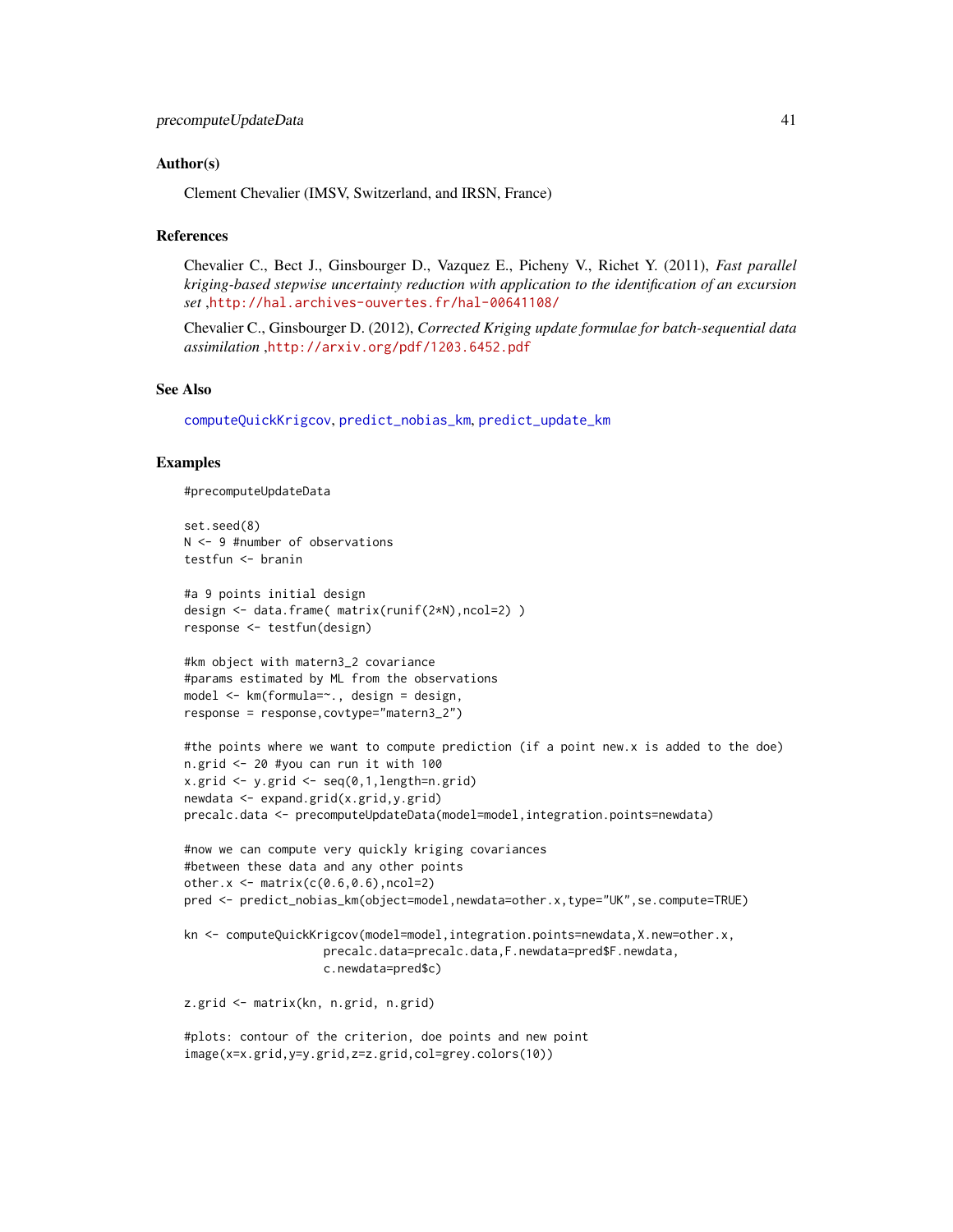```
contour(x=x.grid,y=y.grid,z=z.grid,15,add=TRUE)
contour(x=x.grid,y=y.grid,z=z.grid,levels=0,add=TRUE,col="blue",lwd=5)
points(design, col="black", pch=17, lwd=4,cex=2)
points(other.x, col="red", pch=17, lwd=4,cex=3)
title("Kriging covariances with the point (0.6,0.6), in red")
```
<span id="page-41-0"></span>predict\_nobias\_km *Kriging predictions without any adjustment factor for the kriging variances*

#### Description

This function is a simple modification of the predict.km function from the DiceKriging package. The only change lies in the adjustment factor for the kriging variances when universal kriging is used. Here this adjustment factor is simply removed. The rest of the function remains exactly as in the function predict.km of the DiceKriging package.

## Usage

```
predict_nobias_km(object, newdata, type = "UK",
se.compute = TRUE, cov.compute = FALSE, low.memory=FALSE,...)
```
## Arguments

| object      | A Kriging model of km class.                                                                                                                         |
|-------------|------------------------------------------------------------------------------------------------------------------------------------------------------|
| newdata     | Vector, matrix or data frame containing the points where to perform predictions.                                                                     |
| type        | Character string corresponding to the kriging family, to be chosen between sim-<br>ple kriging ("SK"), or universal kriging ("UK").                  |
| se.compute  | Optional boolean. If FALSE, only the kriging mean is computed. If TRUE, the<br>kriging standard deviation and confidence intervals are computed too. |
| cov.compute | Optional boolean. If TRUE the conditional covariance matrix is computed.                                                                             |
| low.memory  | Optional boolean. If set to TRUE the function will only return kriging means and<br>standard deviations.                                             |
| $\cdots$    | No other arguments.                                                                                                                                  |

# Details

When type =  $"UK"$ , the estimated variance and covariance are no longer multiplied by  $n/(n-p)$ , where n and p are respectively the number of rows and the number of columns of the design matrix F.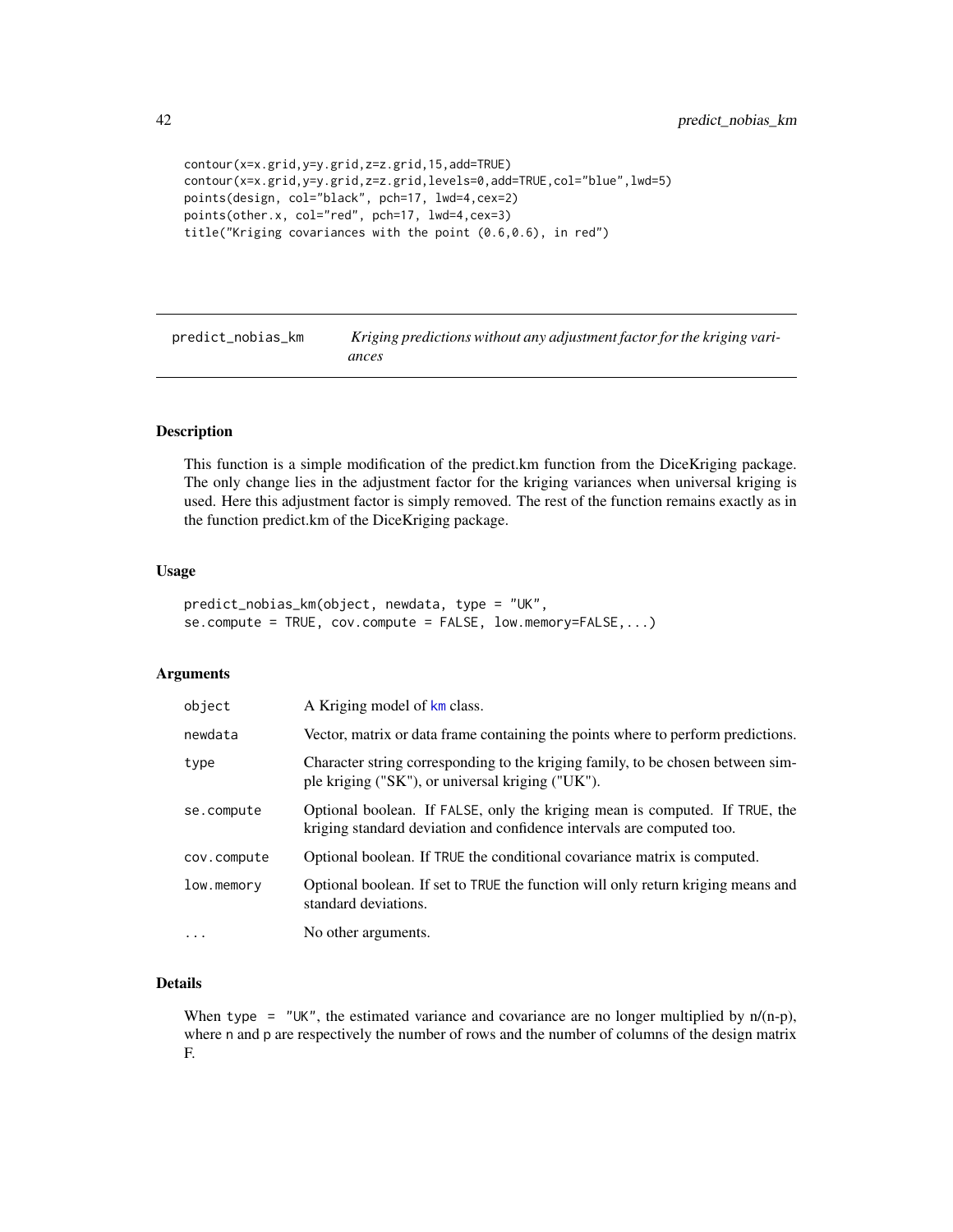## Value

| mean      | kriging mean (including the trend) computed at newdata.                                                                                                                                         |
|-----------|-------------------------------------------------------------------------------------------------------------------------------------------------------------------------------------------------|
| sd        | kriging standard deviation computed at newdata. Not computed if se. compute=FALSE.                                                                                                              |
| COV       | kriging conditional covariance matrix. Not computed if cov.compute=FALSE<br>(default).                                                                                                          |
| lower95,  |                                                                                                                                                                                                 |
| upper95   | bounds of the 95 % confidence interval computed at newdata (to be interpreted<br>with special care when parameters are estimated, see description above). Not<br>computed if se. compute=FALSE. |
| C         | an auxiliary matrix, containing all the covariances between newdata and the<br>initial design points.                                                                                           |
| Tinv.c    | an auxiliary vector, equal to $T^*(-1)*c$ .                                                                                                                                                     |
| F.newdata | value of the trend function at newdata.                                                                                                                                                         |

## Warning

Beware that the only consistency check between newdata and the experimental design is to test whether they have same number of columns. In that case, the columns of newdata are interpreted in the same order as the initial design.

## Author(s)

O. Roustant, D. Ginsbourger, Ecole des Mines de St-Etienne.

### References

N.A.C. Cressie (1993), *Statistics for spatial data*, Wiley series in probability and mathematical statistics.

A.G. Journel and C.J. Huijbregts (1978), *Mining Geostatistics*, Academic Press, London.

D.G. Krige (1951), A statistical approach to some basic mine valuation problems on the witwatersrand, *J. of the Chem., Metal. and Mining Soc. of South Africa*, 52 no. 6, 119-139.

J.D. Martin and T.W. Simpson (2005), Use of kriging models to approximate deterministic computer models, *AIAA Journal*, 43 no. 4, 853-863.

G. Matheron (1963), Principles of geostatistics, *Economic Geology*, 58, 1246-1266.

G. Matheron (1969), Le krigeage universel, *Les Cahiers du Centre de Morphologie Mathematique de Fontainebleau*, 1.

J.-S. Park and J. Baek (2001), Efficient computation of maximum likelihood estimators in a spatial linear model with power exponential covariogram, *Computer Geosciences*, 27 no. 1, 1-7.

C.E. Rasmussen and C.K.I. Williams (2006), *Gaussian Processes for Machine Learning*, the MIT Press, <http://www.GaussianProcess.org/gpml>

J. Sacks, W.J. Welch, T.J. Mitchell, and H.P. Wynn (1989), Design and analysis of computer experiments, *Statistical Science*, 4, 409-435.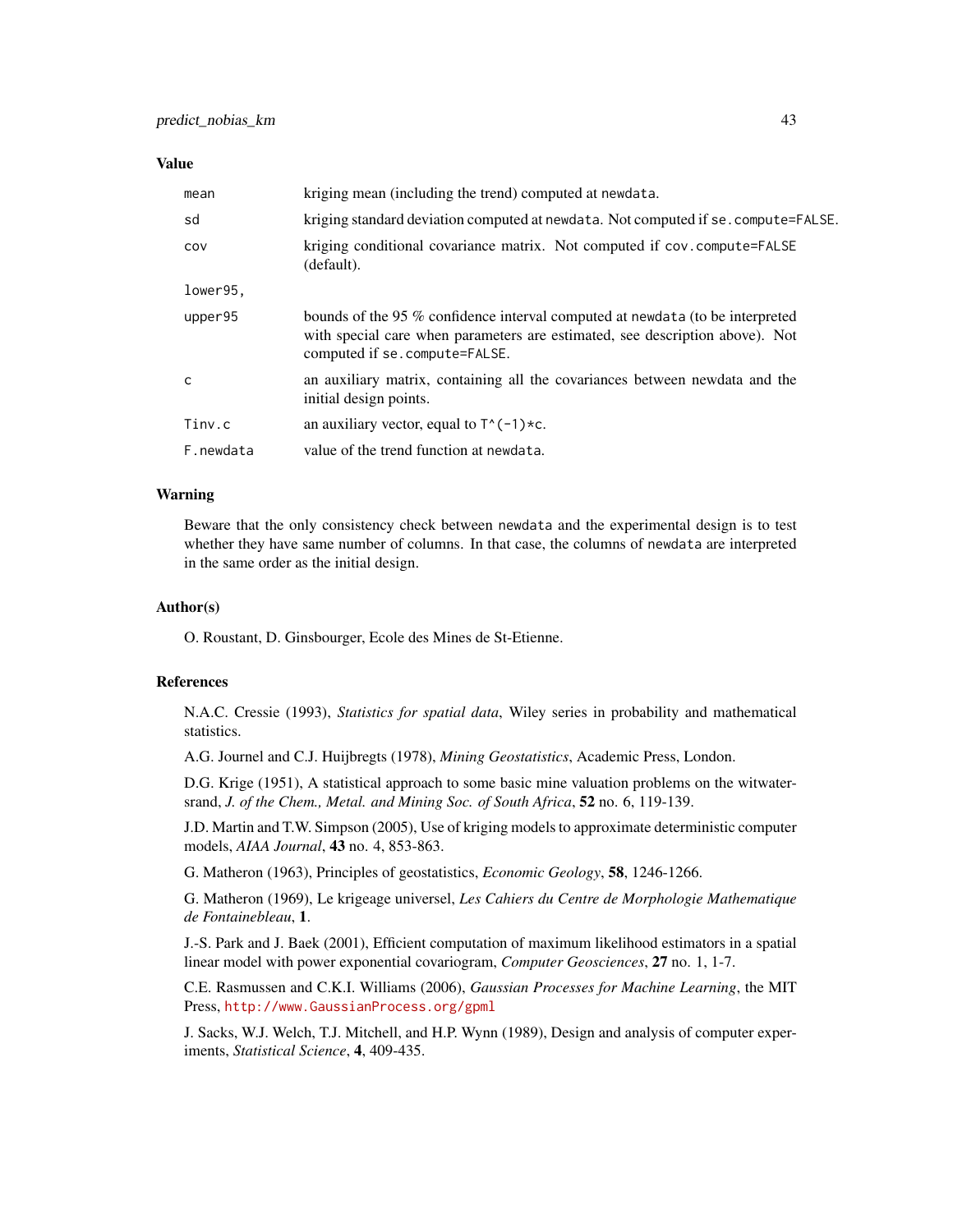### See Also

[predict.km](#page-0-0), [km](#page-0-0)

## Examples

```
#predict_nobias_km
set.seed(8)
N <- 9 #number of observations
testfun <- branin
#a 9 points initial design
design <- data.frame( matrix(runif(2*N),ncol=2) )
response <- testfun(design)
#km object with matern3_2 covariance
#params estimated by ML from the observations
model <- km(formula=~., design = design,
response = response,covtype="matern3_2")
n.grid <- 100
x.grid \leftarrow y.grid \leftarrow seq(0,1, length=n.grid)#points where we want to compute prediction (if a point new.x is added to the doe)
newdata <- expand.grid(x.grid,y.grid)
pred <- predict_nobias_km(object=model,newdata=newdata,type="UK",se.compute=TRUE)
z.grid1 <- matrix(pred$mean, n.grid, n.grid)
z.grid2 <- matrix(pred$sd, n.grid, n.grid)
par(mfrow=c(1,2))
#plots: contour of the criterion, doe points and new point
image(x=x.grid,y=y.grid,z=z.grid1,col=grey.colors(10))
contour(x=x.grid,y=y.grid,z=z.grid1,15,add=TRUE)
points(design, col="black", pch=17, lwd=4,cex=2)
title("Kriging mean")
image(x=x.grid,y=y.grid,z=z.grid2,col=grey.colors(10))
contour(x=x.grid,y=y.grid,z=z.grid2,15,add=TRUE)
points(design, col="black", pch=17, lwd=4,cex=2)
title("Kriging standard deviation")
```
<span id="page-43-0"></span>predict\_update\_km *Quick computation of updated kriging means and variances.*

#### **Description**

This function uses kriging update formula to quickly compute kriging mean and variances at points newdata, when a point newX is added. The required additional informations are the old kriging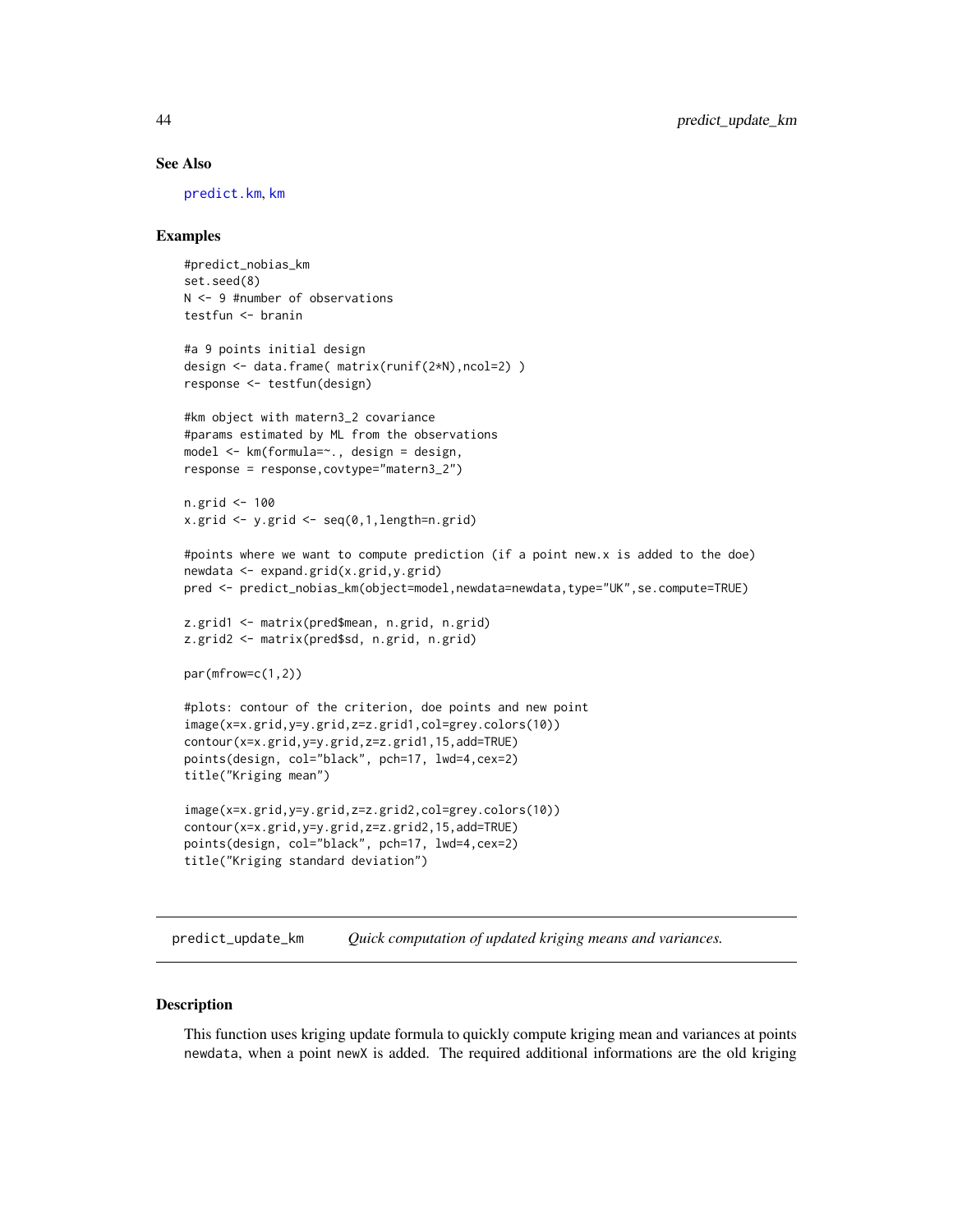# predict\_update\_km 45

mean and variance at point newX, the output value f(newX), the old kriging mean and variances at points newdata and the kriging covariance between newX and newdata.

## Usage

predict\_update\_km(newXmean, newXvar, newXvalue, newdata.oldmean, newdata.oldsd, kn)

# Arguments

| newXmean        | Scalar: old kriging mean at new X (before adding new X to the design).                                                                |  |
|-----------------|---------------------------------------------------------------------------------------------------------------------------------------|--|
| newXvar         | Scalar: old kriging variance at new X (before adding new X to the design).                                                            |  |
| newXvalue       | Scalar: value of the objective function at new X, f(new X).                                                                           |  |
| newdata.oldmean |                                                                                                                                       |  |
|                 | Vector: old kriging mean at the points newdata (before adding new X to the de-<br>sign)                                               |  |
| newdata.oldsd   | Vector: old kriging standard deviations at the points newdata (before adding<br>newX to the design)                                   |  |
| kn              | Kriging covariances between the points newdata and new X. These covariances<br>can be computed using the function computeQuickKrigcov |  |

#### Value

A list with the following fields:

| mean   | Updated kriging mean at points newdata                           |
|--------|------------------------------------------------------------------|
| sd     | Updated kriging standard deviation at points newdata             |
| lambda | New kriging weight of new X for the prediction at points newdata |

## Author(s)

Clement Chevalier (IMSV, Switzerland, and IRSN, France)

## References

Chevalier C., Bect J., Ginsbourger D., Vazquez E., Picheny V., Richet Y. (2011), *Fast parallel kriging-based stepwise uncertainty reduction with application to the identification of an excursion set* ,<http://hal.archives-ouvertes.fr/hal-00641108/>

Chevalier C., Ginsbourger D. (2012), *Corrected Kriging update formulae for batch-sequential data assimilation* ,<http://arxiv.org/pdf/1203.6452.pdf>

# See Also

[precomputeUpdateData](#page-39-0), [predict\\_nobias\\_km](#page-41-0), [computeQuickKrigcov](#page-7-0)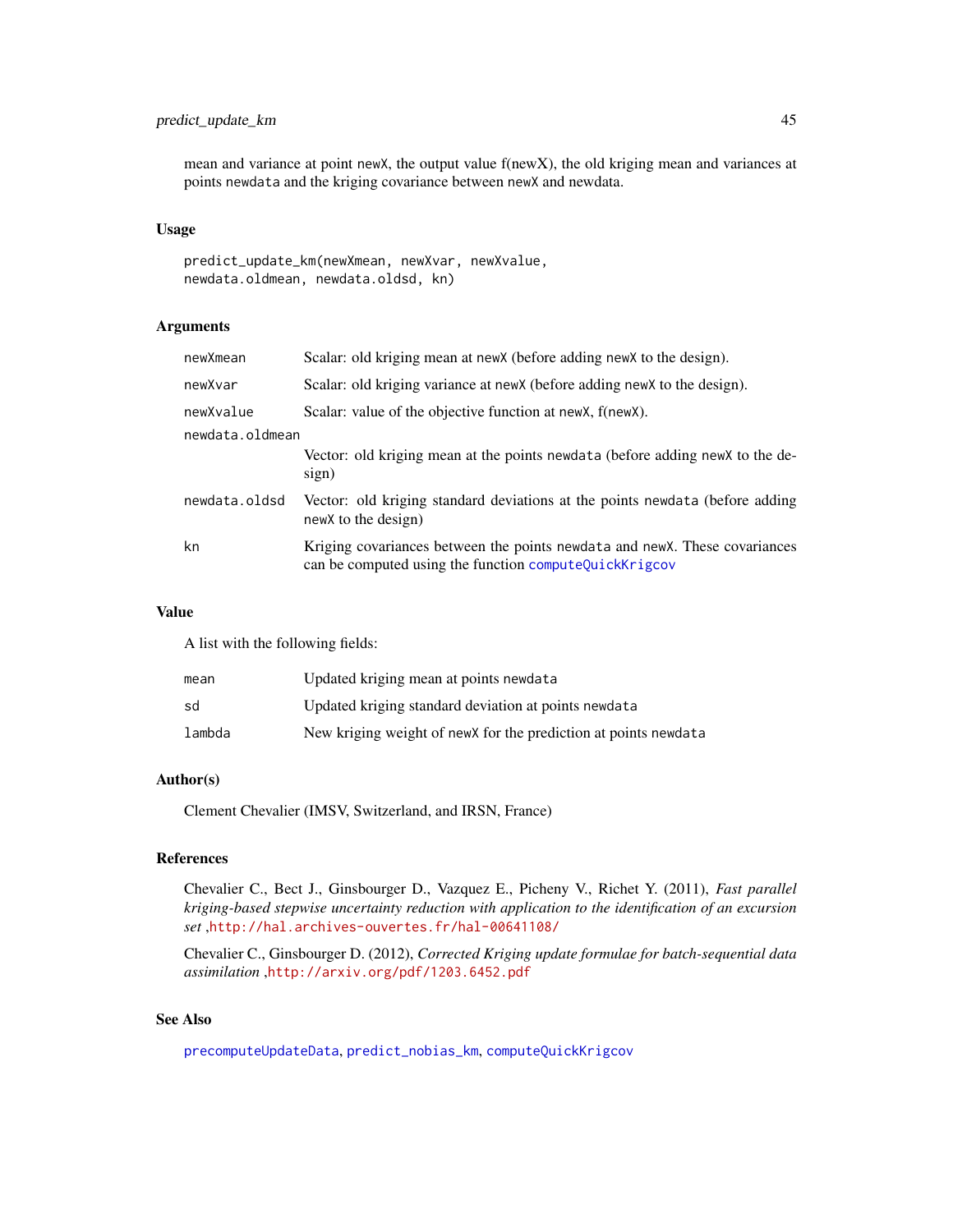## Examples

```
#predict_update_km
```
set.seed(8) N <- 9 #number of observations testfun <- branin

```
#a 9 points initial design
design <- data.frame( matrix(runif(2*N),ncol=2) )
response <- testfun(design)
```

```
#km object with matern3_2 covariance
#params estimated by ML from the observations
model <- km(formula=~., design = design,
response = response,covtype="matern3_2")
```

```
#points where we want to compute prediction (if a point new.x is added to the doe)
n.grid <- 20 #you can run it with 100
x.getid \leq y.getid \leq seq(0,1,length=n.grid)newdata <- expand.grid(x.grid,y.grid)
precalc.data <- precomputeUpdateData(model=model,integration.points=newdata)
pred2 <- predict_nobias_km(object=model,newdata=newdata,type="UK",se.compute=TRUE)
newdata.oldmean <- pred2$mean; newdata.oldsd <- pred2$sd
```

```
new.x \le matrix(c(0.6, 0.6), ncol=2) #the point that we are going to add
pred1 <- predict_nobias_km(object=model,newdata=new.x,type="UK",se.compute=TRUE)
newXmean <- pred1$mean; newXvar <- pred1$sd^2; newXvalue <- pred1$mean + 2*pred1$sd
```

```
kn <- computeQuickKrigcov(model=model,integration.points=newdata,X.new=new.x,
                    precalc.data=precalc.data,F.newdata=pred1$F.newdata,
                    c.newdata=pred1$c)
```

```
updated.predictions <- predict_update_km(newXmean=newXmean,newXvar=newXvar,
newXvalue=newXvalue,newdata.oldmean=newdata.oldmean,
newdata.oldsd=newdata.oldsd,kn=kn)
```
#the new kriging variance is usually lower than the old one updated.predictions\$sd - newdata.oldsd

```
z.grid1 <- matrix(newdata.oldsd, n.grid, n.grid)
z.grid2 <- matrix(updated.predictions$sd, n.grid, n.grid)
```

```
par(mfrow=c(1,2))
```

```
#plots: contour of the criterion, doe points and new point
image(x=x.grid,y=y.grid,z=z.grid1,col=grey.colors(10))
contour(x=x.grid,y=y.grid,z=z.grid1,15,add=TRUE)
points(design, col="black", pch=17, lwd=4,cex=2)
title("Kriging standard deviation")
```

```
image(x=x.grid,y=y.grid,z=z.grid2,col=grey.colors(10))
contour(x=x.grid,y=y.grid,z=z.grid2,15,add=TRUE)
```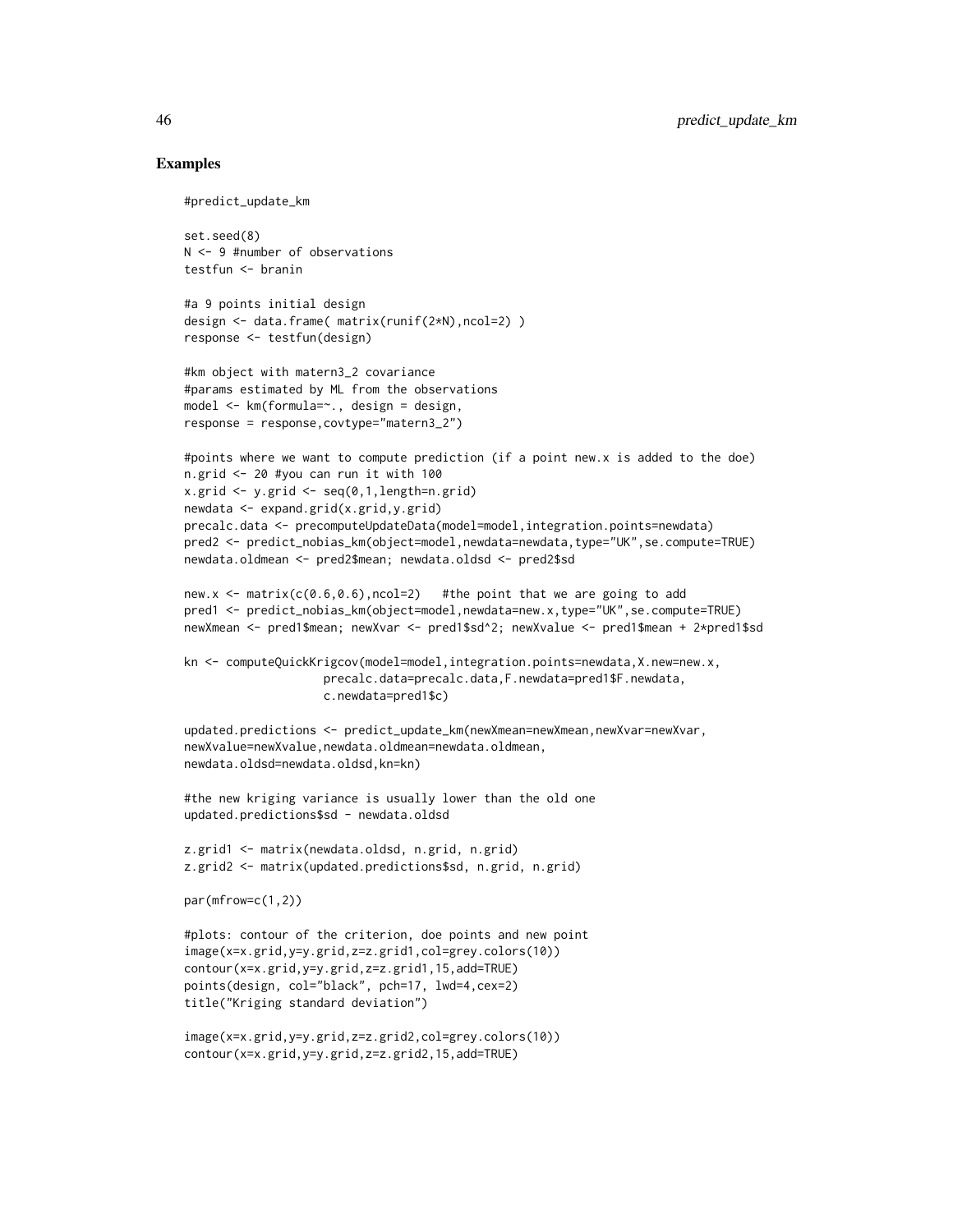```
points(design, col="black", pch=17, lwd=4,cex=2)
points(new.x, col="red", pch=17, lwd=4,cex=2)
title("updated Kriging standard deviation")
```
predict\_update\_km\_parallel

*Quick update of kriging means and variances when many new points are added.*

# Description

This function is the parallel version of the function [predict\\_update\\_km](#page-43-0). It uses kriging update formula to quickly compute kriging mean and variances at points newdata, when r new points newX are added.

### Usage

```
predict_update_km_parallel(newXmean, newXvar, newXvalue,
Sigma.r, newdata.oldmean, newdata.oldsd, kn)
```
# Arguments

| newXmean        | Vector of size r: old kriging mean at points $x_{-}(n+1),,x_{-}(n+r)$ .                                                                            |
|-----------------|----------------------------------------------------------------------------------------------------------------------------------------------------|
| newXvar         | Vector of size r: kriging variance at points $x_{-}(n+1),,x_{-}(n+r)$ .                                                                            |
| newXvalue       | Vector of size r: value of the objective function at $x_{-}(n+1),,x_{-}(n+r)$ .                                                                    |
| Sigma.r         | An r <sup>*</sup> r matrix: kriging covariances between the points $x_{-}(n+1),,x_{-}(n+r)$ .                                                      |
| newdata.oldmean |                                                                                                                                                    |
|                 | Vector: old kriging mean at the points newdata (before adding $x_{(n+1),,x_{(n+r)}}$ )                                                             |
| newdata.oldsd   | Vector: old kriging standard deviations at the points newdata (before adding<br>$x(n+1),,x(n+r)$                                                   |
| kn              | Kriging covariances between the points newdata and the r points new X. These<br>covariances can be computed using the function computeQuickKrigcov |

### Value

A list with the following fields:

| mean   | Updated kriging mean at points newdata                                        |
|--------|-------------------------------------------------------------------------------|
| sd     | Updated kriging standard deviation at points newdata                          |
| lambda | New kriging weight of $x_{n+1},,x_{n+1}$ for the prediction at points newdata |

## Author(s)

Clement Chevalier (IMSV, Switzerland, and IRSN, France)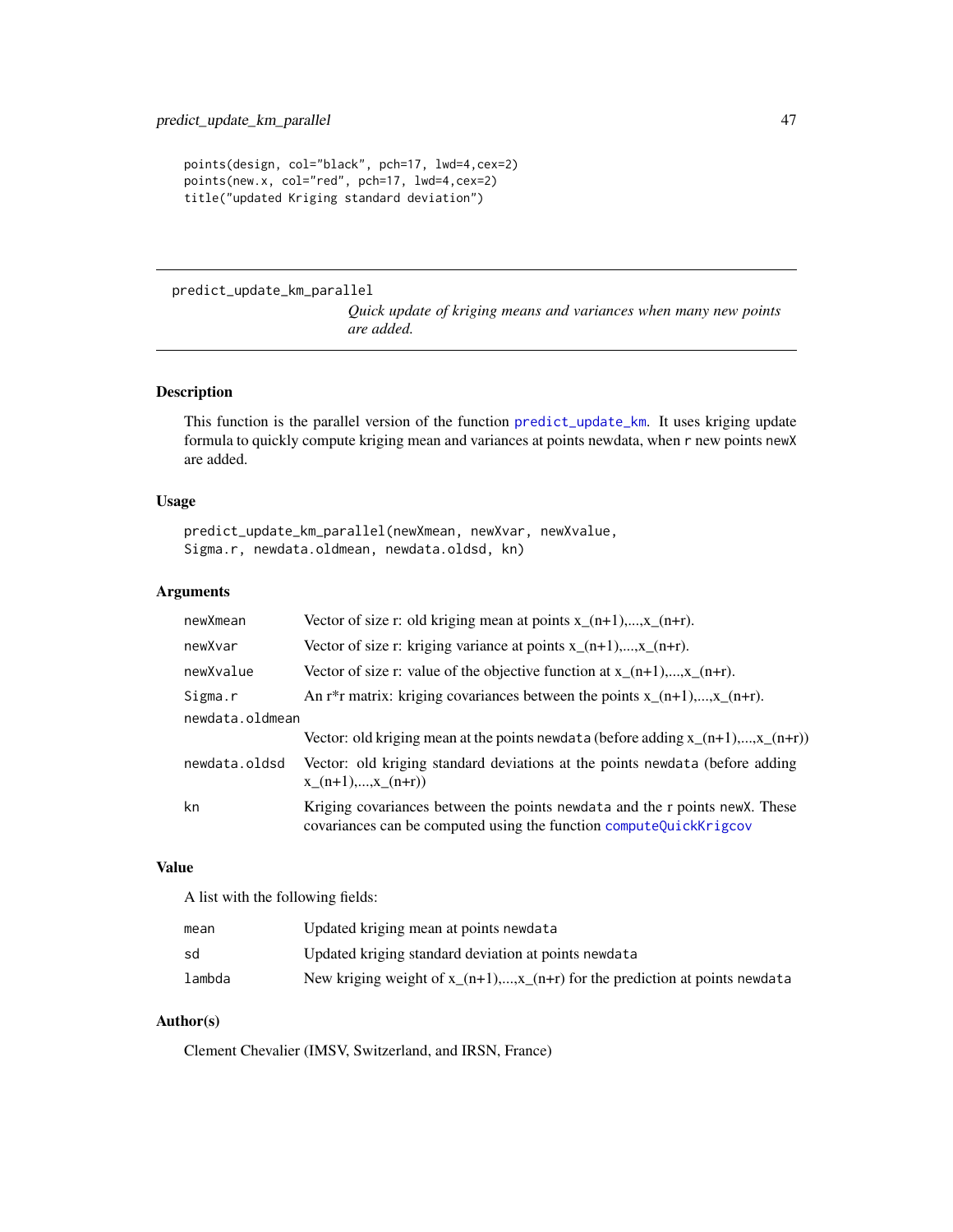### References

Chevalier C., Bect J., Ginsbourger D., Vazquez E., Picheny V., Richet Y. (2011), *Fast parallel kriging-based stepwise uncertainty reduction with application to the identification of an excursion set* ,<http://hal.archives-ouvertes.fr/hal-00641108/>

Chevalier C., Ginsbourger D. (2012), *Corrected Kriging update formulae for batch-sequential data assimilation* ,<http://arxiv.org/pdf/1203.6452.pdf>

#### See Also

[EGIparallel](#page-15-0), [max\\_sur\\_parallel](#page-29-0), [sur\\_optim\\_parallel](#page-61-0)

### Examples

```
#predict_update_km_parallel
```
set.seed(8) N <- 9 #number of observations testfun <- branin

```
#a 9 points initial design
design <- data.frame( matrix(runif(2*N),ncol=2) )
response <- testfun(design)
```

```
#km object with matern3_2 covariance
#params estimated by ML from the observations
model <- km(formula=~., design = design,
response = response,covtype="matern3_2")
```

```
#points where we want to compute prediction (if a point new.x is added to the doe)
n.grid <- 20 #you can run it with 100
x.getid \leq y.getid \leq seq(0,1,length=n.grid)newdata <- expand.grid(x.grid,y.grid)
precalc.data <- precomputeUpdateData(model=model,integration.points=newdata)
pred2 <- predict_nobias_km(object=model,newdata=newdata,type="UK",se.compute=TRUE)
newdata.oldmean <- pred2$mean; newdata.oldsd <- pred2$sd
```

```
#the point that we are going to add
new.x <- matrix(c(0.1,0.2,0.3,0.4,0.5,0.6,0.7,0.8),ncol=2,byrow=TRUE)
pred1 <- predict_nobias_km(object=model,newdata=new.x,type="UK",
se.compute=TRUE,cov.compute=TRUE)
newXmean <- pred1$mean; newXvar <- pred1$sd^2; newXvalue <- pred1$mean + 2*pred1$sd
Sigma.r <- pred1$cov
```

```
kn <- computeQuickKrigcov(model=model,integration.points=newdata,X.new=new.x,
                    precalc.data=precalc.data,F.newdata=pred1$F.newdata,
                    c.newdata=pred1$c)
```
updated.predictions <- predict\_update\_km\_parallel(newXmean=newXmean,newXvar=newXvar, newXvalue=newXvalue,Sigma.r=Sigma.r, newdata.oldmean=newdata.oldmean, newdata.oldsd=newdata.oldsd,kn=kn)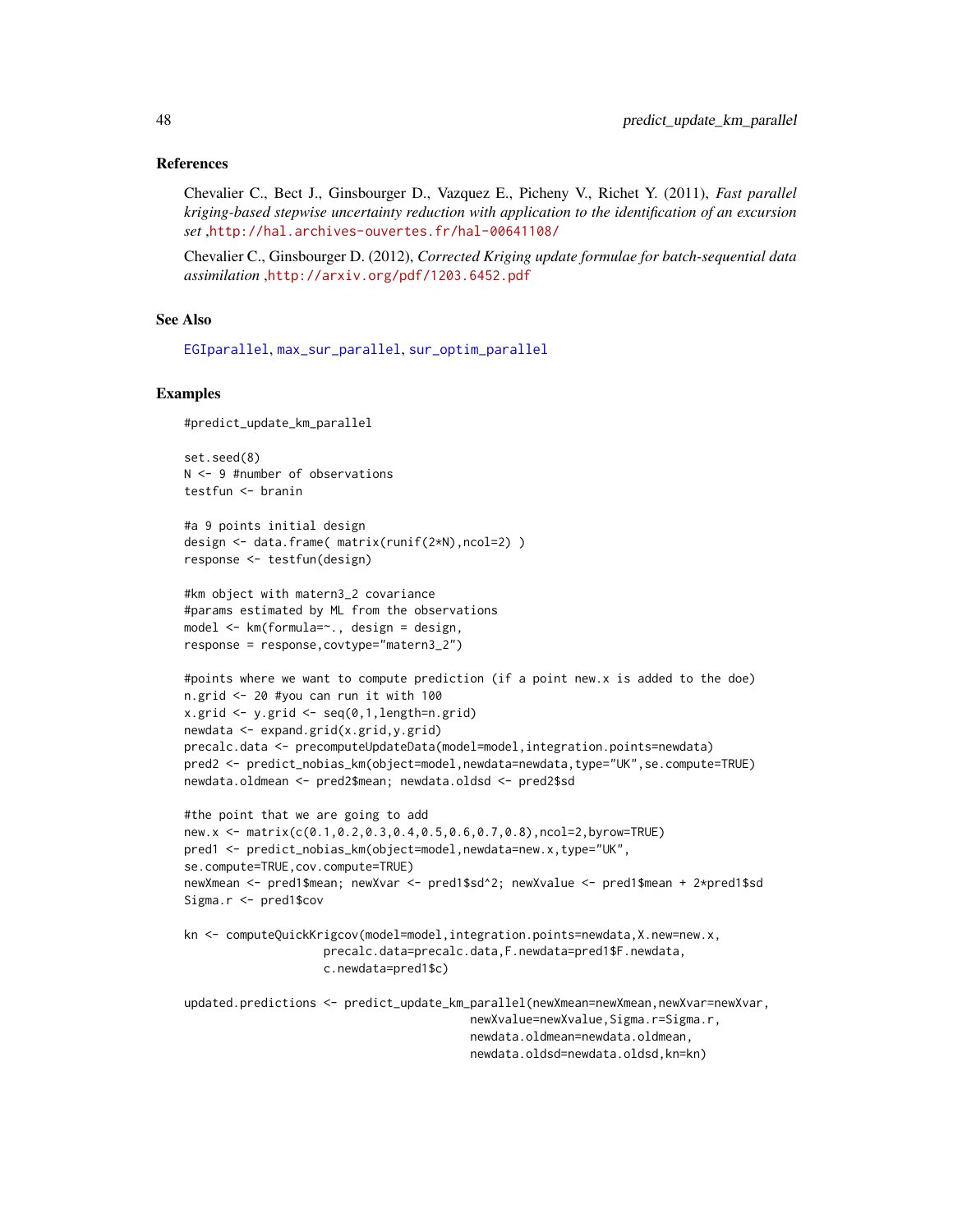```
#the new kriging variance is usually lower than the old one
updated.predictions$sd - newdata.oldsd
z.grid1 <- matrix(newdata.oldsd, n.grid, n.grid)
z.grid2 <- matrix(updated.predictions$sd, n.grid, n.grid)
par(mfrow=c(1,2))
#plots: contour of the criterion, doe points and new point
image(x=x.grid,y=y.grid,z=z.grid1,col=grey.colors(10))
contour(x=x.grid,y=y.grid,z=z.grid1,15,add=TRUE)
points(design, col="black", pch=17, lwd=4,cex=2)
title("Kriging standard deviation")
image(x=x.grid,y=y.grid,z=z.grid2,col=grey.colors(10))
contour(x=x.grid,y=y.grid,z=z.grid2,15,add=TRUE)
points(design, col="black", pch=17, lwd=4,cex=2)
points(new.x, col="red", pch=17, lwd=4,cex=2)
title("updated Kriging standard deviation")
```
print\_uncertainty *Prints a measure of uncertainty for a function of any dimension.*

# **Description**

This function prints in the whole input domain the value of a given measure of uncertainty. Possible measures are "pn" (the probability of excursion) and measures specific to a sampling criterion: "sur", "timse" and "imse". This function can be used to print relevant outputs after having used the function [EGI](#page-11-0).

# Usage

```
print_uncertainty(model, T, type = "pn", ...)
```
## Arguments

| model    | Kriging model of km class.                                                                                                                                                                                             |
|----------|------------------------------------------------------------------------------------------------------------------------------------------------------------------------------------------------------------------------|
|          | Target value (scalar).                                                                                                                                                                                                 |
| type     | Type of uncertainty that the user wants to print. Possible values are "pn" (proba-<br>bility of excursion), or "sur", "imse", "timse", "vorob" if we print a measure<br>of uncertainty corresponding to one criterion. |
| $\cdots$ | Other arguments of the function print_uncertainty_1d, 2d or nd.                                                                                                                                                        |

# Value

the integrated uncertainty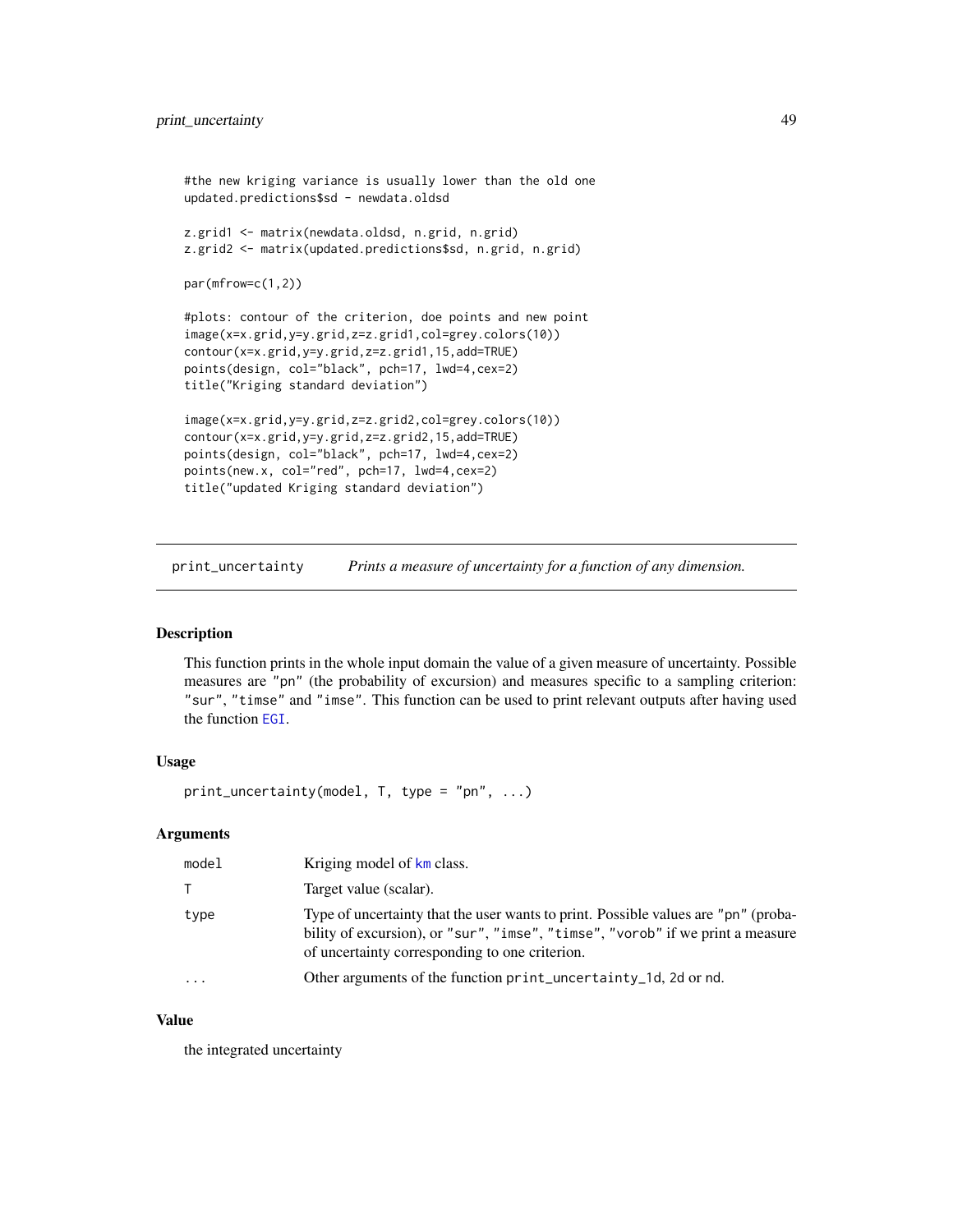## Author(s)

Clement Chevalier (IMSV, Switzerland, and IRSN, France)

## References

Bect J., Ginsbourger D., Li L., Picheny V., Vazquez E. (2010), *Sequential design of computer experiments for the estimation of a probability of failure*, Statistics and Computing, pp.1-21, 2011, <http://arxiv.org/abs/1009.5177>

#### See Also

[EGI](#page-11-0)

# Examples

```
#print_uncertainty
```

```
set.seed(8)
N <- 9 #number of observations
T <- 80 #threshold
testfun <- branin
lower \leq c(0,0)upper \leq c(1,1)#a 9 points initial design
design <- data.frame( matrix(runif(2*N),ncol=2) )
response <- testfun(design)
#km object with matern3_2 covariance
#params estimated by ML from the observations
model <- km(formula=~., design = design,
response = response,covtype="matern3_2")
#you could do many plots, but only one is run here
print_uncertainty(model=model,T=T,main="probability of excursion",type="pn")
#print_uncertainty(model=model,T=T,main="Vorob'ev uncertainty",type="vorob")
#print_uncertainty(model=model,T=T,main="imse uncertainty",type="imse")
#print_uncertainty(model=model,T=T,main="timse uncertainty",type="timse")
#print_uncertainty(model=model,T=T,main="sur uncertainty",type="sur")
#print_uncertainty(model=model,T=T,main="probability of excursion",type="pn",
#vorobmean=TRUE)
```
print\_uncertainty\_1d *Prints a measure of uncertainty for 1d function.*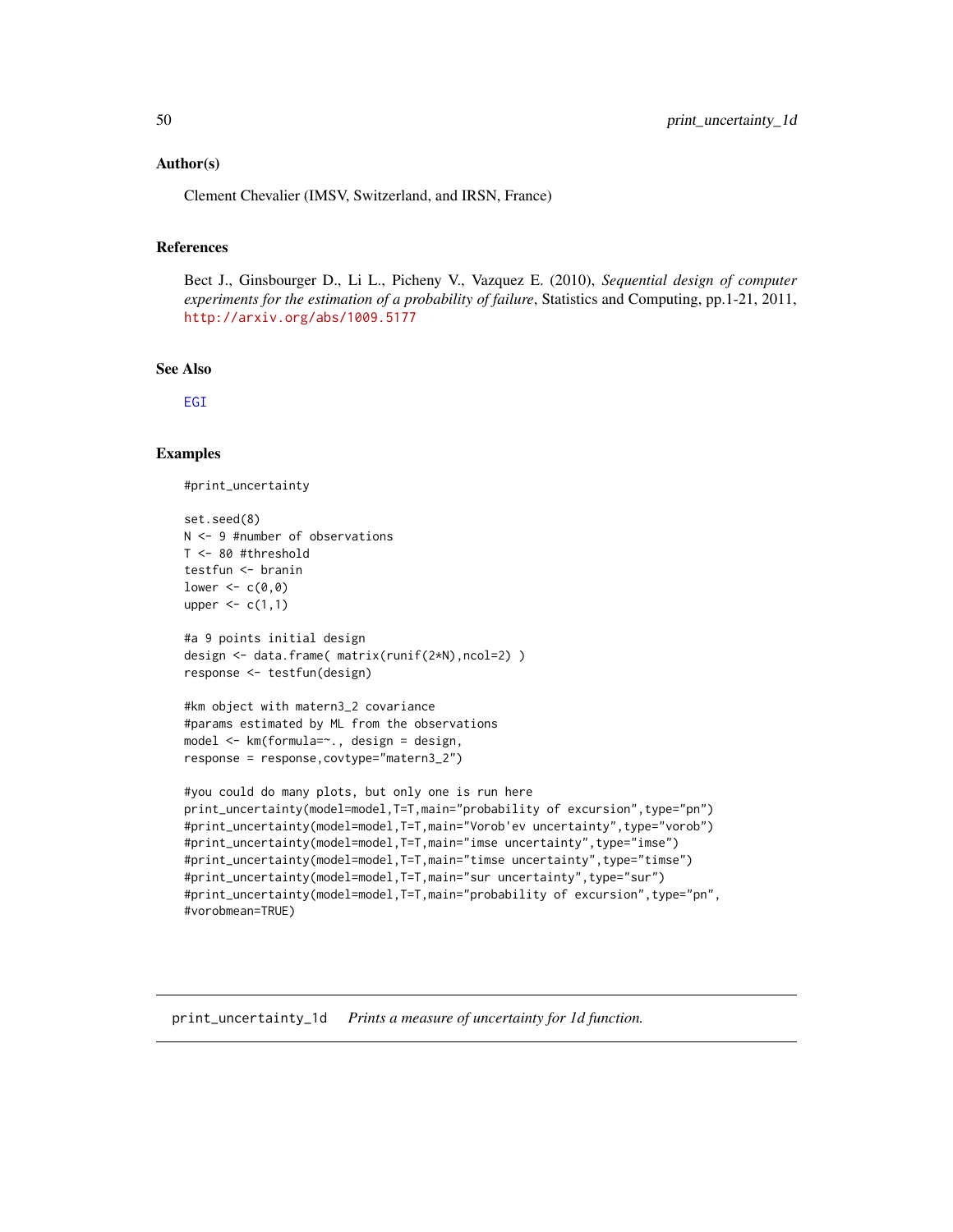## Description

This function draws the value of a given measure of uncertainty over the whole input domain (1D). Possible measures are "pn" (beeing the probability of excursion) and measures specific to a sampling criterion: "sur", "timse" and "imse". This function can be used to print relevant outputs after having used the function [EGI](#page-11-0).

## Usage

```
print_uncertainty_1d(model, T, type = "pn",
lower = 0, upper = 1, resolution = 500,
new.points = 0, xlab = "", ylab = "", main = "",
xscale = c(0, 1), show points = TRUE, cex.mainloop = 1, cexuab = 1,cex.points = 1, cex.axis = 1, pch.points.init = 17, pch.points.end = 17,
col.points.init = "black", col.points.end = "red", xaxislab = NULL,
yaxislab = NULL, xaxispoint = NULL, yaxispoint = NULL,
xdecal = 3, ydecal = 3,DiceViewplot=FALSE,vorobmean=FALSE)
```
# Arguments

| Kriging model of km class.                                                                                                                                                                                             |
|------------------------------------------------------------------------------------------------------------------------------------------------------------------------------------------------------------------------|
| Target value (scalar).                                                                                                                                                                                                 |
| Type of uncertainty that the user wants to print. Possible values are "pn" (proba-<br>bility of excursion), or "sur", "imse", "timse", "vorob" if we print a measure<br>of uncertainty corresponding to one criterion. |
| Lower bound for the input domain.                                                                                                                                                                                      |
| Upper bound for the input domain.                                                                                                                                                                                      |
| Number of points to discretize the interval (lower, upper).                                                                                                                                                            |
| Number of new observations. These observations are the last new points ob-<br>servations and can be printed in another color and the initial observations (see<br>argument: col.points.end).                           |
| Label for the x axis.                                                                                                                                                                                                  |
| Label for the y axis.                                                                                                                                                                                                  |
| Title of the graph.                                                                                                                                                                                                    |
| If one wants to rescale the input domain on another interval it is possible to<br>set this vector of size 2. The new interval will be translated by xscale[1] and<br>expanded by a factor $xscale[2] - xscale[1].$     |
| Boolean: should we show the observations on the graph?                                                                                                                                                                 |
| Multiplicative factor for the size of the title.                                                                                                                                                                       |
| Multiplicative factor for the size of titles of the axis.                                                                                                                                                              |
| Multiplicative factor for the size of the points.                                                                                                                                                                      |
| Multiplicative factor for the size of the axis graduations.                                                                                                                                                            |
| pch.points.init                                                                                                                                                                                                        |
|                                                                                                                                                                                                                        |

Symbol for the n-new.points first observations.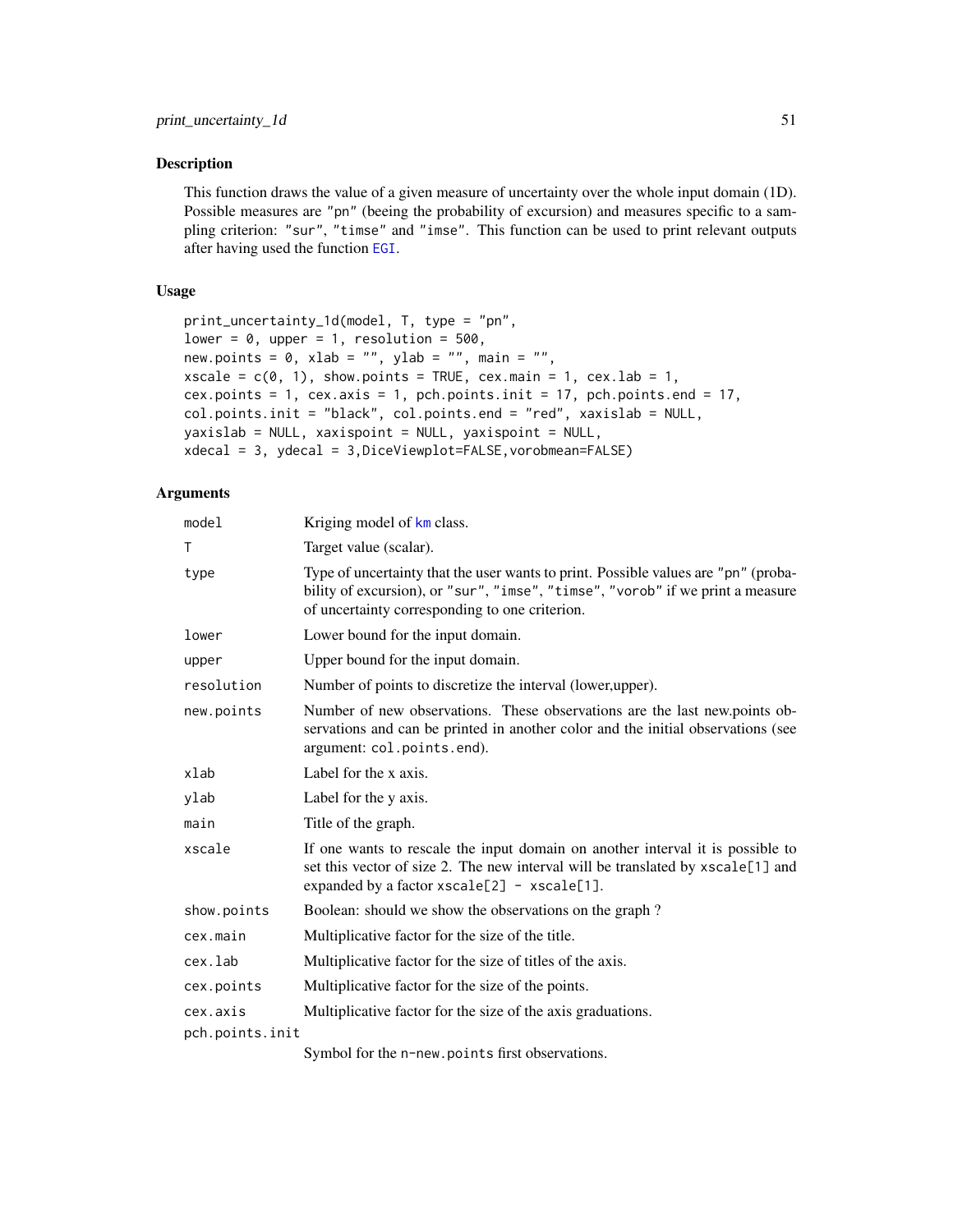|                 | pch.points.end Symbol for the new.points last observations.                                                                                                                                                                                            |
|-----------------|--------------------------------------------------------------------------------------------------------------------------------------------------------------------------------------------------------------------------------------------------------|
| col.points.init |                                                                                                                                                                                                                                                        |
|                 | Color for the n-new. points first observations.                                                                                                                                                                                                        |
|                 | col.points.end Color for the new.points last observations.                                                                                                                                                                                             |
| xaxislab        | Optional new labels that will replace the normal levels on x axis.                                                                                                                                                                                     |
| yaxislab        | Optional new labels that will replace the normal levels on y axis.                                                                                                                                                                                     |
| xaxispoint      | Position of these new labels on x axis.                                                                                                                                                                                                                |
| yaxispoint      | Position of these new labels on y axis.                                                                                                                                                                                                                |
| xdecal          | Optional position shifting of the titles of the x axis.                                                                                                                                                                                                |
| ydecal          | Optional position shifting of the titles of the y axis.                                                                                                                                                                                                |
| DiceViewplot    | Optional boolean. When it is set to TRUE (default) a second plot is added, gen-<br>erated with the DiceView package. This plot shows the kriging mean and confi-<br>dence intervals on the whole input domain.                                         |
| vorobmean       | Optional boolean. When it is set to TRUE the Vorob'ev expectation is plotted.<br>It corresponds to the averaged excursion set, using the definition of Vorob'ev.<br>Here, the estimated set is the set above the Vorob'ev threshold (plotted in blue). |

# Value

the integrated uncertainty

# Author(s)

Clement Chevalier (IMSV, Switzerland, and IRSN, France)

# References

Bect J., Ginsbourger D., Li L., Picheny V., Vazquez E. (2010), *Sequential design of computer experiments for the estimation of a probability of failure*, Statistics and Computing, pp.1-21, 2011, <http://arxiv.org/abs/1009.5177>

### See Also

[EGI](#page-11-0)

# Examples

```
#print_uncertainty_1d
```

```
set.seed(8)
N <- 9 #number of observations
T <- 1 #threshold
testfun <- fundet
lower <-c(0)upper \leq c(1)#a 9 points initial design
```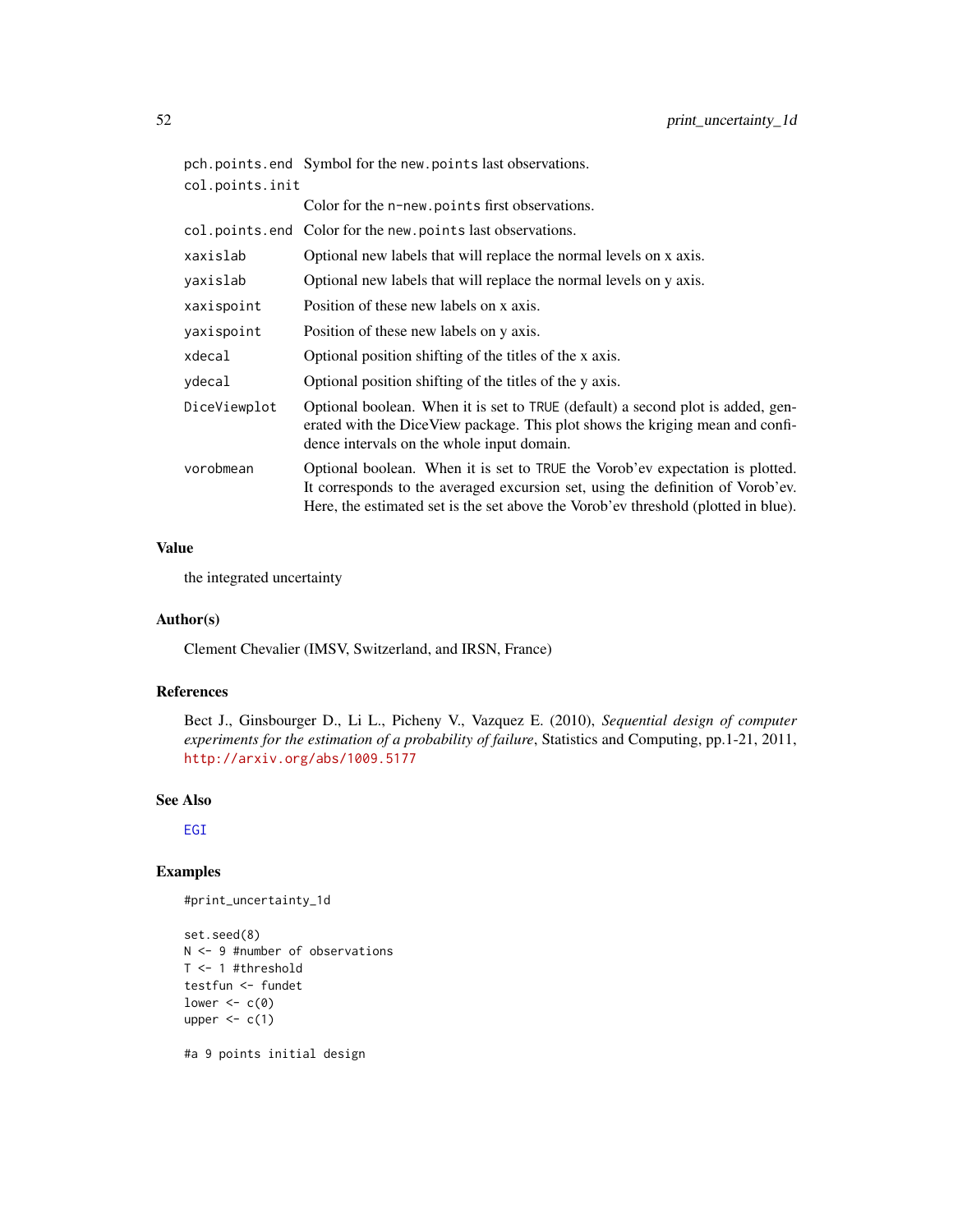```
design <- data.frame( matrix(runif(N),ncol=1) )
response <- testfun(design)
#km object with matern3_2 covariance
#params estimated by ML from the observations
model <- km(formula=~., design = design,
response = response,covtype="matern3_2")
print_uncertainty_1d(DiceViewplot=FALSE,model=model,T=T,
main="probability of excursion",cex.points=1.5,col.points.init="red",vorobmean=TRUE)
```
print\_uncertainty\_2d *Prints a measure of uncertainty for 2d function.*

## **Description**

This function draws the value of a given measure of uncertainty over the whole input domain (2D). Possible measures are "pn" (probability of excursion) and measures specific to a sampling criterion: "sur", "timse" and "imse". This function can be used to print relevant outputs after having used the function [EGI](#page-11-0).

## Usage

```
print_uncertainty_2d(model, T, type = "pn",
lower = c(0, 0), upper = c(1, 1), resolution = 200,
new.points = 0, xlab = "", ylab = "", main = "",
xscale = c(0, 1), yscale = c(0, 1), show points = TRUE,cex.main = 1, cex.lab = 1, cex.contourlab = 1, cex.points = 1,
cex.axis = 1, pch.points.init = 17, pch.points.end = 17,
col.points.init = "black", col.points.end = "red", nlevels = 10,
levels = NULL, xaxislab = NULL, yaxislab = NULL,
xaxispoint = NULL, yaxispoint = NULL, xdecal = 3, ydecal = 3,
krigmeanplot=FALSE,vorobmean=FALSE)
```
# Arguments

| model      | Kriging model of km class.                                                                                                                                                                                             |
|------------|------------------------------------------------------------------------------------------------------------------------------------------------------------------------------------------------------------------------|
| т          | Target value (scalar).                                                                                                                                                                                                 |
| type       | Type of uncertainty that the user wants to print. Possible values are "pn" (proba-<br>bility of excursion), or "sur", "imse", "timse", "vorob" if we print a measure<br>of uncertainty corresponding to one criterion. |
| lower      | Vector containing the lower bounds of the input domain.                                                                                                                                                                |
| upper      | Vector containing the upper bounds of the input domain.                                                                                                                                                                |
| resolution | Number of points to discretize the domain. This discretization is used in each<br>dimension, so that the total number of points is resolution <sup>1</sup> 2.                                                          |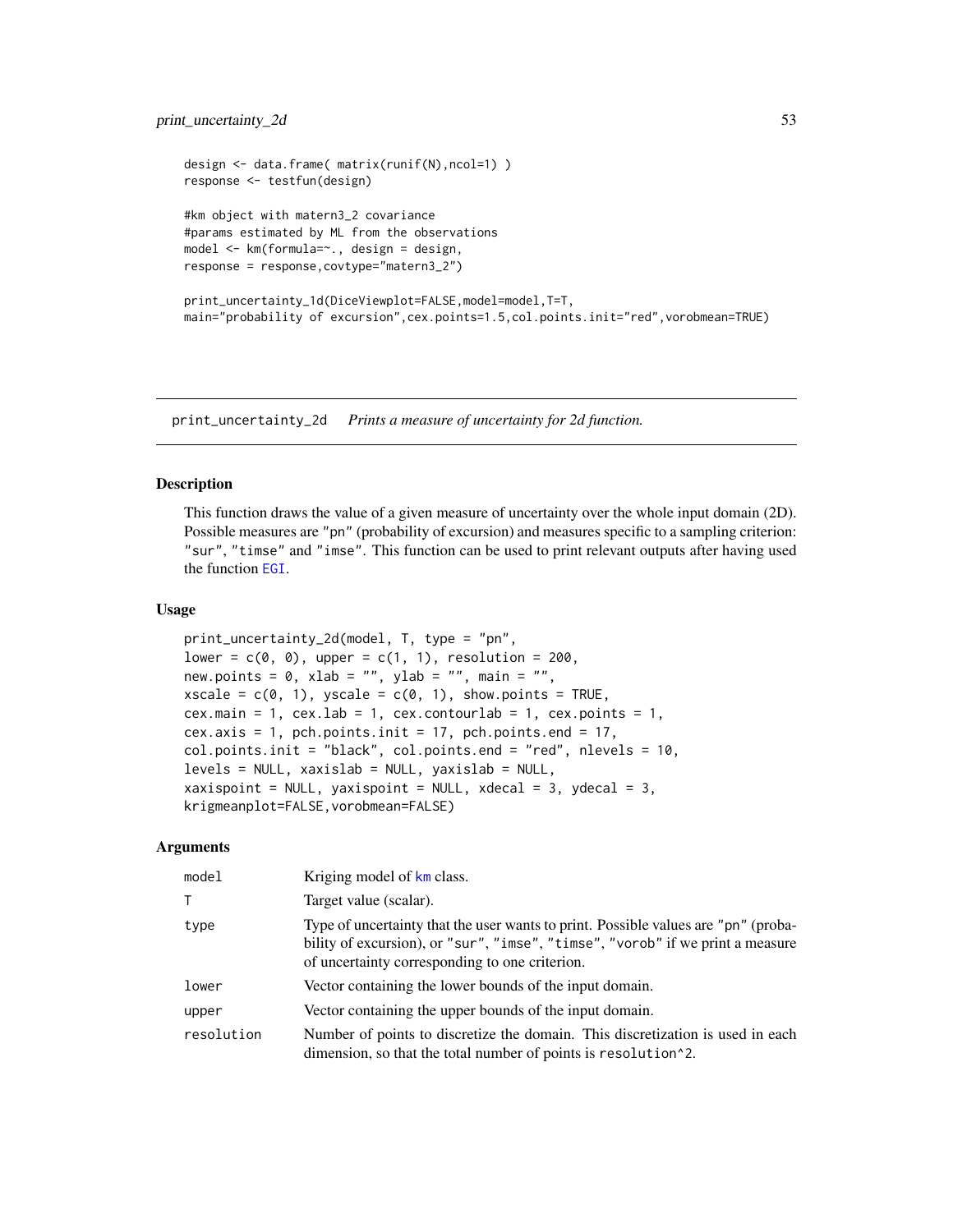| new.points      | Number of new observations. These observations are the last new.points ob-<br>servations and can be printed in another color and the initial observations (see<br>argument: col.points.end).                     |
|-----------------|------------------------------------------------------------------------------------------------------------------------------------------------------------------------------------------------------------------|
| xlab            | Label for the x axis.                                                                                                                                                                                            |
| ylab            | Label for the y axis.                                                                                                                                                                                            |
| main            | Title of the graph.                                                                                                                                                                                              |
| xscale          | If one wants to rescale the input domain on another interval it is possible to<br>set this vector of size 2. The new interval will be translated by xscale[1] and<br>expanded by a factor xscale[2] - xscale[1]. |
| yscale          | see: xscale.                                                                                                                                                                                                     |
| show.points     | Boolean: should we show the observations on the graph?                                                                                                                                                           |
| cex.main        | Multiplicative factor for the size of the title.                                                                                                                                                                 |
| cex.lab         | Multiplicative factor for the size of titles of the axis.                                                                                                                                                        |
|                 | cex.contourlab Multiplicative factor for the size of labels of the contour plot.                                                                                                                                 |
| cex.points      | Multiplicative factor for the size of the points.                                                                                                                                                                |
| cex.axis        | Multiplicative factor for the size of the axis graduations.                                                                                                                                                      |
| pch.points.init |                                                                                                                                                                                                                  |
|                 | Symbol for the n-new.points first observations.                                                                                                                                                                  |
|                 | pch.points.end Symbol for the new.points last observations.                                                                                                                                                      |
| col.points.init |                                                                                                                                                                                                                  |
|                 | Color for the n-new.points first observations.                                                                                                                                                                   |
|                 | col.points.end Color for the new.points last observations.                                                                                                                                                       |
| nlevels         | Integer corresponding to the number of levels of the contour plot.                                                                                                                                               |
| levels          | Array: one can directly set the levels of the contour plot.                                                                                                                                                      |
| xaxislab        | Optional new labels that will replace the normal levels on x axis.                                                                                                                                               |
| yaxislab        | Optional new labels that will replace the normal levels on y axis.                                                                                                                                               |
| xaxispoint      | Position of these new labels on x axis.                                                                                                                                                                          |
| yaxispoint      | Position of these new labels on y axis.                                                                                                                                                                          |
| xdecal          | Optional position shifting of the titles of the x axis.                                                                                                                                                          |
| ydecal          | Optional position shifting of the titles of the y axis.                                                                                                                                                          |
| krigmeanplot    | Optional boolean. When it is set to FALSE (default) the contour plot corresponds<br>to the uncertainty selected. When it is set to TRUE the contour plot gives the<br>kriging mean.                              |
| vorobmean       | Optional boolean. When it is set to TRUE the Vorob'ev expectation is plotted. It<br>corresponds to the averaged excursion set, using the definition of Vorob'ev.                                                 |

# Value

the integrated uncertainty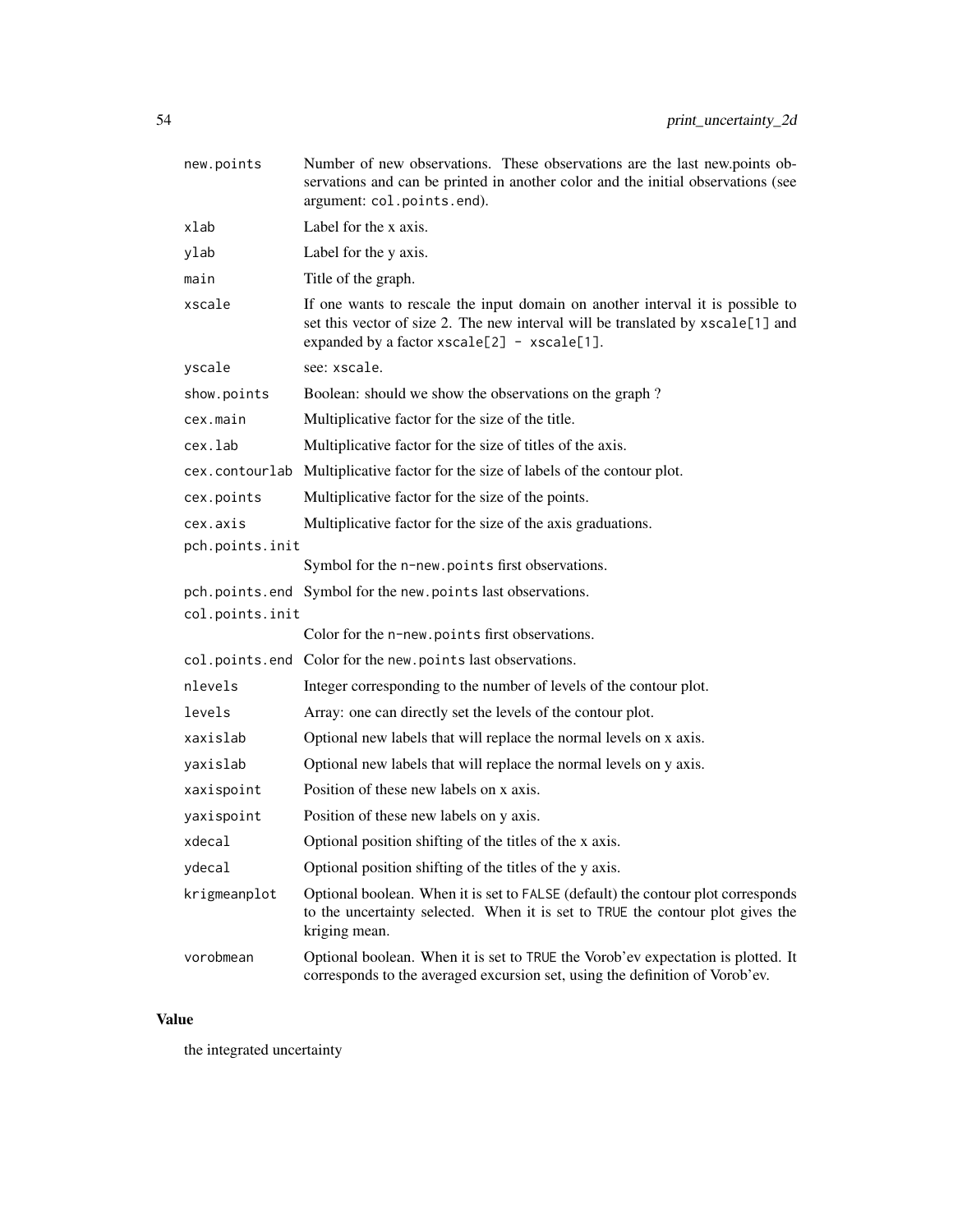## Author(s)

Clement Chevalier (IMSV, Switzerland, and IRSN, France)

#### References

Bect J., Ginsbourger D., Li L., Picheny V., Vazquez E. (2010), *Sequential design of computer experiments for the estimation of a probability of failure*, Statistics and Computing, pp.1-21, 2011, <http://arxiv.org/abs/1009.5177>

## See Also

[EGI](#page-11-0)

### Examples

#print\_uncertainty\_2d

```
set.seed(8)
N <- 9 #number of observations
T <- 80 #threshold
testfun <- branin
lower <-c(0,0)upper \leq c(1,1)#a 9 points initial design
design <- data.frame( matrix(runif(2*N),ncol=2) )
response <- testfun(design)
#km object with matern3_2 covariance
#params estimated by ML from the observations
model <- km(formula=~., design = design,
response = response,covtype="matern3_2")
print_uncertainty_2d(model=model,T=T,main="probability of excursion",
                    type="pn",krigmeanplot=TRUE)
#print_uncertainty_2d(model=model,T=T,main="vorob uncertainty",
#type="vorob",krigmeanplot=FALSE)
#print_uncertainty_2d(model=model,T=T,main="imse uncertainty",
#type="imse",krigmeanplot=FALSE)
#print_uncertainty_2d(model=model,T=T,main="timse uncertainty",
#type="timse",krigmeanplot=FALSE)
#print_uncertainty_2d(model=model,T=T,main="sur
#uncertainty",type="sur",krigmeanplot=FALSE)
#print_uncertainty_2d(model=model,T=T,main="probability of excursion",
# type="pn",krigmeanplot=TRUE,vorobmean=TRUE)
```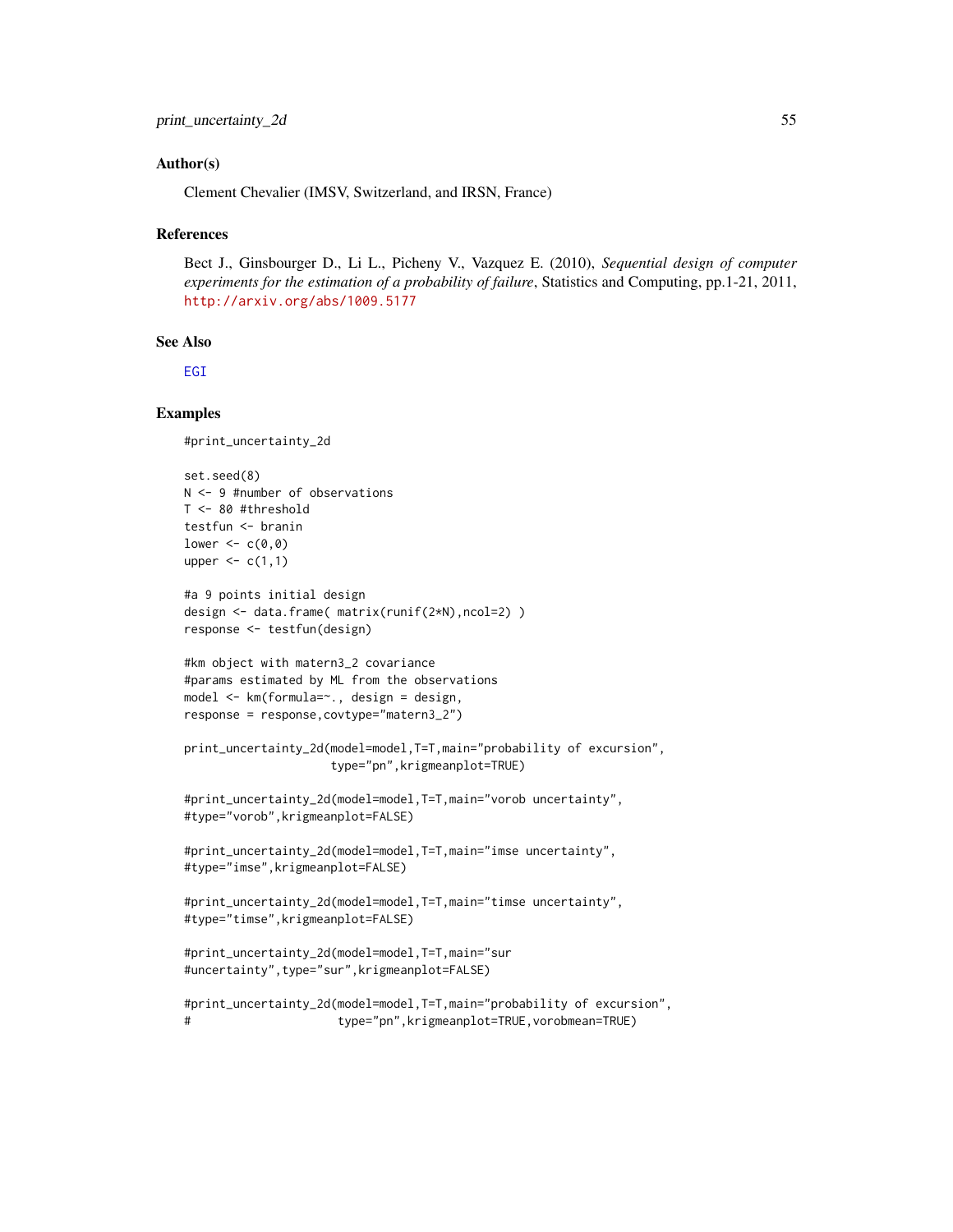print\_uncertainty\_nd *Print a measure of uncertainty for functions with dimension d strictly higher than 2.*

# Description

This function draws projections on various plans of a given measure of uncertainty. Possible measures are "pn" (probability of excursion) and measures specific to a sampling criterion: "sur", "timse" and "imse". This function can be used to print relevant outputs after having used the function [EGI](#page-11-0).

## Usage

```
print_uncertainty_nd(model, T, type="pn", lower=NULL, upper=NULL,
   resolution=20, nintegpoints=400,main="",
cex.main=1,cex.lab=1,cex.contourlab=1,cex.axis=1,
nlevels=10,levels=NULL,
xdecal=3,ydecal=3, option="mean")
```
## Arguments

| model          | Kriging model of km class.                                                                                                                                                                                      |
|----------------|-----------------------------------------------------------------------------------------------------------------------------------------------------------------------------------------------------------------|
| T              | Target value (a real number). The sampling algorithm and the underlying kriging<br>model aim to find the points below (resp. over) T.                                                                           |
| type           | Type of uncertainty that the user wants to print. Possible values are "pn" (prob-<br>ability of excursion), or "sur", "imse", "timse" if we print a measure of un-<br>certainty corresponding to one criterion. |
| lower          | Vector containing the lower bounds of the input domain. If nothing is set we use<br>a vector of $\theta$ .                                                                                                      |
| upper          | Vector containing the upper bounds of the input domain. If nothing is set we use<br>a vector of 1.                                                                                                              |
| resolution     | Number of points to discretize a plan included in the domain. For the moment,<br>we cannot use values higher than 40.                                                                                           |
| nintegpoints   | to do                                                                                                                                                                                                           |
| main           | Title of the graph.                                                                                                                                                                                             |
| cex.main       | Multiplicative factor for the size of the title.                                                                                                                                                                |
| cex.lab        | Multiplicative factor for the size of titles of the axis.                                                                                                                                                       |
| cex.contourlab | Multiplicative factor for the size of labels of the contour plot.                                                                                                                                               |
| cex.axis       | Multiplicative factor for the size of the axis graduations.                                                                                                                                                     |
| nlevels        | Integer corresponding to the number of levels of the contour plot.                                                                                                                                              |
| levels         | Array: one can directly set the levels of the contour plot.                                                                                                                                                     |
| xdecal         | Optional position shifting of the titles of the x axis.                                                                                                                                                         |
| ydecal         | Optional position shifting of the titles of the y axis.                                                                                                                                                         |
| option         | Optional argument (a string). The 3 possible values are "mean" (default), "max"<br>and "min".                                                                                                                   |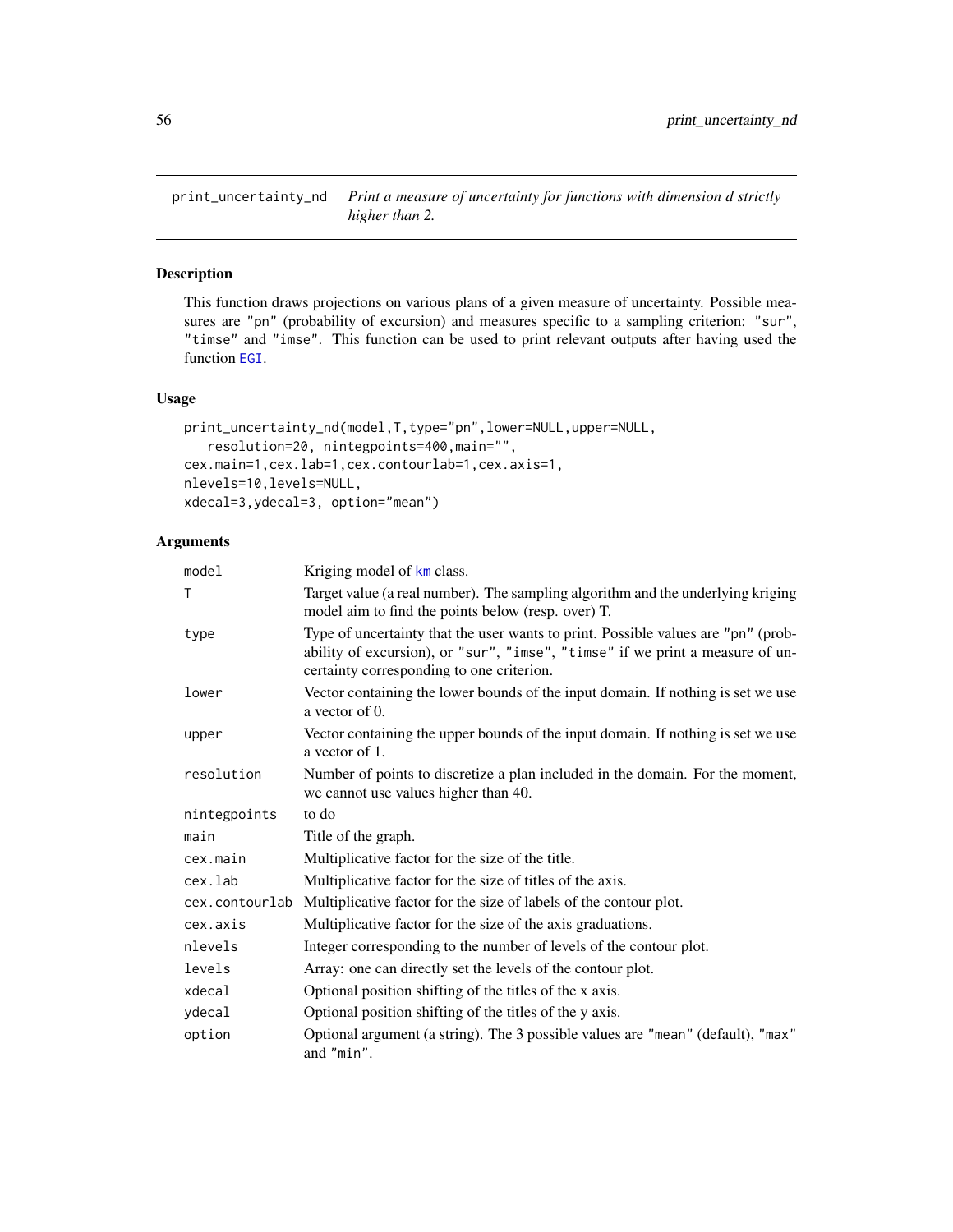# Value

the integrated uncertainty

## Author(s)

Clement Chevalier (IMSV, Switzerland, and IRSN, France)

# References

Bect J., Ginsbourger D., Li L., Picheny V., Vazquez E. (2010), *Sequential design of computer experiments for the estimation of a probability of failure*, Statistics and Computing, pp.1-21, 2011, <http://arxiv.org/abs/1009.5177>

### See Also

[EGI](#page-11-0)

## Examples

#print\_uncertainty\_nd

```
set.seed(8)
N <- 25 #number of observations
T <- -1 #threshold
testfun <- hartman3
#The hartman3 function is defined over the domain [0,1]^3.
hartman3(runif(3))
lower <- rep(0, times=3)
upper <- rep(1,times=3)
#a 9 points initial design (LHS in 3 dimensions)
design <- data.frame( matrix(runif(3*N),ncol=3) )
response <- apply(design,1,testfun)
#km object with matern3_2 covariance
#params estimated by ML from the observations
model <- km(formula=~., design = design,
response = response,covtype="matern3_2")
## Not run:
print_uncertainty_nd(model=model,T=T,main="average probability of excursion",type="pn",
                    option="mean")
print_uncertainty_nd(model=model,T=T,main="maximum probability of excursion",type="pn",
                     option="max")
```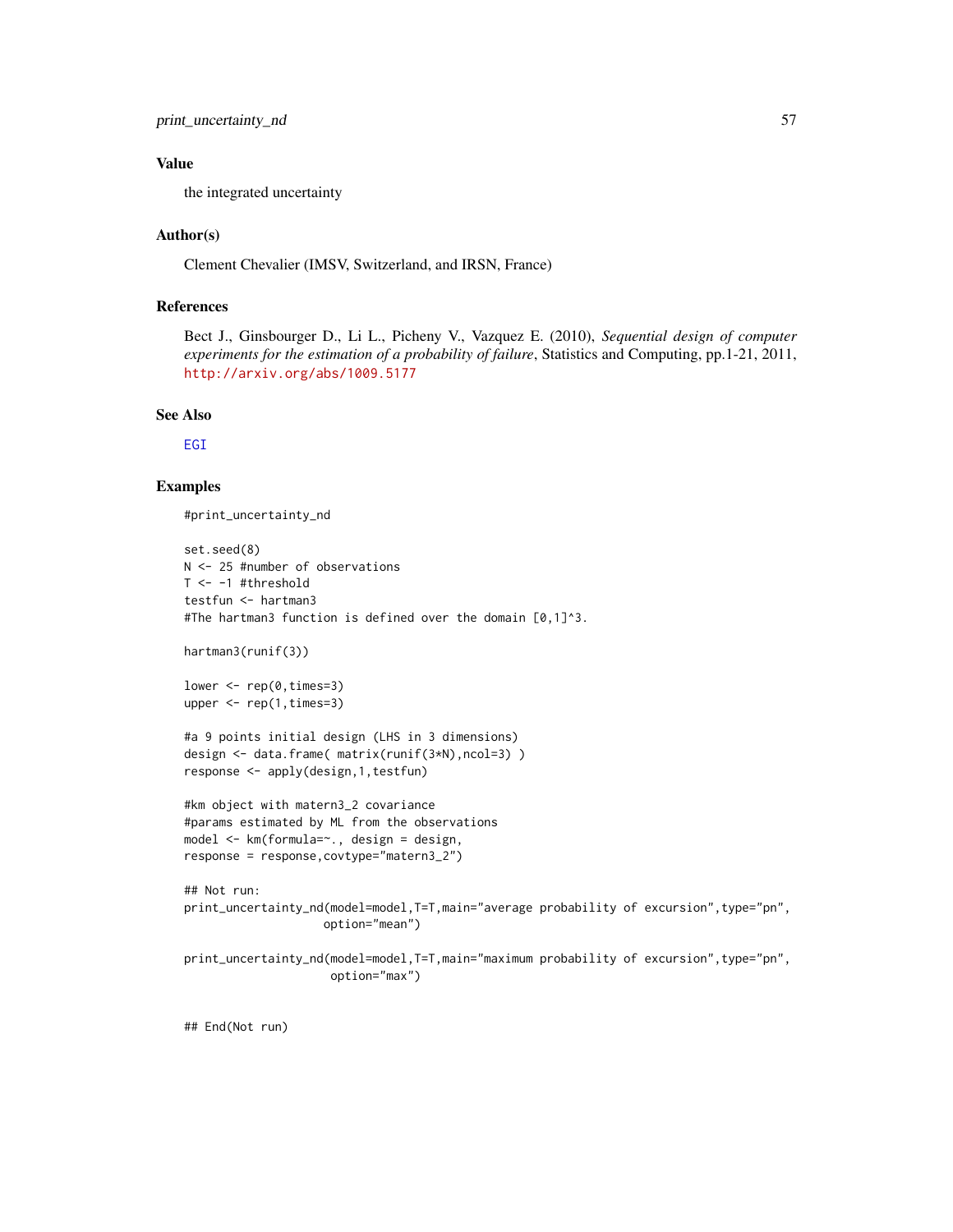## Description

Evaluation of Ranjan's Expected Feasibility criterion. To be used in optimization routines, like in [max\\_infill\\_criterion](#page-24-0).

## Usage

ranjan\_optim(x, model, T, method.param = NULL)

## Arguments

| $\mathsf{x}$ | Input vector at which one wants to evaluate the criterion. This argument can be<br>either a vector of size d (for an evaluation at a single point) or a p <sup>*</sup> d matrix (for<br>p simultaneous evaluations of the criterion at p different points). |
|--------------|-------------------------------------------------------------------------------------------------------------------------------------------------------------------------------------------------------------------------------------------------------------|
| model        | An object of class km (Kriging model).                                                                                                                                                                                                                      |
| $\top$       | Target value (scalar).                                                                                                                                                                                                                                      |
| method.param | Scalar tolerance around the target T (default value is 1).                                                                                                                                                                                                  |

# Value

Ranjan EI criterion. When the argument  $x$  is a vector the function returns a scalar. When the argument  $x$  is a  $p^*d$  matrix the function returns a vector of size  $p$ .

## Author(s)

V. Picheny (CERFACS, Toulouse, France)

D. Ginsbourger (IMSV, University of Bern, Switzerland)

Clement Chevalier (IMSV, Switzerland, and IRSN, France)

## References

Ranjan, P., Bingham, D., Michailidis, G.: Sequential experiment design for contour estimation from complex computer codes. Technometrics 50(4), 527-541 (2008)

Bect J., Ginsbourger D., Li L., Picheny V., Vazquez E. (2010), *Sequential design of computer experiments for the estimation of a probability of failure*, Statistics and Computing, pp.1-21, 2011, <http://arxiv.org/abs/1009.5177>

# See Also

[EGI](#page-11-0), [max\\_infill\\_criterion](#page-24-0)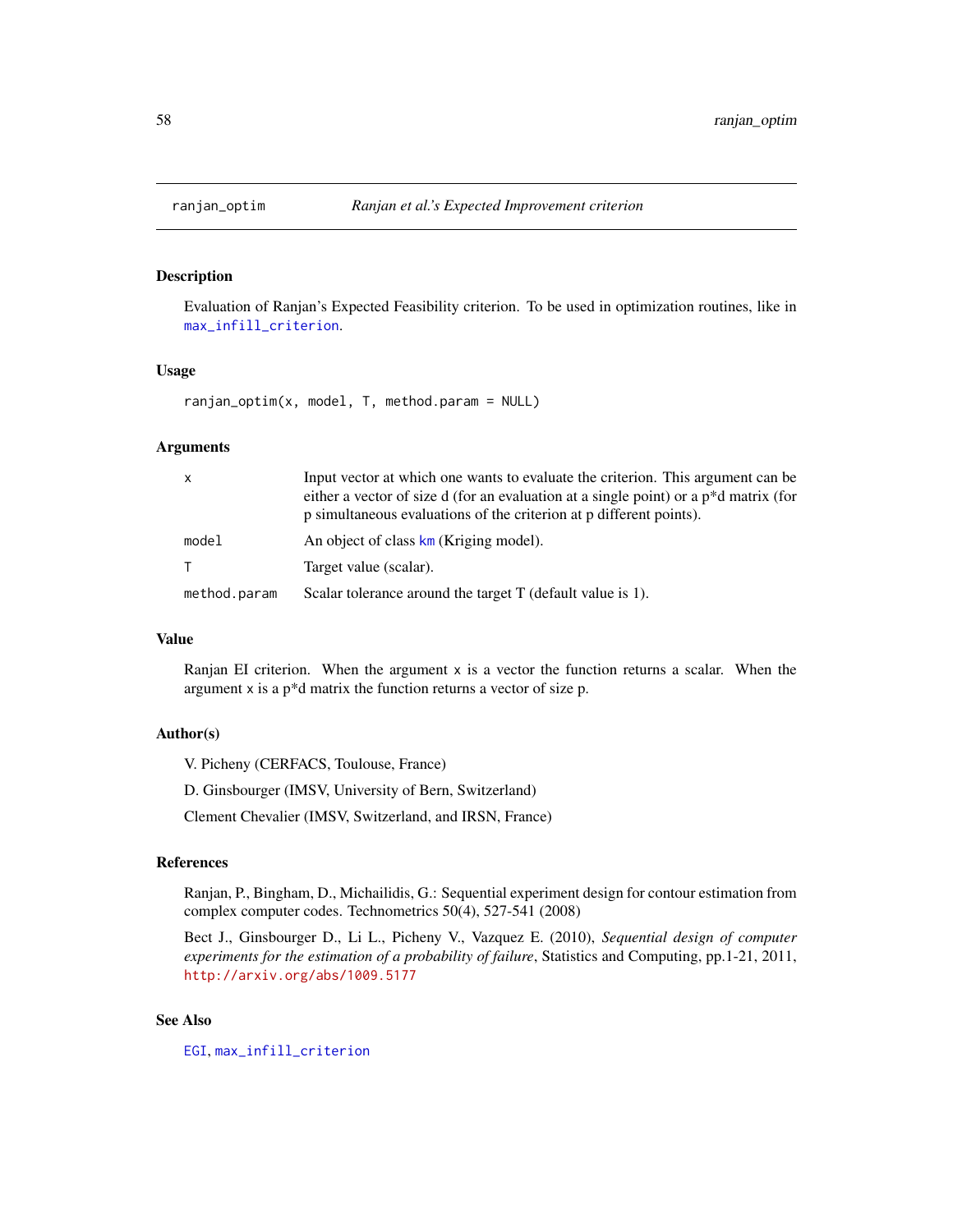### sur\_optim 59

### Examples

```
########################################################################
#ranjan_optim
```

```
set.seed(8)
N <- 9 #number of observations
T <- 80 #threshold
testfun <- branin
```

```
#a 9 points initial design
design <- data.frame( matrix(runif(2*N),ncol=2) )
response <- testfun(design)
```

```
#km object with matern3_2 covariance
#params estimated by ML from the observations
model <- km(formula=~., design = design,
response = response,covtype="matern3_2")
```

```
x \leq c(0.5, 0.4)#one evaluation of the ranjan criterion
ranjan_optim(x=x,T=T,model=model)
```

```
n.grid <- 20 #you can run it with 100
x.grid \le y.grid \le seg(0,1, length=n.grid)x <- expand.grid(x.grid, y.grid)
ranjan.grid <- ranjan_optim(x=x,T=T,model=model)
z.grid <- matrix(ranjan.grid, n.grid, n.grid)
```

```
#plots: contour of the criterion, doe points and new point
image(x=x.grid,y=y.grid,z=z.grid,col=grey.colors(10))
contour(x=x.grid,y=y.grid,z=z.grid,25,add=TRUE)
points(design, col="black", pch=17, lwd=4,cex=2)
```

```
i.best <- which.max(ranjan.grid)
points(x[i.best,], col="blue", pch=17, lwd=4,cex=3)
```

```
#plots the real (unknown in practice) curve f(x)=T
testfun.grid <- apply(x,1,testfun)
z.grid.2 <- matrix(testfun.grid, n.grid, n.grid)
contour(x.grid,y.grid,z.grid.2,levels=T,col="blue",add=TRUE,lwd=5)
title("Contour lines of Ranjan criterion (black) and of f(x)=T (blue)")
```

```
sur_optim sur criterion
```
## **Description**

Evaluation of the "sur" criterion for a candidate point. To be used in optimization routines, like in [max\\_sur](#page-26-0). To avoid numerical instabilities, the new point is evaluated only if it is not too close to an existing observation, or if there is some observation noise. The criterion is the integral of the posterior sur uncertainty.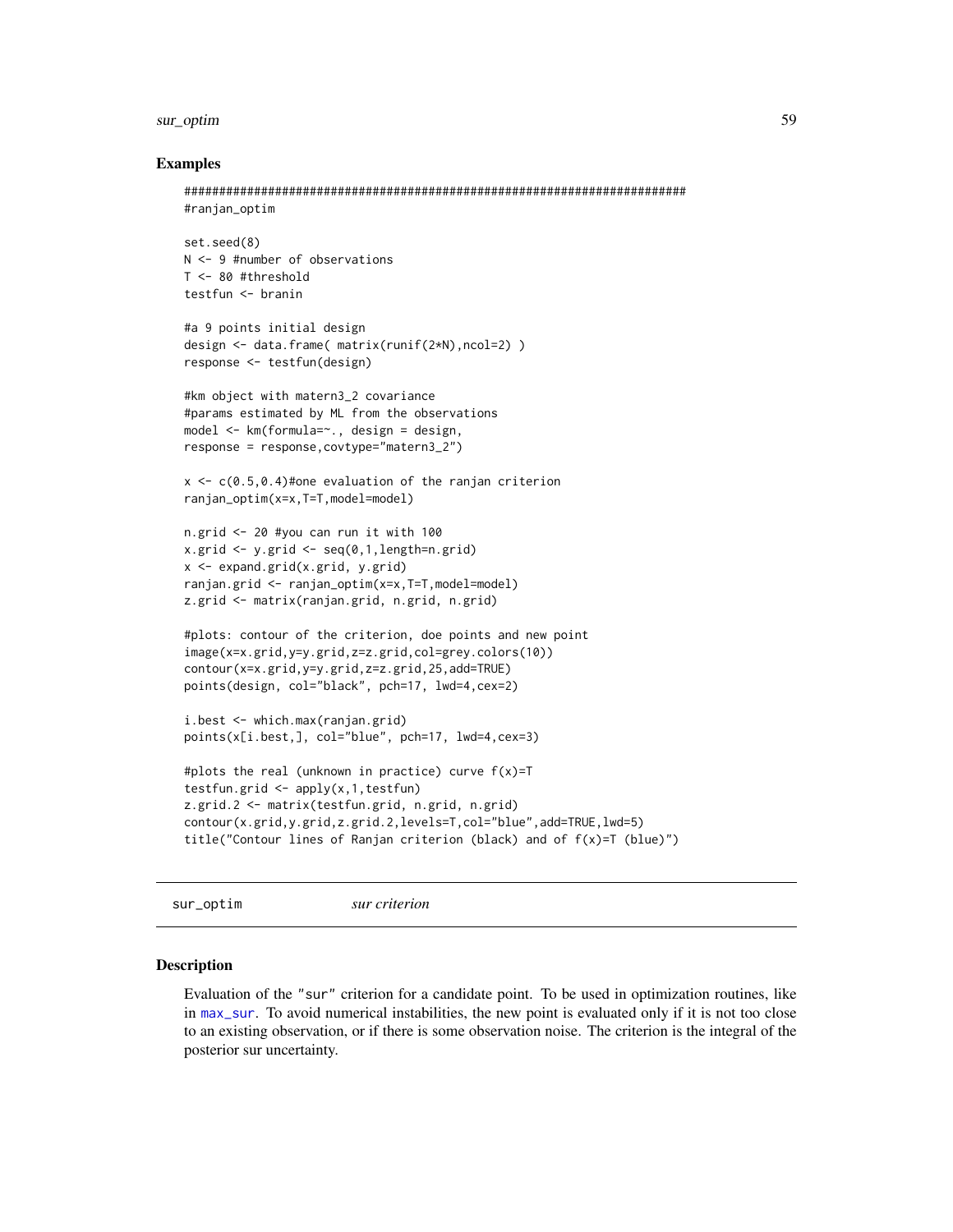## Usage

```
sur_optim(x, integration.points, integration.weights = NULL,
intpoints.oldmean, intpoints.oldsd,
precalc.data, model, T,
new.noise.var = NULL,current.sur=1e6)
```
## Arguments

| x                   | Input vector of size d at which one wants to evaluate the criterion.                                                                                                           |
|---------------------|--------------------------------------------------------------------------------------------------------------------------------------------------------------------------------|
| integration.points  |                                                                                                                                                                                |
|                     | $p^*d$ matrix of points for numerical integration in the X space.                                                                                                              |
| integration.weights |                                                                                                                                                                                |
|                     | Vector of size p corresponding to the weights of these integration points.                                                                                                     |
| intpoints.oldmean   |                                                                                                                                                                                |
|                     | Vector of size p corresponding to the kriging mean at the integration points be-<br>fore adding x to the design of experiments.                                                |
| intpoints.oldsd     |                                                                                                                                                                                |
|                     | Vector of size p corresponding to the kriging standard deviation at the integration<br>points before adding x to the design of experiments.                                    |
| precalc.data        | List containing useful data to compute quickly the updated kriging variance.<br>This list can be generated using the precomputeUpdateData function.                            |
| model               | Object of class km (Kriging model).                                                                                                                                            |
| T                   | Target value (scalar)                                                                                                                                                          |
| new.noise.var       | Optional scalar value of the noise variance for the new observations.                                                                                                          |
| current.sur         | Arbitrary value given to the "sur" criterion for candidate points that are too<br>close to existing observations. This argument applies only if the noise variance<br>is zero. |

## Value

sur value

## Author(s)

Clement Chevalier (IMSV, Switzerland, and IRSN, France)

Victor Picheny (CERFACS, Toulouse, France)

David Ginsbourger (IMSV, University of Bern, Switzerland)

# References

Chevalier C., Bect J., Ginsbourger D., Vazquez E., Picheny V., Richet Y. (2011), *Fast parallel kriging-based stepwise uncertainty reduction with application to the identification of an excursion set* ,<http://hal.archives-ouvertes.fr/hal-00641108/>

Bect J., Ginsbourger D., Li L., Picheny V., Vazquez E. (2010), *Sequential design of computer experiments for the estimation of a probability of failure*, Statistics and Computing, pp.1-21, 2011, <http://arxiv.org/abs/1009.5177>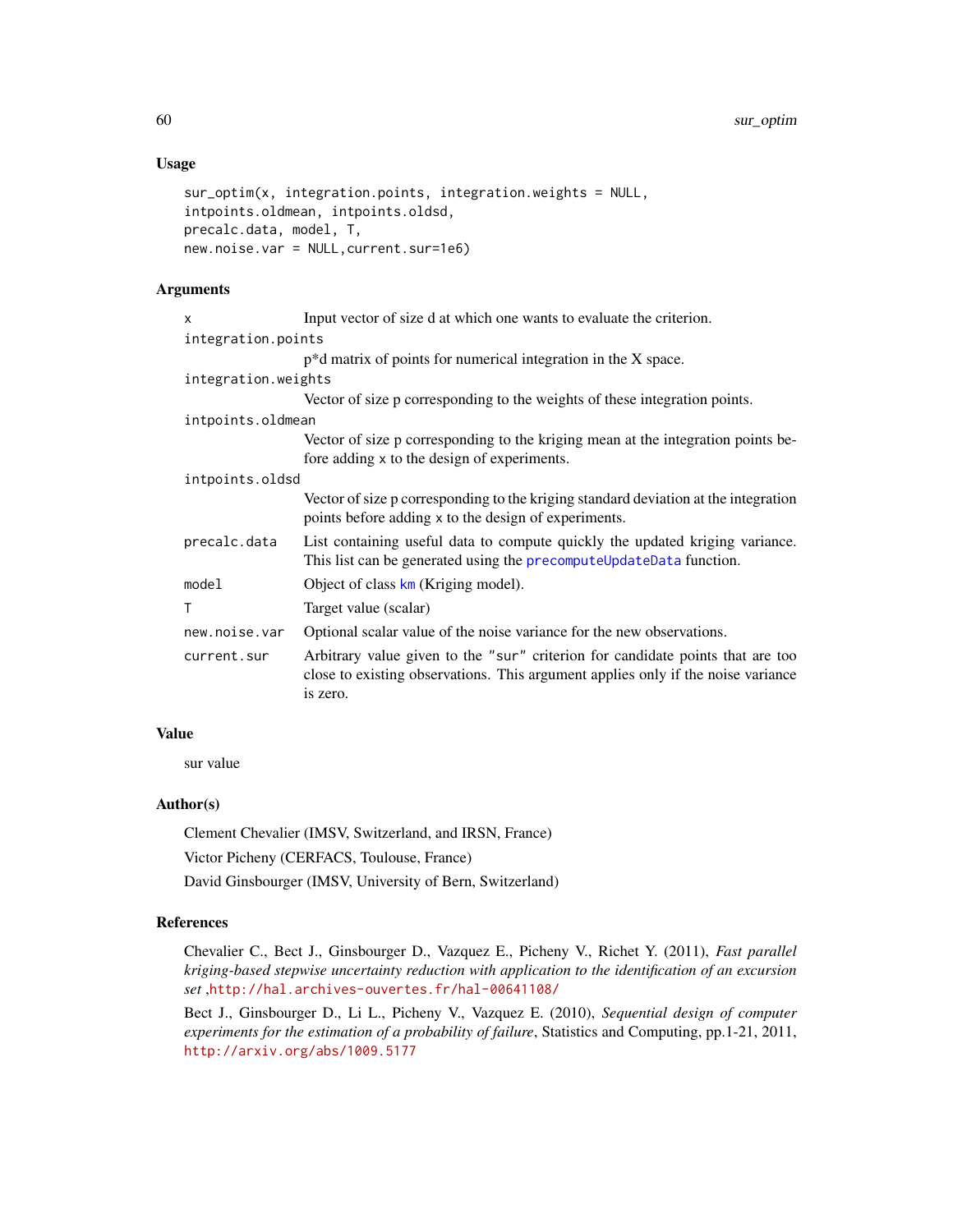sur\_optim 61

### See Also

[EGI](#page-11-0), [max\\_sur](#page-26-0)

## Examples

#sur\_optim

set.seed(8) N <- 9 #number of observations T <- 80 #threshold testfun <- branin

```
#a 9 points initial design
design <- data.frame( matrix(runif(2*N),ncol=2) )
response <- testfun(design)
```

```
#km object with matern3_2 covariance
#params estimated by ML from the observations
model <- km(formula=~., design = design,
response = response,covtype="matern3_2")
```

```
###we need to compute some additional arguments:
#integration points, and current kriging means and variances at these points
integcontrol <- list(n.points=50,distrib="sur",init.distrib="MC")
obj <- integration_design(integcontrol=integcontrol,lower=c(0,0),upper=c(1,1),
model=model,T=T)
```

```
integration.points <- obj$integration.points
integration.weights <- obj$integration.weights
pred <- predict_nobias_km(object=model,newdata=integration.points,
type="UK",se.compute=TRUE)
```
intpoints.oldmean <- pred\$mean ; intpoints.oldsd<-pred\$sd

```
#another precomputation
precalc.data <- precomputeUpdateData(model,integration.points)
```

```
x \leq c(0.5, 0.4)#one evaluation of the sur criterion
sur_optim(x=x,integration.points=integration.points,
         integration.weights=integration.weights,
         intpoints.oldmean=intpoints.oldmean,intpoints.oldsd=intpoints.oldsd,
         precalc.data=precalc.data,T=T,model=model)
n.grid <- 20 #you can run it with 100
x.grid \leq y.grid \leq seq(0,1, length=n.grid)
```

```
x <- expand.grid(x.grid, y.grid)
```

```
sur.grid <- apply(X=x,FUN=sur_optim,MARGIN=1,integration.points=integration.points,
         integration.weights=integration.weights,
         intpoints.oldmean=intpoints.oldmean,intpoints.oldsd=intpoints.oldsd,
        precalc.data=precalc.data,T=T,model=model)#takes ~15seconds to run
```

```
z.grid <- matrix(sur.grid, n.grid, n.grid)
```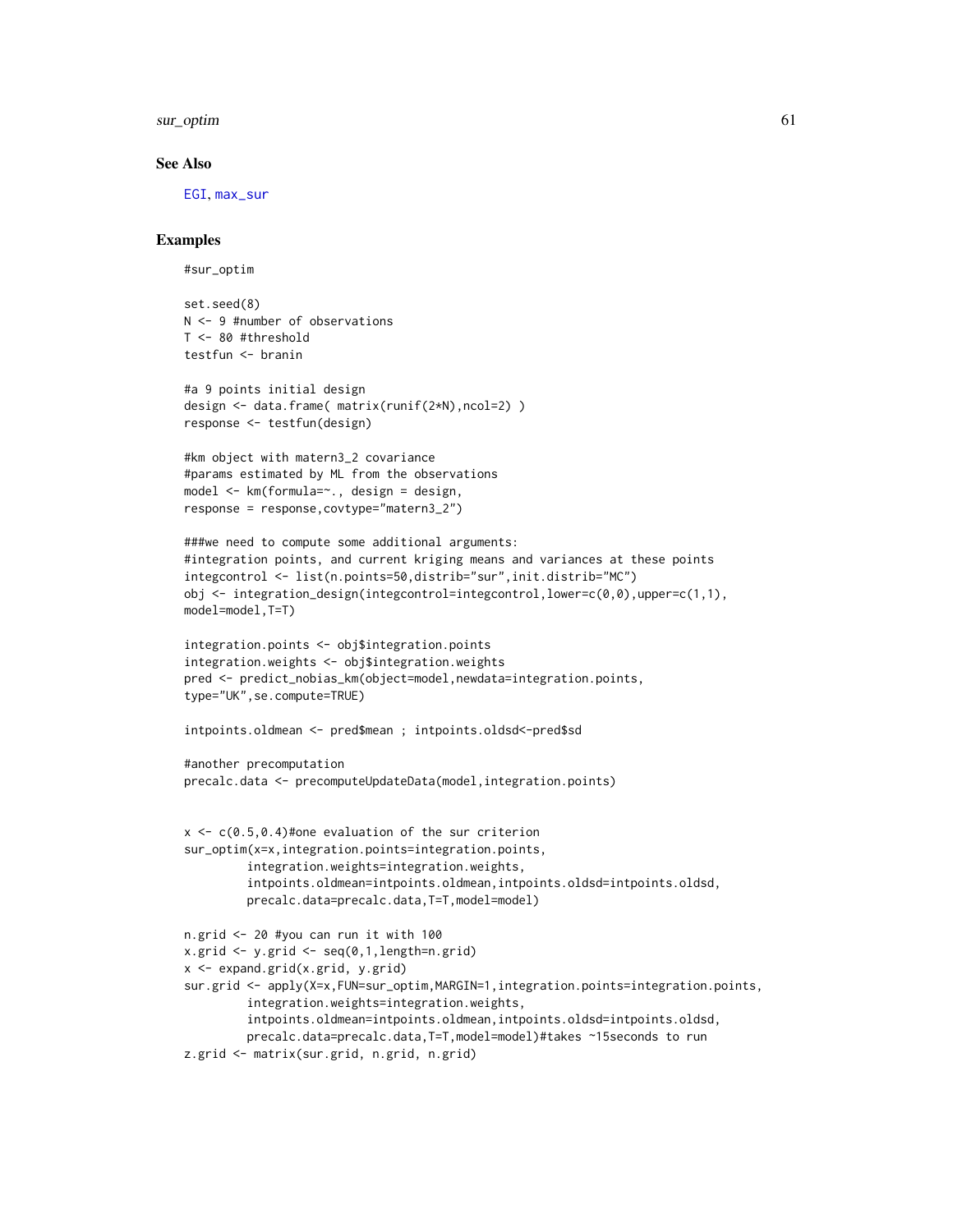```
#plots: contour of the criterion, doe points and new point
image(x=x.grid,y=y.grid,z=z.grid,col=grey.colors(10))
contour(x=x.grid,y=y.grid,z=z.grid,15,add=TRUE)
points(design, col="black", pch=17, lwd=4,cex=2)
```

```
i.best <- which.min(sur.grid)
points(x[i.best,], col="blue", pch=17, lwd=4,cex=3)
```

```
#plots the real (unknown in practice) curve f(x)=Ttestfun.grid <- apply(x,1,testfun)
z.grid.2 <- matrix(testfun.grid, n.grid, n.grid)
contour(x.grid,y.grid,z.grid.2,levels=T,col="blue",add=TRUE,lwd=5)
title("Contour lines of sur criterion (black) and of f(x)=T (blue)")
```
<span id="page-61-0"></span>sur\_optim\_parallel *Parallel sur criterion*

## Description

Evaluation of the parallel sur criterion for some candidate points. To be used in optimization routines, like in [max\\_sur\\_parallel](#page-29-0). To avoid numerical instabilities, the new points are evaluated only if they are not too close to an existing observation, or if there is some observation noise. The criterion is the integral of the posterior sur uncertainty.

## Usage

```
sur_optim_parallel(x, integration.points, integration.weights = NULL,
intpoints.oldmean, intpoints.oldsd,
precalc.data, model, T,
new.noise.var = NULL, batchsize, current.sur)
```
## Arguments

| X                   | Input vector of size batchsize*d at which one wants to evaluate the criterion.<br>This argument is NOT a matrix.                                                 |  |
|---------------------|------------------------------------------------------------------------------------------------------------------------------------------------------------------|--|
| integration.points  |                                                                                                                                                                  |  |
|                     | $p^*d$ matrix of points for numerical integration in the X space.                                                                                                |  |
| integration.weights |                                                                                                                                                                  |  |
|                     | Vector of size p corresponding to the weights of these integration points.                                                                                       |  |
| intpoints.oldmean   |                                                                                                                                                                  |  |
|                     | Vector of size p corresponding to the kriging mean at the integration points be-<br>fore adding the batchsize points x to the design of experiments.             |  |
| intpoints.oldsd     |                                                                                                                                                                  |  |
|                     | Vector of size p corresponding to the kriging standard deviation at the integration<br>points before adding the batchsize points x to the design of experiments. |  |
| precalc.data        | List containing useful data to compute quickly the updated kriging variance.<br>This list can be generated using the precompute UpdateData function.             |  |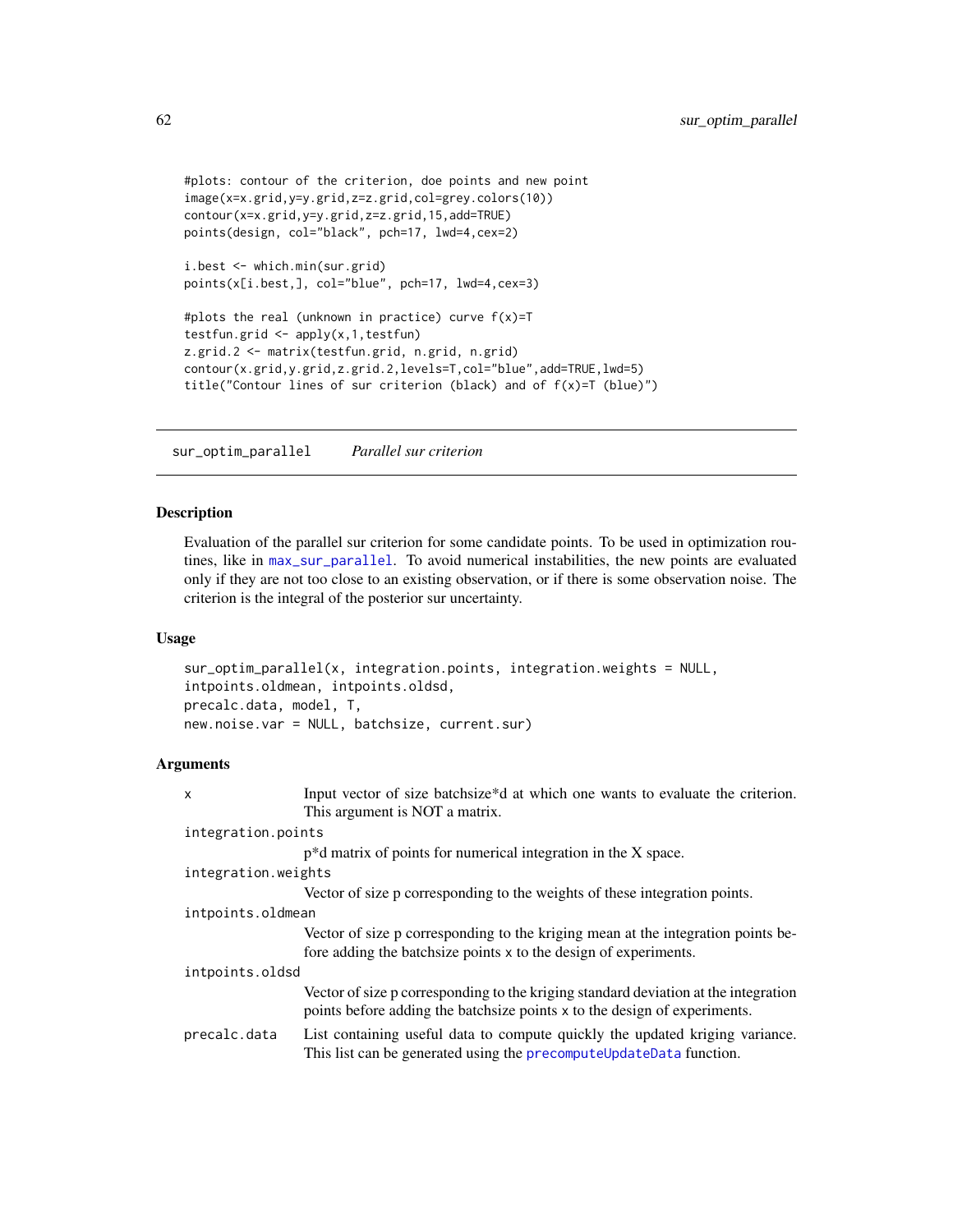| model         | Object of class $km$ (Kriging model).                                                                                     |
|---------------|---------------------------------------------------------------------------------------------------------------------------|
|               | Target value (scalar).                                                                                                    |
| new.noise.var | Optional scalar value of the noise variance for the new observations.                                                     |
| batchsize     | Number of points to sample simultaneously. The sampling criterion will return<br>batchsize points at a time for sampling. |
| current.sur   | Current value of the sur criterion (before adding new observations)                                                       |

## Details

The first argument x has been chosen to be a vector of size batchsize\*d (and not a matrix with batchsize rows and d columns) so that an optimizer like genoud can optimize it easily. For example if d=2, batchsize=3 and  $x = c(0.1, 0.2, 0.3, 0.4, 0.5, 0.6)$ , we will evaluate the parallel criterion at the three points  $(0.1, 0.2), (0.3, 0.4)$  and  $(0.5, 0.6)$ . The last argument current. sur is used as a default value for the sur criterion when the new points x are too close to existing observations.

## Value

Parallel sur value

## Author(s)

Clement Chevalier (IMSV, Switzerland, and IRSN, France)

## References

Chevalier C., Bect J., Ginsbourger D., Vazquez E., Picheny V., Richet Y. (2011), *Fast parallel kriging-based stepwise uncertainty reduction with application to the identification of an excursion set* ,<http://hal.archives-ouvertes.fr/hal-00641108/>

Chevalier C., Ginsbourger D. (2012), *Corrected Kriging update formulae for batch-sequential data assimilation* ,<http://arxiv.org/pdf/1203.6452.pdf>

## See Also

[EGIparallel](#page-15-0), [max\\_sur\\_parallel](#page-29-0)

### Examples

```
#sur_optim_parallel
```

```
set.seed(8)
N <- 9 #number of observations
T <- 80 #threshold
testfun <- branin
```

```
#a 9 points initial design
design <- data.frame( matrix(runif(2*N),ncol=2) )
response <- testfun(design)
```
#km object with matern3\_2 covariance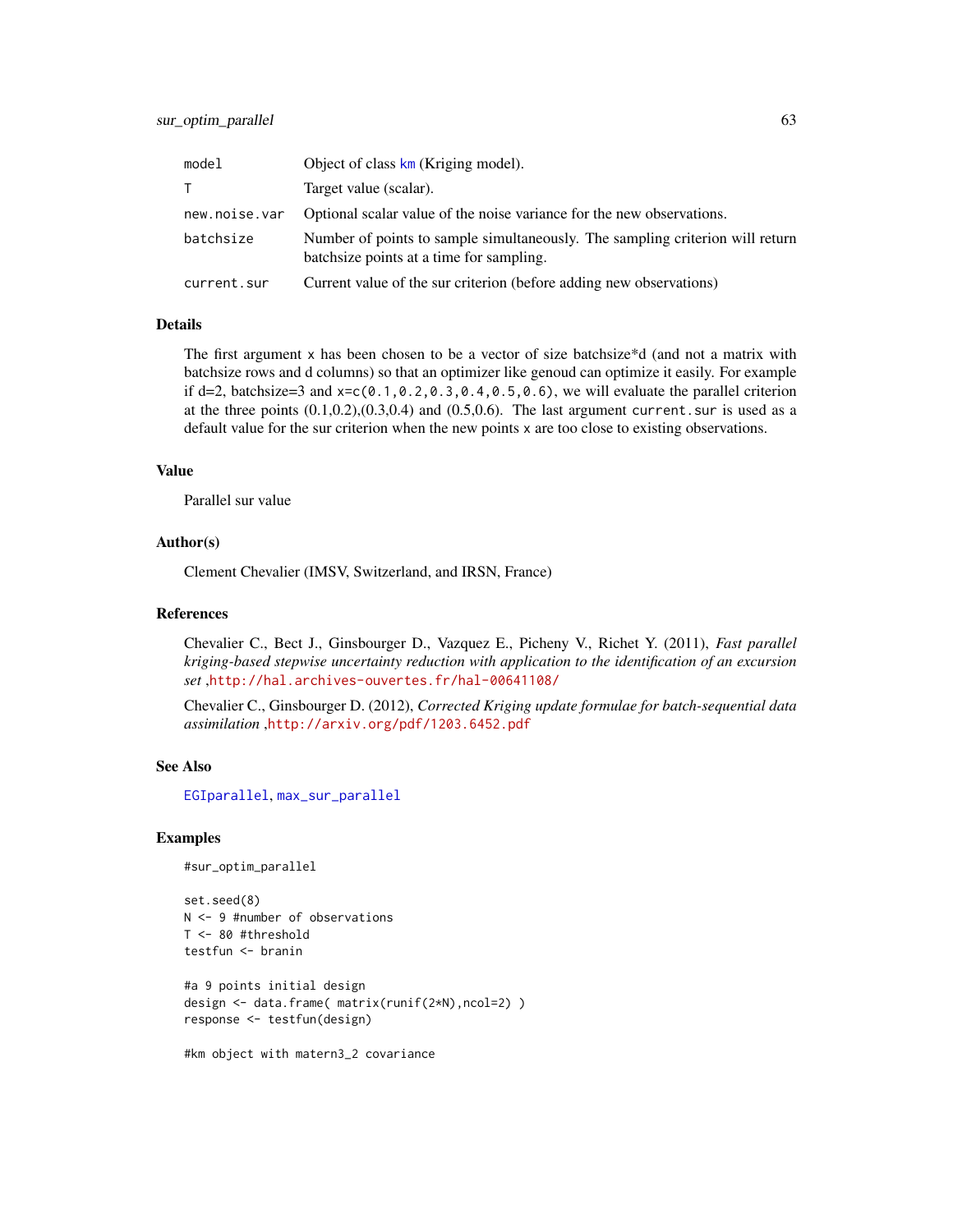```
#params estimated by ML from the observations
model <- km(formula=~., design = design,
response = response,covtype="matern3_2")
###we need to compute some additional arguments:
#integration points, and current kriging means and variances at these points
integcontrol <- list(n.points=50,distrib="sur",init.distrib="MC")
obj <- integration_design(integcontrol=integcontrol,
lower=c(0,0),upper=c(1,1),model=model,T=T)
integration.points <- obj$integration.points
integration.weights <- obj$integration.weights
pred <- predict_nobias_km(object=model,newdata=integration.points,
type="UK",se.compute=TRUE)
intpoints.oldmean <- pred$mean ; intpoints.oldsd<-pred$sd
#another precomputation
precalc.data <- precomputeUpdateData(model,integration.points)
batchsize <- 4
x \leq -c(0.1, 0.2, 0.3, 0.4, 0.5, 0.6, 0.7, 0.8)#one evaluation of the sur_optim_parallel criterion
#we calculate the expectation of the future "sur" uncertainty
#when 4 points are added to the doe
#the 4 points are (0.1,0.2) , (0.3,0.4), (0.5,0.6), (0.7,0.8)
sur_optim_parallel(x=x,integration.points=integration.points,
          integration.weights=integration.weights,
          intpoints.oldmean=intpoints.oldmean,intpoints.oldsd=intpoints.oldsd,
          precalc.data=precalc.data,T=T,model=model,
          batchsize=batchsize,current.sur=Inf)
```
#the function max\_sur\_parallel will help to find the optimum: #ie: the batch of 4 minimizing the expectation of the future uncertainty

sur\_optim\_parallel2 *Parallel sur criterion*

### Description

Evaluation of the parallel sur criterion for some candidate points, assuming that some other points are also going to be evaluated. To be used in optimization routines, like in [max\\_sur\\_parallel](#page-29-0). To avoid numerical instabilities, the new points are evaluated only if they are not too close to an existing observation, or if there is some observation noise. The criterion is the integral of the posterior sur uncertainty.

#### Usage

```
sur_optim_parallel2(x, other.points,
integration.points, integration.weights = NULL,
```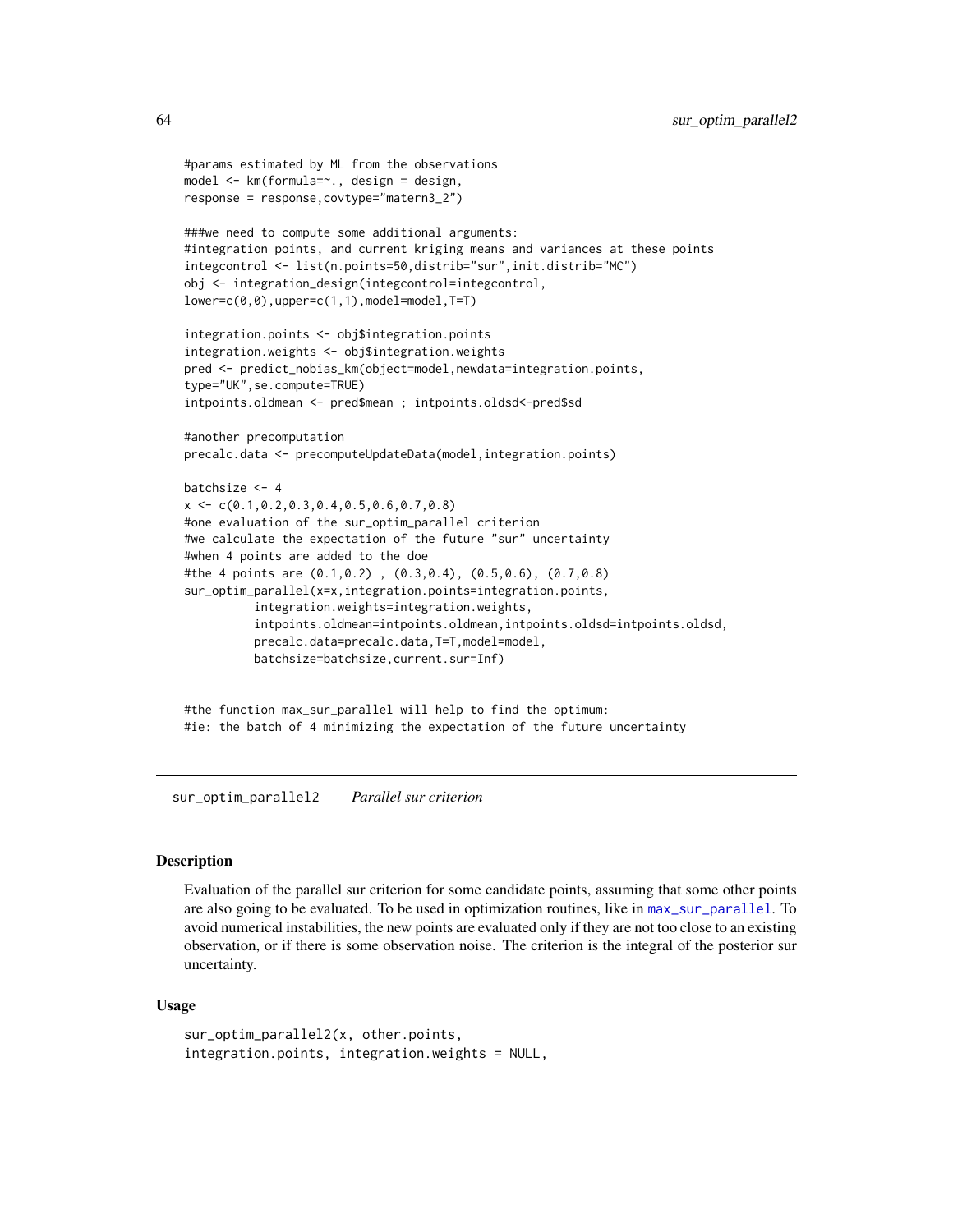intpoints.oldmean, intpoints.oldsd, precalc.data, model, T, new.noise.var = NULL, batchsize, current.sur)

# Arguments

| x                   | Input vector of size d at which one wants to evaluate the criterion. This argument<br>corresponds to only ONE point.                                |  |
|---------------------|-----------------------------------------------------------------------------------------------------------------------------------------------------|--|
| other.points        | Vector giving the other batchsize-1 points at which one wants to evaluate the<br>criterion                                                          |  |
| integration.points  |                                                                                                                                                     |  |
|                     | $p^*d$ matrix of points for numerical integration in the X space.                                                                                   |  |
| integration.weights |                                                                                                                                                     |  |
|                     | Vector of size p corresponding to the weights of these integration points.                                                                          |  |
| intpoints.oldmean   |                                                                                                                                                     |  |
|                     | Vector of size p corresponding to the kriging mean at the integration points be-<br>fore adding x to the design of experiments.                     |  |
| intpoints.oldsd     |                                                                                                                                                     |  |
|                     | Vector of size p corresponding to the kriging standard deviation at the integration<br>points before adding x to the design of experiments.         |  |
| precalc.data        | List containing useful data to compute quickly the updated kriging variance.<br>This list can be generated using the precomputeUpdateData function. |  |
| model               | Object of class $km$ (Kriging model).                                                                                                               |  |
| T                   | Target value (scalar).                                                                                                                              |  |
| new.noise.var       | Optional scalar value of the noise variance of the new observations.                                                                                |  |
| batchsize           | Number of points to sample simultaneously. The sampling criterion will return<br>batchsize points at a time for sampling.                           |  |
| current.sur         | Current value of the sur criterion (before adding new observations)                                                                                 |  |

# Details

The first argument x has been chosen to be a vector of size d so that an optimizer like genoud can optimize it easily. The second argument other.points is a vector of size (batchsize-1)\*d corresponding to the batchsize-1 other points. The last argument current. sur is used as a default value for the sur criterion when the new points x are too close to existing observations.

## Value

Parallel sur value

# Author(s)

Clement Chevalier (IMSV, Switzerland, and IRSN, France)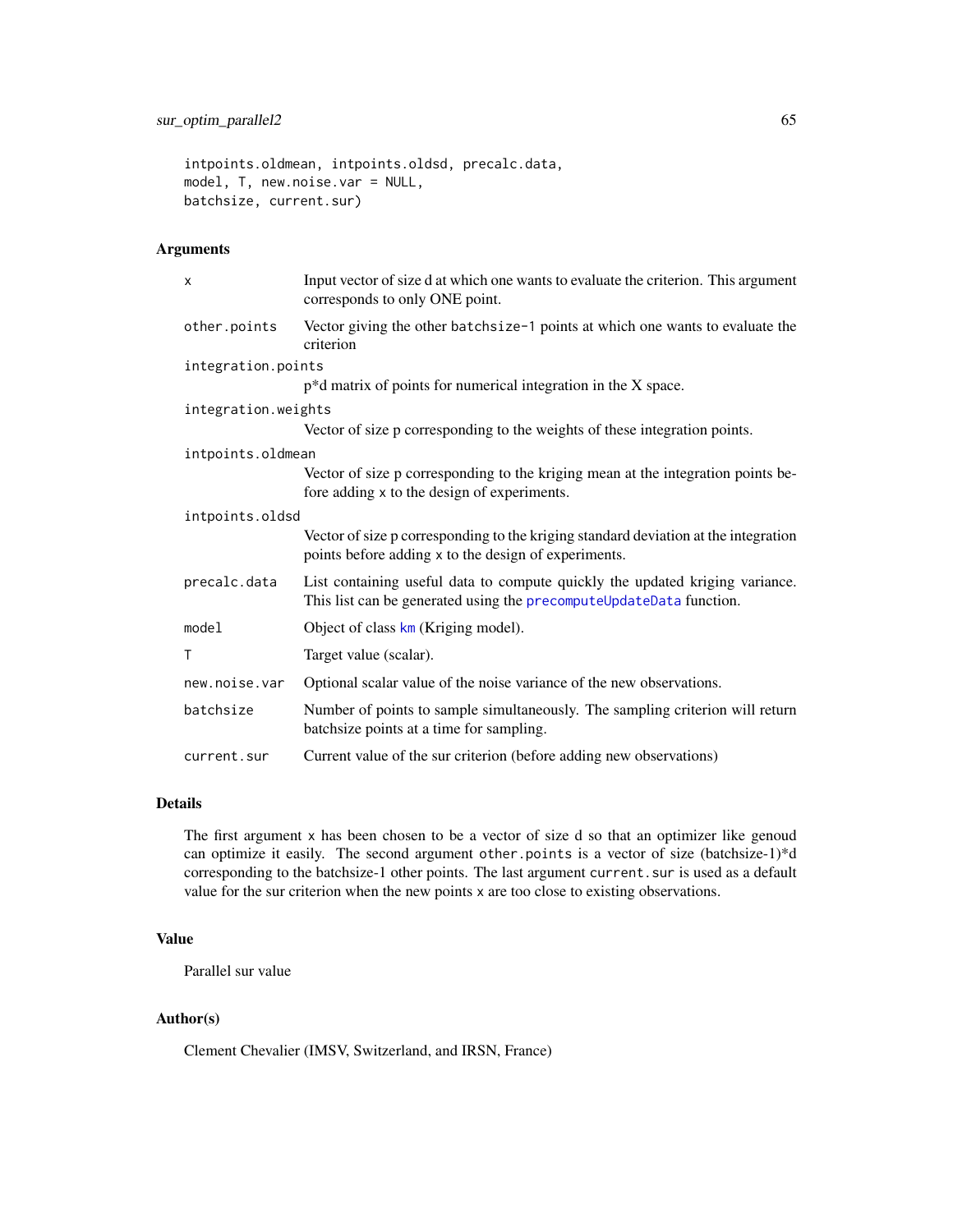### References

Chevalier C., Bect J., Ginsbourger D., Vazquez E., Picheny V., Richet Y. (2011), *Fast parallel kriging-based stepwise uncertainty reduction with application to the identification of an excursion set* ,<http://hal.archives-ouvertes.fr/hal-00641108/>

Chevalier C., Ginsbourger D. (2012), *Corrected Kriging update formulae for batch-sequential data assimilation* ,<http://arxiv.org/pdf/1203.6452.pdf>

### See Also

[EGIparallel](#page-15-0), [max\\_sur\\_parallel](#page-29-0)

## Examples

```
#sur_optim_parallel2
```
set.seed(8) N <- 9 #number of observations T <- 80 #threshold testfun <- branin

```
#a 9 points initial design
design <- data.frame( matrix(runif(2*N),ncol=2) )
response <- testfun(design)
```

```
#km object with matern3_2 covariance
#params estimated by ML from the observations
model <- km(formula=~., design = design,
response = response,covtype="matern3_2")
```

```
###we need to compute some additional arguments:
#integration points, and current kriging means and variances at these points
integcontrol <- list(n.points=50,distrib="sur",init.distrib="MC")
obj \leq integration_design(integcontrol=integcontrol,lower=c(0,0),upper=c(1,1),
model=model,T=T)
```

```
integration.points <- obj$integration.points
integration.weights <- obj$integration.weights
pred <- predict_nobias_km(object=model,newdata=integration.points,
                         type="UK",se.compute=TRUE)
intpoints.oldmean <- pred$mean ; intpoints.oldsd<-pred$sd
```

```
#another precomputation
precalc.data <- precomputeUpdateData(model,integration.points)
batchsize <- 4
other.points <- c(0.7,0.5,0.5,0.9,0.9,0.8)
x \leftarrow c(0.1, 0.2)#one evaluation of the sur_optim_parallel criterion2
#we calculate the expectation of the future "sur" uncertainty when
#1+3 points are added to the doe
```

```
#the 1+3 points are (0.1,0.2) and (0.7,0.5), (0.5,0.9), (0.9,0.8)
```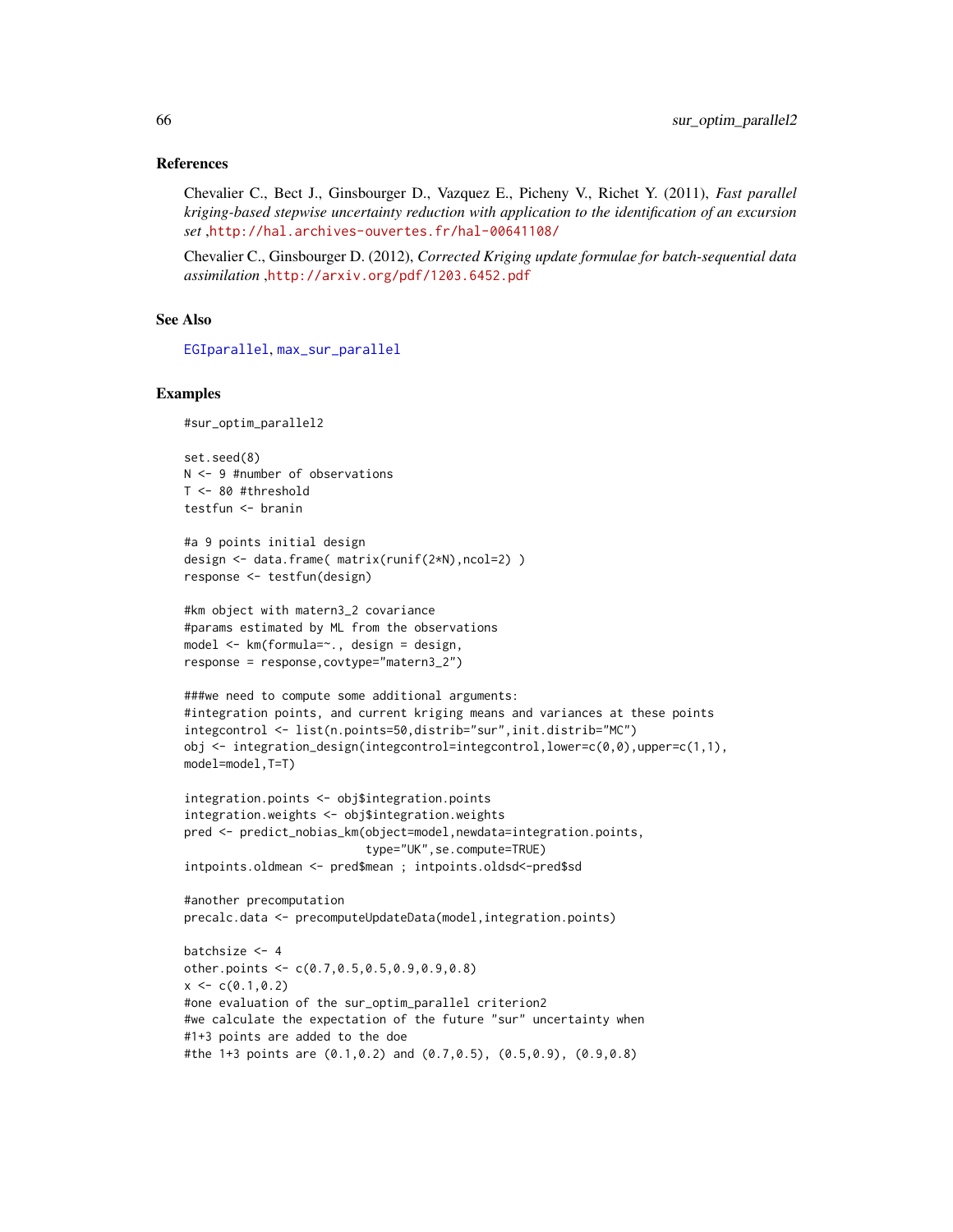## timse\_optim 67

```
sur_optim_parallel2(x=x,other.points,integration.points=integration.points,
          integration.weights=integration.weights,
          intpoints.oldmean=intpoints.oldmean,intpoints.oldsd=intpoints.oldsd,
          precalc.data=precalc.data,T=T,model=model,
          batchsize=batchsize,current.sur=Inf)
n.grid <- 20 #you can run it with 100
x.grid \leftarrow y.grid \leftarrow seq(0,1, length=n.grid)x <- expand.grid(x.grid, y.grid)
sur_parallel.grid <- apply(X=x,FUN=sur_optim_parallel2,MARGIN=1,other.points,
          integration.points=integration.points,
          integration.weights=integration.weights,
          intpoints.oldmean=intpoints.oldmean,intpoints.oldsd=intpoints.oldsd,
          precalc.data=precalc.data,T=T,model=model,
          batchsize=batchsize,current.sur=Inf)
z.grid <- matrix(sur_parallel.grid, n.grid, n.grid)
#plots: contour of the criterion, doe points and new point
image(x=x.grid,y=y.grid,z=z.grid,col=grey.colors(10))
contour(x=x.grid,y=y.grid,z=z.grid,15,add=TRUE)
points(design, col="black", pch=17, lwd=4,cex=2)
points(matrix(other.points,ncol=2,byrow=TRUE), col="red", pch=17, lwd=4,cex=2)
i.best <- which.min(sur_parallel.grid)
points(x[i.best,], col="blue", pch=17, lwd=4,cex=3)
#plots the real (unknown in practice) curve f(x)=T
testfun.grid \leq apply(x, 1, \text{testfun})z.grid.2 <- matrix(testfun.grid, n.grid, n.grid)
contour(x.grid,y.grid,z.grid.2,levels=T,col="blue",add=TRUE,lwd=5)
title("Contour lines of sur_parallel criterion (black) and of f(x)=T (blue)")
```
timse\_optim *Targeted IMSE criterion*

### Description

Evaluation of the "timse" criterion for a candidate point. To be used in optimization routines, like in [max\\_timse](#page-31-0). To avoid numerical instabilities, the new point is evaluated only if it is not too close to an existing observation, or if there is some observation noise. The criterion is the integral of the posterior timse uncertainty.

## Usage

```
timse_optim(x, integration.points, integration.weights = NULL,
intpoints.oldmean = NULL, intpoints.oldsd = NULL,
precalc.data, model, T, new.noise.var = 0, weight = NULL)
```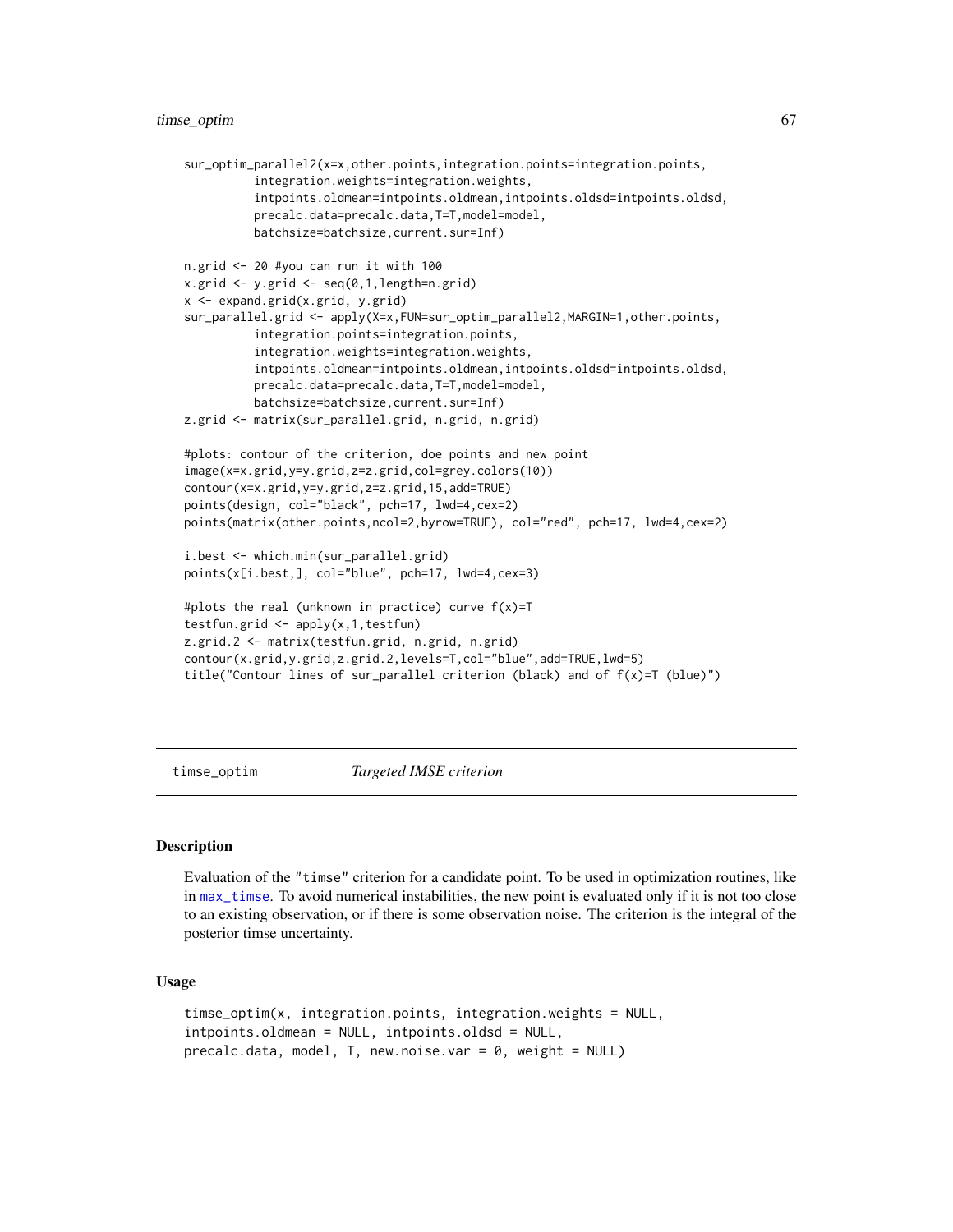## **Arguments**

| $\mathsf{x}$        | Input vector of size d at which one wants to evaluate the criterion.                                                                                                                                             |  |
|---------------------|------------------------------------------------------------------------------------------------------------------------------------------------------------------------------------------------------------------|--|
| integration.points  |                                                                                                                                                                                                                  |  |
|                     | $p^*d$ matrix of points for numerical integration in the X space.                                                                                                                                                |  |
| integration.weights |                                                                                                                                                                                                                  |  |
|                     | Vector of size p corresponding to the weights of these integration points.                                                                                                                                       |  |
| intpoints.oldmean   |                                                                                                                                                                                                                  |  |
|                     | Vector of size p corresponding to the kriging mean at the integration points be-<br>fore adding x to the design of experiments.                                                                                  |  |
| intpoints.oldsd     |                                                                                                                                                                                                                  |  |
|                     | Vector of size p corresponding to the kriging standard deviation at the integration<br>points before adding x to the design of experiments.                                                                      |  |
| precalc.data        | List containing useful data to compute quickly the updated kriging variance.<br>This list can be generated using the precomputeUpdateData function.                                                              |  |
| model               | Object of class $km$ (Kriging model).                                                                                                                                                                            |  |
| Τ                   | Target value (scalar)                                                                                                                                                                                            |  |
| new.noise.var       | Optional scalar value of the noise variance for the new observations.                                                                                                                                            |  |
| weight              | Vector of weight function (length must be equal to the number of lines of the<br>matrix integration.points). If nothing is set, the imse criterion is used instead if<br>timse. It corresponds to equal weights. |  |

## Value

targeted imse value

#### Author(s)

Victor Picheny (CERFACS, Toulouse, France)

David Ginsbourger (IMSV, University of Bern, Switzerland)

Clement Chevalier (IMSV, Switzerland, and IRSN, France)

### References

Picheny, V., Ginsbourger, D., Roustant, O., Haftka, R.T., Adaptive designs of experiments for accurate approximation of a target region, J. Mech. Des. - July 2010 - Volume 132, Issue 7, <http://dx.doi.org/10.1115/1.4001873>

Picheny V., Improving accuracy and compensating for uncertainty in surrogate modeling, Ph.D. thesis, University of Florida and Ecole Nationale Superieure des Mines de Saint-Etienne

Chevalier C., Bect J., Ginsbourger D., Vazquez E., Picheny V., Richet Y. (2011), *Fast parallel kriging-based stepwise uncertainty reduction with application to the identification of an excursion set* ,<http://hal.archives-ouvertes.fr/hal-00641108/>

### See Also

[EGI](#page-11-0), [max\\_timse](#page-31-0)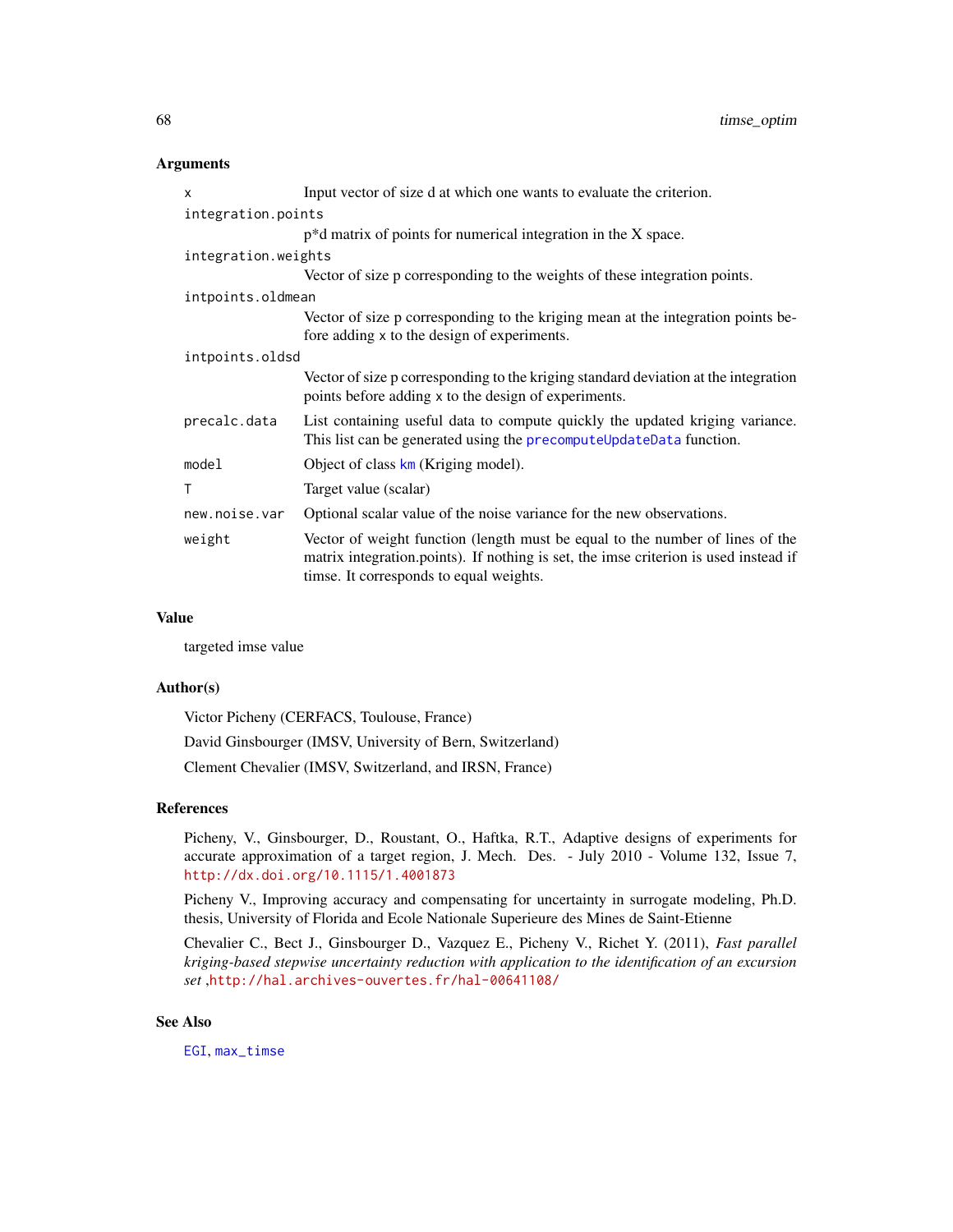# timse\_optim 69

## Examples

```
#timse_optim
```

```
set.seed(8)
N <- 9 #number of observations
T <- 80 #threshold
testfun <- branin
```

```
#a 9 points initial design
design <- data.frame( matrix(runif(2*N),ncol=2) )
response <- testfun(design)
```

```
#km object with matern3_2 covariance
#params estimated by ML from the observations
model <- km(formula=~., design = design,
response = response,covtype="matern3_2")
```

```
###we need to compute some additional arguments:
#integration points, and current kriging means and variances at these points
integcontrol <- list(n.points=50,distrib="timse",init.distrib="MC")
obj <- integration_design(integcontrol=integcontrol,lower=c(0,0),
upper=c(1,1),model=model,T=T)
```

```
integration.points <- obj$integration.points
integration.weights <- obj$integration.weights
pred <- predict_nobias_km(object=model,newdata=integration.points,
type="UK",se.compute=TRUE)
intpoints.oldmean <- pred$mean ; intpoints.oldsd<-pred$sd
```

```
#another precomputation
precalc.data <- precomputeUpdateData(model,integration.points)
```

```
#we also need to compute weights. Otherwise the (more simple)
#imse criterion will be evaluated
weight <- 1/sqrt(2*pi*intpoints.oldsd^2) *
exp(-0.5*((intpoints.oldmean-T)/sqrt(intpoints.oldsd^2))^2)
weight[is.nan(weight)] <- 0
```

```
x \leq c(0.5, 0.4)#one evaluation of the timse criterion
timse_optim(x=x,integration.points=integration.points,
         integration.weights=integration.weights,
         intpoints.oldmean=intpoints.oldmean,intpoints.oldsd=intpoints.oldsd,
        precalc.data=precalc.data,T=T,model=model,weight=weight)
```

```
n.grid <- 20 #you can run it with 100
x.getid \leq y.getid \leq seq(0,1,length=n.grid)x <- expand.grid(x.grid, y.grid)
timse.grid <- apply(X=x,FUN=timse_optim,MARGIN=1,integration.points=integration.points,
         integration.weights=integration.weights,
         intpoints.oldmean=intpoints.oldmean,intpoints.oldsd=intpoints.oldsd,
         precalc.data=precalc.data,T=T,model=model,weight=weight)
```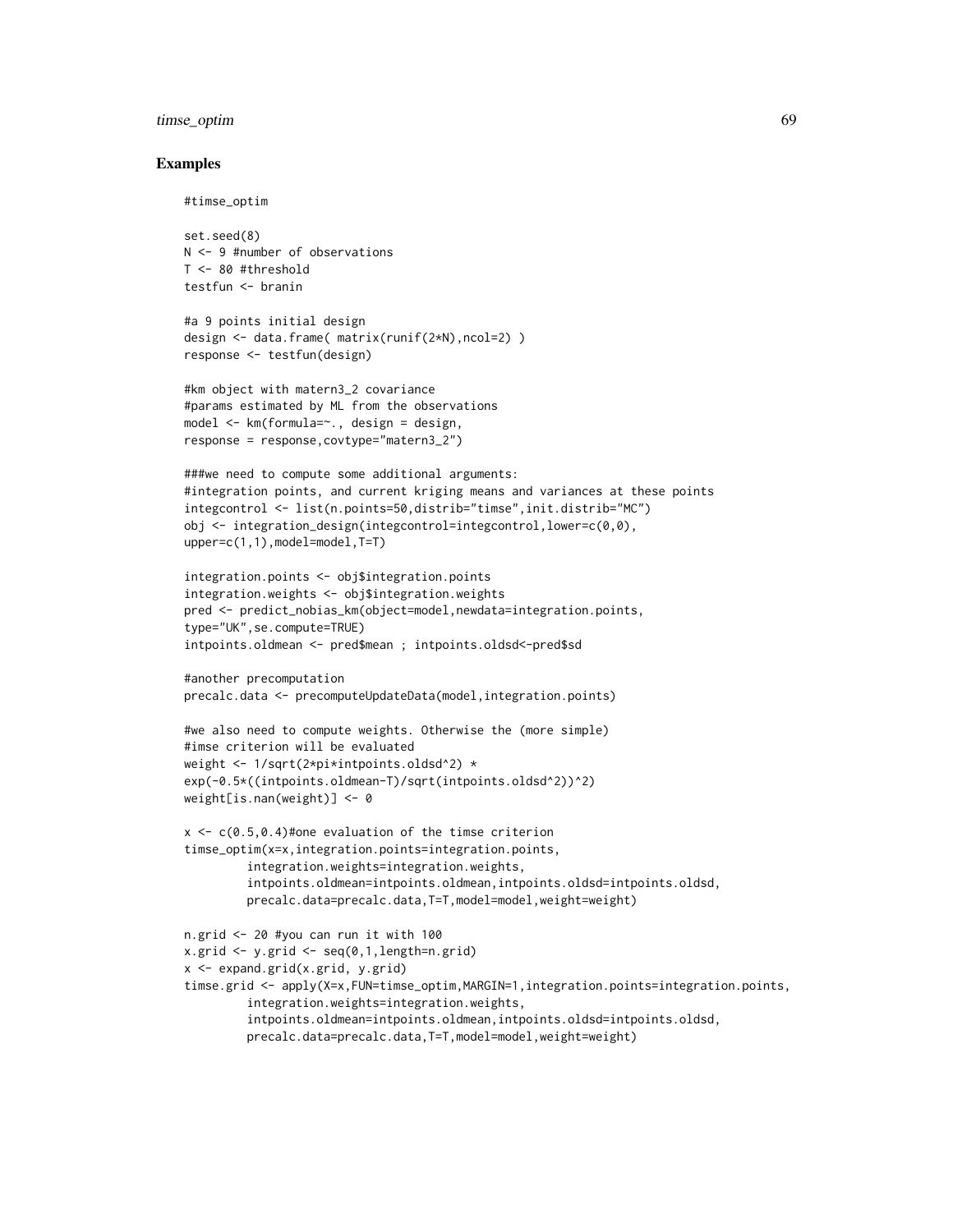```
z.grid <- matrix(timse.grid, n.grid, n.grid)
#plots: contour of the criterion, doe points and new point
image(x=x.grid,y=y.grid,z=z.grid,col=grey.colors(10))
contour(x=x.grid,y=y.grid,z=z.grid,15,add=TRUE)
points(design, col="black", pch=17, lwd=4,cex=2)
i.best <- which.min(timse.grid)
points(x[i.best,], col="blue", pch=17, lwd=4,cex=3)
#plots the real (unknown in practice) curve f(x)=T
testfun.grid <- apply(x,1,testfun)
z.grid.2 <- matrix(testfun.grid, n.grid, n.grid)
contour(x.grid,y.grid,z.grid.2,levels=T,col="blue",add=TRUE,lwd=5)
title("Contour lines of timse criterion (black) and of f(x)=T (blue)")
```
timse\_optim\_parallel *Parallel targeted IMSE criterion*

### Description

Evaluation of the "timse" criterion for some candidate points. To be used in optimization routines, like in [max\\_timse\\_parallel](#page-34-0). To avoid numerical instabilities, the new points are evaluated only if they are not too close to an existing observation, or if there is some observation noise. The criterion is the integral of the posterior timse uncertainty.

## Usage

```
timse_optim_parallel(x, integration.points, integration.weights = NULL,
intpoints.oldmean = NULL, intpoints.oldsd = NULL,
precalc.data, model, T, new.noise.var = 0, weight = NULL,
batchsize, current.timse)
```
## Arguments

| X                   | Input vector of size d at which one wants to evaluate the criterion.                                                                                |  |
|---------------------|-----------------------------------------------------------------------------------------------------------------------------------------------------|--|
| integration.points  |                                                                                                                                                     |  |
|                     | $p^*d$ matrix of points for numerical integration in the X space.                                                                                   |  |
| integration.weights |                                                                                                                                                     |  |
|                     | Vector of size p corresponding to the weights of these integration points.                                                                          |  |
| intpoints.oldmean   |                                                                                                                                                     |  |
|                     | Vector of size p corresponding to the kriging mean at the integration points be-<br>fore adding x to the design of experiments.                     |  |
| intpoints.oldsd     |                                                                                                                                                     |  |
|                     | Vector of size p corresponding to the kriging standard deviation at the integration<br>points before adding x to the design of experiments.         |  |
| precalc.data        | List containing useful data to compute quickly the updated kriging variance.<br>This list can be generated using the precomputeUpdateData function. |  |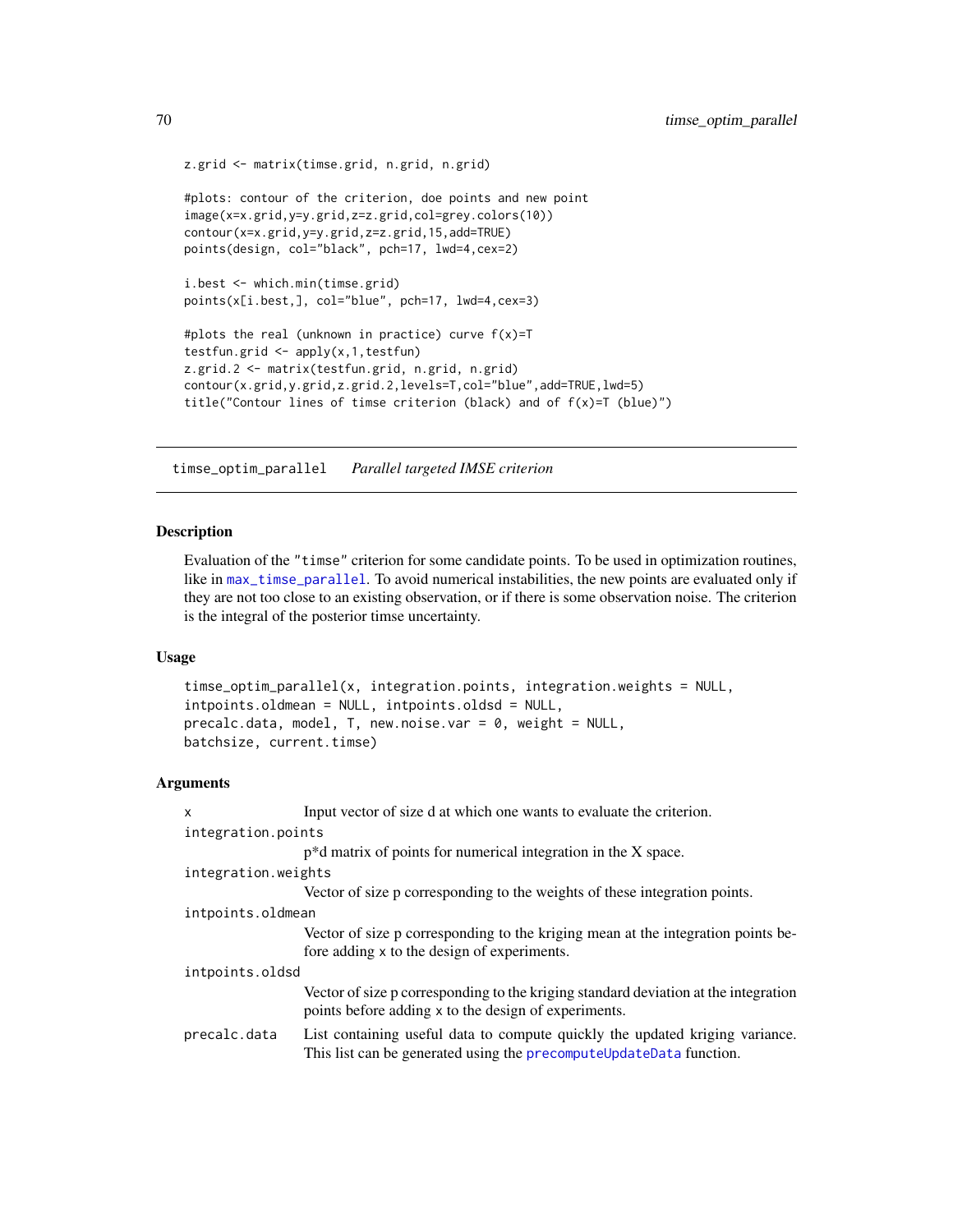| model         | Object of class km (Kriging model).                                                                                                                                                                              |
|---------------|------------------------------------------------------------------------------------------------------------------------------------------------------------------------------------------------------------------|
| T.            | Target value (scalar).                                                                                                                                                                                           |
| new.noise.var | Optional scalar value of the noise variance of the new observations.                                                                                                                                             |
| weight        | Vector of weight function (length must be equal to the number of lines of the<br>matrix integration.points). If nothing is set, the imse criterion is used instead of<br>timse. It corresponds to equal weights. |
| batchsize     | Number of points to sample simultaneously. The sampling criterion will return<br>batchsize points at a time for sampling.                                                                                        |
| current.timse | Current value of the timse criterion (before adding new observations)                                                                                                                                            |

#### Value

targeted imse value

### Author(s)

Victor Picheny (CERFACS, Toulouse, France)

Clement Chevalier (IMSV, Switzerland, and IRSN, France)

## References

Picheny, V., Ginsbourger, D., Roustant, O., Haftka, R.T., Adaptive designs of experiments for accurate approximation of a target region, J. Mech. Des. - July 2010 - Volume 132, Issue 7, <http://dx.doi.org/10.1115/1.4001873>

Picheny V., Improving accuracy and compensating for uncertainty in surrogate modeling, Ph.D. thesis, University of Florida and Ecole Nationale Superieure des Mines de Saint-Etienne

Chevalier C., Bect J., Ginsbourger D., Vazquez E., Picheny V., Richet Y. (2011), *Fast parallel kriging-based stepwise uncertainty reduction with application to the identification of an excursion set* ,<http://hal.archives-ouvertes.fr/hal-00641108/>

#### See Also

[EGIparallel](#page-15-0), [max\\_timse\\_parallel](#page-34-0)

## Examples

```
#timse_optim_parallel
```

```
set.seed(8)
N <- 9 #number of observations
T <- 80 #threshold
testfun <- branin
```

```
#a 9 points initial design
design <- data.frame( matrix(runif(2*N),ncol=2) )
response <- testfun(design)
```
#km object with matern3\_2 covariance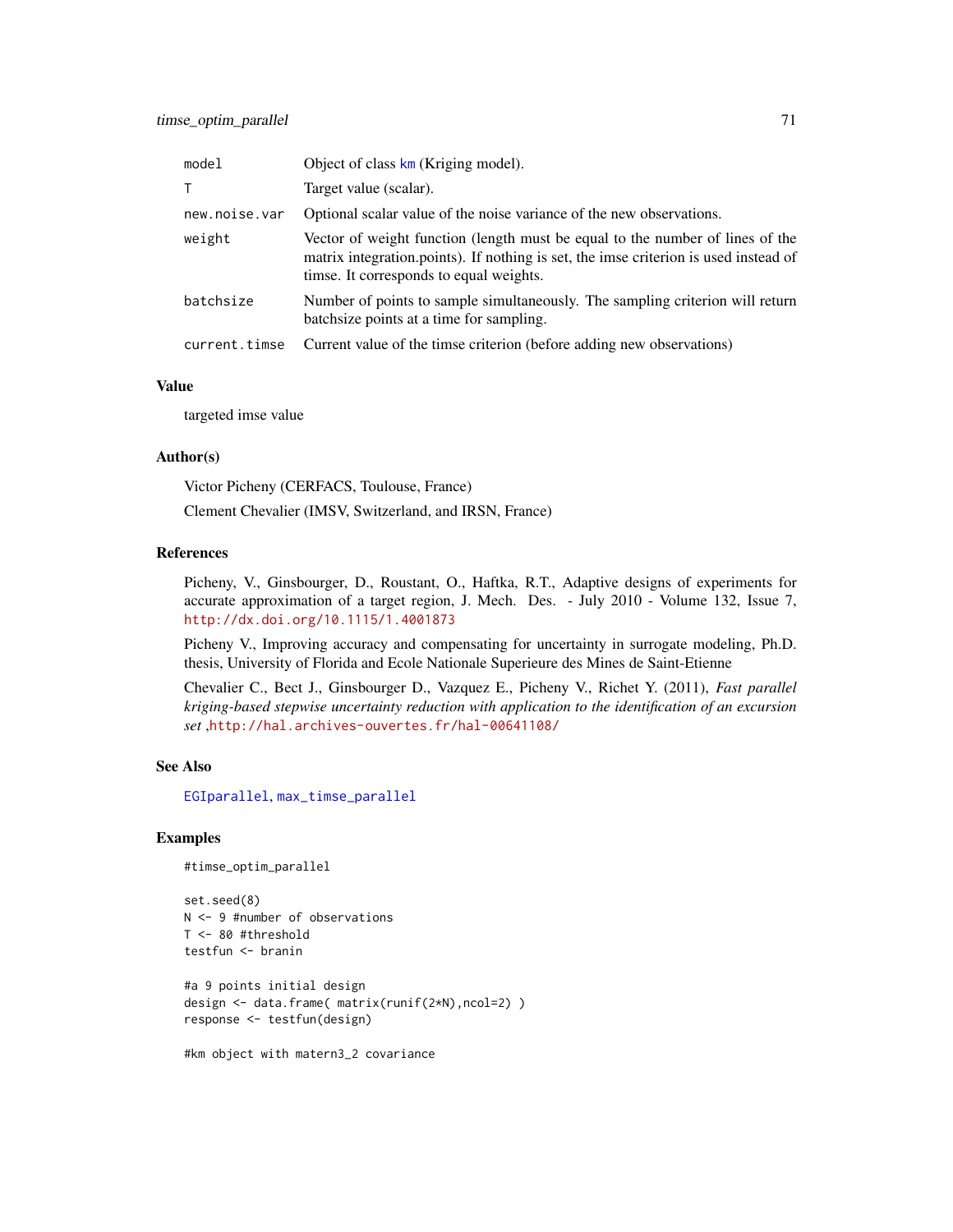```
#params estimated by ML from the observations
model <- km(formula=~., design = design,
response = response,covtype="matern3_2")
###we need to compute some additional arguments:
#integration points, and current kriging means and variances at these points
integcontrol <- list(n.points=1000,distrib="timse",init.distrib="MC")
obj <- integration_design(integcontrol=integcontrol,lower=c(0,0),
upper=c(1,1),model=model,T=T)
integration.points <- obj$integration.points
integration.weights <- obj$integration.weights
pred <- predict_nobias_km(object=model,newdata=integration.points,
type="UK",se.compute=TRUE)
intpoints.oldmean <- pred$mean ; intpoints.oldsd<-pred$sd
#another precomputation
precalc.data <- precomputeUpdateData(model,integration.points)
#we also need to compute weights. Otherwise the (more simple)
#imse criterion will be evaluated
weight <- 1/sqrt(2*pi*intpoints.oldsd^2) *
exp(-0.5*((intpoints.oldmean-T)/sqrt(intpoints.oldsd^2))^2)
weight[is.nan(weight)] <- 0
batchsize <- 4
x \leq -c(0.1, 0.2, 0.3, 0.4, 0.5, 0.6, 0.7, 0.8)#one evaluation of the timse_optim_parallel criterion
#we calculate the expectation of the future "timse"
#uncertainty when 4 points are added to the doe
#the 4 points are (0.1,0.2) , (0.3,0.4), (0.5,0.6), (0.7,0.8)
timse_optim_parallel(x=x,integration.points=integration.points,
          integration.weights=integration.weights,
          intpoints.oldmean=intpoints.oldmean,intpoints.oldsd=intpoints.oldsd,
          precalc.data=precalc.data,T=T,model=model,weight=weight,
          batchsize=batchsize,current.timse=Inf)
```
#the function max\_timse\_parallel will help to find the optimum: #ie: the batch of 4 minimizing the expectation of the future uncertainty

timse\_optim\_parallel2 *Parallel timse criterion*

## Description

Evaluation of the parallel timse criterion for some candidate points, assuming that some other points are also going to be evaluated. To be used in optimization routines, like in [max\\_timse\\_parallel](#page-34-0). To avoid numerical instabilities, the new points are evaluated only if they are not too close to an existing observation, or if there is some observation noise. The criterion is the integral of the posterior timse uncertainty.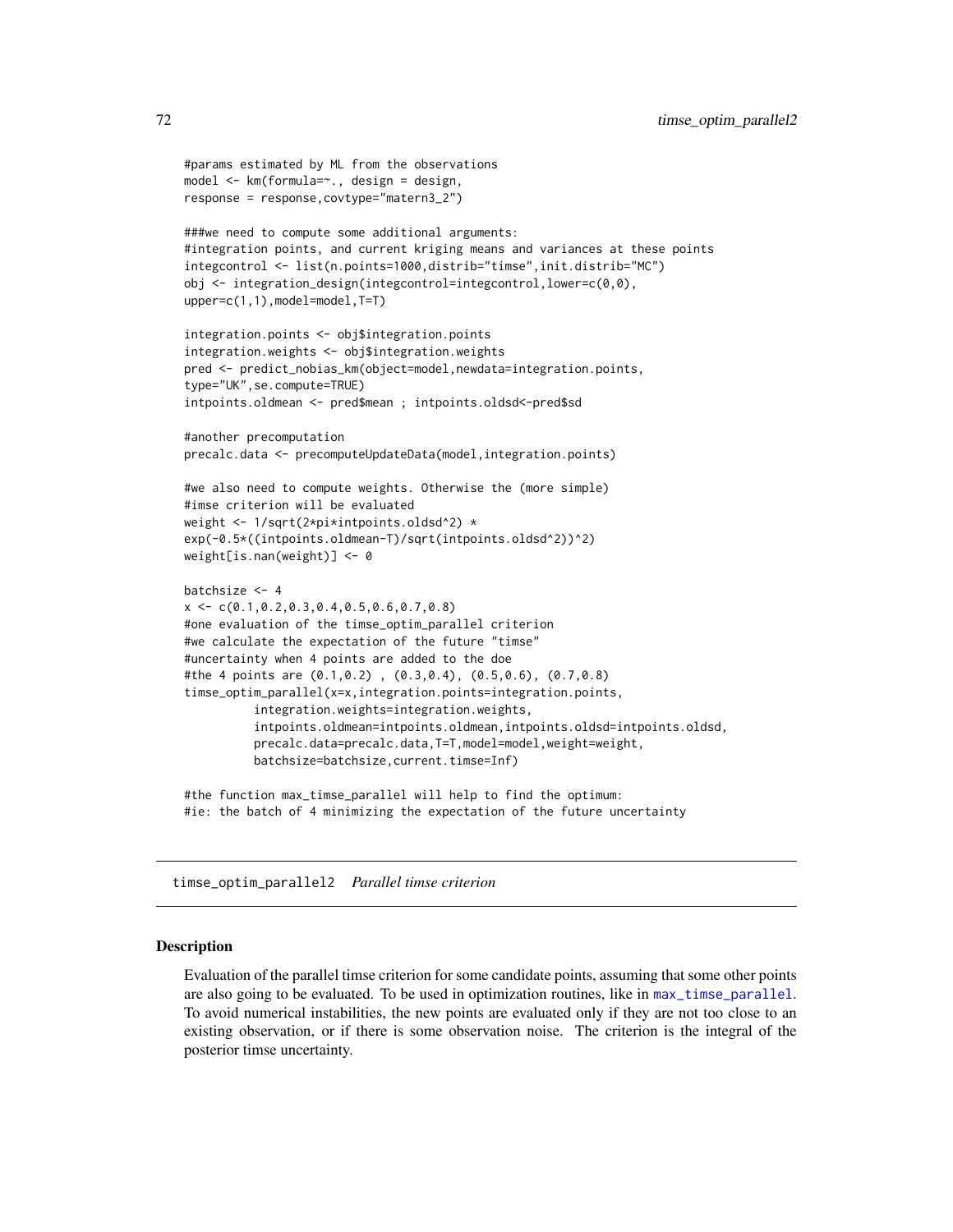# <span id="page-72-0"></span>Usage

```
timse_optim_parallel2(x, other.points,
integration.points, integration.weights = NULL,
intpoints.oldmean, intpoints.oldsd, precalc.data,
model, T, new.noise.var = NULL,weight = NULL,
batchsize, current.timse)
```
# Arguments

| X                   | Input vector of size d at which one wants to evaluate the criterion. This argument<br>corresponds to only ONE point.                                                                                             |
|---------------------|------------------------------------------------------------------------------------------------------------------------------------------------------------------------------------------------------------------|
| other.points        | Vector giving the other batchsize-1 points at which one wants to evaluate the<br>criterion                                                                                                                       |
| integration.points  |                                                                                                                                                                                                                  |
|                     | $p^*d$ matrix of points for numerical integration in the X space.                                                                                                                                                |
| integration.weights |                                                                                                                                                                                                                  |
|                     | Vector of size p corresponding to the weights of these integration points.                                                                                                                                       |
| intpoints.oldmean   |                                                                                                                                                                                                                  |
|                     | Vector of size p corresponding to the kriging mean at the integration points be-<br>fore adding x to the design of experiments.                                                                                  |
| intpoints.oldsd     |                                                                                                                                                                                                                  |
|                     | Vector of size p corresponding to the kriging standard deviation at the integration<br>points before adding x to the design of experiments.                                                                      |
| precalc.data        | List containing useful data to compute quickly the updated kriging variance.<br>This list can be generated using the precomputeUpdateData function.                                                              |
| model               | Object of class km (Kriging model).                                                                                                                                                                              |
| T                   | Target value (scalar).                                                                                                                                                                                           |
| new.noise.var       | Optional scalar value of the noise variance for the new observations.                                                                                                                                            |
| weight              | Vector of weight function (length must be equal to the number of lines of the<br>matrix integration.points). If nothing is set, the imse criterion is used instead of<br>timse. It corresponds to equal weights. |
| batchsize           | Number of points to sample simultaneously. The sampling criterion will return<br>batchsize points at a time for sampling.                                                                                        |
| current.timse       | Current value of the timse criterion (before adding new observations)                                                                                                                                            |

#### Details

The first argument x has been chosen to be a vector of size d so that an optimizer like genoud can optimize it easily. The second argument other.points is a vector of size (batchsize-1)\*d corresponding to the batchsize-1 other points. The last argument current.timse is used as a default value for the timse criterion when the new points x are too close to existing observations.

## Value

Parallel timse value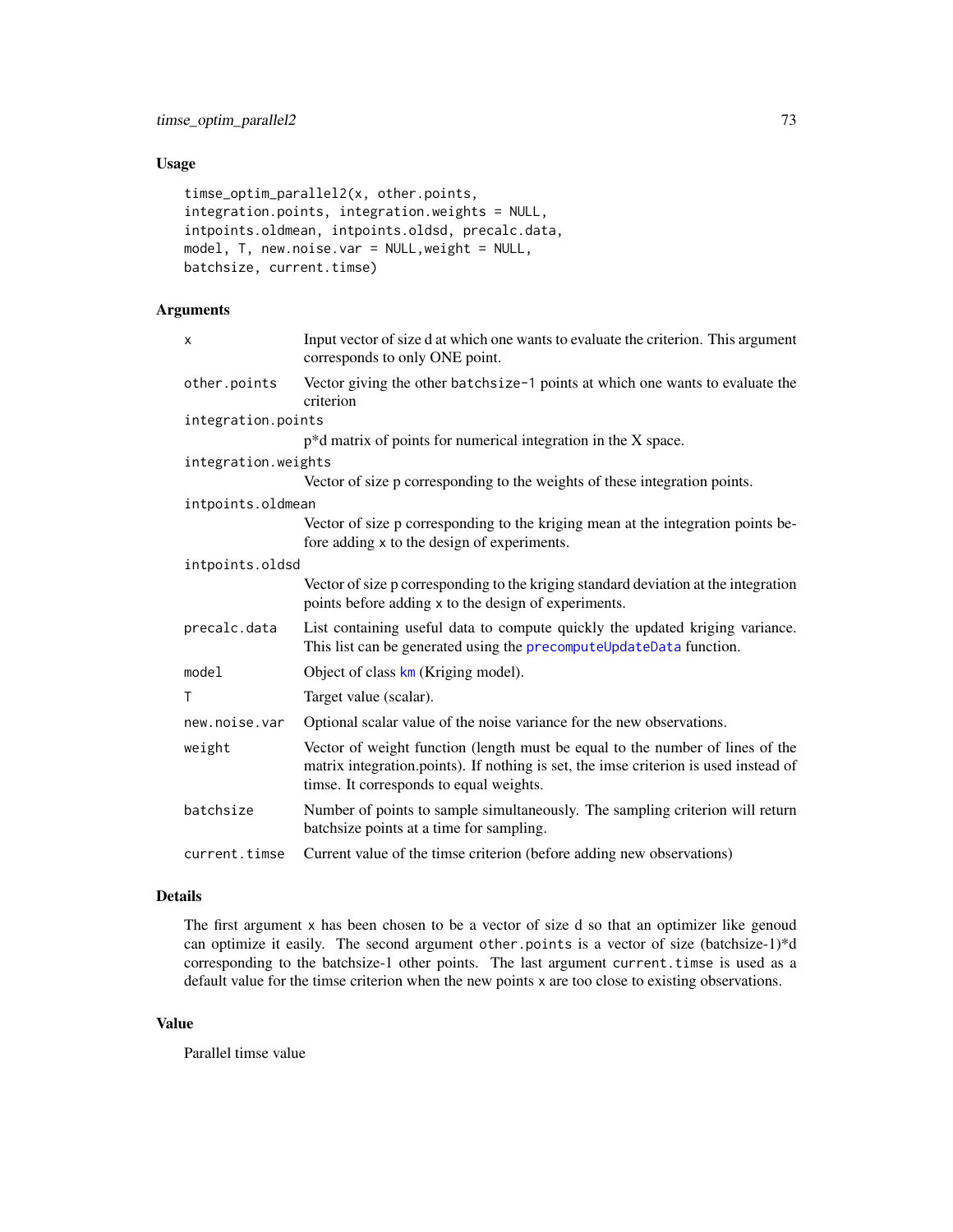#### <span id="page-73-0"></span>Author(s)

Victor Picheny (CERFACS, Toulouse, France)

Clement Chevalier (IMSV, Switzerland, and IRSN, France)

#### References

Picheny, V., Ginsbourger, D., Roustant, O., Haftka, R.T., Adaptive designs of experiments for accurate approximation of a target region, J. Mech. Des. - July 2010 - Volume 132, Issue 7, <http://dx.doi.org/10.1115/1.4001873>

Picheny V., Improving accuracy and compensating for uncertainty in surrogate modeling, Ph.D. thesis, University of Florida and Ecole Nationale Superieure des Mines de Saint-Etienne

Chevalier C., Bect J., Ginsbourger D., Vazquez E., Picheny V., Richet Y. (2011), *Fast parallel kriging-based stepwise uncertainty reduction with application to the identification of an excursion set* ,<http://hal.archives-ouvertes.fr/hal-00641108/>

## See Also

[EGIparallel](#page-15-0), [max\\_timse\\_parallel](#page-34-0)

## Examples

#timse\_optim\_parallel2

set.seed(8) N <- 9 #number of observations T <- 80 #threshold testfun <- branin

```
#a 9 points initial design
design <- data.frame( matrix(runif(2*N),ncol=2) )
response <- testfun(design)
```

```
#km object with matern3_2 covariance
#params estimated by ML from the observations
model <- km(formula=~., design = design,
response = response,covtype="matern3_2")
```

```
###we need to compute some additional arguments:
#integration points, and current kriging means and variances at these points
integcontrol <- list(n.points=1000,distrib="timse",init.distrib="MC")
obj <- integration_design(integcontrol=integcontrol,lower=c(0,0),upper=c(1,1),
model=model,T=T)
```

```
integration.points <- obj$integration.points
integration.weights <- obj$integration.weights
pred <- predict_nobias_km(object=model,newdata=integration.points,
type="UK",se.compute=TRUE)
intpoints.oldmean <- pred$mean ; intpoints.oldsd<-pred$sd
```
#another precomputation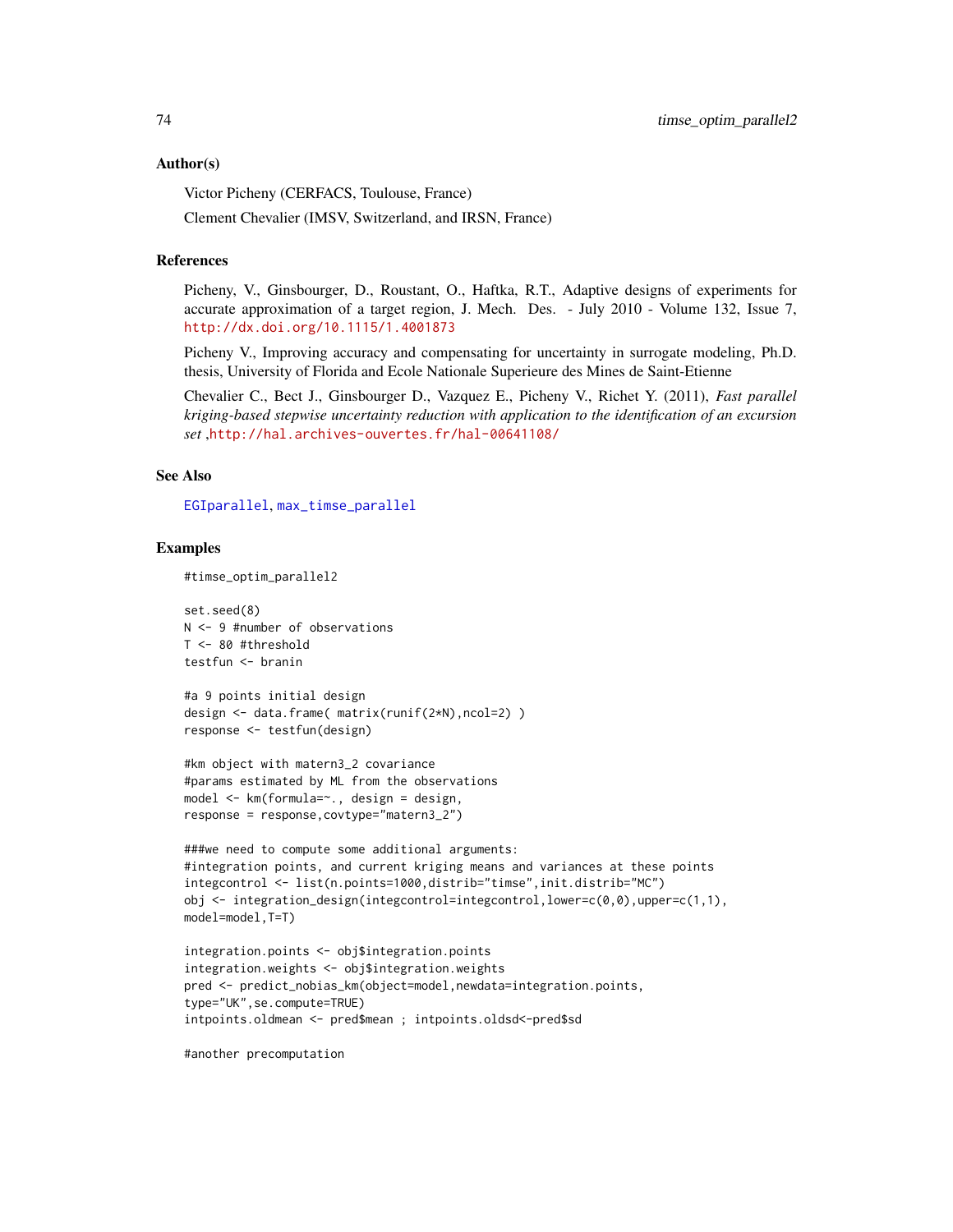# <span id="page-74-0"></span>tmse\_optim 75

```
precalc.data <- precomputeUpdateData(model,integration.points)
#we also need to compute weights. Otherwise the (more simple)
#imse criterion will be evaluated
weight <- 1/sqrt(2*pi*intpoints.oldsd^2) *
exp(-0.5*((intpoints.oldmean-T)/sqrt(intpoints.oldsd^2))^2)
weight[is.nan(weight)] <- 0
batchsize <- 4
other.points <- c(0.7,0.5,0.5,0.9,0.9,0.8)
x \leq -c(0.1, 0.2)#one evaluation of the timse_optim_parallel criterion2
#we calculate the expectation of the future "timse" uncertainty
#when 1+3 points are added to the doe
#the 1+3 points are (0.1,0.2) and (0.7,0.5), (0.5,0.9), (0.9,0.8)
timse_optim_parallel2(x=x,other.points,integration.points=integration.points,
          integration.weights=integration.weights,
          intpoints.oldmean=intpoints.oldmean,intpoints.oldsd=intpoints.oldsd,
          precalc.data=precalc.data,T=T,model=model,weight=weight,
          batchsize=batchsize,current.timse=Inf)
n.grid <- 20 #you can run it with 100
x.grid <- y.grid <- seq(0,1,length=n.grid)
x <- expand.grid(x.grid, y.grid)
timse_parallel.grid <- apply(X=x,FUN=timse_optim_parallel2,MARGIN=1,other.points,
          integration.points=integration.points,
          integration.weights=integration.weights,
          intpoints.oldmean=intpoints.oldmean,intpoints.oldsd=intpoints.oldsd,
          precalc.data=precalc.data,T=T,model=model,weight=weight,
          batchsize=batchsize,current.timse=Inf)
z.grid <- matrix(timse_parallel.grid, n.grid, n.grid)
#plots: contour of the criterion, doe points and new point
image(x=x.grid,y=y.grid,z=z.grid,col=grey.colors(10))
contour(x=x.grid,y=y.grid,z=z.grid,15,add=TRUE)
points(design, col="black", pch=17, lwd=4,cex=2)
points(matrix(other.points,ncol=2,byrow=TRUE), col="red", pch=17, lwd=4,cex=2)
i.best <- which.min(timse_parallel.grid)
points(x[i.best,], col="blue", pch=17, lwd=4,cex=3)
#plots the real (unknown in practice) curve f(x)=T
testfun.grid <- apply(x,1,testfun)
z.grid.2 <- matrix(testfun.grid, n.grid, n.grid)
contour(x.grid,y.grid,z.grid.2,levels=T,col="blue",add=TRUE,lwd=5)
title("Contour lines of timse_parallel criterion (black) and of f(x)=T (blue)")
```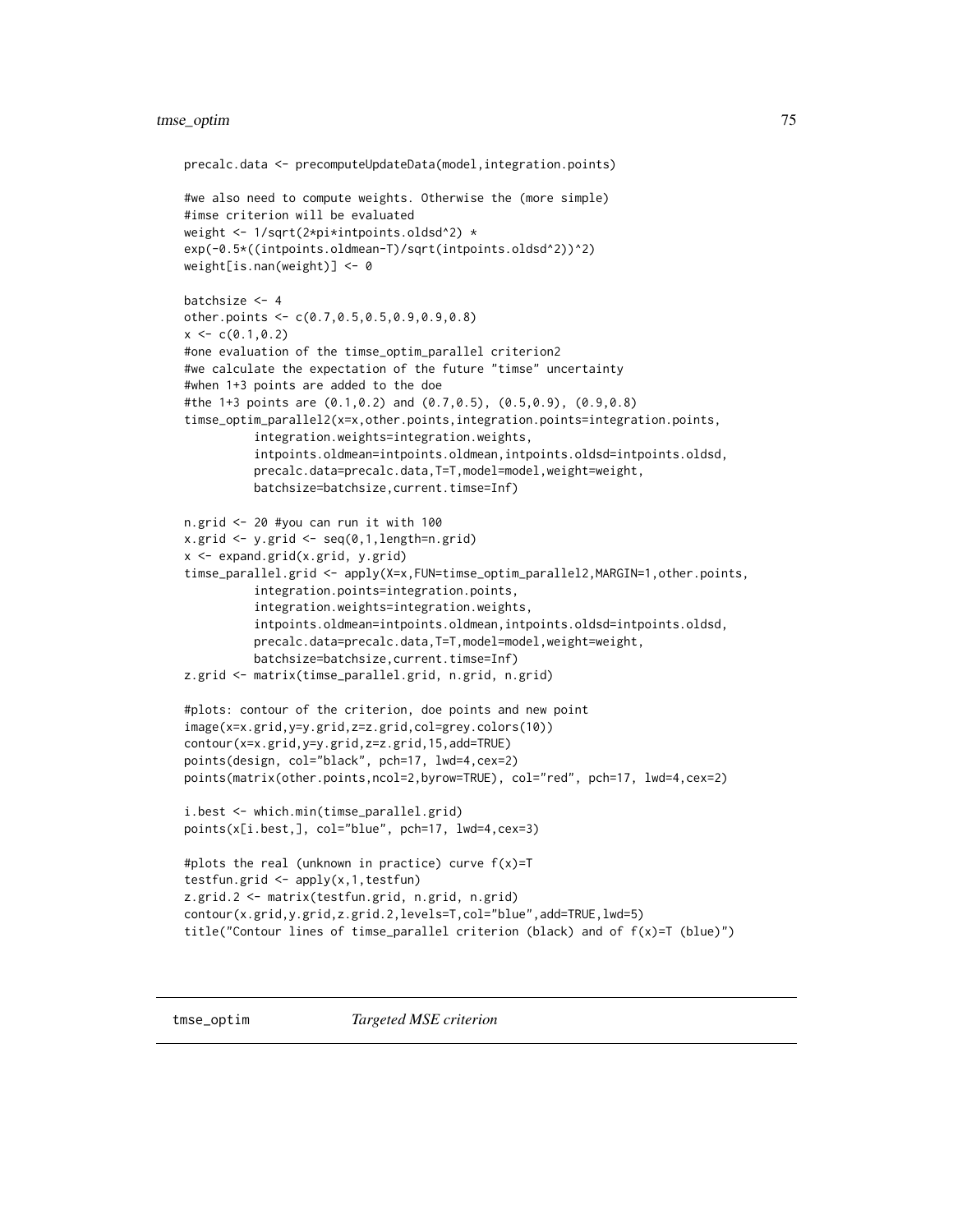#### Description

Evaluation of the Targeted MSE criterion. To be used in optimization routines, like in [max\\_infill\\_criterion](#page-24-0)

#### Usage

tmse\_optim(x, model, T, method.param = NULL)

#### **Arguments**

| x            | Input vector at which one wants to evaluate the criterion. This argument can be<br>either a vector of size d (for an evaluation at a single point) or a p <sup>*</sup> d matrix (for<br>p simultaneous evaluations of the criterion at p different points). |
|--------------|-------------------------------------------------------------------------------------------------------------------------------------------------------------------------------------------------------------------------------------------------------------|
| model        | An object of class km (Kriging model).                                                                                                                                                                                                                      |
| T.           | Target value (scalar).                                                                                                                                                                                                                                      |
| method.param | Scalar tolerance around the target T.                                                                                                                                                                                                                       |

# Value

targeted MSE value. When the argument  $x$  is a vector the function returns a scalar. When the argument x is a p\*d matrix the function returns a vector of size p.

#### Author(s)

V. Picheny (Ecole Centrale Paris)

D. Ginsbourger (IMSV, University of Bern, Switzerland)

Clement Chevalier (IMSV, Switzerland, and IRSN, France)

# References

Picheny, V., Ginsbourger, D., Roustant, O., Haftka, R.T., Adaptive designs of experiments for accurate approximation of a target region, J. Mech. Des. - July 2010 - Volume 132, Issue 7, <http://dx.doi.org/10.1115/1.4001873>

Picheny V., Improving accuracy and compensating for uncertainty in surrogate modeling, Ph.D. thesis, University of Florida and Ecole Nationale Superieure des Mines de Saint-Etienne

## See Also

[EGI](#page-11-0), [max\\_infill\\_criterion](#page-24-0)

## Examples

#tmse\_optim

set.seed(8) N <- 9 #number of observations T <- 80 #threshold testfun <- branin

<span id="page-75-0"></span>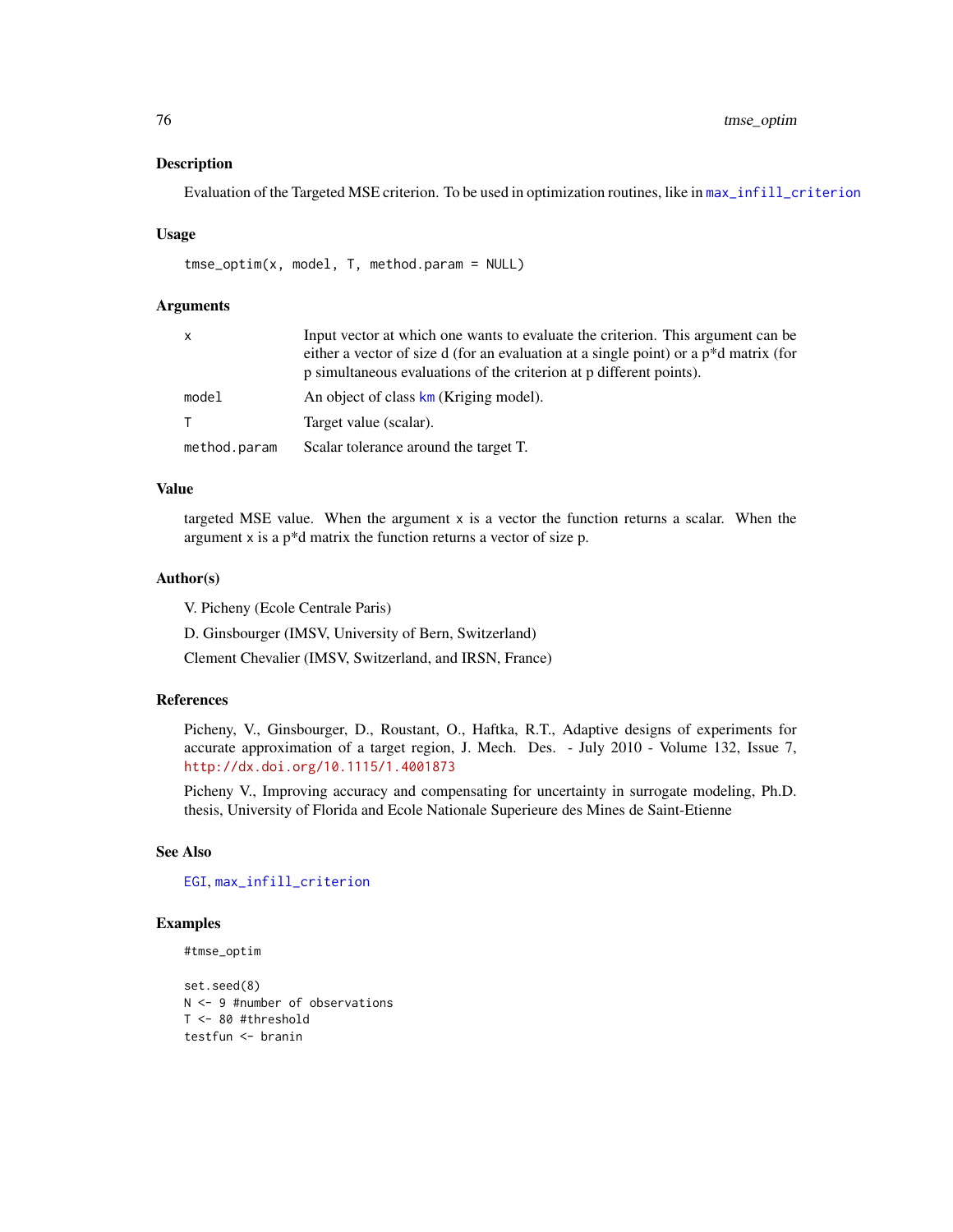# <span id="page-76-0"></span>tsee\_optim 77

```
#a 9 points initial design
design <- data.frame( matrix(runif(2*N),ncol=2) )
response <- testfun(design)
#km object with matern3_2 covariance
#params estimated by ML from the observations
model <- km(formula=~., design = design,
response = response,covtype="matern3_2")
x \leq c(0.5, 0.4)#one evaluation of the tmse criterion
tmse_optim(x=x,T=T,model=model)
n.grid <- 20 #you can run it with 100
x.grid <- y.grid <- seq(0,1,length=n.grid)
x <- expand.grid(x.grid, y.grid)
tmse.grid <- tmse_optim(x=x,T=T,model=model)
z.grid <- matrix(tmse.grid, n.grid, n.grid)
#plots: contour of the criterion, doe points and new point
image(x=x.grid,y=y.grid,z=z.grid,col=grey.colors(10))
contour(x=x.grid,y=y.grid,z=z.grid,25,add=TRUE)
points(design, col="black", pch=17, lwd=4,cex=2)
i.best <- which.max(tmse.grid)
points(x[i.best,], col="blue", pch=17, lwd=4,cex=3)
#plots the real (unknown in practice) curve f(x)=T
testfun.grid <- apply(x,1,testfun)
z.grid.2 <- matrix(testfun.grid, n.grid, n.grid)
```

```
contour(x.grid,y.grid,z.grid.2,levels=T,col="blue",add=TRUE,lwd=5)
title("Contour lines of tmse criterion (black) and of f(x)=T (blue)")
```
tsee\_optim *Two Sided Expected Exceedance criterion*

# **Description**

Evaluation of a two-sided Expected Exceedance criterion. To be used in optimization routines, like in [max\\_infill\\_criterion](#page-24-0).

#### Usage

tsee\_optim(x, model, T)

#### Arguments

x Input vector at which one wants to evaluate the criterion. This argument can be either a vector of size d (for an evaluation at a single point) or a p\*d matrix (for p simultaneous evaluations of the criterion at p different points).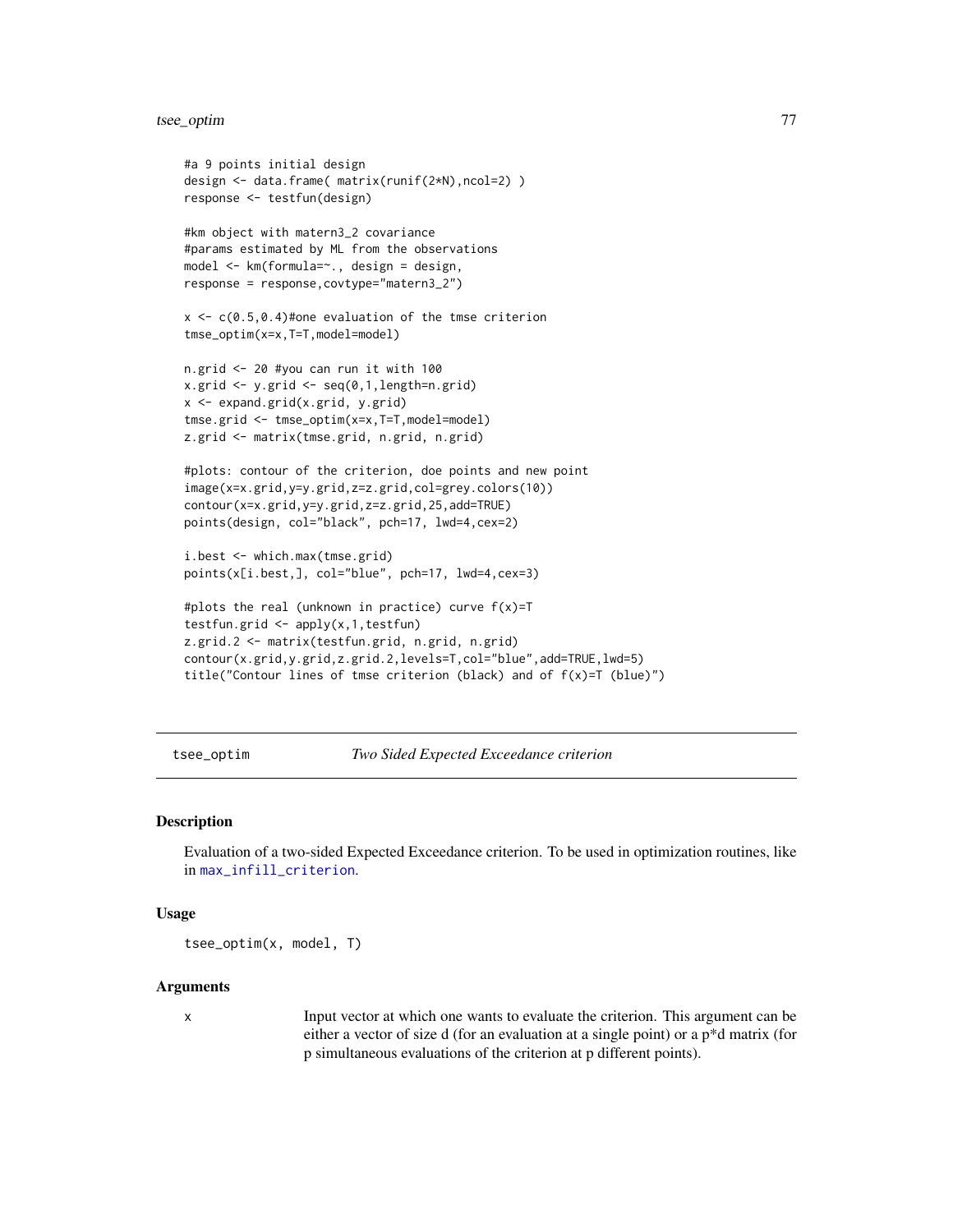<span id="page-77-0"></span>

| model | An object of class km (Kriging model). |
|-------|----------------------------------------|
|       | Target value (scalar).                 |

## Value

tsee criterion. When the argument  $x$  is a vector the function returns a scalar. When the argument  $x$ is a p\*d matrix the function returns a vector of size p.

#### Author(s)

Clement Chevalier (IMSV, Switzerland, and IRSN, France) Yann Richet (IRSN, France)

#### See Also

[EGI](#page-11-0), [max\\_infill\\_criterion](#page-24-0)

#### Examples

```
#tsee_optim
```

```
set.seed(8)
N <- 9 #number of observations
T <- 80 #threshold
testfun <- branin
```

```
#a 9 points initial design
design <- data.frame( matrix(runif(2*N),ncol=2) )
response <- testfun(design)
```

```
#km object with matern3_2 covariance
#params estimated by ML from the observations
model <- km(formula=~., design = design,
response = response,covtype="matern3_2")
```

```
x \leq c(0.5, 0.4)#one evaluation of the tsee criterion
tsee_optim(x=x,T=T,model=model)
```

```
n.grid <- 20 #you can run it with 100
x.grid \leq y.grid \leq seq(0,1, length=n.grid)x <- expand.grid(x.grid, y.grid)
tsee.grid <- tsee_optim(x=x,T=T,model=model)
z.grid <- matrix(tsee.grid, n.grid, n.grid)
```

```
#plots: contour of the criterion, doe points and new point
image(x=x.grid,y=y.grid,z=z.grid,col=grey.colors(10))
contour(x=x.grid,y=y.grid,z=z.grid,25,add=TRUE)
points(design, col="black", pch=17, lwd=4,cex=2)
```

```
i.best <- which.max(tsee.grid)
points(x[i.best,], col="blue", pch=17, lwd=4,cex=3)
```

```
#plots the real (unknown in practice) curve f(x)=T
```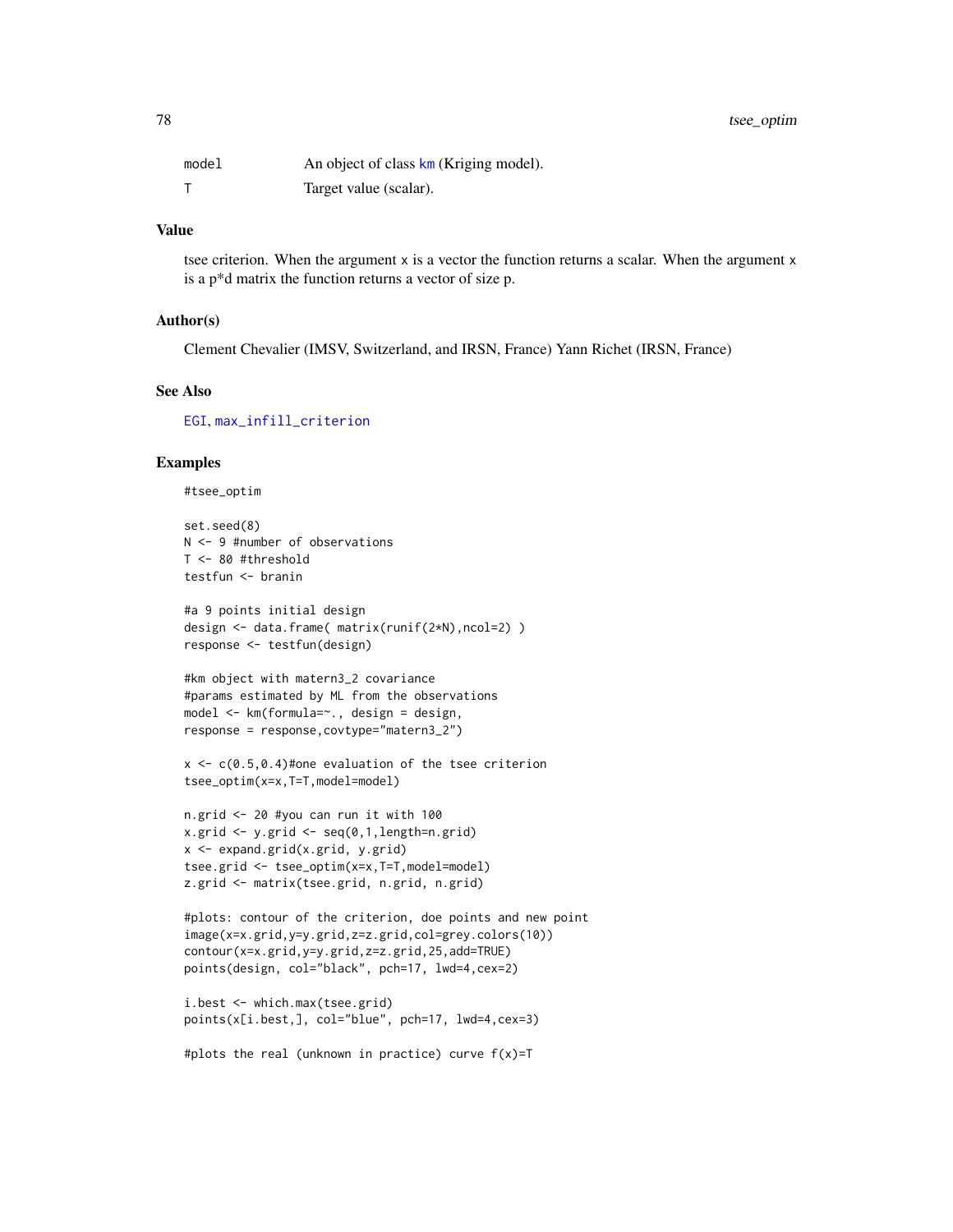```
testfun.grid \leq apply(x, 1, \text{testfun})z.grid.2 <- matrix(testfun.grid, n.grid, n.grid)
contour(x.grid,y.grid,z.grid.2,levels=T,col="blue",add=TRUE,lwd=5)
title("Contour lines of tsee criterion (black) and of f(x)=T (blue)")
```
update\_km *Update of a kriging model*

## Description

Update a [km](#page-0-0) object when one or many new observations are added. Many, but not all, fields of the [km](#page-0-0) object need to be recalculated when new observations are added. It is also possible to modify the k last (existing) observations.

## Usage

```
update_km(model, NewX, NewY, NewX_AllreadyExist = FALSE,
CovReEstimate = FALSE, new.noise.var = NULL,
kmcontrol = NULL, F.newdata = NULL)
```
# Arguments

| model              | Kriging model of km class.                                                                                                                                              |
|--------------------|-------------------------------------------------------------------------------------------------------------------------------------------------------------------------|
| NewX               | Matrix with model@d columns and r rows corresponding to the r locations of the<br>observations to be updated. These locations can be new locations or existing<br>ones. |
| <b>NewY</b>        | Matrix with one column and r rows corresponding to the r responses at the r<br>locations NewX.                                                                          |
| NewX_AllreadyExist |                                                                                                                                                                         |
|                    | Boolean: indicate whether the locations New X are all news or not.                                                                                                      |
| CovReEstimate      | Boolean to decide whether the covariance parameters of the km object should be<br>re-estimated.                                                                         |
| new.noise.var      | Vector containing the noise variance at each new observations.                                                                                                          |
| kmcontrol          | Optional list representing the control variables for the re-estimation of the krig-<br>ing model once new points are sampled. The items are the same as in km           |
| F.newdata          | Optional matrix containing the value of the trend at the new locations. Setting<br>this argument avoids a call to an expensive function.                                |

# Value

Updated km object

## Author(s)

Clement Chevalier (IMSV, Switzerland, and IRSN, France)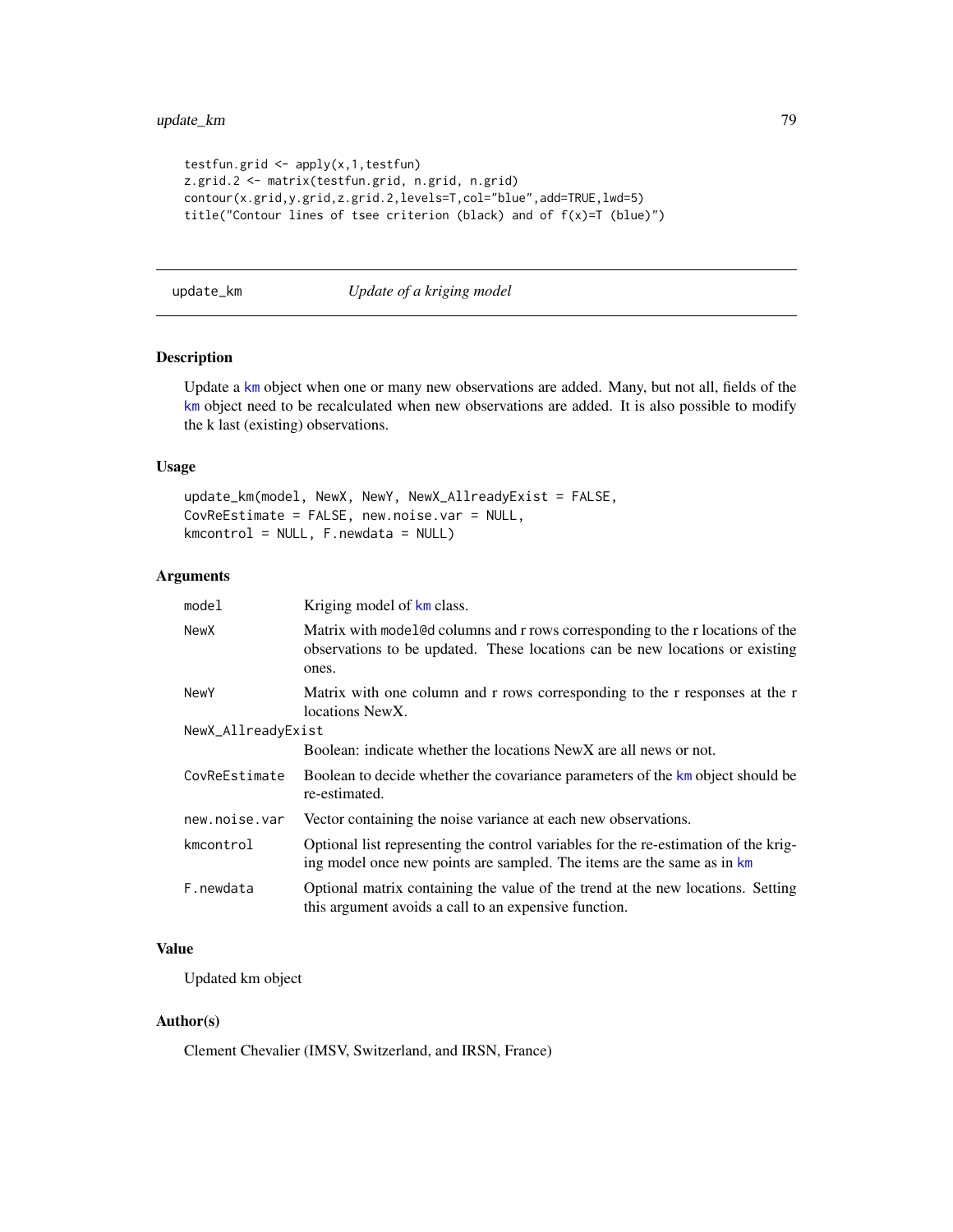#### <span id="page-79-1"></span>References

Bect J., Ginsbourger D., Li L., Picheny V., Vazquez E. (2010), *Sequential design of computer experiments for the estimation of a probability of failure*, Statistics and Computing, pp.1-21, 2011, <http://arxiv.org/abs/1009.5177>

Chevalier C., Bect J., Ginsbourger D., Vazquez E., Picheny V., Richet Y. (2011), *Fast parallel kriging-based stepwise uncertainty reduction with application to the identification of an excursion set* ,<http://hal.archives-ouvertes.fr/hal-00641108/>

#### See Also

[km](#page-0-0)

#### Examples

#update\_km

set.seed(8) N <- 9 #number of observations testfun <- branin

```
#a 9 points initial design
design <- data.frame( matrix(runif(2*N),ncol=2) )
response <- testfun(design)
```

```
#km object with matern3_2 covariance
#params estimated by ML from the observations
model <- km(formula=~., design = design,
response = response,covtype="matern3_2")
model@covariance
```

```
new.x \leq matrix(c(0.4,0.5), ncol=2)#the point that we are going to add in the km object
new.y <- testfun(new.x)
new.model <- update_km(model=model,NewX=new.x,NewY=new.y,CovReEstimate=TRUE)
new.model@covariance
```
<span id="page-79-0"></span>vorob\_optim\_parallel *Parallel Vorob'ev criterion*

#### **Description**

Evaluation of the parallel Vorob'ev criterion for some candidate points. To be used in optimization routines, like in [max\\_vorob\\_parallel](#page-36-0). To avoid numerical instabilities, the new points are evaluated only if they are not too close to an existing observation, or if there is some observation noise. The criterion is the integral of the posterior Vorob'ev uncertainty.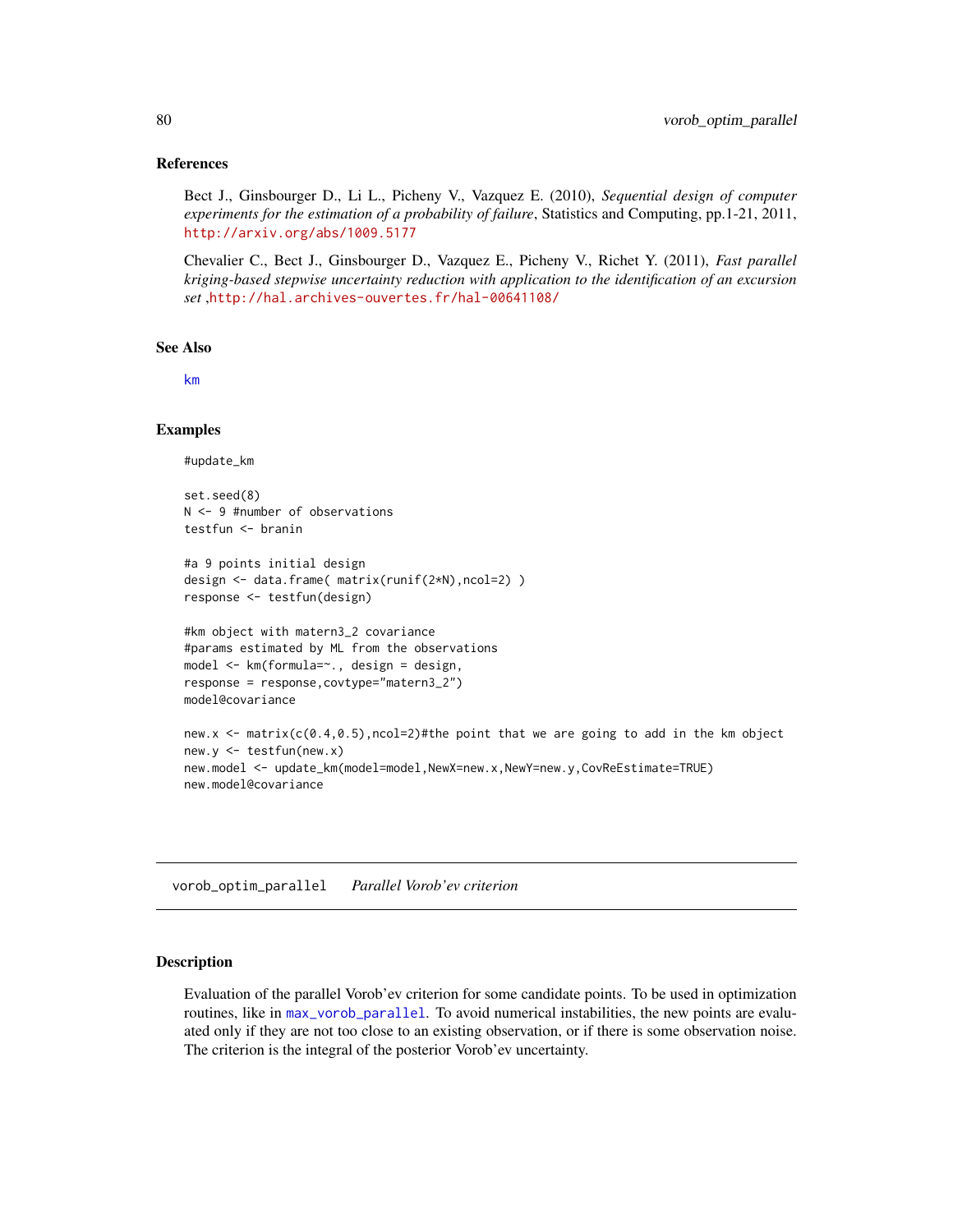## <span id="page-80-0"></span>Usage

```
vorob_optim_parallel(x, integration.points, integration.weights = NULL,
intpoints.oldmean, intpoints.oldsd,
precalc.data, model, T,
new.noise.var = NULL, batchsize, alpha, current.vorob)
```
# Arguments

| x                   | Input vector of size batchsize*d at which one wants to evaluate the criterion.<br>This argument is NOT a matrix.                                                 |  |
|---------------------|------------------------------------------------------------------------------------------------------------------------------------------------------------------|--|
| integration.points  |                                                                                                                                                                  |  |
|                     | $p^*d$ matrix of points for numerical integration in the X space.                                                                                                |  |
| integration.weights |                                                                                                                                                                  |  |
|                     | Vector of size p corresponding to the weights of these integration points.                                                                                       |  |
| intpoints.oldmean   |                                                                                                                                                                  |  |
|                     | Vector of size p corresponding to the kriging mean at the integration points be-<br>fore adding the batch size points x to the design of experiments.            |  |
| intpoints.oldsd     |                                                                                                                                                                  |  |
|                     | Vector of size p corresponding to the kriging standard deviation at the integration<br>points before adding the batchsize points x to the design of experiments. |  |
| precalc.data        | List containing useful data to compute quickly the updated kriging variance.<br>This list can be generated using the precomputeUpdateData function.              |  |
| model               | Object of class $km$ (Kriging model).                                                                                                                            |  |
| T                   | Target value (scalar).                                                                                                                                           |  |
| new.noise.var       | Optional scalar value of the noise variance for the new observations.                                                                                            |  |
| batchsize           | Number of points to sample simultaneously. The sampling criterion will return<br>batchsize points at a time for sampling.                                        |  |
| alpha               | The Vorob'ev threshold.                                                                                                                                          |  |
| current.vorob       | Current value of the vorob criterion (before adding new observations)                                                                                            |  |

## Details

The first argument x has been chosen to be a vector of size batchsize\*d (and not a matrix with batchsize rows and d columns) so that an optimizer like genoud can optimize it easily. For example if d=2, batchsize=3 and  $x = c(0.1, 0.2, 0.3, 0.4, 0.5, 0.6)$ , we will evaluate the parallel criterion at the three points  $(0.1, 0.2), (0.3, 0.4)$  and  $(0.5, 0.6)$ . The last argument current. vorob is used as a default value for the vorob criterion when the new points x are too close to existing observations.

# Value

Parallel vorob value

# Author(s)

Clement Chevalier (IMSV, Switzerland, and IRSN, France)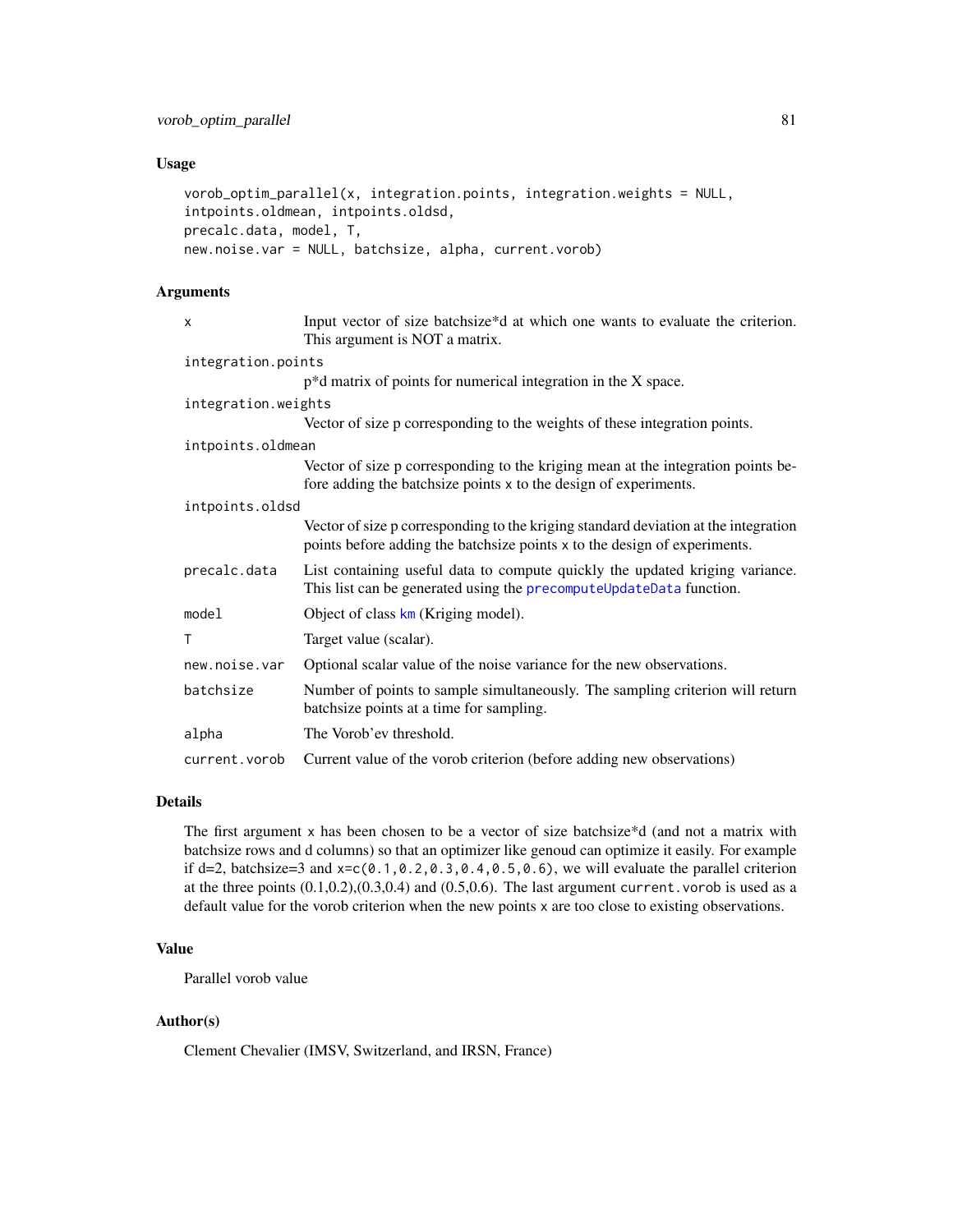#### <span id="page-81-0"></span>References

Chevalier C., Bect J., Ginsbourger D., Vazquez E., Picheny V., Richet Y. (2011), *Fast parallel kriging-based stepwise uncertainty reduction with application to the identification of an excursion set* ,<http://hal.archives-ouvertes.fr/hal-00641108/>

Chevalier C., Ginsbourger D. (2012), *Corrected Kriging update formulae for batch-sequential data assimilation* ,<http://arxiv.org/pdf/1203.6452.pdf>

#### See Also

[EGIparallel](#page-15-0), [max\\_vorob\\_parallel](#page-36-0)

## Examples

#vorob\_optim\_parallel

set.seed(8) N <- 9 #number of observations T <- 80 #threshold testfun <- branin

```
#a 9 points initial design
design <- data.frame( matrix(runif(2*N),ncol=2) )
response <- testfun(design)
```

```
#km object with matern3_2 covariance
#params estimated by ML from the observations
model <- km(formula=~., design = design,
response = response,covtype="matern3_2")
```

```
###we need to compute some additional arguments:
#integration points, and current kriging means and variances at these points
integcontrol <- list(n.points=50,distrib="vorob",init.distrib="MC")
obj <- integration_design(integcontrol=integcontrol,
lower=c(0,0), upper=c(1,1), model=model, T=T)
```

```
integration.points <- obj$integration.points
integration.weights <- obj$integration.weights
alpha <- obj$alpha
pred <- predict_nobias_km(object=model,newdata=integration.points,
type="UK",se.compute=TRUE)
intpoints.oldmean <- pred$mean ; intpoints.oldsd<-pred$sd
```

```
#another precomputation
precalc.data <- precomputeUpdateData(model,integration.points)
```

```
batchsize <- 4
x \leq C(0.1, 0.2, 0.3, 0.4, 0.5, 0.6, 0.7, 0.8)#one evaluation of the vorob_optim_parallel criterion
#we calculate the expectation of the future "vorob" uncertainty
#when 4 points are added to the doe
#the 4 points are (0.1,0.2) , (0.3,0.4), (0.5,0.6), (0.7,0.8)
```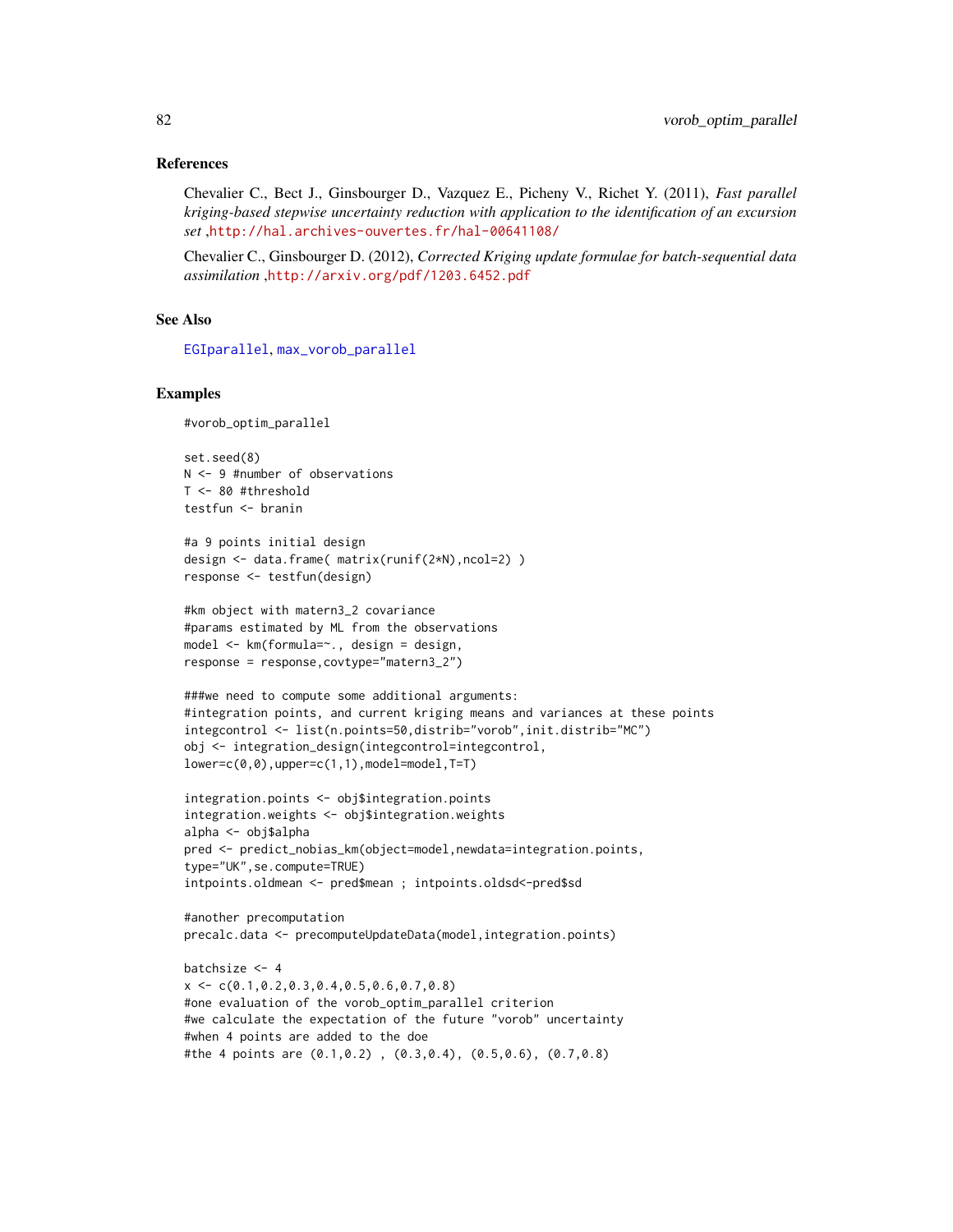```
vorob_optim_parallel(x=x,integration.points=integration.points,
          integration.weights=integration.weights,
          intpoints.oldmean=intpoints.oldmean,intpoints.oldsd=intpoints.oldsd,
         precalc.data=precalc.data,T=T,model=model,
         batchsize=batchsize,alpha=alpha,current.vorob=Inf)
```

```
#the function max_vorob_parallel will help to find the optimum:
#ie: the batch of 4 minimizing the expectation of the future uncertainty
```
vorob\_optim\_parallel2 *Parallel Vorob'ev criterion*

#### Description

Evaluation of the Vorob'ev criterion for some candidate points, assuming that some other points are also going to be evaluated. To be used in optimization routines, like in  $max\_vorob\_parallel$ . To avoid numerical instabilities, the new points are evaluated only if they are not too close to an existing observation, or if there is some observation noise. The criterion is the integral of the posterior Vorob'ev uncertainty.

## Usage

```
vorob_optim_parallel2(x, other.points,
integration.points, integration.weights = NULL,
intpoints.oldmean, intpoints.oldsd, precalc.data,
model, T, new.noise.var = NULL,
batchsize, alpha, current.vorob)
```
## Arguments

| X                   | Input vector of size d at which one wants to evaluate the criterion. This argument<br>corresponds to only ONE point.                        |
|---------------------|---------------------------------------------------------------------------------------------------------------------------------------------|
| other.points        | Vector giving the other batchsize-1 points at which one wants to evaluate the<br>criterion                                                  |
| integration.points  |                                                                                                                                             |
|                     | $p^*d$ matrix of points for numerical integration in the X space.                                                                           |
| integration.weights |                                                                                                                                             |
|                     | Vector of size p corresponding to the weights of these integration points.                                                                  |
| intpoints.oldmean   |                                                                                                                                             |
|                     | Vector of size p corresponding to the kriging mean at the integration points be-<br>fore adding x to the design of experiments.             |
| intpoints.oldsd     |                                                                                                                                             |
|                     | Vector of size p corresponding to the kriging standard deviation at the integration<br>points before adding x to the design of experiments. |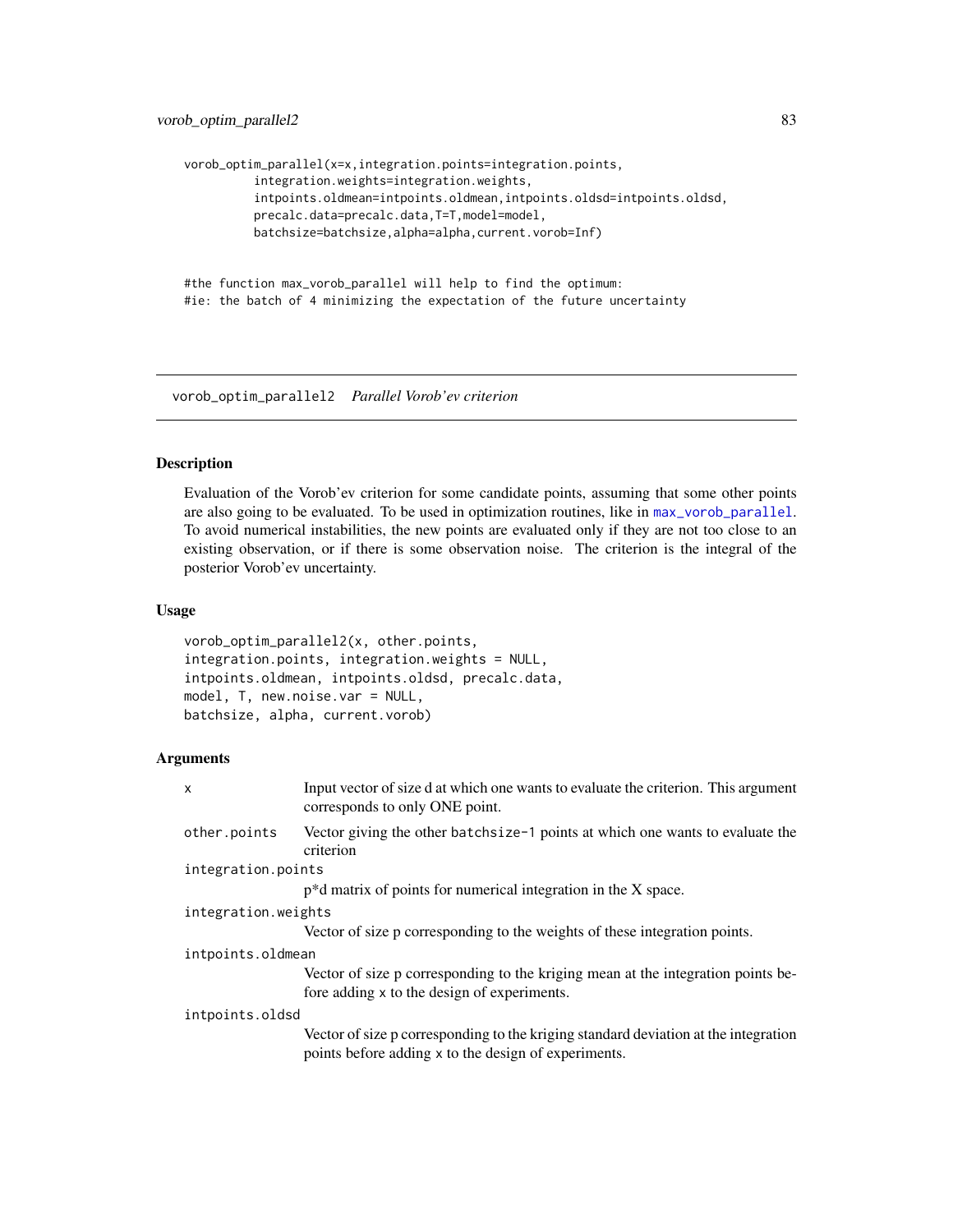<span id="page-83-0"></span>

| precalc.data  | List containing useful data to compute quickly the updated kriging variance.<br>This list can be generated using the precomputeUpdateData function. |
|---------------|-----------------------------------------------------------------------------------------------------------------------------------------------------|
| model         | Object of class $km$ (Kriging model).                                                                                                               |
| T.            | Target value (scalar).                                                                                                                              |
| new.noise.var | Optional scalar value of the noise variance of the new observations.                                                                                |
| batchsize     | Number of points to sample simultaneously. The sampling criterion will return<br>batchsize points at a time for sampling.                           |
| alpha         | The Vorob'ev threshold.                                                                                                                             |
| current.vorob | Current value of the vorob criterion (before adding new observations)                                                                               |

#### Details

The first argument x has been chosen to be a vector of size d so that an optimizer like genoud can optimize it easily. The second argument other.points is a vector of size (batchsize-1)\*d corresponding to the batchsize-1 other points. The last argument current.vorob is used as a default value for the vorob criterion when the new points x are too close to existing observations.

#### Value

Parallel Vorob'ev value

#### Author(s)

Clement Chevalier (IMSV, Switzerland, and IRSN, France)

## References

Chevalier C., Bect J., Ginsbourger D., Vazquez E., Picheny V., Richet Y. (2011), *Fast parallel kriging-based stepwise uncertainty reduction with application to the identification of an excursion set* ,<http://hal.archives-ouvertes.fr/hal-00641108/>

Chevalier C., Ginsbourger D. (2012), *Corrected Kriging update formulae for batch-sequential data assimilation* ,<http://arxiv.org/pdf/1203.6452.pdf>

## See Also

[EGIparallel](#page-15-0), [max\\_vorob\\_parallel](#page-36-0)

#### Examples

```
#vorob_optim_parallel2
```
set.seed(8) N <- 9 #number of observations T <- 80 #threshold testfun <- branin

```
#a 9 points initial design
design <- data.frame( matrix(runif(2*N),ncol=2) )
```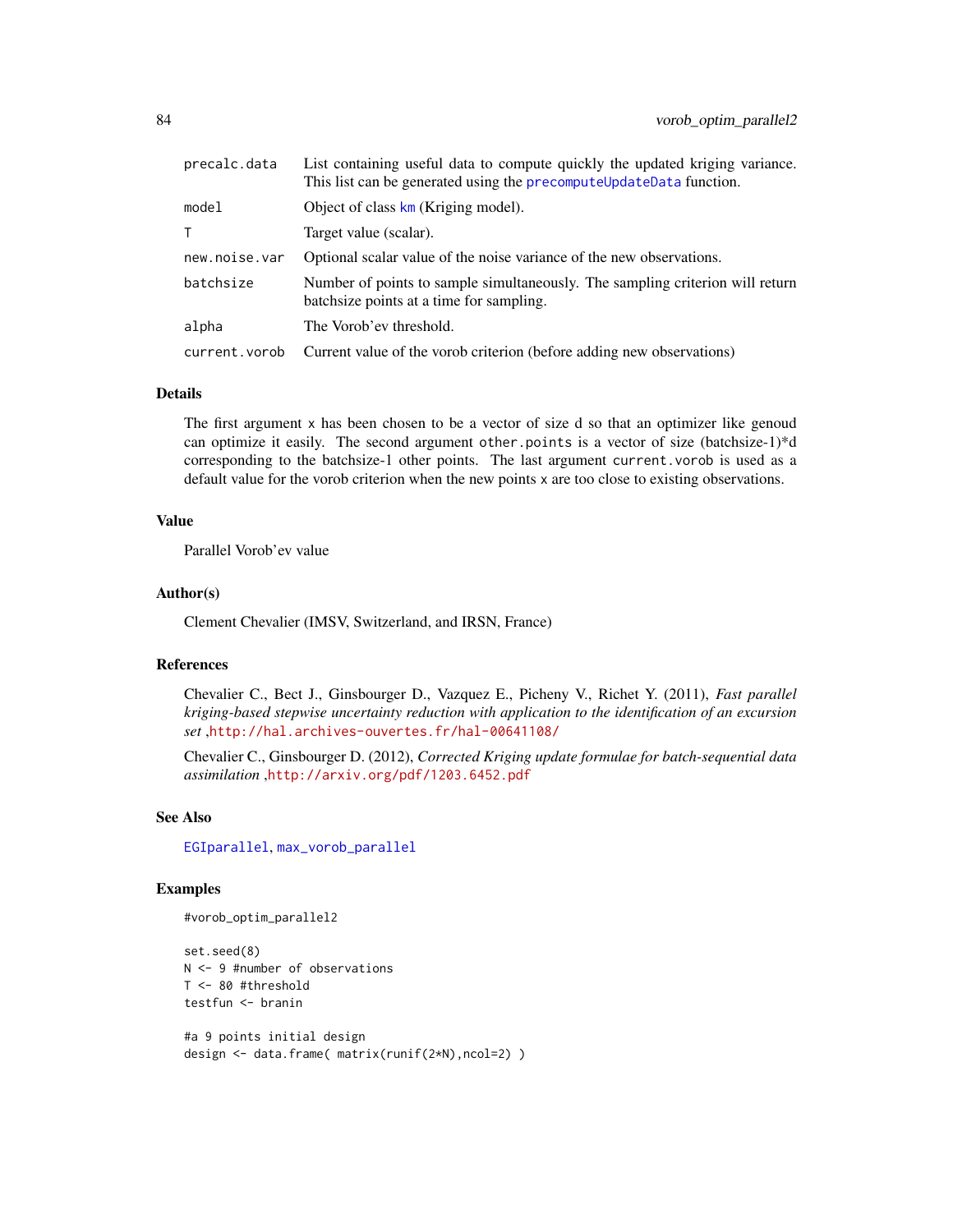```
response <- testfun(design)
#km object with matern3_2 covariance
#params estimated by ML from the observations
model <- km(formula=~., design = design,
response = response,covtype="matern3_2")
###we need to compute some additional arguments:
#integration points, and current kriging means and variances at these points
integcontrol <- list(n.points=50,distrib="vorob",init.distrib="MC")
obj <- integration_design(integcontrol=integcontrol,
lower=c(0,0),upper=c(1,1),model=model,T=T)
integration.points <- obj$integration.points
integration.weights <- obj$integration.weights
alpha <- obj$alpha
pred <- predict_nobias_km(object=model,newdata=integration.points,
                          type="UK",se.compute=TRUE)
intpoints.oldmean <- pred$mean ; intpoints.oldsd<-pred$sd
#another precomputation
precalc.data <- precomputeUpdateData(model,integration.points)
batchsize <-4other.points <- c(0.7,0.5,0.5,0.9,0.9,0.8)
x \leq c(0.1, 0.2)#one evaluation of the vorob_optim_parallel criterion2
#we calculate the expectation of the future "vorob" uncertainty when
#1+3 points are added to the doe
#the 1+3 points are (0.1,0.2) and (0.7,0.5), (0.5,0.9), (0.9,0.8)
vorob_optim_parallel2(x=x,other.points,integration.points=integration.points,
          integration.weights=integration.weights,
          intpoints.oldmean=intpoints.oldmean,intpoints.oldsd=intpoints.oldsd,
          precalc.data=precalc.data,T=T,model=model,
          batchsize=batchsize,alpha=alpha,current.vorob=Inf)
n.grid <- 20 #you can run it with 100
x.grid <- y.grid <- seq(0,1,length=n.grid)
x <- expand.grid(x.grid, y.grid)
vorob_parallel.grid <- apply(X=x,FUN=vorob_optim_parallel2,MARGIN=1,other.points,
          integration.points=integration.points,
          integration.weights=integration.weights,
          intpoints.oldmean=intpoints.oldmean,intpoints.oldsd=intpoints.oldsd,
          precalc.data=precalc.data,T=T,model=model,
          batchsize=batchsize,alpha=alpha,current.vorob=Inf)
z.grid <- matrix(vorob_parallel.grid, n.grid, n.grid)
#plots: contour of the criterion, doe points and new point
image(x=x.grid,y=y.grid,z=z.grid,col=grey.colors(10))
contour(x=x.grid,y=y.grid,z=z.grid,15,add=TRUE)
points(design, col="black", pch=17, lwd=4,cex=2)
points(matrix(other.points,ncol=2,byrow=TRUE), col="red", pch=17, lwd=4,cex=2)
```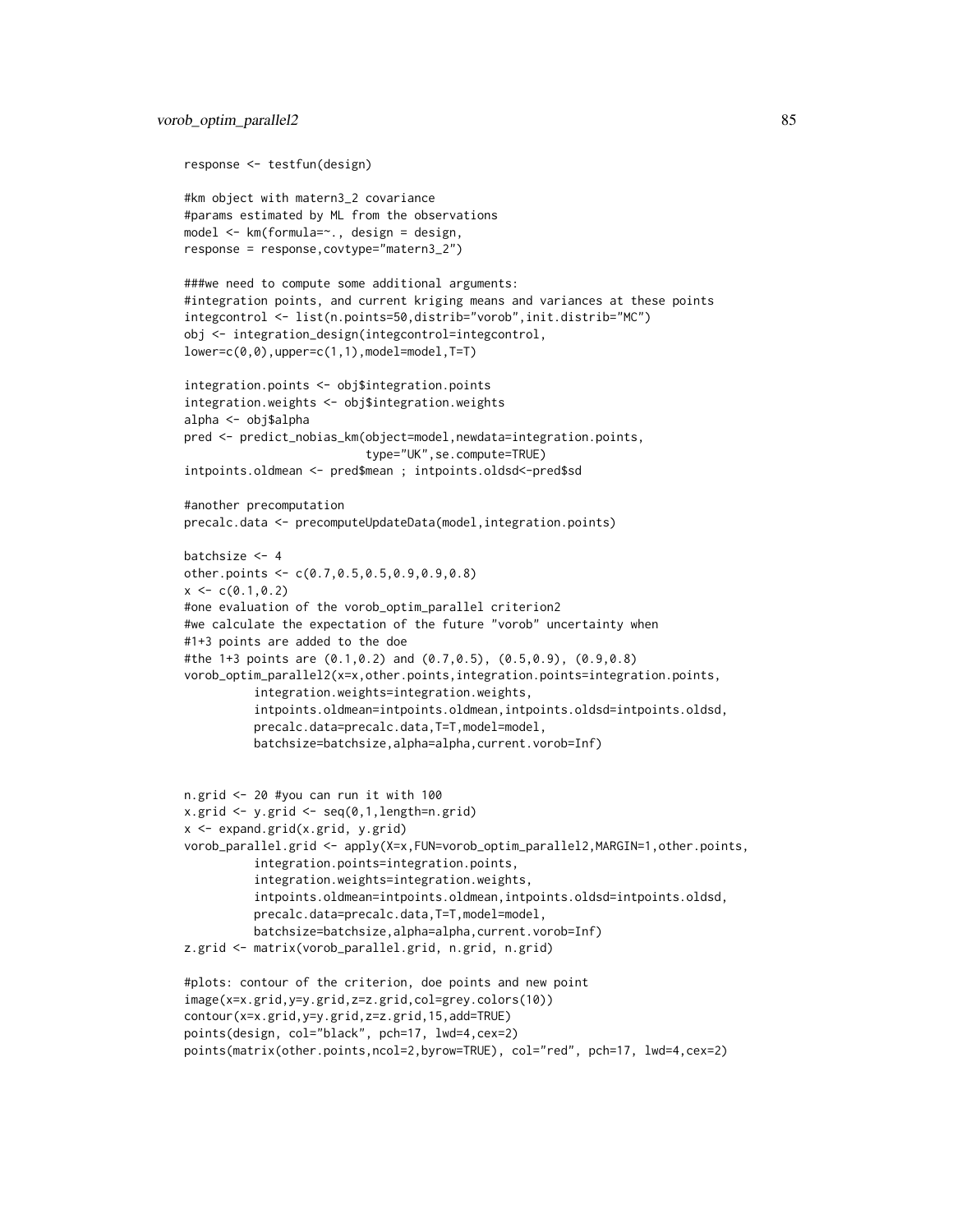```
i.best <- which.min(vorob_parallel.grid)
points(x[i.best,], col="blue", pch=17, lwd=4,cex=3)
#plots the real (unknown in practice) curve f(x)=Ttestfun.grid <- apply(x,1,testfun)
z.grid.2 <- matrix(testfun.grid, n.grid, n.grid)
contour(x.grid,y.grid,z.grid.2,levels=T,col="blue",add=TRUE,lwd=5)
title("Contour lines of vorob_parallel criterion (black) and of f(x)=T (blue)")
```
vorob\_threshold *Calculation of the Vorob'ev threshold*

# Description

Evaluation of the Vorob'ev threshold given an excursion probability vector. This threshold is such that the volume of the set  $(x : pn(x) > threshold)$  is equal to the integral of pn.

## Usage

```
vorob_threshold(pn)
```
## Arguments

pn Input vector of arbitrary size containing the excursion probabilities  $pn(x)$ .

# Details

In this function, all the points x are supposed tobe equaly weighted.

#### Value

a scalar: the Vorob'ev thresold

## Author(s)

Clement Chevalier (IMSV, Switzerland, and IRSN, France)

## References

Chevalier C., Bect J., Ginsbourger D., Vazquez E., Picheny V., Richet Y. (2011), *Fast parallel kriging-based stepwise uncertainty reduction with application to the identification of an excursion set* ,<http://hal.archives-ouvertes.fr/hal-00641108/>

Bect J., Ginsbourger D., Li L., Picheny V., Vazquez E. (2010), *Sequential design of computer experiments for the estimation of a probability of failure*, Statistics and Computing, pp.1-21, 2011, <http://arxiv.org/abs/1009.5177>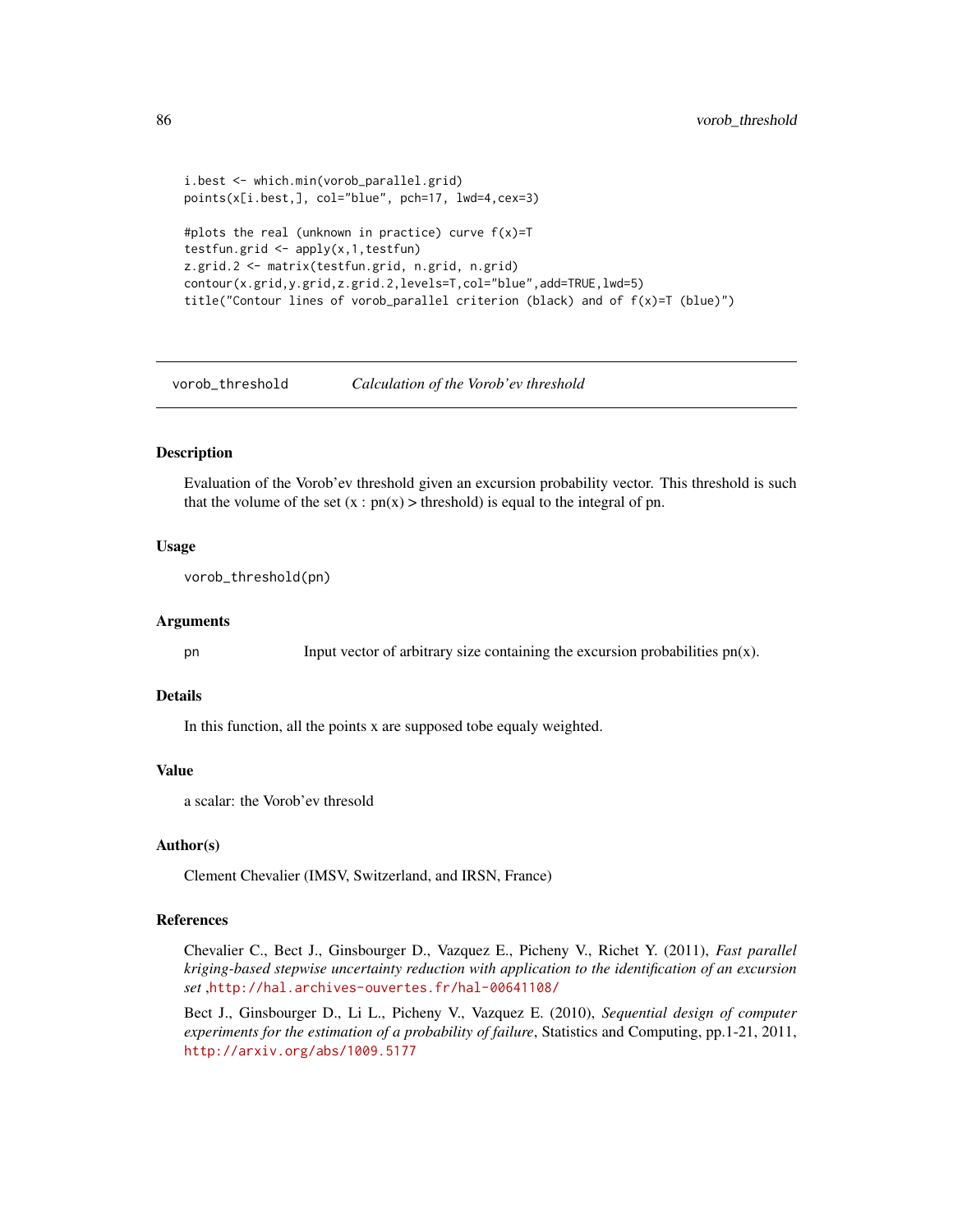```
vorob_threshold 87
```
# See Also

[max\\_vorob\\_parallel](#page-36-0), [vorob\\_optim\\_parallel](#page-79-0)

#### Examples

```
#vorob_threshold
```
set.seed(8) N <- 9 #number of observations T <- 80 #threshold testfun <- branin

```
#a 9 points initial design
design <- data.frame( matrix(runif(2*N),ncol=2) )
response <- testfun(design)
```

```
#km object with matern3_2 covariance
#params estimated by ML from the observations
model <- km(formula=~., design = design,
response = response,covtype="matern3_2")
```

```
## Not run:
###we need to compute some additional arguments:
#integration points, and current kriging means and variances at these points
integcontrol <- list(n.points=50,distrib="sobol")
obj <- integration_design(integcontrol=integcontrol,
lower=c(0,0),upper=c(1,1),model=model,T=T)
```
integration.points <- obj\$integration.points

```
pred <- predict_nobias_km(object=model,newdata=integration.points,
type="UK",se.compute=TRUE)
pn <- pnorm((pred$mean-T)/pred$sd)
```

```
vorob_threshold(pn)
```
## End(Not run)